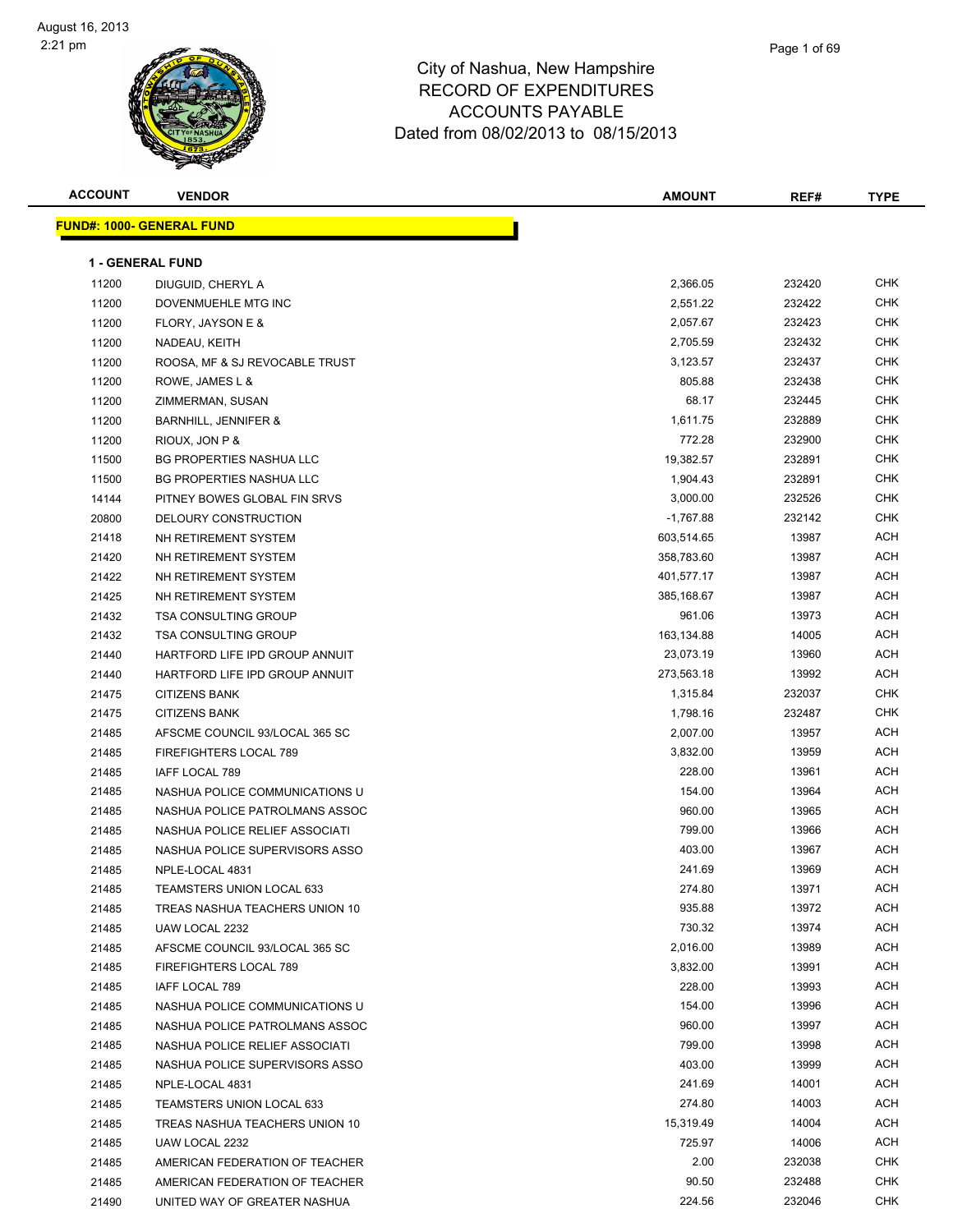

| <b>ACCOUNT</b> | <b>VENDOR</b>                     | <b>AMOUNT</b> | REF#   | <b>TYPE</b> |
|----------------|-----------------------------------|---------------|--------|-------------|
|                | <u> FUND#: 1000- GENERAL FUND</u> |               |        |             |
|                |                                   |               |        |             |
|                | 1 - GENERAL FUND                  |               |        |             |
| 21490          | UNITED WAY OF GREATER NASHUA      | 598.46        | 232499 | <b>CHK</b>  |
| 21495          | <b>WAGE ASSIGNMENT</b>            | 175.00        | 13958  | <b>ACH</b>  |
| 21495          | <b>WAGE ASSIGNMENT</b>            | 184.75        | 13962  | <b>ACH</b>  |
| 21495          | <b>WAGE ASSIGNMENT</b>            | 318.00        | 13963  | <b>ACH</b>  |
| 21495          | <b>WAGE ASSIGNMENT</b>            | 259.00        | 13970  | <b>ACH</b>  |
| 21495          | <b>WAGE ASSIGNMENT</b>            | 219.23        | 13975  | <b>ACH</b>  |
| 21495          | <b>WAGE ASSIGNMENT</b>            | 175.00        | 13990  | <b>ACH</b>  |
| 21495          | <b>WAGE ASSIGNMENT</b>            | 184.75        | 13994  | <b>ACH</b>  |
| 21495          | <b>WAGE ASSIGNMENT</b>            | 318.00        | 13995  | <b>ACH</b>  |
| 21495          | <b>WAGE ASSIGNMENT</b>            | 259.00        | 14002  | <b>ACH</b>  |
| 21495          | <b>WAGE ASSIGNMENT</b>            | 219.23        | 14007  | <b>ACH</b>  |
| 21495          | <b>WAGE ASSIGNMENT</b>            | 849.32        | 232039 | <b>CHK</b>  |
| 21495          | <b>WAGE ASSIGNMENT</b>            | 25.00         | 232040 | <b>CHK</b>  |
| 21495          | <b>WAGE ASSIGNMENT</b>            | 1,316.85      | 232041 | <b>CHK</b>  |
| 21495          | <b>WAGE ASSIGNMENT</b>            | 80.63         | 232042 | <b>CHK</b>  |
| 21495          | <b>WAGE ASSIGNMENT</b>            | 11.54         | 232043 | <b>CHK</b>  |
| 21495          | <b>WAGE ASSIGNMENT</b>            | 103.50        | 232044 | <b>CHK</b>  |
| 21495          | <b>WAGE ASSIGNMENT</b>            | 237.00        | 232045 | <b>CHK</b>  |
| 21495          | <b>WAGE ASSIGNMENT</b>            | 127.47        | 232047 | <b>CHK</b>  |
| 21495          | <b>WAGE ASSIGNMENT</b>            | 137.67        | 232489 | <b>CHK</b>  |
| 21495          | <b>WAGE ASSIGNMENT</b>            | 849.32        | 232490 | <b>CHK</b>  |
| 21495          | <b>WAGE ASSIGNMENT</b>            | 75.00         | 232491 | <b>CHK</b>  |
| 21495          | <b>WAGE ASSIGNMENT</b>            | 1,316.85      | 232492 | <b>CHK</b>  |
| 21495          | <b>WAGE ASSIGNMENT</b>            | 80.63         | 232493 | <b>CHK</b>  |
| 21495          | <b>WAGE ASSIGNMENT</b>            | 11.54         | 232494 | <b>CHK</b>  |
| 21495          | <b>WAGE ASSIGNMENT</b>            | 103.50        | 232495 | <b>CHK</b>  |
| 21495          | <b>WAGE ASSIGNMENT</b>            | 371.79        | 232496 | <b>CHK</b>  |
| 21495          | <b>WAGE ASSIGNMENT</b>            | 192.54        | 232497 | <b>CHK</b>  |
| 21495          | <b>WAGE ASSIGNMENT</b>            | 237.00        | 232498 | <b>CHK</b>  |
| 21495          | <b>WAGE ASSIGNMENT</b>            | 123.54        | 232500 | <b>CHK</b>  |
| 21538          | NASHUA TEACHERS UNION             | 84.56         | 13968  | <b>ACH</b>  |
| 21538          | NASHUA TEACHERS UNION             | 2,605.49      | 14000  | ACH         |
| 21907          | ADMIRALTY CHIMNEY SERVICES LLC    | 168.20        | 232412 | <b>CHK</b>  |
| 21907          | ANTHONY MAYO                      | 91.00         | 232414 | <b>CHK</b>  |
| 21907          | <b>B JEAN EXCAVATION LLC</b>      | 119.40        | 232415 | <b>CHK</b>  |
| 21907          | <b>CARRIE BELLEVANCE</b>          | 9.80          | 232416 | <b>CHK</b>  |
| 21907          | CATHERINE BARRETT                 | 10.00         | 232417 | <b>CHK</b>  |
| 21907          | DARPAN GOGIA                      | 10.00         | 232418 | <b>CHK</b>  |
| 21907          | DONNA RUTHERFORD                  | 197.20        | 232421 | <b>CHK</b>  |
| 21907          | J MART STRAKHOVSKY                | 79.80         | 232424 | <b>CHK</b>  |
| 21907          | <b>JACQUELINE KROCKER</b>         | 30.00         | 232425 | <b>CHK</b>  |
| 21907          | <b>JARED HANDSPICKER</b>          | 9.70          | 232426 | <b>CHK</b>  |
| 21907          | KATIE ENRIGHT                     | 249.00        | 232427 | CHK         |
| 21907          | KELLI KELLEY-TRUAX                | 153.00        | 232428 | <b>CHK</b>  |
| 21907          | <b>KZ NOVAIS ENTERPRISE</b>       | 297.20        | 232429 | <b>CHK</b>  |
| 21907          | LISA MARIE MAYHEW                 | 116.20        | 232430 | <b>CHK</b>  |
| 21907          | <b>MARCOS DASILVA</b>             | 21.00         | 232431 | <b>CHK</b>  |
| 21907          | NICHOLAS PRIDE                    | 195.61        | 232433 | <b>CHK</b>  |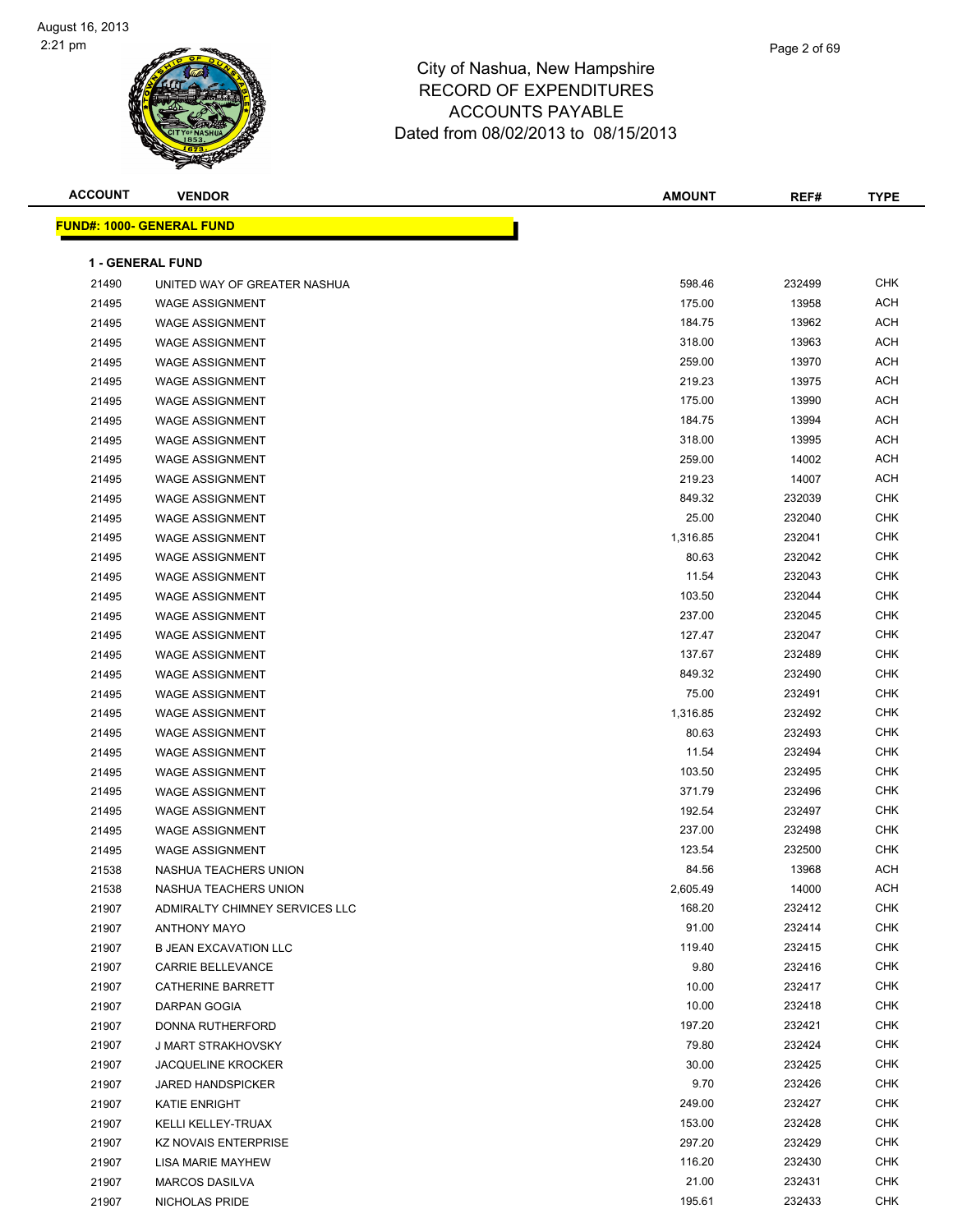# City of Nashua, New Hampshire

| <b>TYPE</b> |
|-------------|
|             |
|             |
|             |

 $R = R$ 

| 54828 | <b>US BANK</b>                 | 150.40         | 232571 | <b>CHK</b> |
|-------|--------------------------------|----------------|--------|------------|
|       | <b>102 - BOARD OF ALDERMEN</b> |                |        |            |
|       | <b>TOTAL 1 - GENERAL FUND</b>  | \$2,446,609.01 |        |            |
| 21922 | STATE OF NH DEPT OF SAFETY     | 49.50          | 232565 | <b>CHK</b> |
| 21921 | STATE OF NH                    | 14,832.54      | 14008  | <b>ACH</b> |
| 21921 | STATE OF NH                    | 10,195.16      | 13982  | <b>ACH</b> |
| 21921 | STATE OF NH                    | 13,077.25      | 13981  | <b>ACH</b> |
| 21921 | <b>STATE OF NH</b>             | 13,556.94      | 13978  | <b>ACH</b> |
| 21921 | <b>STATE OF NH</b>             | 10,890.28      | 13977  | <b>ACH</b> |
| 21921 | STATE OF NH                    | 10,985.21      | 13976  | <b>ACH</b> |
| 21921 | STATE OF NH                    | 13,947.47      | 13955  | <b>ACH</b> |
| 21921 | STATE OF NH                    | 19,226.24      | 13953  | <b>ACH</b> |
| 21921 | <b>STATE OF NH</b>             | 18,391.23      | 13947  | <b>ACH</b> |
| 21921 | <b>STATE OF NH</b>             | 20,199.12      | 13946  | <b>ACH</b> |
| 21914 | <b>WILLIAM BROWN</b>           | 35.00          | 232444 | <b>CHK</b> |
| 21914 | <b>THOMAS LAVOIE</b>           | 35.00          | 232440 | <b>CHK</b> |
| 21907 | <b>WAVEGUIDE INC</b>           | 24.00          | 232443 | <b>CHK</b> |
| 21907 | <b>TONY ROCHA</b>              | 100.20         | 232442 | <b>CHK</b> |
| 21907 | <b>THOMAS LEONARD</b>          | 25.00          | 232441 | <b>CHK</b> |
| 21907 | STEPHAN MANGEKIAN              | 116.20         | 232439 | <b>CHK</b> |
| 21907 | PATRICA G CHRISTMAN            | 6.00           | 232434 | <b>CHK</b> |
|       | <b>1 - GENERAL FUND</b>        |                |        |            |
|       |                                |                |        |            |

#### **103 - LEGAL**

| 54828 | <b>US BANK</b>        | 251.00   | 232571 | СНК        |
|-------|-----------------------|----------|--------|------------|
| 55300 | STEPHEN M BENNETT ESQ | 49.20    | 232048 | <b>CHK</b> |
|       | TOTAL 103 - LEGAL     | \$300.20 |        |            |

#### **107 - CITY CLERK**

|       | <b>TOTAL 107 - CITY CLERK</b> | \$1.255.25 |        |            |
|-------|-------------------------------|------------|--------|------------|
| 61807 | THOMSON REUTERS               | 40.25      | 232275 | <b>CHK</b> |
| 61299 | LHS ASSOC INC                 | 500.00     | 232193 | <b>CHK</b> |
| 55699 | OCCUPATIONAL DRUG TESTING LLC | 715.00     | 232223 | CHK        |

#### **109 - CIVIC & COMMUNITY ACTIVITIES**

|       | <b>TOTAL 109 - CIVIC &amp; COMMUNITY ACTIVITIES</b> | \$13,573.75 |        |     |
|-------|-----------------------------------------------------|-------------|--------|-----|
| 56228 | NASHUA SENIORS MEAL PROGRAM                         | 4.467.00    | 232215 | CHK |
| 56214 | HUMANE SOCIETY FOR GREATER                          | 8.256.75    | 232180 | CHK |
| 56200 | SYMPHONY NEW HAMPSHIRE                              | 350.00      | 232071 | CHK |
| 56200 | <b>MOOREMART</b>                                    | 500.00      | 232067 | CHK |
|       |                                                     |             |        |     |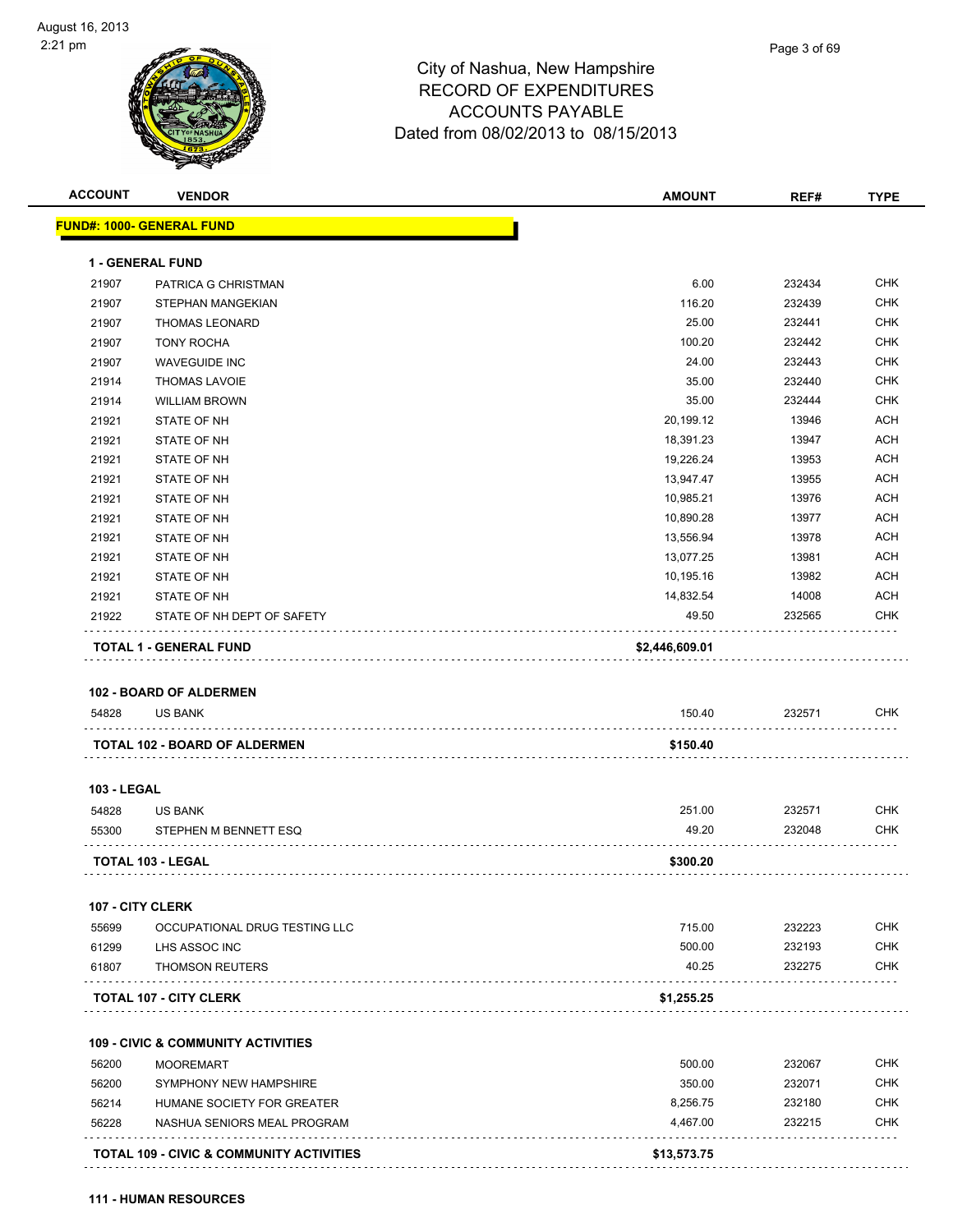| <b>ACCOUNT</b> | <b>VENDOR</b>                             | <b>AMOUNT</b> | REF#   | <b>TYPE</b> |
|----------------|-------------------------------------------|---------------|--------|-------------|
|                | <u> FUND#: 1000- GENERAL FUND</u>         |               |        |             |
|                |                                           |               |        |             |
|                | <b>111 - HUMAN RESOURCES</b>              |               |        |             |
| 52800          | UNIVERSITY OF NEW HAMPSHIRE               | 235.00        | 232569 | <b>CHK</b>  |
| 55400          | SHEEHAN PHINNEY BASS & GREEN              | 170.00        | 232564 | <b>CHK</b>  |
| 55425          | <b>CRAIG CARTER</b>                       | 15.00         | 232600 | <b>CHK</b>  |
| 61100          | WB MASON CO INC                           | 21.98         | 232706 | <b>CHK</b>  |
|                | <b>TOTAL 111 - HUMAN RESOURCES</b>        | \$441.98      |        |             |
| 113 - BENEFITS |                                           |               |        |             |
| 59580          | STATE OF NH UC                            | 7,082.09      | 232250 | CHK         |
|                | <b>TOTAL 113 - BENEFITS</b>               | \$7,082.09    |        |             |
|                |                                           |               |        |             |
|                | <b>120 - TELECOMMUNICATIONS</b>           |               |        | <b>CHK</b>  |
| 55109          | <b>FAIRPOINT COMMUNICATIONS</b>           | 3.00          | 232080 |             |
| 55109          | PAETEC COMMUNICATIONS INC                 | 2,024.02      | 232091 | <b>CHK</b>  |
| 55109          | PAETEC COMMUNICATIONS INC                 | 681.71        | 232092 | <b>CHK</b>  |
| 55109          | PACIFIC TELEMANAGEMENT SERVICE            | 75.00         | 232225 | <b>CHK</b>  |
| 55109          | <b>BAYRING COMMUNICATIONS</b>             | 2,282.80      | 232539 | <b>CHK</b>  |
| 55109          | <b>FAIRPOINT COMMUNICATIONS</b>           | 775.47        | 232541 | <b>CHK</b>  |
|                | TOTAL 120 - TELECOMMUNICATIONS            | \$5,842.00    |        |             |
|                |                                           |               |        |             |
|                | <b>122 - INFORMATION TECHNOLOGY</b>       |               |        |             |
| 54407          | <b>CDW GOVERNMENT INC</b>                 | 679.50        | 232601 | <b>CHK</b>  |
| 54428          | AFFILIATED COMPUTER SERVICES I            | 19,837.16     | 232574 | <b>CHK</b>  |
| 55118          | <b>VERIZON WIRELESS</b>                   | 40.03         | 232102 | <b>CHK</b>  |
| 61615          | <b>CONWAY OFFICE PRODUCTS LLC</b>         | 10,208.16     | 232607 | CHK         |
|                | <b>TOTAL 122 - INFORMATION TECHNOLOGY</b> | \$30,764.85   |        |             |
|                | <b>126 - FINANCIAL SERVICES</b>           |               |        |             |
| 41307          | HILLSBOROUGH COUNTY REGISTRY O            | 139.42        | 232173 | CHK         |
| 42200          | ALAIN PERREAULT                           | 356.00        | 232413 | <b>CHK</b>  |
| 42200          | <b>DENNIS TANTUICO</b>                    | 274.00        | 232419 | <b>CHK</b>  |
| 42200          | PHYLLIS PINKSTEIN                         | 9.00          | 232435 | <b>CHK</b>  |
| 42200          | ROBERT TWOMBLEY                           | 62.00         | 232436 | <b>CHK</b>  |
| 53452          | <b>KBW FINANCIAL STAFFING/RECRUIT</b>     | 659.84        | 232191 | <b>CHK</b>  |
| 53452          | <b>KBW FINANCIAL STAFFING/RECRUIT</b>     | 824.80        | 232642 | <b>CHK</b>  |
| 53467          | <b>MAILINGS UNLIMITED</b>                 | 843.46        | 232198 | <b>CHK</b>  |
| 54421          | US BANK                                   | 75.00         | 232101 | <b>CHK</b>  |
| 54828          | US BANK                                   | 123.26        | 232101 | <b>CHK</b>  |
| 54828          | US BANK                                   | 184.29        | 232571 | <b>CHK</b>  |
| 55607          | <b>MAILINGS UNLIMITED</b>                 | 875.00        | 13951  | <b>ACH</b>  |
| 55607          | <b>MAILINGS UNLIMITED</b>                 | 875.00        | 13980  | <b>ACH</b>  |
| 55607          | <b>MAILINGS UNLIMITED</b>                 | 119.54        | 232198 | <b>CHK</b>  |
| 61100          | WB MASON CO INC                           | 199.13        | 232274 | <b>CHK</b>  |
|                |                                           |               |        | <b>CHK</b>  |
| 61100          | INTERWARE DEVELOPMENT CO INC              | 240.00        | 232638 |             |
| 61100          | WB MASON CO INC                           | 65.10         | 232706 | <b>CHK</b>  |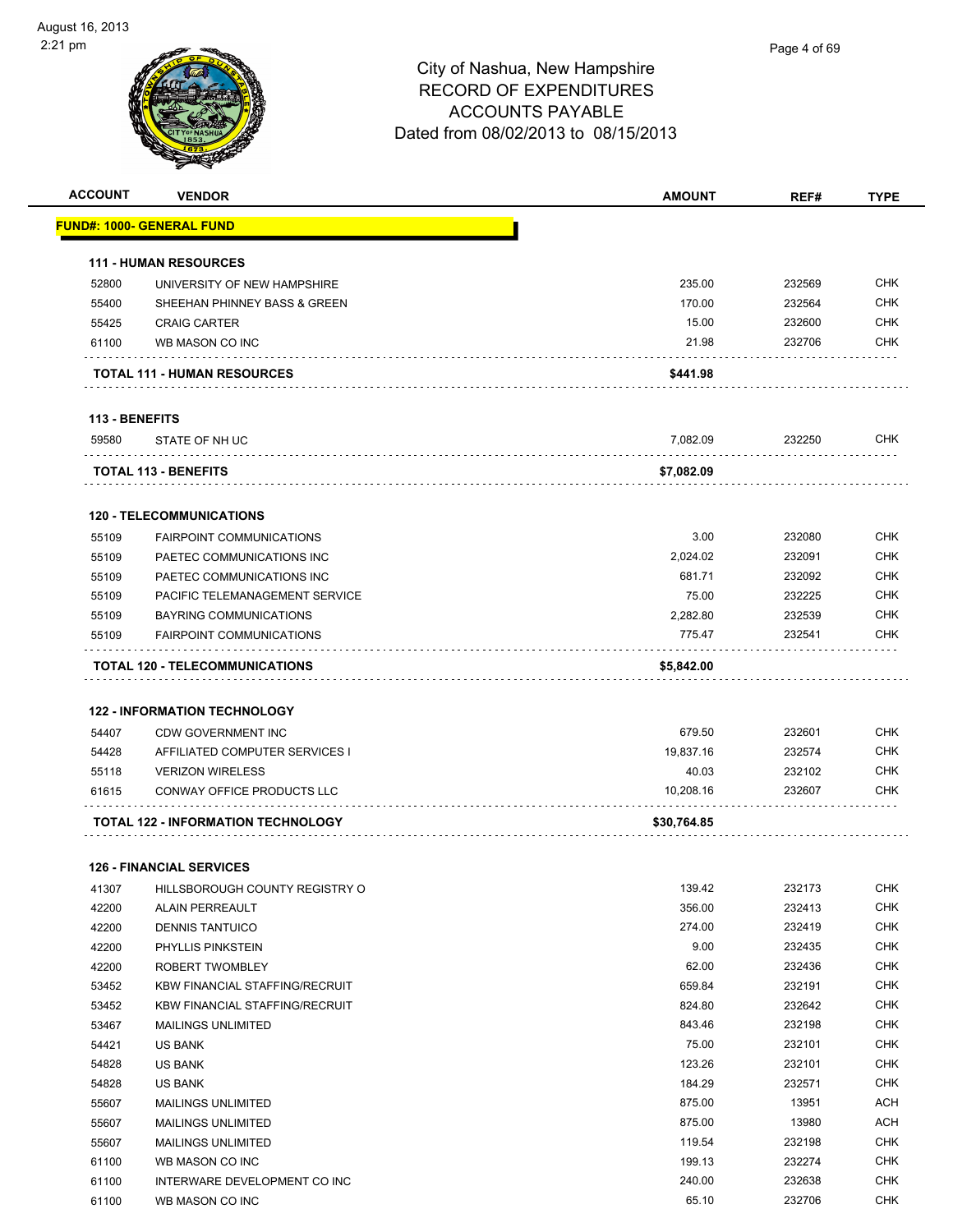| <b>ACCOUNT</b> | <b>VENDOR</b>                         | <b>AMOUNT</b> | REF#   | <b>TYPE</b> |
|----------------|---------------------------------------|---------------|--------|-------------|
|                | <u> FUND#: 1000- GENERAL FUND</u>     |               |        |             |
|                | <b>126 - FINANCIAL SERVICES</b>       |               |        |             |
| 61830          | INTERWARE DEVELOPMENT CO INC          | 120.00        | 232638 | <b>CHK</b>  |
|                | <b>TOTAL 126 - FINANCIAL SERVICES</b> | \$6,044.84    |        |             |
|                | <b>129 - CITY BUILDINGS</b>           |               |        |             |
| 54100          | <b>PSNH</b>                           | 2,662.73      | 232561 | <b>CHK</b>  |
| 54114          | <b>LIBERTY UTILITIES</b>              | 150.24        | 232084 | <b>CHK</b>  |
| 54114          | <b>LIBERTY UTILITIES</b>              | 167.56        | 232087 | <b>CHK</b>  |
| 54114          | <b>HESS CORPORATION</b>               | 203.12        | 232171 | <b>CHK</b>  |
| 54114          | <b>HESS CORPORATION</b>               | 44.21         | 232630 | <b>CHK</b>  |
| 54228          | BAIN PEST CONTROL SERVICE INC         | 75.00         | 232586 | <b>CHK</b>  |
| 54243          | J LAWRENCE HALL INC                   | 177.85        | 232184 | <b>CHK</b>  |
| 54243          | <b>VIKING CONTROLS</b>                | 1,060.00      | 232705 | <b>CHK</b>  |
| 54280          | <b>AUBUCHON HARDWARE</b>              | 35.95         | 232127 | <b>CHK</b>  |
| 54280          | HOME DEPOT CREDIT SERVICES            | 86.24         | 232175 | <b>CHK</b>  |
| 54280          | ALI PLUMBING SERVICES CORP            | 325.00        | 232577 | <b>CHK</b>  |
| 54280          | <b>B &amp; S LOCKSMITHS INC</b>       | 107.80        | 232584 | <b>CHK</b>  |
| 54280          | <b>CLASSIC SIGNS INC</b>              | 190.00        | 232605 | <b>CHK</b>  |
| 54280          | <b>KAPESCO PAINTING</b>               | 275.00        | 232641 | <b>CHK</b>  |
| 54280          | <b>VIKING CONTROLS</b>                | 932.50        | 232705 | <b>CHK</b>  |
| 61499          | HOME DEPOT CREDIT SERVICES            | 46.13         | 232175 | CHK         |
|                | <b>TOTAL 129 - CITY BUILDINGS</b>     | \$6,539.33    |        |             |
|                |                                       |               |        |             |
|                | <b>130 - PURCHASING</b>               |               |        |             |
| 54487          | CONWAY OFFICE PRODUCTS LLC            | 12.08         | 232137 | <b>CHK</b>  |
| 54828          | <b>US BANK</b>                        | 376.75        | 232571 | <b>CHK</b>  |
| 55500          | THE TELEGRAPH                         | 901.84        | 232099 | <b>CHK</b>  |
| 55500          | UNION LEADER CORP                     | 119.46        | 232100 | <b>CHK</b>  |
| 61100          | SAM'S CLUB                            | 399.00        | 232240 | CHK         |
|                | <b>TOTAL 130 - PURCHASING</b>         | \$1,809.13    |        |             |
|                | 132 - ASSESSING                       |               |        |             |
| 55307          | DOUGLAS DAME                          | 5.09          | 232052 | <b>CHK</b>  |
| 55307          | <b>GREG TURGISS</b>                   | 117.52        | 232073 | <b>CHK</b>  |
| 55307          | <b>GARY TURGISS</b>                   | 120.35        | 232263 | <b>CHK</b>  |
| 55400          | ANGELO MARINO                         | 466.49        | 232063 | <b>CHK</b>  |
| 61100          | ANCO SIGNS & STAMPS INC               | 10.10         | 232119 | <b>CHK</b>  |
|                | <b>TOTAL 132 - ASSESSING</b>          | \$719.55      |        |             |
|                |                                       |               |        |             |
|                | <b>142 - WOODLAWN CEMETERY</b>        |               |        |             |
| 54100          | <b>PSNH</b>                           | 392.99        | 232561 | <b>CHK</b>  |
| 54280          | <b>BELLETETES INC</b>                 | 11.14         | 232124 | <b>CHK</b>  |
| 54280          | HOME DEPOT CREDIT SERVICES            | 80.27         | 232175 | CHK         |
| 54487          | ST PIERRE MANUFACTURING CORP          | 377.00        | 232681 | <b>CHK</b>  |
| 55109          | PAETEC COMMUNICATIONS INC             | 11.76         | 232091 | <b>CHK</b>  |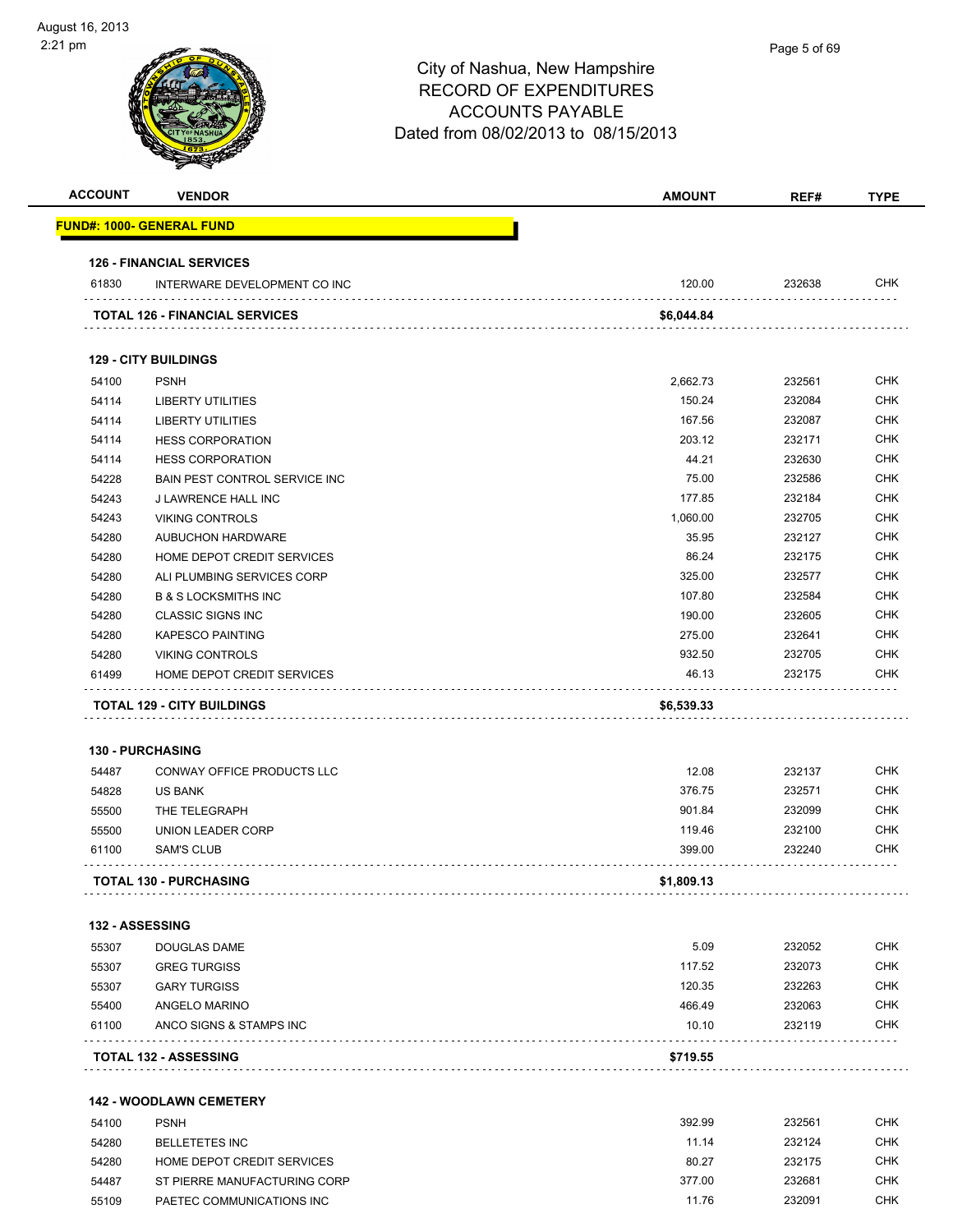

| Page 6 of 69 |
|--------------|
|              |

| <b>ACCOUNT</b> | <b>VENDOR</b>                        | <b>AMOUNT</b> | REF#   | <b>TYPE</b> |
|----------------|--------------------------------------|---------------|--------|-------------|
|                | <b>FUND#: 1000- GENERAL FUND</b>     |               |        |             |
|                | <b>TOTAL 142 - WOODLAWN CEMETERY</b> | \$873.16      |        |             |
|                | <b>144 - EDGEWOOD CEMETERY</b>       |               |        |             |
| 54100          | <b>PSNH</b>                          | 97.90         | 232561 | <b>CHK</b>  |
| 54141          | PENNICHUCK WATER WORKS INC           | 256.91        | 232559 | <b>CHK</b>  |
| 54487          | NASHUA OUTDOOR POWER EQUIPMENT       | 31.97         | 232214 | <b>CHK</b>  |
| 54487          | <b>RICHEY &amp; CLAPPER INC</b>      | 362.47        | 232671 | <b>CHK</b>  |
|                | <b>TOTAL 144 - EDGEWOOD CEMETERY</b> | \$749.25      |        |             |

#### **150 - POLICE**

| 53135 | PSYCHOTHERAPY ASSOC INC            | 200.00    | 232235 | CHK        |
|-------|------------------------------------|-----------|--------|------------|
| 53135 | ST JOSEPHS HOSPITAL                | 224.35    | 232680 | <b>CHK</b> |
| 53999 | AAA CREDIT SCREENING SERV LLC      | 25.00     | 232572 | <b>CHK</b> |
| 54100 | <b>PSNH</b>                        | 457.11    | 232094 | <b>CHK</b> |
| 54100 | <b>PSNH</b>                        | 13,838.05 | 232096 | <b>CHK</b> |
| 54100 | <b>PSNH</b>                        | 228.47    | 232561 | <b>CHK</b> |
| 54114 | <b>LIBERTY UTILITIES</b>           | 589.05    | 232543 | <b>CHK</b> |
| 54114 | <b>LIBERTY UTILITIES</b>           | 7.08      | 232544 | <b>CHK</b> |
| 54114 | <b>LIBERTY UTILITIES</b>           | 40.61     | 232556 | <b>CHK</b> |
| 54114 | <b>HESS CORPORATION</b>            | 1,216.35  | 232630 | <b>CHK</b> |
| 54141 | PENNICHUCK WATER WORKS INC         | 1,042.49  | 232486 | <b>CHK</b> |
| 54141 | PENNICHUCK WATER WORKS INC         | 23.64     | 232559 | <b>CHK</b> |
| 54280 | <b>REXEL CLS</b>                   | 112.25    | 232238 | <b>CHK</b> |
| 54407 | <b>ESRI INC</b>                    | 700.00    | 232150 | <b>CHK</b> |
| 54487 | <b>GYM SERVICES INC</b>            | 244.33    | 232628 | <b>CHK</b> |
| 54600 | AMERICAN AUTO SEAT COVER INC       | 85.00     | 232117 | <b>CHK</b> |
| 54600 | SULLIVAN TIRE INC                  | 49.00     | 232686 | <b>CHK</b> |
| 54828 | <b>US BANK</b>                     | 1,385.98  | 232571 | <b>CHK</b> |
| 54849 | COMCAST CABLE COMMUNICATIONS I     | 329.85    | 232078 | <b>CHK</b> |
| 54849 | <b>FAIRPOINT COMMUNICATIONS</b>    | 32.41     | 232079 | <b>CHK</b> |
| 54849 | <b>VERIZON WIRELESS</b>            | 1,192.70  | 232103 | <b>CHK</b> |
| 54849 | JOSHUA ST ONGE                     | 45.96     | 232530 | <b>CHK</b> |
| 54849 | <b>FAIRPOINT COMMUNICATIONS</b>    | 236.25    | 232541 | CHK        |
| 55109 | PAETEC COMMUNICATIONS INC          | 192.06    | 232092 | <b>CHK</b> |
| 55307 | <b>MATTHEW HALL</b>                | 45.20     | 232058 | <b>CHK</b> |
| 55307 | <b>JOHN HANNIGAN</b>               | 45.20     | 232509 | <b>CHK</b> |
| 55307 | <b>JUSTIN PEARSE</b>               | 45.20     | 232523 | <b>CHK</b> |
| 55307 | <b>GEOFFREY ROGAN</b>              | 45.20     | 232528 | <b>CHK</b> |
| 55307 | <b>JOSHUA TREFRY</b>               | 45.20     | 232531 | <b>CHK</b> |
| 55400 | <b>JOSEPH ROUSSEAU</b>             | 71.00     | 232069 | <b>CHK</b> |
| 55400 | NATIONAL ASSOCIATION OF            | 1,180.00  | 232089 | <b>CHK</b> |
| 55400 | <b>EMERGENCY PREPAREDNESS INST</b> | 1,300.00  | 232540 | <b>CHK</b> |
| 55400 | NATIONAL ASSOCIATION OF            | 295.00    | 232656 | <b>CHK</b> |
| 55400 | NORTHEAST WISCONSIN TECHNICAL      | 525.00    | 232658 | CHK        |
| 55400 | SAFARILAND LLC                     | 795.00    | 232673 | <b>CHK</b> |
| 55500 | EAGLE-TRIBUNE PUBLISHING CO        | 533.52    | 232090 | <b>CHK</b> |
| 55500 | THE TELEGRAPH                      | 746.40    | 232099 | <b>CHK</b> |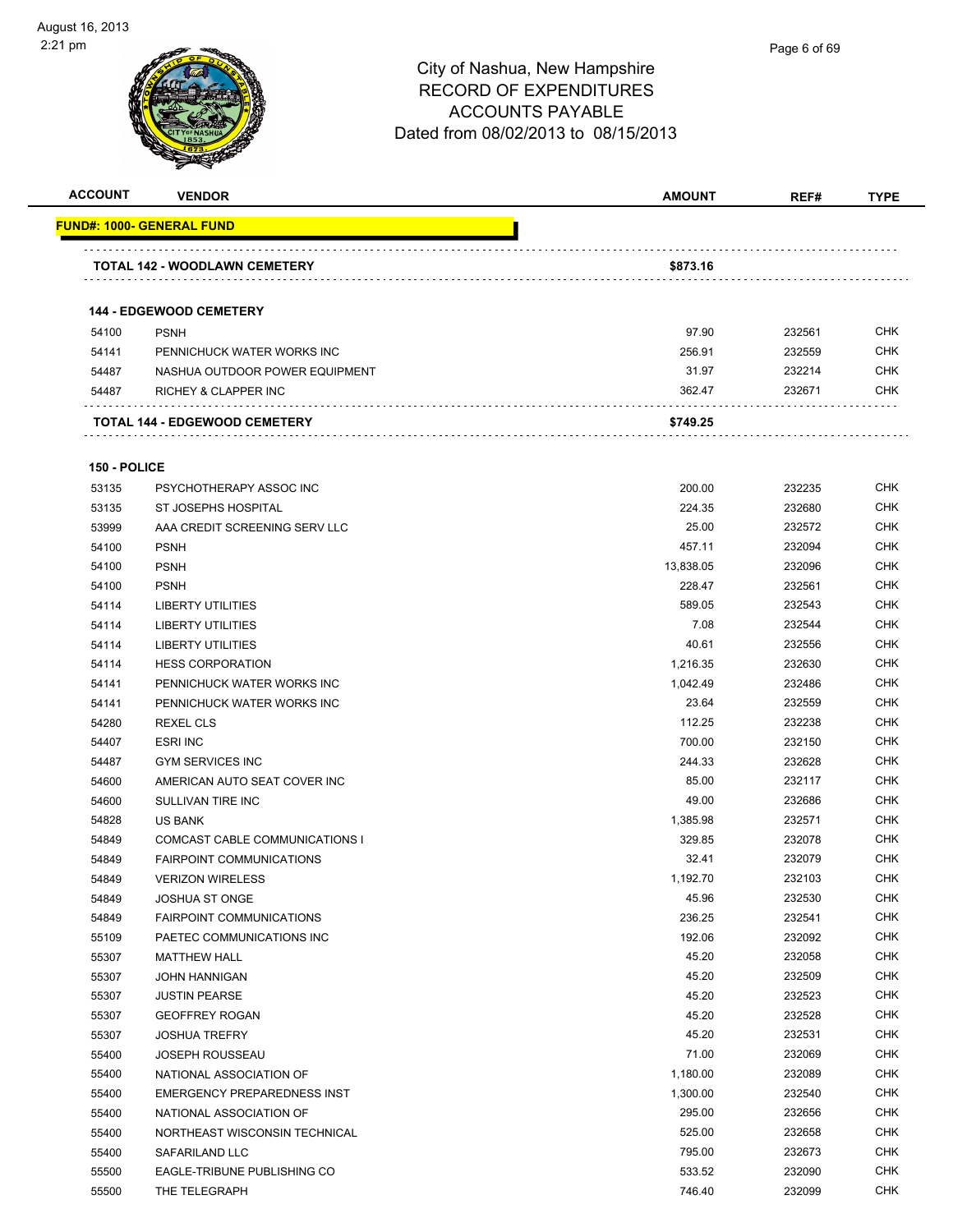

| Page 7 of 69 |
|--------------|
|              |

| <b>ACCOUNT</b> | <b>VENDOR</b>                    | <b>AMOUNT</b> | REF#   | <b>TYPE</b> |
|----------------|----------------------------------|---------------|--------|-------------|
|                | <b>FUND#: 1000- GENERAL FUND</b> |               |        |             |
|                |                                  |               |        |             |
| 150 - POLICE   |                                  |               |        |             |
| 55500          | UNION LEADER CORP                | 363.00        | 232100 | <b>CHK</b>  |
| 55500          | SUCCESS ADVERTISING INC          | 1,454.55      | 232252 | <b>CHK</b>  |
| 55607          | US POSTAL SERVICES               | 1,000.00      | 13954  | <b>ACH</b>  |
| 55607          | UNITED PARCEL SERVICE            | 46.32         | 232570 | <b>CHK</b>  |
| 55699          | 1ST PRIORITY TOWING & RECOVERY   | 95.00         | 232104 | CHK         |
| 55699          | NASHUA MILLYARD ASSOC INC        | 703.46        | 232213 | <b>CHK</b>  |
| 55699          | <b>VILLAGE SENTRY KENNEL</b>     | 66.00         | 232270 | <b>CHK</b>  |
| 61100          | <b>GRANITE STATE STAMPS INC</b>  | 16.77         | 232165 | <b>CHK</b>  |
| 61100          | LABEL OUTFITTERS INC             | 155.81        | 232192 | CHK         |
| 61100          | <b>STATIONERS INC</b>            | 80.00         | 232251 | <b>CHK</b>  |
| 61100          | TAB PRODUCTS CO LLC              | 879.08        | 232254 | <b>CHK</b>  |
| 61100          | PITNEY BOWES GLOBAL FIN SRVS     | 271.94        | 232560 | <b>CHK</b>  |
| 61100          | WB MASON CO INC                  | 4,024.10      | 232706 | <b>CHK</b>  |
| 61107          | <b>NICOLE BROOKS</b>             | 243.91        | 232049 | CHK         |
| 61107          | <b>JOSEPH DEWITT</b>             | 84.95         | 232053 | CHK         |
| 61107          | <b>LINNEA FRENCH</b>             | 60.00         | 232056 | CHK         |
| 61107          | <b>ANDREW KARLIS</b>             | 89.99         | 232059 | CHK         |
| 61107          | <b>DENIS LINEHAN</b>             | 20.00         | 232061 | <b>CHK</b>  |
| 61107          | <b>MATTHEW MCCONNELL</b>         | 100.00        | 232064 | <b>CHK</b>  |
| 61107          | <b>RYAN MCDERMOTT</b>            | 108.80        | 232065 | CHK         |
| 61107          | PETER URBAN                      | 342.27        | 232075 | <b>CHK</b>  |
| 61107          | <b>BENS UNIFORMS</b>             | 1,026.00      | 232125 | <b>CHK</b>  |
| 61107          | <b>GEORGE'S APPAREL</b>          | 494.00        | 232160 | <b>CHK</b>  |
| 61107          | RILEYS SPORT SHOP INC            | 81.75         | 232239 | CHK         |
| 61107          | ADAM ANDERSON                    | 305.00        | 232502 | <b>CHK</b>  |
| 61107          | AARON BELANGER                   | 95.34         | 232503 | <b>CHK</b>  |
| 61107          | DAVID CARRIGAN                   | 94.99         | 232505 | <b>CHK</b>  |
| 61107          | MICHAEL HATZIPETROS              | 221.98        | 232510 | CHK         |
| 61107          | <b>DENIS LINEHAN</b>             | 10.00         | 232515 | <b>CHK</b>  |
| 61107          | <b>JAMES MALONEY</b>             | 20.00         | 232517 | <b>CHK</b>  |
| 61107          | <b>JACLYN MARQUIS</b>            | 179.17        | 232519 | <b>CHK</b>  |
| 61107          | RICHARD MOSSCROP                 | 30.00         | 232520 | CHK         |
| 61107          | <b>KEVIN RAUTENBERG</b>          | 100.00        | 232527 | <b>CHK</b>  |
| 61107          | <b>RICHARD SPRANKLE</b>          | 60.00         | 232529 | <b>CHK</b>  |
| 61107          | <b>ERIC WALKER</b>               | 30.00         | 232533 | CHK         |
| 61110          | STAR PACKER BADGES               | 80.00         | 232249 | <b>CHK</b>  |
| 61110          | ALECS SHOE STORE INC             | 229.90        | 232576 | <b>CHK</b>  |
| 61121          | <b>BROWNELLS INC</b>             | 582.30        | 232129 | <b>CHK</b>  |
| 61185          | HOME DEPOT CREDIT SERVICES       | 24.79         | 232632 | <b>CHK</b>  |
| 61299          | <b>ALIMED INC</b>                | 236.25        | 232116 | <b>CHK</b>  |
| 61299          | <b>ALIMED INC</b>                | 53.75         | 232578 | CHK         |
| 61300          | <b>FLEET SERVICES</b>            | 1,367.14      | 232917 | <b>CHK</b>  |
| 61428          | THE DURKIN CO INC                | 355.19        | 232145 | <b>CHK</b>  |
| 61428          | <b>BELLETETES INC</b>            | 16.38         | 232593 | <b>CHK</b>  |
| 61650          | WB MASON CO INC                  | 794.62        | 232706 | <b>CHK</b>  |
| 61705          | MAYNARD & LESIEUR INC            | 993.60        | 232648 | CHK         |
| 61799          | CARPARTS OF NASHUA               | 23.70         | 232130 | CHK         |
| 61799          | FISHER AUTO PARTS INC            | 542.08        | 232155 | CHK         |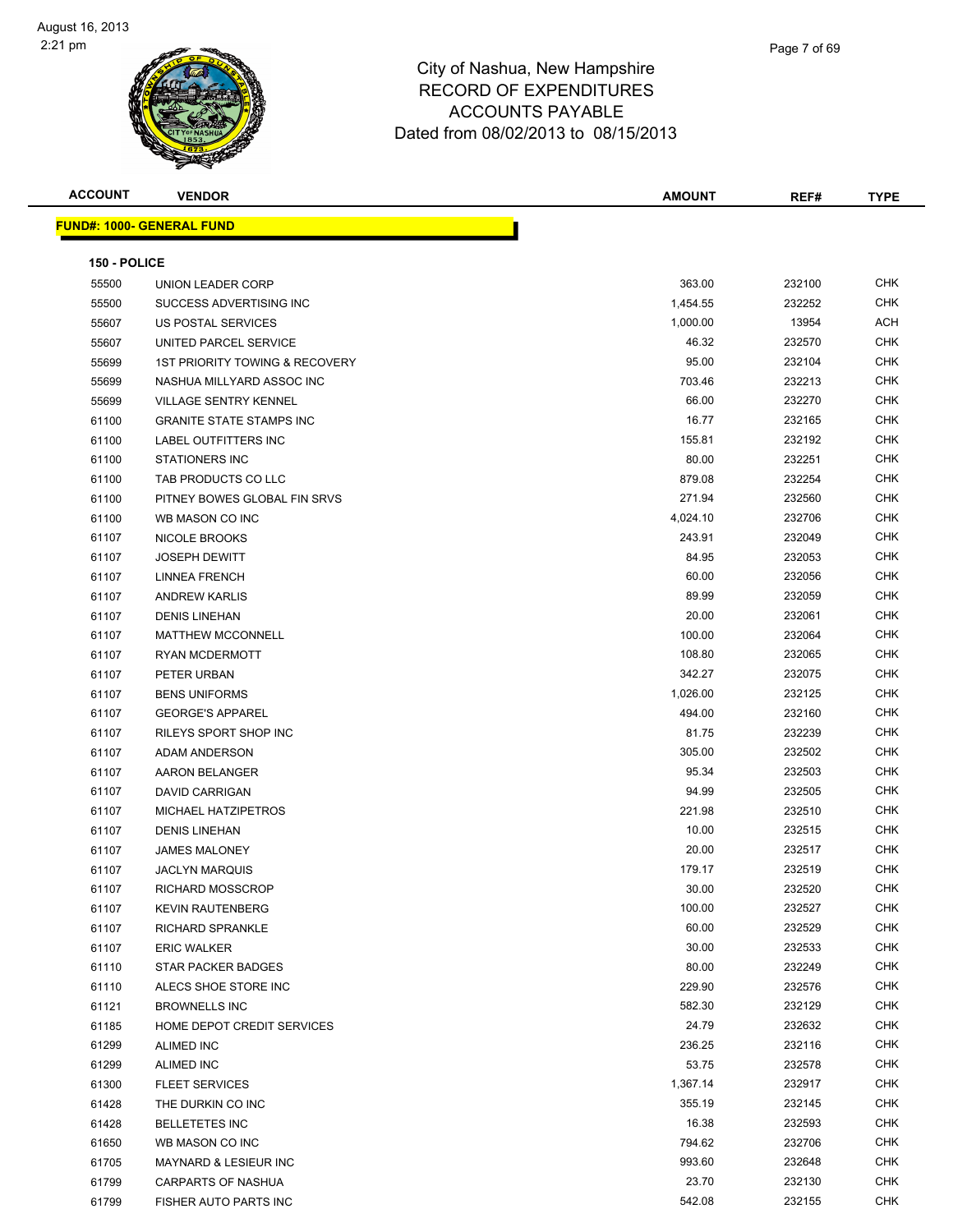| <b>ACCOUNT</b> | <b>VENDOR</b>                    | <b>AMOUNT</b> | REF#   | <b>TYPE</b> |
|----------------|----------------------------------|---------------|--------|-------------|
|                | <b>FUND#: 1000- GENERAL FUND</b> |               |        |             |
| 150 - POLICE   |                                  |               |        |             |
| 61799          | HOME DEPOT CREDIT SERVICES       | 0.47          | 232176 | <b>CHK</b>  |
| 61799          | NASHUA OUTDOOR POWER EQUIPMENT   | $-14.84$      | 232214 | <b>CHK</b>  |
| 61799          | NORTHERN FOREIGN CAR PARTS INC   | 20.76         | 232221 | <b>CHK</b>  |
| 61799          | <b>TOWERS MOTOR PARTS CORP</b>   | 40.18         | 232257 | <b>CHK</b>  |
| 61799          | <b>BELLETETES INC</b>            | 35.08         | 232593 | <b>CHK</b>  |
| 61799          | <b>BEST FORD</b>                 | 112.62        | 232595 | <b>CHK</b>  |
| 61799          | DEPENDABLE LOCK SERVICE INC      | 23.88         | 232612 | <b>CHK</b>  |
| 61799          | <b>GRAPPONE AUTOMOTIVE GROUP</b> | 230.67        | 232626 | <b>CHK</b>  |
| 61799          | MACMULKIN CHEVROLET INC          | 74.61         | 232647 | <b>CHK</b>  |
| 61799          | <b>MHQ MUNICIPAL VEHICLES</b>    | 419.65        | 232649 | <b>CHK</b>  |
| 61799          | NASHUA OUTDOOR POWER EQUIPMENT   | 29.10         | 232654 | <b>CHK</b>  |
| 61907          | <b>SAM'S CLUB</b>                | 135.85        | 232240 | <b>CHK</b>  |
| 71025          | <b>SNAP ON TOOLS</b>             | 359.95        | 232245 | <b>CHK</b>  |
| 71414          | HUNTS PHOTO AND VIDEO            | 259.80        | 232272 | <b>CHK</b>  |
|                | <b>TOTAL 150 - POLICE</b>        | \$48,151.57   |        |             |

#### **152 - FIRE**

| 53142 | <b>JAMES S COOPER</b>          | 375.00   | 232608 | <b>CHK</b> |
|-------|--------------------------------|----------|--------|------------|
| 54100 | <b>PSNH</b>                    | 9,225.39 | 232561 | <b>CHK</b> |
| 54114 | <b>LIBERTY UTILITIES</b>       | 43.37    | 232083 | <b>CHK</b> |
| 54114 | <b>LIBERTY UTILITIES</b>       | 226.39   | 232086 | <b>CHK</b> |
| 54114 | <b>HESS CORPORATION</b>        | 235.74   | 232171 | <b>CHK</b> |
| 54114 | <b>HESS CORPORATION</b>        | 6.76     | 232630 | <b>CHK</b> |
| 54141 | PENNICHUCK WATER WORKS INC     | 272.35   | 232486 | <b>CHK</b> |
| 54141 | PENNICHUCK WATER WORKS INC     | 441.39   | 232559 | <b>CHK</b> |
| 54243 | AE MECHANICAL INC              | 3,936.10 | 232111 | <b>CHK</b> |
| 54243 | AE MECHANICAL INC              | 188.00   | 232573 | <b>CHK</b> |
| 54280 | <b>SEARS HOLDING</b>           | 99.99    | 232097 | <b>CHK</b> |
| 54280 | <b>BATTERIES PLUS</b>          | 274.14   | 232122 | <b>CHK</b> |
| 54280 | <b>BELLETETES INC</b>          | 61.37    | 232124 | <b>CHK</b> |
| 54280 | HARRY W WELLS & SON INC        | 136.75   | 232168 | <b>CHK</b> |
| 54280 | NASHUA OUTDOOR POWER EQUIPMENT | 3,100.00 | 232214 | <b>CHK</b> |
| 54280 | PEABODY SUPPLY CO              | 282.87   | 232227 | <b>CHK</b> |
| 54280 | <b>BELLETETES INC</b>          | 202.44   | 232593 | <b>CHK</b> |
| 54280 | HARRY W WELLS & SON INC        | 108.45   | 232629 | <b>CHK</b> |
| 54280 | SCOTT WOODBURY CONTRACTOR      | 200.00   | 232676 | <b>CHK</b> |
| 54600 | A SIGN OF THINGS TO COME       | 40.00    | 232106 | <b>CHK</b> |
| 54600 | ADAMSON INDUSTRIES CORP        | 39.90    | 232110 | <b>CHK</b> |
| 54600 | <b>BELLETETES INC</b>          | 45.00    | 232124 | <b>CHK</b> |
| 54600 | <b>MINUTEMAN TRUCKS INC</b>    | 945.29   | 232207 | <b>CHK</b> |
| 54600 | R WHITE EQUIPMENT CENTER INC   | 36.00    | 232236 | <b>CHK</b> |
| 54600 | SANEL AUTO PARTS CO            | 314.50   | 232241 | <b>CHK</b> |
| 54600 | SOUTHWORTH-MILTON INC          | 69.25    | 232246 | <b>CHK</b> |
| 54600 | YANKEE TRUCK LLC               | 115.57   | 232278 | <b>CHK</b> |
| 54600 | SANEL AUTO PARTS CO            | 104.66   | 232674 | <b>CHK</b> |
| 55118 | PAETEC COMMUNICATIONS INC      | 10.39    | 232091 | <b>CHK</b> |
| 55200 | INT'L ASSOC OF FIRE CHIEFS     | 214.00   | 232082 | <b>CHK</b> |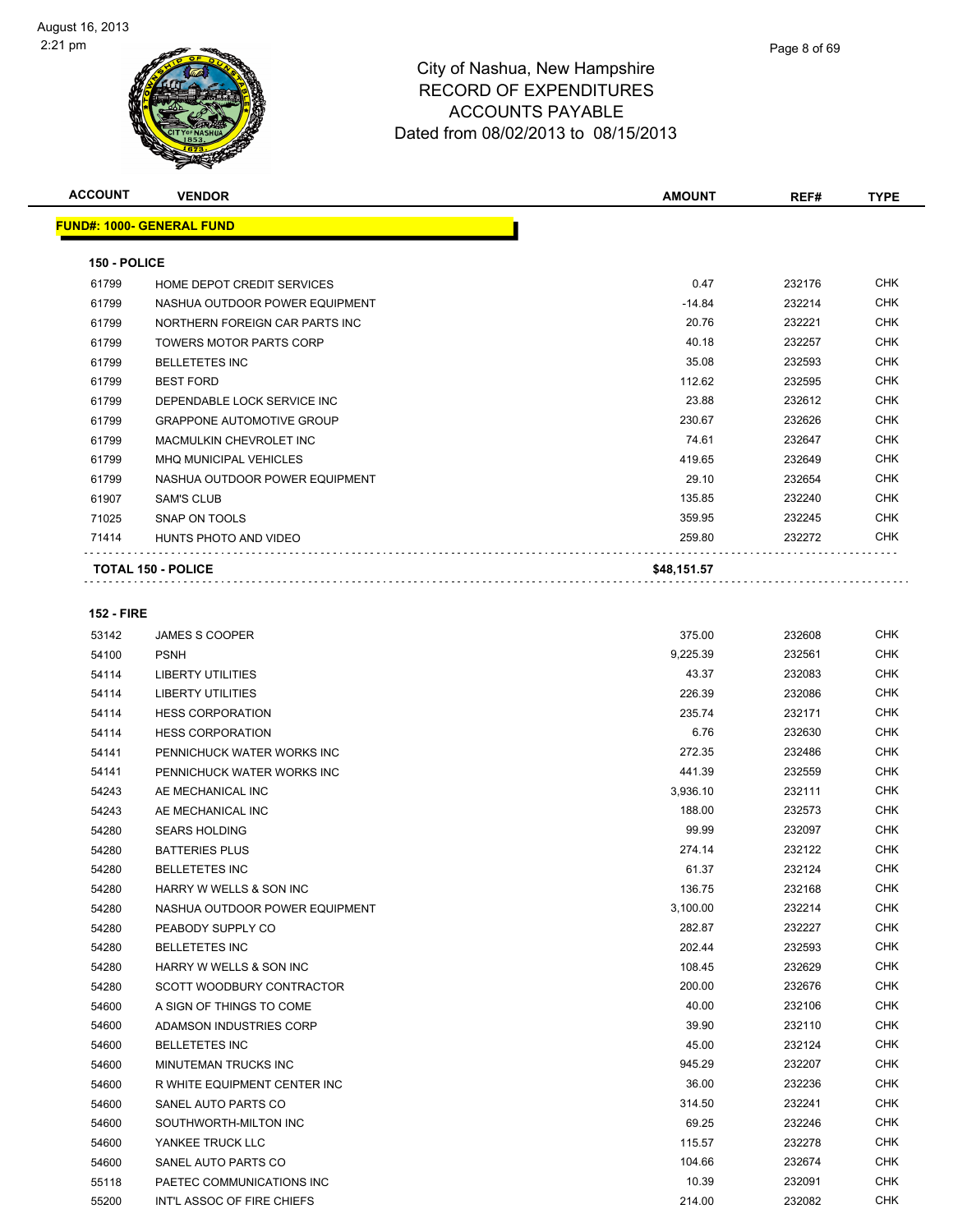

| ampshire       |  |  |
|----------------|--|--|
| <b>DITURES</b> |  |  |

Page 9 of 69

| <b>ACCOUNT</b>    | <b>VENDOR</b>                        | <b>AMOUNT</b> | REF#   | <b>TYPE</b> |
|-------------------|--------------------------------------|---------------|--------|-------------|
|                   | <b>FUND#: 1000- GENERAL FUND</b>     |               |        |             |
| <b>152 - FIRE</b> |                                      |               |        |             |
| 55200             | <b>GREATER BOSTON POLICE COUNCIL</b> | 256.00        | 232166 | <b>CHK</b>  |
| 55400             | <b>KEVIN KERRIGAN</b>                | 35.00         | 232513 | <b>CHK</b>  |
| 55600             | MACH V GROUP LLC                     | 260.50        | 232195 | <b>CHK</b>  |
| 55607             | CONWAY OFFICE PRODUCTS LLC           | 9.35          | 232137 | <b>CHK</b>  |
| 55699             | TRUE BLUE CLEANERS                   | 30.16         | 232258 | <b>CHK</b>  |
| 55699             | TRUE BLUE CLEANERS                   | 94.48         | 232259 | <b>CHK</b>  |
| 55699             | TRUE BLUE CLEANERS                   | 95.48         | 232260 | <b>CHK</b>  |
| 55699             | TRUE BLUE CLEANERS                   | 69.86         | 232261 | <b>CHK</b>  |
| 55699             | TRUE BLUE CLEANERS                   | 39.62         | 232695 | <b>CHK</b>  |
| 61100             | WB MASON CO INC                      | 44.86         | 232274 | <b>CHK</b>  |
| 61100             | WB MASON CO INC                      | 436.34        | 232706 | <b>CHK</b>  |
| 61107             | <b>MATTHEW PERAULT</b>               | 229.00        | 232228 | <b>CHK</b>  |
| 61110             | BERGERON PROTECTIVE CLOTHING         | 2,038.91      | 232594 | <b>CHK</b>  |
| 61142             | MOORE MEDICAL LLC                    | 109.50        | 232208 | <b>CHK</b>  |
| 61142             | MOORE MEDICAL LLC                    | 279.00        | 232652 | <b>CHK</b>  |
| 61299             | <b>GRANITE CITY ELECTRIC SUPPLY</b>  | 181.85        | 232163 | <b>CHK</b>  |
| 61299             | HOME DEPOT CREDIT SERVICES           | 24.77         | 232175 | <b>CHK</b>  |
| 61299             | <b>GRANITE CITY ELECTRIC SUPPLY</b>  | 700.91        | 232625 | <b>CHK</b>  |
| 61428             | NEW ENGLAND PAPER & SUPPLY           | 1,394.73      | 232217 | <b>CHK</b>  |
| 61650             | WB MASON CO INC                      | 174.18        | 232274 | <b>CHK</b>  |
| 61699             | <b>FASTENAL CO</b>                   | 328.44        | 232152 | <b>CHK</b>  |
| 61709             | <b>TEXAS REFINERY CORPORATION</b>    | 613.20        | 232255 | <b>CHK</b>  |
| 61709             | SANEL AUTO PARTS CO                  | 69.93         | 232674 | <b>CHK</b>  |
| 61799             | THE HOPE GROUP                       | 51.29         | 232177 | <b>CHK</b>  |
| 61799             | JACK YOUNG CO INC                    | 1,581.27      | 232185 | <b>CHK</b>  |
| 61799             | MINUTEMAN TRUCKS INC                 | 156.43        | 232207 | <b>CHK</b>  |
| 61799             | SANEL AUTO PARTS CO                  | 654.01        | 232241 | <b>CHK</b>  |
| 61799             | YANKEE TRUCK LLC                     | 57.42         | 232278 | <b>CHK</b>  |
| 61799             | SANEL AUTO PARTS CO                  | 61.05         | 232674 | <b>CHK</b>  |
| 71025             | HOME DEPOT CREDIT SERVICES           | 316.24        | 232175 | <b>CHK</b>  |
| 71414             | <b>SAM'S CLUB</b>                    | 249.88        | 232240 | <b>CHK</b>  |
| 71800             | <b>SAM'S CLUB</b>                    | 1,499.80      | 232240 | <b>CHK</b>  |
|                   | <b>TOTAL 152 - FIRE</b>              | \$33,494.52   |        |             |

#### **153 - BUILDING INSPECTION**

| <b>TOTAL 153 - BUILDING INSPECTION</b> |                       |        |        |            |
|----------------------------------------|-----------------------|--------|--------|------------|
| 55421                                  | <b>RUSS MARCUM</b>    | 95.00  | 232518 | <b>CHK</b> |
| 55307                                  | <b>RUSS MARCUM</b>    | 401.32 | 232518 | <b>CHK</b> |
| 55307                                  | <b>WILLIAM CONDRA</b> | 246.34 | 232050 | CHK        |
| 55200                                  | <b>RUSS MARCUM</b>    | 286.00 | 232062 | <b>CHK</b> |

#### **155 - CODE ENFORCEMENT**

| 55307 | NELSON ORTEGA   | 205.66<br>. | 232068        | $\sim$<br>∪⊓ก             |
|-------|-----------------|-------------|---------------|---------------------------|
| 61299 | WB MASON CO INC | 289.75<br>. | 0002<br>20221 | C <sub>1</sub> 11Z<br>∪⊓ก |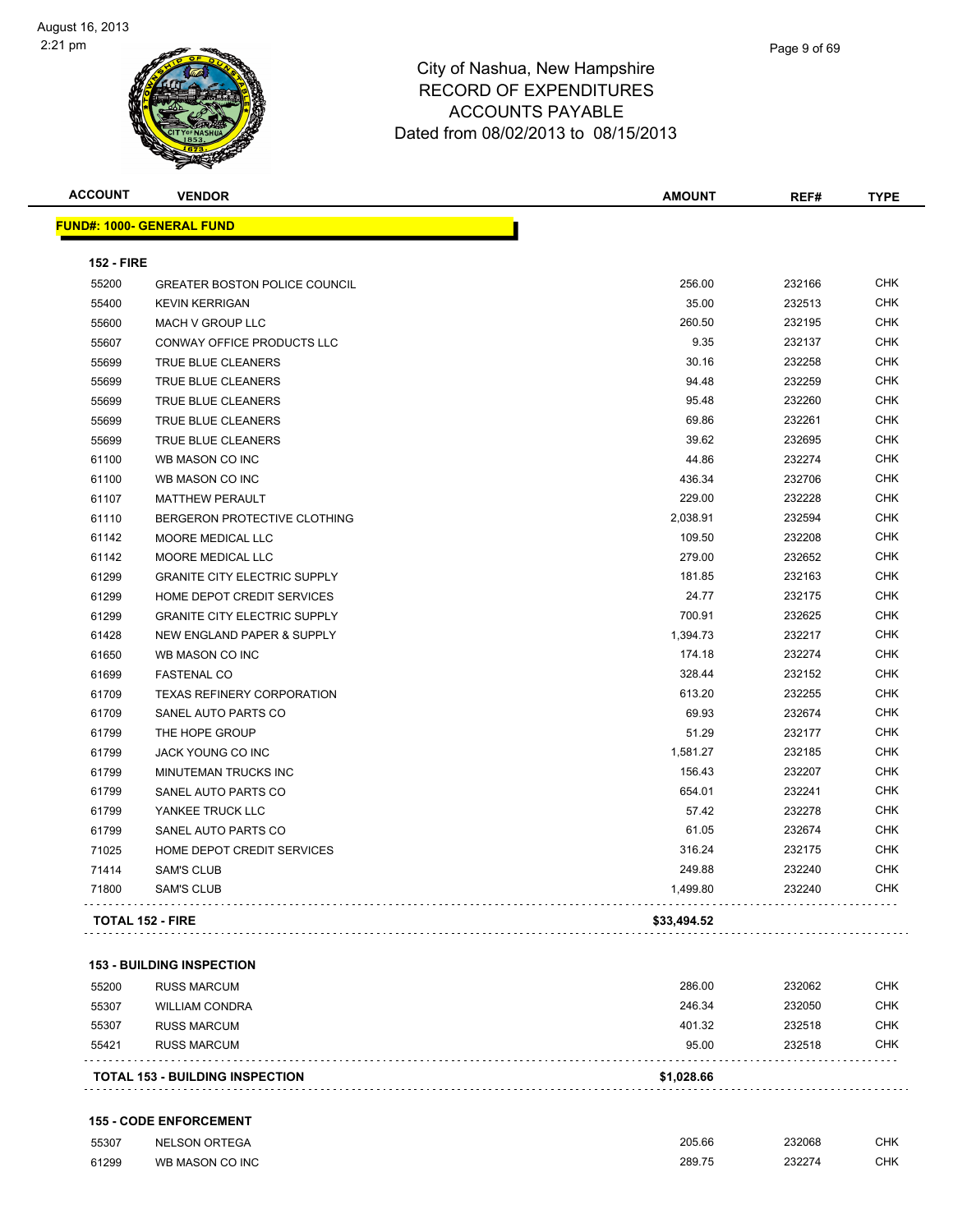

| <b>ACCOUNT</b> | <b>VENDOR</b>                                            | <b>AMOUNT</b> | REF#   | <b>TYPE</b> |
|----------------|----------------------------------------------------------|---------------|--------|-------------|
|                | <u> FUND#: 1000- GENERAL FUND</u>                        |               |        |             |
|                | <b>TOTAL 155 - CODE ENFORCEMENT</b>                      | \$495.41      |        |             |
|                |                                                          |               |        |             |
|                | <b>156 - EMERGENCY MANAGEMENT</b><br><b>JUSTIN KATES</b> | 192.10        | 232512 | <b>CHK</b>  |
| 55421<br>68325 | MEDICAL WAREHOUSE INC                                    | 118.36        | 232204 | <b>CHK</b>  |
|                | <b>TOTAL 156 - EMERGENCY MANAGEMENT</b>                  | \$310.46      |        |             |
|                |                                                          |               |        |             |
|                | <b>157 - CITYWIDE COMMUNICATIONS</b>                     |               |        |             |
| 54100          | <b>PSNH</b>                                              | 478.79        | 232094 | <b>CHK</b>  |
| 61799          | <b>TOWERS MOTOR PARTS CORP</b>                           | 8.72          | 232693 | <b>CHK</b>  |
|                | TOTAL 157 - CITYWIDE COMMUNICATIONS                      | \$487.51      |        |             |
|                | <b>159 - OTHER PUBLIC SAFETY</b>                         |               |        |             |
| 54835          | PENNICHUCK WATER WORKS INC                               | 214,137.06    | 232486 | <b>CHK</b>  |
|                | <b>TOTAL 159 - OTHER PUBLIC SAFETY</b>                   | \$214,137.06  |        |             |
|                |                                                          |               |        |             |
|                | <b>160 - PUBLIC WORKS-ADMIN/ENGINEERING</b>              |               |        |             |
| 54100          | <b>PSNH</b>                                              | 968.01        | 232094 | <b>CHK</b>  |
| 54114          | <b>LIBERTY UTILITIES</b>                                 | 15.00         | 232544 | <b>CHK</b>  |
| 54114          | <b>HESS CORPORATION</b>                                  | 2.19          | 232630 | <b>CHK</b>  |
| 54421          | <b>XEROX CORPORATION</b>                                 | 672.00        | 232277 | <b>CHK</b>  |
| 54828          | US BANK                                                  | 198.72        | 232571 | <b>CHK</b>  |
| 55109          | PAETEC COMMUNICATIONS INC                                | 5.49          | 232091 | <b>CHK</b>  |
| 55307          | <b>ROBERT MEUNIER</b>                                    | 207.92        | 232066 | <b>CHK</b>  |
| 55307          | <b>KELLY ANDERSON</b>                                    | 14.13         | 232501 | <b>CHK</b>  |
| 55307          | RICHARD HABERMAN                                         | 57.97         | 232508 | <b>CHK</b>  |
| 55400          | UNH TECHNOLOGY TRANSFER CENTER                           | 120.00        | 232699 | <b>CHK</b>  |
| 55699          | JAN PRO CLEANING SYSTEMS NORTH                           | 665.00        | 232186 | <b>CHK</b>  |
| 61100          | WB MASON CO INC                                          | 240.08        | 232274 | <b>CHK</b>  |
| 61100          | WB MASON CO INC                                          | 338.01        | 232706 | <b>CHK</b>  |
| 61830          | APWA PUBLICATIONS                                        | 211.25        | 232077 | <b>CHK</b>  |
|                | <b>TOTAL 160 - PUBLIC WORKS-ADMIN/ENGINEERING</b>        | \$3,715.77    |        |             |
|                |                                                          |               |        |             |
| 161 - STREETS  |                                                          |               |        |             |

| 54100 | <b>PSNH</b>                    | 109.47   | 232095 | <b>CHK</b> |
|-------|--------------------------------|----------|--------|------------|
| 54100 | <b>PSNH</b>                    | 2,780.07 | 232096 | <b>CHK</b> |
| 54100 | <b>PSNH</b>                    | 2,925.09 | 232561 | <b>CHK</b> |
| 54114 | LIBERTY UTILITIES              | 137.68   | 232546 | <b>CHK</b> |
| 54114 | <b>HESS CORPORATION</b>        | 4.89     | 232630 | <b>CHK</b> |
| 54141 | PENNICHUCK WATER WORKS INC     | 365.24   | 232486 | <b>CHK</b> |
| 54200 | JAN PRO CLEANING SYSTEMS NORTH | 855.00   | 232186 | <b>CHK</b> |
| 54280 | PEABODY SUPPLY CO              | 35.87    | 232661 | <b>CHK</b> |
| 54280 | STEVE SHUMSKY UNLIMITED DOOR   | 220.00   | 232704 | <b>CHK</b> |
| 54600 | <b>BEST FORD</b>               | 85.57    | 232126 | <b>CHK</b> |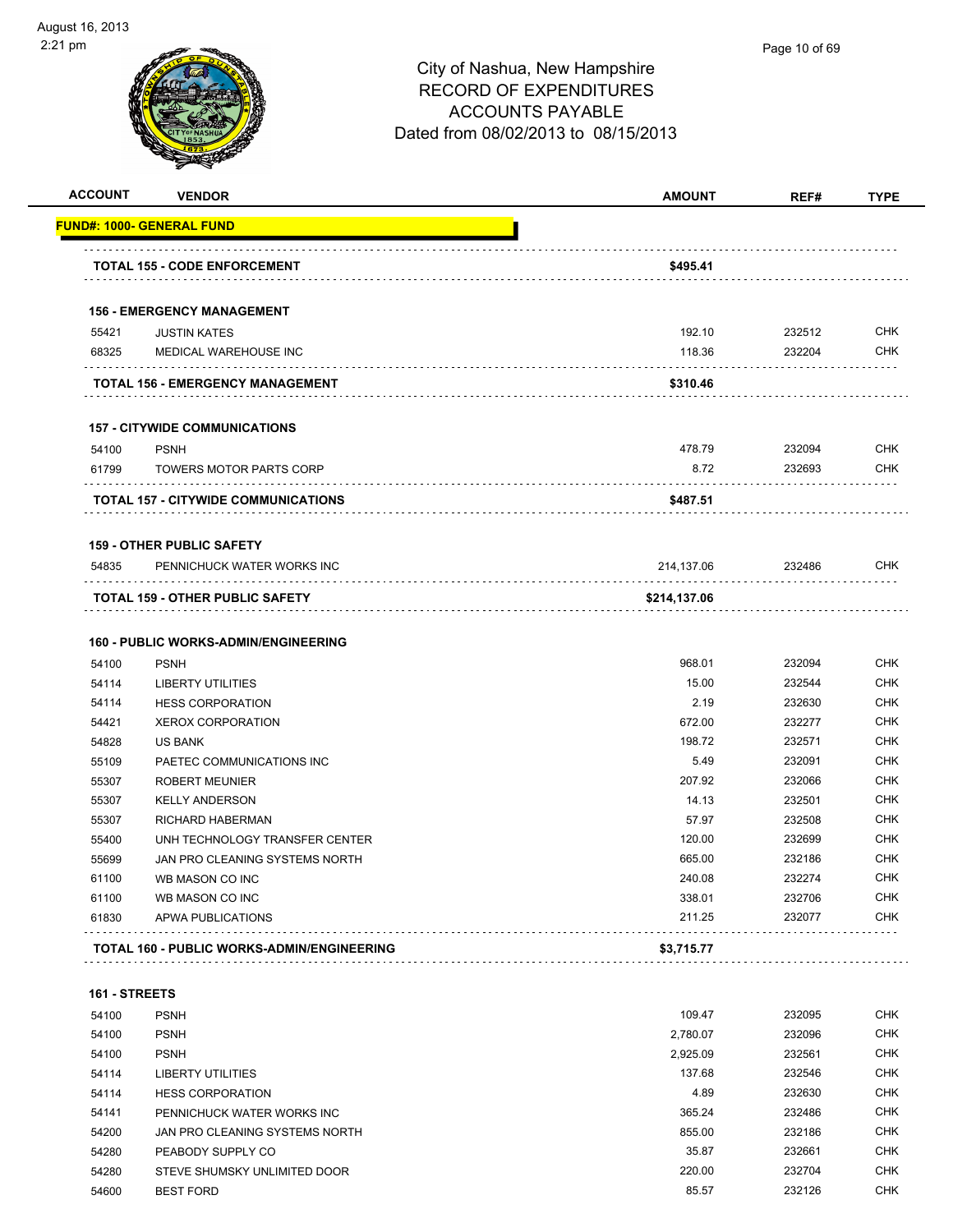| <b>ACCOUNT</b> | <b>VENDOR</b>                    | <b>AMOUNT</b> | REF#   | <b>TYPE</b> |
|----------------|----------------------------------|---------------|--------|-------------|
|                | <b>FUND#: 1000- GENERAL FUND</b> |               |        |             |
| 161 - STREETS  |                                  |               |        |             |
| 54600          | <b>CHADWICK BAROSS INC</b>       | 18.24         | 232132 | <b>CHK</b>  |
| 54600          | DEWEY'S AUTO DETAILING           | 160.00        | 232144 | <b>CHK</b>  |
| 54600          | EASTERN NE HYDRAULICS INC        | 1,605.00      | 232147 | CHK         |
| 54600          | <b>GMS HYDRAULICS INC</b>        | 98.90         | 232162 | <b>CHK</b>  |
| 54600          | MACMULKIN CHEVROLET INC          | 276.31        | 232196 | <b>CHK</b>  |
| 54600          | NAPA AUTO PARTS                  | 191.25        | 232209 | <b>CHK</b>  |
| 54600          | NORTRAX EQUIPMENT                | 310.26        | 232231 | <b>CHK</b>  |
| 54600          | R WHITE EQUIPMENT CENTER INC     | 100.00        | 232236 | CHK         |
| 54600          | USP OF NEW ENGLAND               | 766.47        | 232268 | <b>CHK</b>  |
| 54600          | ATLANTIC BROOM SERVICE INC       | 240.00        | 232582 | <b>CHK</b>  |
| 54600          | HOWARD P FAIRFIELD LLC           | 578.56        | 232633 | <b>CHK</b>  |
| 54600          | SANEL AUTO PARTS CO              | 54.74         | 232675 | <b>CHK</b>  |
| 55109          | PAETEC COMMUNICATIONS INC        | 41.56         | 232091 | <b>CHK</b>  |
| 55699          | <b>AIRGAS EAST</b>               | 132.00        | 232113 | CHK         |
| 61107          | UNIFIRST CORPORATION             | 2,559.28      | 232265 | <b>CHK</b>  |
| 61107          | <b>WILLIAM BAKER</b>             | 103.98        | 232535 | CHK         |
| 61107          | ALECS SHOE STORE INC             | 608.85        | 232576 | CHK         |
| 61107          | UNIFIRST CORPORATION             | 614.51        | 232700 | CHK         |
| 61166          | <b>BOT L GAS INC</b>             | 24.15         | 232128 | CHK         |
| 61166          | <b>AIRGAS EAST</b>               | 155.46        | 232575 | CHK         |
| 61299          | SANEL AUTO PARTS CO              | 89.95         | 232242 | <b>CHK</b>  |
| 61299          | <b>BELLETETES INC</b>            | 347.05        | 232593 | <b>CHK</b>  |
| 61300          | DENNIS K BURKE INC               | 19,716.36     | 232143 | <b>CHK</b>  |
| 61307          | SHATTUCK MALONE OIL CO           | 19,155.30     | 232098 | <b>CHK</b>  |
| 61428          | BANNER SYSTEMS OF MASSACHUSETT   | 824.96        | 232589 | CHK         |
| 61507          | <b>BROX INDUSTRIES INC</b>       | 2,197.20      | 232598 | <b>CHK</b>  |
| 61535          | <b>BROX INDUSTRIES INC</b>       | 496.45        | 232598 | <b>CHK</b>  |
| 61556          | UNITED PARCEL SERVICE            | 49.56         | 232570 | CHK         |
| 61562          | <b>AUBUCHON HARDWARE</b>         | 106.73        | 232597 | <b>CHK</b>  |
| 61709          | NAPA AUTO PARTS                  | 22.90         | 232653 | CHK         |
| 61799          | <b>CARPARTS OF NASHUA</b>        | 59.62         | 232130 | CHK         |
| 61799          | NAPA AUTO PARTS                  | $-1.45$       | 232209 | CHK         |
| 61799          | SANEL AUTO PARTS CO              | 71.97         | 232242 | <b>CHK</b>  |
| 61799          | CARPARTS OF NASHUA               | 10.03         | 232599 | <b>CHK</b>  |
| 71025          | NAPA AUTO PARTS                  | 276.12        | 232209 | <b>CHK</b>  |
| 71999          | <b>AIRGAS EAST</b>               | 84.96         | 232575 | <b>CHK</b>  |
|                | TOTAL 161 - STREETS              | \$59,666.11   |        |             |

#### **162 - STREET LIGHTING**

| 54100 | <b>PSNH</b>                        | 295.50      | 232094 | СНК        |
|-------|------------------------------------|-------------|--------|------------|
| 54100 | <b>PSNH</b>                        | 58.476.06   | 232562 | <b>CHK</b> |
|       | <b>TOTAL 162 - STREET LIGHTING</b> | \$58,771.56 |        |            |

| 54100 | <b>PSNH</b>             | 565.7/<br>- - 200 | 232094      | CHK |
|-------|-------------------------|-------------------|-------------|-----|
| 54487 | STANLEY ELEVATOR CO INC | 162.00<br>.       | 232683<br>. | CHK |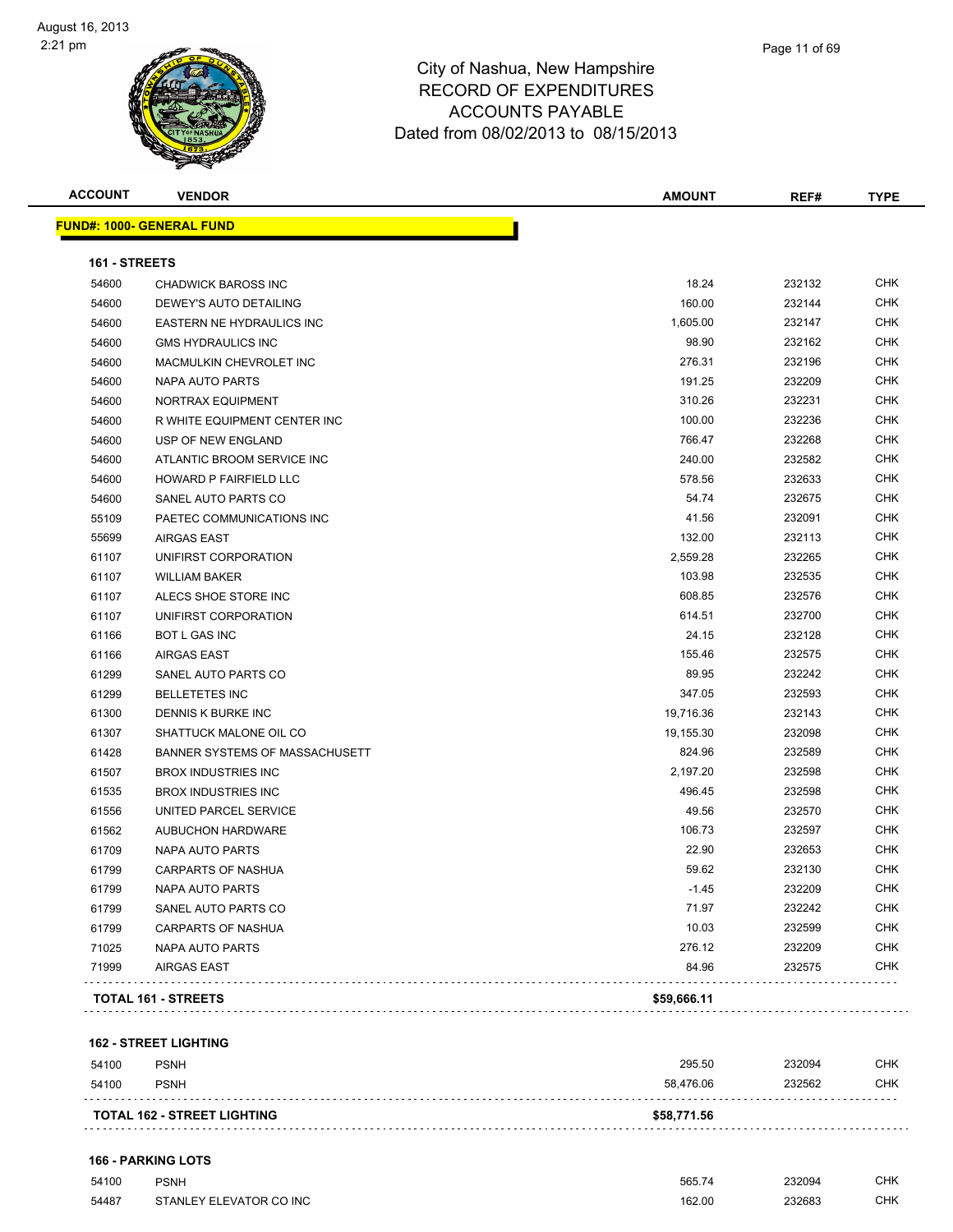| <b>ACCOUNT</b> | <b>VENDOR</b>                         | <b>AMOUNT</b> | REF#   | <b>TYPE</b> |
|----------------|---------------------------------------|---------------|--------|-------------|
|                | <u> FUND#: 1000- GENERAL FUND</u>     |               |        |             |
|                |                                       |               |        |             |
|                | <b>166 - PARKING LOTS</b>             |               |        |             |
| 55307          | <b>JILL STANSFIELD</b>                | 32.88         | 232070 | <b>CHK</b>  |
| 61100          | WB MASON CO INC                       | 35.56         | 232706 | <b>CHK</b>  |
| 61299          | NASHUA OUTDOOR POWER EQUIPMENT        | 14.08         | 232654 | <b>CHK</b>  |
|                | TOTAL 166 - PARKING LOTS              | \$810.26      |        |             |
|                | <b>171 - COMMUNITY SERVICES</b>       |               |        |             |
| 55307          | <b>BEVERLY DOOLAN</b>                 | 30.51         | 232054 | <b>CHK</b>  |
| 55607          | PETTY CASH                            | 14.10         | 232525 | <b>CHK</b>  |
| 61250          | PETTY CASH                            | 26.00         | 232525 | CHK         |
|                |                                       |               |        |             |
|                | <b>TOTAL 171 - COMMUNITY SERVICES</b> | \$70.61       |        |             |
|                | <b>172 - COMMUNITY HEALTH</b>         |               |        |             |
| 55200          | APHA PUBLICATION SALES                | 200.00        | 232536 | <b>CHK</b>  |
| 55200          | <b>APIC</b>                           | 185.00        | 232538 | <b>CHK</b>  |
|                | TOTAL 172 - COMMUNITY HEALTH          | \$385.00      |        |             |
|                |                                       |               |        |             |
|                | <b>173 - ENVIRONMENTAL HEALTH</b>     |               |        |             |
| 61149          | <b>IDEXX DISTRIBUTION INC</b>         | 1,000.52      | 232181 | <b>CHK</b>  |
| 61149          | <b>IDEXX DISTRIBUTION INC</b>         | 14.52         | 232634 | <b>CHK</b>  |
|                | TOTAL 173 - ENVIRONMENTAL HEALTH      | \$1,015.04    |        |             |
|                |                                       |               |        |             |
|                | <b>175 - WELFARE ASSISTANCE</b>       |               |        |             |
| 55810          | <b>MOTEL 6</b>                        | 7,816.07      | 232446 | <b>CHK</b>  |
| 55810          | AMHERST ST ASSOC                      | 600.00        | 232448 | <b>CHK</b>  |
| 55810          | <b>CASIMIR PLACE LP</b>               | 345.00        | 232449 | <b>CHK</b>  |
| 55810          | DOWNTOWNER NELSON                     | 657.08        | 232450 | <b>CHK</b>  |
| 55810          | FIELDS GROVE FLATS LLC                | 539.23        | 232451 | CHK         |
| 55810          | GP NASHUA LIMITED PARTNERSHIP         | 785.00        | 232452 | CHK         |
| 55810          | ANDRE E LALIBERTE                     | 510.93        | 232453 | <b>CHK</b>  |
| 55810          | CHARLES D LEWIS JR                    | 800.00        | 232454 | <b>CHK</b>  |
| 55810          | <b>LIGHT PARTNERS</b>                 | 1,220.00      | 232455 | <b>CHK</b>  |
| 55810          | <b>MIDTOWN HOUSING LLC</b>            | 750.00        | 232457 | <b>CHK</b>  |
| 55810          | MILE HIGH REAL ESTATE MGT LLC         | 700.00        | 232458 | <b>CHK</b>  |
| 55810          | NASHUA HOUSING AUTHORITY              | 402.00        | 232459 | <b>CHK</b>  |
| 55810          | RAFAEL NUNEZ                          | 950.00        | 232460 | <b>CHK</b>  |
| 55810          | EDWARD PAQUIN                         | 560.00        | 232461 | <b>CHK</b>  |
| 55810          | <b>GRACE M RATZEL</b>                 | 950.00        | 232462 | <b>CHK</b>  |
| 55810          | <b>GEORGE K RAUH</b>                  | 337.50        | 232463 | <b>CHK</b>  |
| 55810          | T 31 REAL ESTATE LLC                  | 340.00        | 232465 | <b>CHK</b>  |
| 55810          | USA PROPERTY MANAGEMENT LLC           | 400.00        | 232466 | <b>CHK</b>  |
| 55810          | KENNETH P BLANCHARD                   | 600.00        | 232875 | <b>CHK</b>  |
| 55810          | CONCORD VILLAGE ASSOCIATES            | 530.00        | 232876 | <b>CHK</b>  |
| 55810          | D7 REAL ESTATE LLC                    | 598.32        | 232877 | <b>CHK</b>  |
| 55810          | FIRST LEDGE ST ASSOC LLC              | 920.00        | 232879 | <b>CHK</b>  |
|                |                                       |               |        |             |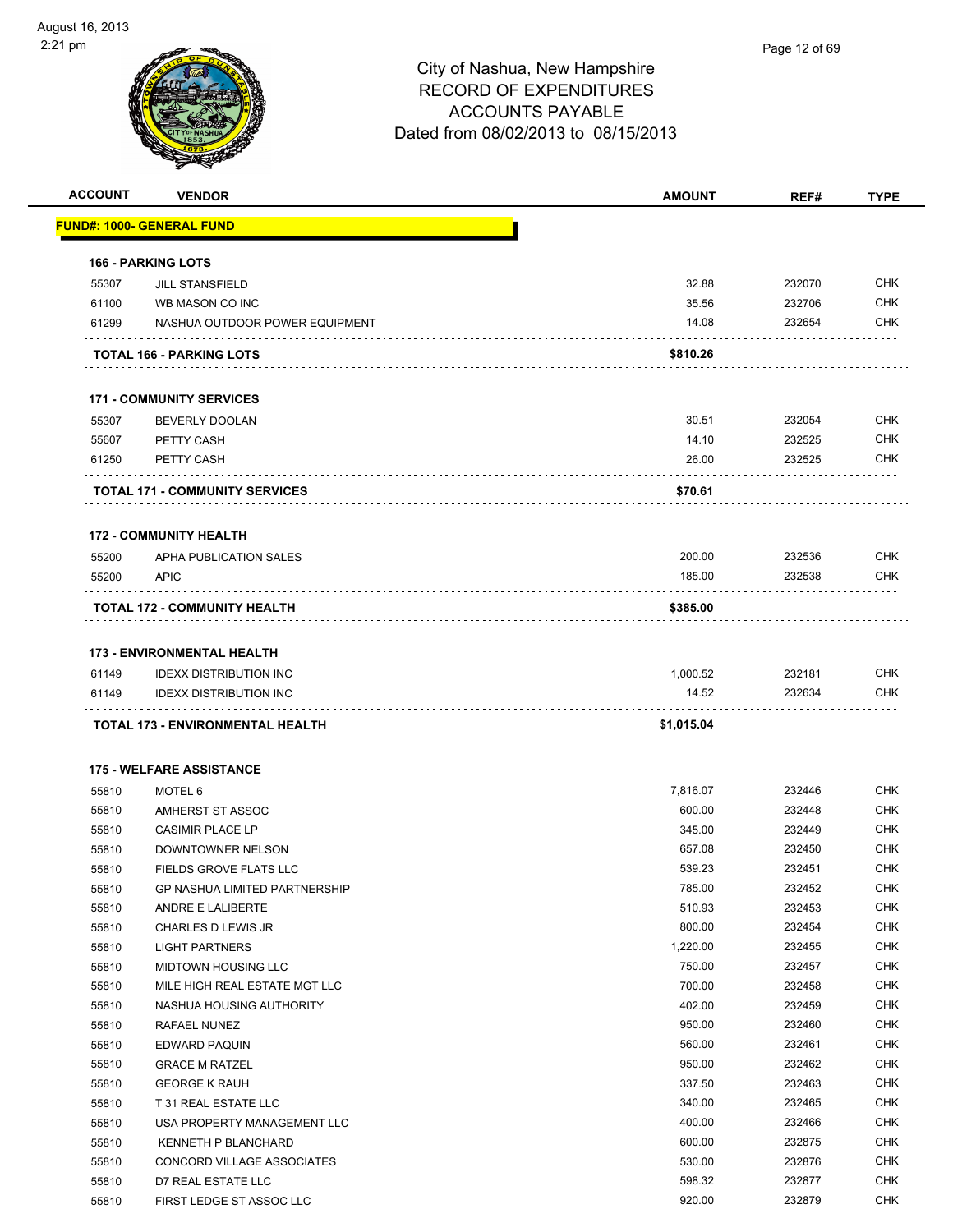| <b>ACCOUNT</b> | <b>VENDOR</b>                         | <b>AMOUNT</b> | REF#   | <b>TYPE</b> |
|----------------|---------------------------------------|---------------|--------|-------------|
|                | <b>FUND#: 1000- GENERAL FUND</b>      |               |        |             |
|                |                                       |               |        |             |
|                | <b>175 - WELFARE ASSISTANCE</b>       |               |        |             |
| 55810          | <b>GAUTHIER REAL ESTATE MGMT CORP</b> | 200.00        | 232880 | <b>CHK</b>  |
| 55810          | THERESA R GERLACH                     | 333.42        | 232881 | <b>CHK</b>  |
| 55810          | <b>GP NASHUA LIMITED PARTNERSHIP</b>  | 665.00        | 232882 | <b>CHK</b>  |
| 55810          | <b>L &amp; G PROPERTIES LLC</b>       | 675.00        | 232883 | <b>CHK</b>  |
| 55810          | <b>RAYMOND E LORDEN</b>               | 475.00        | 232884 | <b>CHK</b>  |
| 55810          | <b>LTA INVESTMENTS LLC</b>            | 191.93        | 232885 | <b>CHK</b>  |
| 55810          | PRA PROPERTIES LTD PARTNERSHIP        | 940.00        | 232886 | <b>CHK</b>  |
| 55810          | <b>DIANE URQUHART</b>                 | 675.00        | 232887 | <b>CHK</b>  |
| 55812          | RITE AID CHARGE CARD                  | 5,637.22      | 232464 | <b>CHK</b>  |
| 55814          | <b>PSNH</b>                           | 542.73        | 232447 | <b>CHK</b>  |
| 55814          | <b>PSNH</b>                           | 1.244.79      | 232874 | <b>CHK</b>  |
| 55818          | MARKET BASKET ACCT 2589096            | 20.00         | 232456 | <b>CHK</b>  |
| 55820          | <b>FARWELL FUNERAL SERVICE INC</b>    | 750.00        | 232878 | <b>CHK</b>  |
| 55822          | PETTY CASH                            | 20.00         | 232525 | <b>CHK</b>  |
|                | <b>TOTAL 175 - WELFARE ASSISTANCE</b> | \$33,681.22   |        |             |
|                | <b>177 - PARKS &amp; RECREATION</b>   |               |        |             |
| 54100          | <b>PSNH</b>                           | 8,821.38      | 232094 | <b>CHK</b>  |
| 54100          | <b>PSNH</b>                           | 2,589.56      | 232096 | <b>CHK</b>  |
| 54100          | <b>PSNH</b>                           | 9,460.92      | 232561 | <b>CHK</b>  |
| 54114          | <b>HESS CORPORATION</b>               | 258.40        | 232171 | <b>CHK</b>  |
| 54114          | <b>LIBERTY UTILITIES</b>              | 39.57         | 232547 | <b>CHK</b>  |
| 54114          | <b>LIBERTY UTILITIES</b>              | 44.06         | 232557 | <b>CHK</b>  |
| 54114          | <b>HESS CORPORATION</b>               | 7.97          | 232630 | <b>CHK</b>  |
|                |                                       |               |        |             |

| 54100 | <b>PSNH</b>                       | 8,821.38 | 232094 | <b>CHK</b> |
|-------|-----------------------------------|----------|--------|------------|
| 54100 | <b>PSNH</b>                       | 2,589.56 | 232096 | <b>CHK</b> |
| 54100 | <b>PSNH</b>                       | 9,460.92 | 232561 | CHK        |
| 54114 | <b>HESS CORPORATION</b>           | 258.40   | 232171 | <b>CHK</b> |
| 54114 | <b>LIBERTY UTILITIES</b>          | 39.57    | 232547 | <b>CHK</b> |
| 54114 | <b>LIBERTY UTILITIES</b>          | 44.06    | 232557 | <b>CHK</b> |
| 54114 | <b>HESS CORPORATION</b>           | 7.97     | 232630 | <b>CHK</b> |
| 54141 | PENNICHUCK WATER WORKS INC        | 3,667.11 | 232486 | <b>CHK</b> |
| 54141 | PENNICHUCK WATER WORKS INC        | 5,197.93 | 232559 | <b>CHK</b> |
| 54280 | <b>B &amp; S LOCKSMITHS INC</b>   | 134.85   | 232120 | <b>CHK</b> |
| 54280 | <b>BELLETETES INC</b>             | 18.87    | 232124 | <b>CHK</b> |
| 54280 | <b>GATE CITY FENCE CO INC</b>     | 970.00   | 232159 | <b>CHK</b> |
| 54280 | <b>GRANITE STATE GLASS</b>        | 252.00   | 232164 | <b>CHK</b> |
| 54280 | HOME DEPOT CREDIT SERVICES        | 335.78   | 232175 | <b>CHK</b> |
| 54280 | JAN PRO CLEANING SYSTEMS NORTH    | 300.00   | 232186 | <b>CHK</b> |
| 54280 | JOHNSONS ELECTRIC INC             | 159.75   | 232189 | <b>CHK</b> |
| 54280 | M & M ELECTRICAL SUPPLY CO INC    | 200.74   | 232194 | <b>CHK</b> |
| 54280 | NASHUA FARMERS EXCHANGE INC       | 22.45    | 232212 | <b>CHK</b> |
| 54280 | NASHUA WALLPAPER & PAINT CO       | 274.41   | 232216 | <b>CHK</b> |
| 54280 | TUCKAHOE TURF FARMS INC           | 936.00   | 232262 | <b>CHK</b> |
| 54280 | <b>B &amp; S LOCKSMITHS INC</b>   | 15.75    | 232584 | <b>CHK</b> |
| 54280 | <b>B-B CHAIN INC</b>              | 368.90   | 232585 | <b>CHK</b> |
| 54280 | <b>BELLETETES INC</b>             | 880.20   | 232593 | <b>CHK</b> |
| 54280 | <b>FRANKLIN PAINT CO INC</b>      | 229.40   | 232621 | <b>CHK</b> |
| 54280 | <b>HOME DEPOT CREDIT SERVICES</b> | 98.11    | 232631 | <b>CHK</b> |
| 54280 | JOHN DEERE LANDSCAPES             | 730.32   | 232640 | <b>CHK</b> |
| 54280 | LOWES                             | 99.35    | 232645 | <b>CHK</b> |
| 54280 | M & M ELECTRICAL SUPPLY CO INC    | 148.85   | 232646 | <b>CHK</b> |
| 54280 | PEABODY SUPPLY CO                 | 49.25    | 232661 | <b>CHK</b> |
| 54280 | <b>STATELINE IRRIGATION</b>       | 54.95    | 232684 | <b>CHK</b> |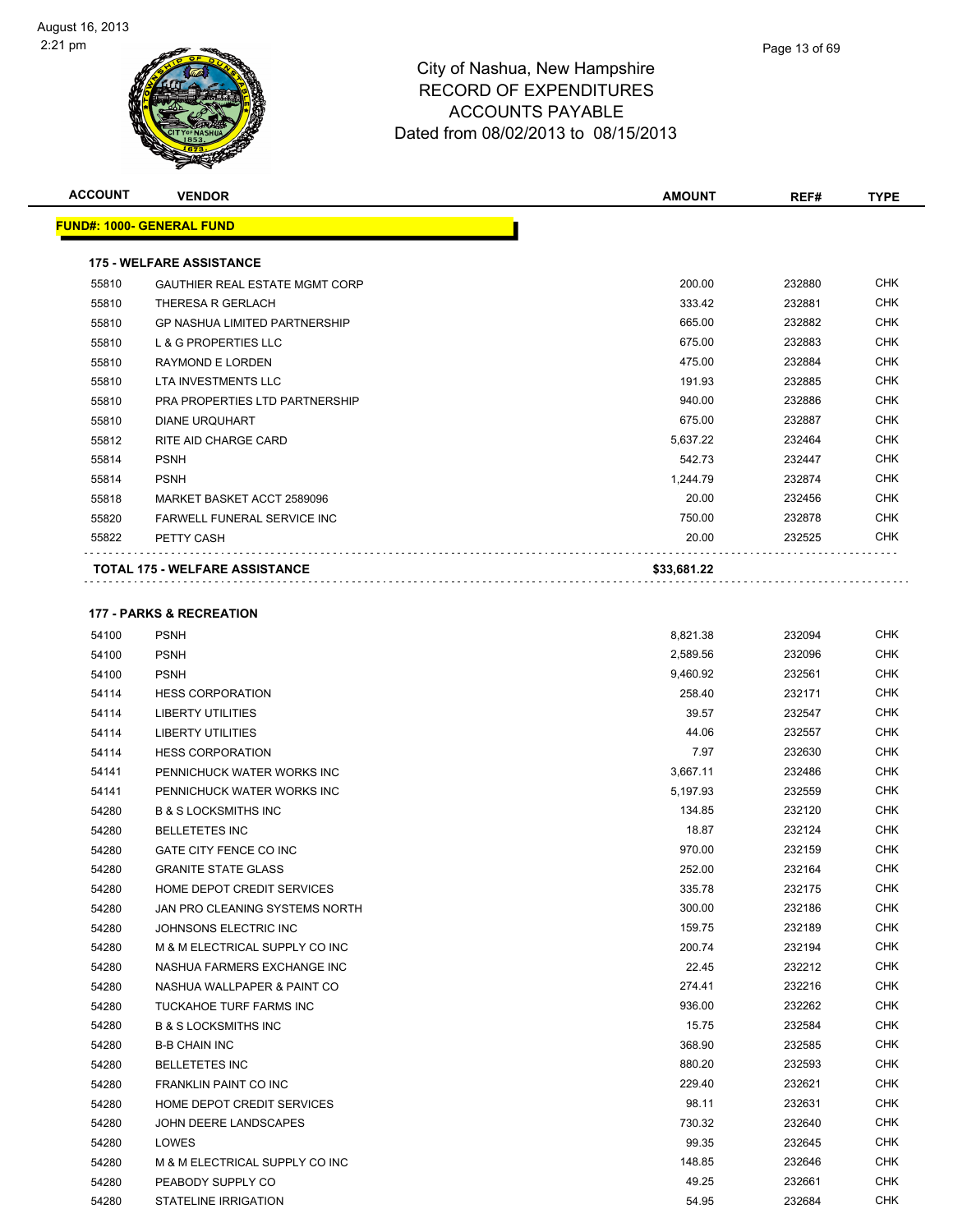| <b>ACCOUNT</b> | <b>VENDOR</b>                             | <b>AMOUNT</b> | REF#   | <b>TYPE</b> |
|----------------|-------------------------------------------|---------------|--------|-------------|
|                | <b>FUND#: 1000- GENERAL FUND</b>          |               |        |             |
|                | <b>177 - PARKS &amp; RECREATION</b>       |               |        |             |
| 54280          | UNITED SITE SERVICES NORTHEAST            | 54.97         | 232702 | <b>CHK</b>  |
| 54487          | NASHUA OUTDOOR POWER EQUIPMENT            | 174.72        | 232214 | <b>CHK</b>  |
| 55109          | PAETEC COMMUNICATIONS INC                 | 8.60          | 232091 | <b>CHK</b>  |
| 55642          | ROBERT L EDWARDS                          | 50.00         | 232389 | <b>CHK</b>  |
| 55642          | <b>GERALD GADBOIS</b>                     | 705.00        | 232392 | <b>CHK</b>  |
| 55642          | <b>GERALD GADBOIS</b>                     | 300.00        | 232851 | <b>CHK</b>  |
| 55642          | ALISSA OUELLETTE BENNETT                  | 210.00        | 232865 | <b>CHK</b>  |
| 55658          | UNITED SITE SERVICES NORTHEAST            | 54.97         | 232266 | <b>CHK</b>  |
| 55660          | <b>FESTIVE PARTY RENTALS</b>              | 250.00        | 232619 | <b>CHK</b>  |
| 55699          | AMERICAN RED CROSS                        | 62.00         | 232580 | <b>CHK</b>  |
| 61114          | F W WEBB CO                               | 77.86         | 232151 | <b>CHK</b>  |
| 61114          | HOME DEPOT CREDIT SERVICES                | 17.94         | 232175 | <b>CHK</b>  |
| 61114          | SEASONAL SPECIALTY STORES                 | 133.94        | 232244 | <b>CHK</b>  |
| 61114          | SEASONAL SPECIALTY STORES                 | 160.86        | 232677 | <b>CHK</b>  |
| 61542          | <b>SIGN DESIGN</b>                        | 996.00        | 232678 | <b>CHK</b>  |
| 61799          | <b>BEST FORD</b>                          | 49.69         | 232126 | <b>CHK</b>  |
| 61799          | <b>CARPARTS OF NASHUA</b>                 | 24.74         | 232130 | <b>CHK</b>  |
| 61799          | <b>D &amp; R TOWING INC</b>               | 125.00        | 232140 | <b>CHK</b>  |
| 61799          | NAPA AUTO PARTS                           | 597.71        | 232210 | <b>CHK</b>  |
| 61799          | SANEL AUTO PARTS CO                       | 106.47        | 232242 | <b>CHK</b>  |
| 61799          | SANEL AUTO PARTS CO                       | 605.38        | 232243 | <b>CHK</b>  |
| 61799          | <b>CARPARTS OF NASHUA</b>                 | 139.11        | 232599 | <b>CHK</b>  |
| 61799          | TST HYDRAULICS INC                        | 95.00         | 232696 | <b>CHK</b>  |
| 61799          | TURF PRODUCTS CORP                        | 1,356.35      | 232697 | <b>CHK</b>  |
| 71999          | <b>HUDSON SMALL ENGINE</b>                | 58.00         | 232178 | CHK         |
|                | <b>TOTAL 177 - PARKS &amp; RECREATION</b> | \$42,781.14   |        |             |
|                |                                           |               |        |             |

#### **179 - LIBRARY**

| 54100 | <b>PSNH</b>                    | 6,918.49 | 232096 | <b>CHK</b> |
|-------|--------------------------------|----------|--------|------------|
| 54114 | <b>LIBERTY UTILITIES</b>       | 122.81   | 232085 | <b>CHK</b> |
| 54280 | <b>HUFF &amp; GAUTHIER INC</b> | 590.00   | 232179 | <b>CHK</b> |
| 54280 | PIANOARTS INC                  | 99.00    | 232229 | <b>CHK</b> |
| 54280 | PETTY CASH                     | 4.48     | 232524 | <b>CHK</b> |
| 54280 | HOME DEPOT CREDIT SERVICES     | 237.91   | 232631 | <b>CHK</b> |
| 54280 | STANLEY CONVERGENT SECURITY SO | 309.00   | 232682 | <b>CHK</b> |
| 54600 | ROBBINS AUTO PARTS             | 105.57   | 232156 | <b>CHK</b> |
| 54828 | US BANK                        | 133.06   | 232571 | <b>CHK</b> |
| 61100 | WB MASON CO INC                | 171.22   | 232706 | <b>CHK</b> |
| 61299 | PETTY CASH                     | 110.38   | 232524 | CHK        |
| 61299 | <b>RECORDED BOOKS LLC</b>      | 255.70   | 232670 | CHK        |
| 61650 | WB MASON CO INC                | 290.30   | 232706 | CHK        |
| 61807 | <b>ACTRACE</b>                 | 660.00   | 232109 | CHK        |
| 61807 | <b>BAKER &amp; TAYLOR, INC</b> | 1,839.04 | 232121 | CHK        |
| 61807 | <b>INGRAM LIBRARY SERVICES</b> | 110.76   | 232182 | CHK        |
| 61807 | <b>BAKER &amp; TAYLOR, INC</b> | 1,040.84 | 232587 | CHK        |
| 61807 | PETERSONS NELNET LLC           | 28.89    | 232662 | CHK        |
| 61807 | SIMON & SCHUSTER               | 36.96    | 232679 | <b>CHK</b> |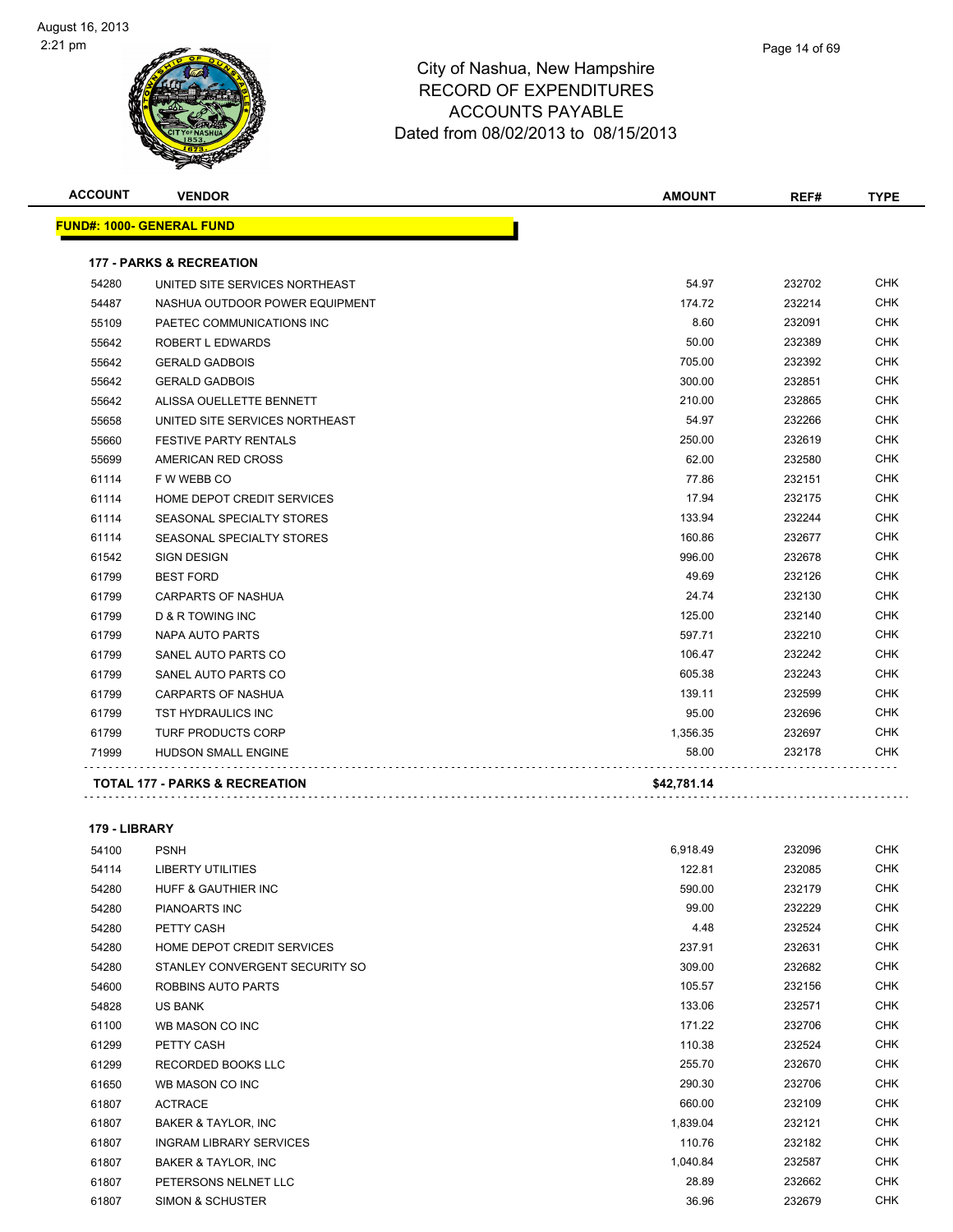| <b>ACCOUNT</b>      | <b>VENDOR</b>                           | <b>AMOUNT</b> | REF#   | <b>TYPE</b> |
|---------------------|-----------------------------------------|---------------|--------|-------------|
|                     | <u> FUND#: 1000- GENERAL FUND</u>       |               |        |             |
|                     |                                         |               |        |             |
| 179 - LIBRARY       |                                         |               |        |             |
| 61807               | THE PENWORTHY CO                        | 2,875.10      | 232692 | <b>CHK</b>  |
| 61814               | <b>MIDWEST TAPE LLC</b>                 | 217.08        | 232206 | <b>CHK</b>  |
| 61814               | MIDWEST TAPE LLC                        | 165.68        | 232651 | <b>CHK</b>  |
| 61814               | RECORDED BOOKS LLC                      | $-20.26$      | 232670 | <b>CHK</b>  |
| 61816               | <b>INGRAM LIBRARY SERVICES</b>          | 8.94          | 232182 | <b>CHK</b>  |
| 61816               | PETTY CASH                              | 31.78         | 232524 | <b>CHK</b>  |
| 61819               | PETTY CASH                              | 91.68         | 232524 | <b>CHK</b>  |
| 71450               | ACE OFFICE MACHINES                     | 699.99        | 232107 | <b>CHK</b>  |
|                     | TOTAL 179 - LIBRARY                     | \$17,134.40   |        |             |
|                     | <b>181 - COMMUNITY DEVELOPMENT</b>      |               |        |             |
| 54828               | <b>US BANK</b>                          | 364.19        | 232571 | <b>CHK</b>  |
| 61100               | WB MASON CO INC                         | 192.65        | 232274 | <b>CHK</b>  |
| 61100               | WB MASON CO INC                         | 199.99        | 232706 | <b>CHK</b>  |
| 61830               | THE TELEGRAPH                           | 195.50        | 232567 | <b>CHK</b>  |
|                     | TOTAL 181 - COMMUNITY DEVELOPMENT       | \$952.33      |        |             |
|                     |                                         |               |        |             |
|                     | <b>182 - PLANNING &amp; ZONING</b>      |               |        |             |
| 55200               | ULI - URBAN LAND INSTITUTE              | 215.00        | 232698 | <b>CHK</b>  |
| 61830               | <b>PUTNEY PRESS</b>                     | 30.90         | 232667 | <b>CHK</b>  |
|                     | TOTAL 182 - PLANNING & ZONING           | \$245.90      |        |             |
|                     | <b>183 - ECONOMIC DEVELOPMENT</b>       |               |        |             |
| 61910               | GREATER NASHUA CHAMBER OF COMM          | 10.00         | 232167 | CHK         |
|                     |                                         |               |        |             |
|                     | <b>TOTAL 183 - ECONOMIC DEVELOPMENT</b> | \$10.00       |        |             |
| <b>191 - SCHOOL</b> |                                         |               |        |             |
| 52800               | MICHELE BORIS                           | 540.00        | 232730 | <b>CHK</b>  |
| 52800               | <b>MABEL BROWN</b>                      | 540.00        | 232732 | <b>CHK</b>  |
| 52800               | THOMAS CASEY                            | 360.00        | 232734 | <b>CHK</b>  |
| 52800               | <b>AMY CRAIG</b>                        | 1,183.20      | 232744 | <b>CHK</b>  |
| 52800               | <b>STACY GINGRAS</b>                    | 540.00        | 232766 | <b>CHK</b>  |
| 52800               | <b>DENYELLA KLAYTON</b>                 | 672.00        | 232779 | <b>CHK</b>  |
| 52800               | VINCENT LAVALLEE                        | 540.00        | 232782 | <b>CHK</b>  |
| 52800               | <b>LAUREN LINSCOTT</b>                  | 926.68        | 232785 | <b>CHK</b>  |
| 52800               | LISA MARSHALL                           | 2,088.00      | 232792 | <b>CHK</b>  |
| 52800               | DOROTHY MORIN                           | 1,183.20      | 232800 | <b>CHK</b>  |
| 52800               | <b>ALEX MORSE</b>                       | 1,620.00      | 232801 | <b>CHK</b>  |
| 52800               | <b>CAITLIN PORPIGLIA</b>                | 540.00        | 232810 | <b>CHK</b>  |
| 52800               | DENEEN ROBIE                            | 1,152.00      | 232813 | <b>CHK</b>  |
| 52800               | MICHELE SMITH                           | 540.00        | 232830 | <b>CHK</b>  |
| 52800               | <b>INGE THOMAS</b>                      | 1,116.00      | 232833 | CHK         |
| 53614               | PHONAK INC                              | 8,345.00      | 232359 | <b>CHK</b>  |
| 53614               | <b>CLARK ASSOC</b>                      | 8,904.50      | 232739 | <b>CHK</b>  |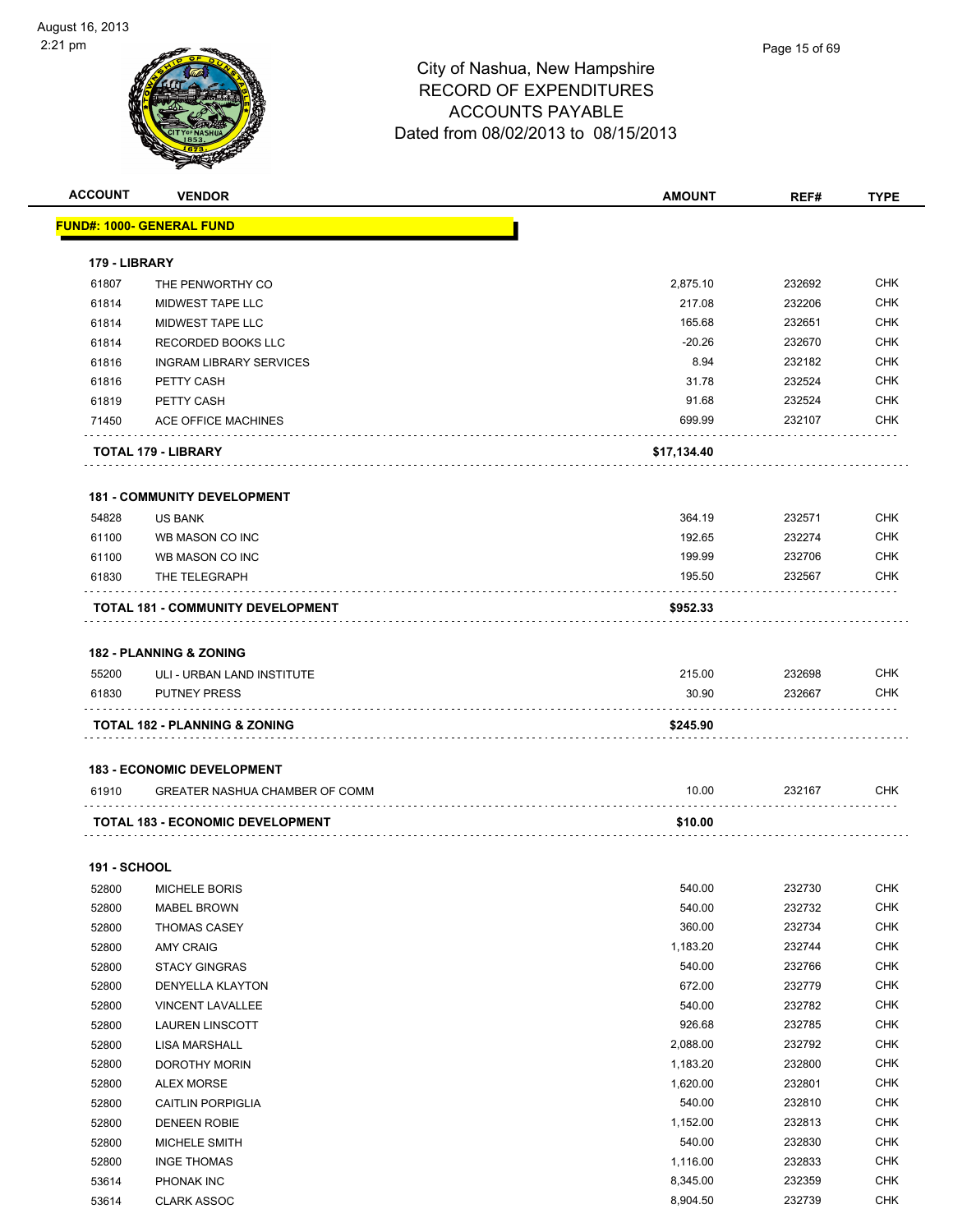| <b>ACCOUNT</b>      | <b>VENDOR</b>                         | <b>AMOUNT</b> | REF#   | <b>TYPE</b> |
|---------------------|---------------------------------------|---------------|--------|-------------|
|                     | <u> FUND#: 1000- GENERAL FUND</u>     |               |        |             |
|                     |                                       |               |        |             |
| <b>191 - SCHOOL</b> |                                       |               |        |             |
| 53614               | <b>AMY MCCARTNEY</b>                  | 3,706.25      | 232795 | <b>CHK</b>  |
| 53628               | <b>MULTI STATE BILLING SERVICES L</b> | 22,224.70     | 232347 | <b>CHK</b>  |
| 53628               | STATE OF NH CRIMINAL RECORDS          | 515.00        | 232377 | <b>CHK</b>  |
| 53628               | UNIVERSAL RECYCLING TECH LLC          | 827.44        | 232379 | <b>CHK</b>  |
| 53628               | AMERICAN SECURITY & FIRE PROTE        | 8,970.00      | 232720 | <b>CHK</b>  |
| 53628               | <b>CINTAS</b>                         | 654.00        | 232738 | <b>CHK</b>  |
| 53628               | MULTI STATE BILLING SERVICES L        | 424.26        | 232802 | CHK         |
| 54100               | <b>PSNH</b>                           | 4,998.79      | 232282 | <b>CHK</b>  |
| 54100               | PUBLIC SERVICE OF NH-LARGE POW        | 15,220.66     | 232363 | <b>CHK</b>  |
| 54100               | <b>PSNH</b>                           | 6,565.35      | 232710 | <b>CHK</b>  |
| 54114               | <b>FAIRPOINT COMMUNICATIONS</b>       | 32.41         | 232280 | <b>CHK</b>  |
| 54114               | <b>LIBERTY UTILITIES</b>              | 309.49        | 232708 | <b>CHK</b>  |
| 54141               | PENNICHUCK WATER WORKS INC            | 2,431.36      | 232281 | <b>CHK</b>  |
| 54141               | PENNICHUCK WATER WORKS INC            | 3,472.94      | 232709 | <b>CHK</b>  |
| 54243               | <b>WATER CHEMICALS INC</b>            | 607.00        | 232717 | <b>CHK</b>  |
| 54243               | <b>CONTROL TECHNOLOGIES INC</b>       | 583.09        | 232742 | <b>CHK</b>  |
| 54243               | <b>WATER CHEMICALS INC</b>            | 607.00        | 232841 | <b>CHK</b>  |
| 54280               | MERRIMACK BUILDING SUPPLY INC         | 1,551.80      | 232346 | <b>CHK</b>  |
| 54280               | NASHUA WALLPAPER & PAINT CO           | 176.97        | 232349 | <b>CHK</b>  |
| 54280               | RMG ENTERPRISE INC                    | 1,309.80      | 232365 | <b>CHK</b>  |
| 54280               | <b>GREGORY J FLOORING</b>             | 4,468.32      | 232768 | <b>CHK</b>  |
| 54280               | MERRIMACK BUILDING SUPPLY INC         | 562.37        | 232798 | <b>CHK</b>  |
| 54280               | NASHUA WALLPAPER & PAINT CO           | 1,512.67      | 232804 | <b>CHK</b>  |
| 54280               | <b>VIKING ROOFING INC</b>             | 1,710.00      | 232840 | <b>CHK</b>  |
| 54487               | <b>GARY BLOOM SALES</b>               | 625.00        | 232323 | <b>CHK</b>  |
| 54487               | UNITED MACHINE REPAIR INC             | 1,913.90      | 232378 | <b>CHK</b>  |
| 54487               | COMPUTER HUT dba IT INSIDERS          | 2,347.50      | 232741 | <b>CHK</b>  |
| 54487               | HILLYARD/MANCHESTER                   | 227.57        | 232773 | <b>CHK</b>  |
| 54600               | CHAPPELL TRACTOR SALES INC            | 109.69        | 232307 | <b>CHK</b>  |
| 54600               | NAPA AUTO PARTS                       | 13.34         | 232348 | <b>CHK</b>  |
| 54600               | SANEL AUTO PARTS CO                   | 36.36         | 232370 | <b>CHK</b>  |
| 54600               | AMERICAN VAN EQUIPMENT                | 270.90        | 232721 | <b>CHK</b>  |
| 54600               | MAYNARD & LESIEUR INC                 | 534.24        | 232794 | <b>CHK</b>  |
| 54600               | NAPA AUTO PARTS                       | 64.99         | 232803 | <b>CHK</b>  |
| 54600               | SANEL AUTO PARTS CO                   | 34.06         | 232815 | <b>CHK</b>  |
| 55109               | <b>FAIRPOINT COMMUNICATIONS</b>       | 4,833.80      | 232280 | <b>CHK</b>  |
| 55109               | <b>SPRINT</b>                         | 12.84         | 232284 | <b>CHK</b>  |
| 55109               | <b>FAIRPOINT COMMUNICATIONS</b>       | 818.62        | 232541 | <b>CHK</b>  |
| 55109               | BAYRING COMMUNICATIONS                | 2,225.12      | 232707 | <b>CHK</b>  |
| 55109               | <b>EARTHLINK BUSINESS</b>             | 5,593.73      | 232711 | CHK         |
| 55109               | <b>FAIRPOINT COMMUNICATIONS</b>       | 128.84        | 232712 | <b>CHK</b>  |
| 55200               | <b>NHASP</b>                          | 3,750.00      | 232714 | <b>CHK</b>  |
| 55300               | LUTHERAN COMMUNITY SERVICES SH        | 270.00        | 232342 | <b>CHK</b>  |
| 55307               | <b>MARK CONRAD</b>                    | 156.17        | 232309 | <b>CHK</b>  |
| 55307               | <b>VIRGINIA ESSON</b>                 | 8.93          | 232317 | CHK         |
| 55307               | <b>ELLEN GREENBERG</b>                | 237.84        | 232327 | <b>CHK</b>  |
| 55307               | <b>STACY HYNES</b>                    | 24.71         | 232333 | <b>CHK</b>  |
| 55307               | <b>SUSAN WILBORG</b>                  | 10.17         | 232383 | <b>CHK</b>  |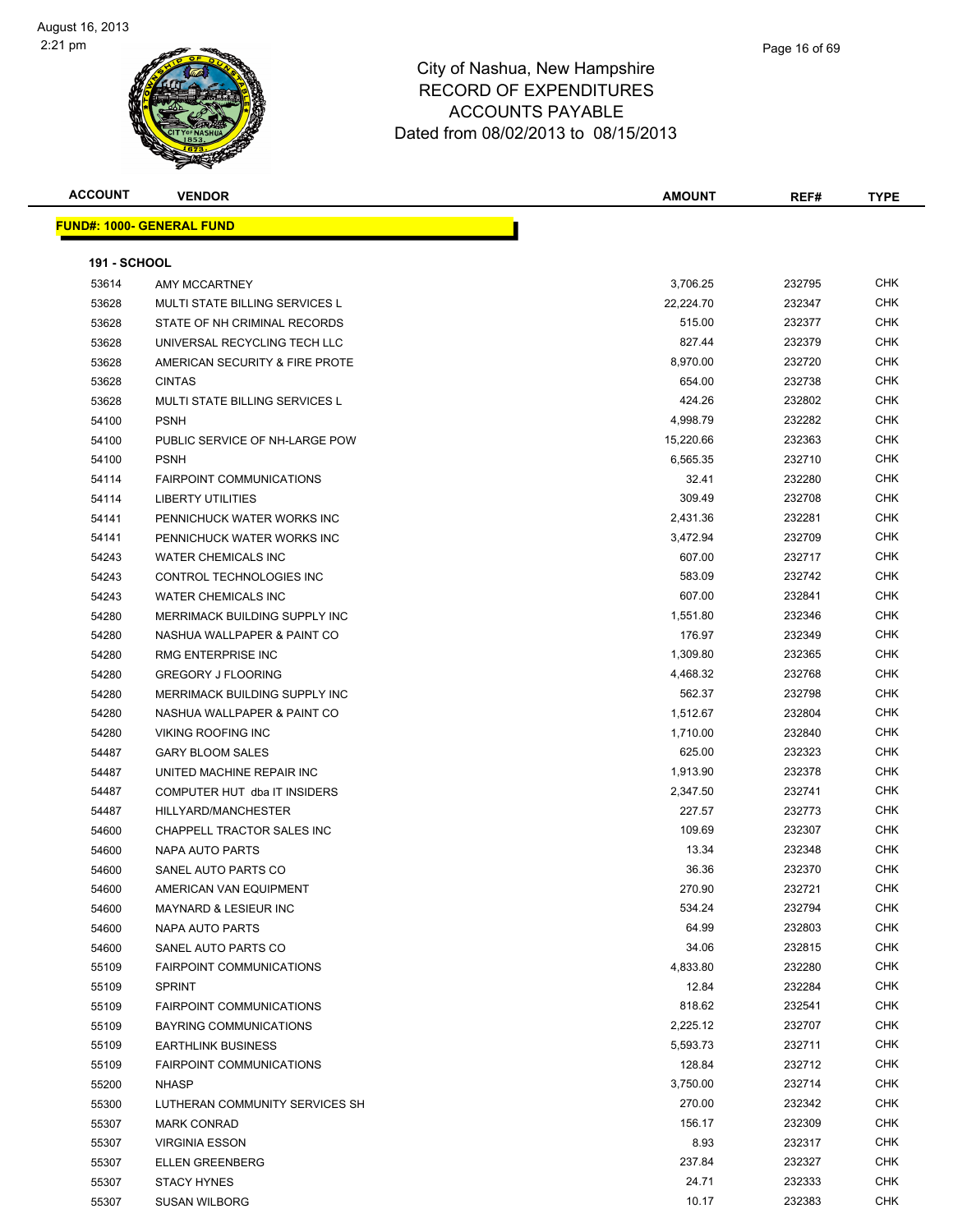

| <b>ACCOUNT</b>      | <b>VENDOR</b>                                         | <b>AMOUNT</b>   | REF#             | <b>TYPE</b> |
|---------------------|-------------------------------------------------------|-----------------|------------------|-------------|
|                     | <b>FUND#: 1000- GENERAL FUND</b>                      |                 |                  |             |
| <b>191 - SCHOOL</b> |                                                       |                 |                  |             |
| 55307               | <b>ALLAN DICHARD</b>                                  | 179.53          | 232749           | <b>CHK</b>  |
| 55307               | <b>MARC LAQUERRE</b>                                  | 281.37          | 232781           | <b>CHK</b>  |
| 55600               | US POSTAL SERVICES                                    | 1,287.00        | 232287           | <b>CHK</b>  |
| 55600               | THE COPY SHOP                                         | 741.60          | 232310           | <b>CHK</b>  |
| 55607               | UNITED PARCEL SERVICE                                 | 10.53           | 232286           | <b>CHK</b>  |
| 55607               | <b>FEDEX</b>                                          | 47.56           | 232713           | <b>CHK</b>  |
| 55607               | UNITED PARCEL SERVICE                                 | 14.53           | 232716           | <b>CHK</b>  |
| 55691               | <b>BRAD CANFIELD</b>                                  | 960.50          | 232302           | <b>CHK</b>  |
| 55691               | CARING HANDS TRANSPORTATION LL                        | 4,725.00        | 232304           | <b>CHK</b>  |
| 55691               | FIRST STUDENT INC                                     | 15,639.12       | 232321           | <b>CHK</b>  |
| 55691               | SARAH WINSLOW                                         | 378.33          | 232384           | <b>CHK</b>  |
| 61100               | LYNNE JOSEPH                                          | 147.06          | 232339           | <b>CHK</b>  |
| 61100               | WB MASON CO INC                                       | 3,483.60        | 232382           | <b>CHK</b>  |
| 61100               | <b>ZAX SIGNAGE</b>                                    | 25.00           | 232385           | <b>CHK</b>  |
| 61100               | BETTY MILLS CO INC (THE)                              | 129.44          | 232726           | <b>CHK</b>  |
| 61100               | EVIDENT CRIME SCENE PRODUCTS                          | 179.00          | 232756           | <b>CHK</b>  |
| 61100               | <b>SCHOOL SPECIALTY</b>                               | 10.38           | 232824           | <b>CHK</b>  |
| 61100               | <b>ULINE</b>                                          | 36.74           | 232838           | <b>CHK</b>  |
| 61100               | WB MASON CO INC                                       | 2,152.14        | 232842           | <b>CHK</b>  |
| 61135               | <b>BLICK ART MATERIALS</b>                            | 153.38          | 232296           | <b>CHK</b>  |
| 61135               | <b>AUBUCHON HARDWARE</b>                              | 269.00          | 232297           | <b>CHK</b>  |
| 61135               | <b>BOULDEN PUBLISHING</b>                             | 52.80           | 232299           | <b>CHK</b>  |
| 61135               | CANON SOLUTIONS AMERICA INC                           | 235.00          | 232303           | <b>CHK</b>  |
| 61135               | <b>JULIE COTE</b>                                     | 136.55          | 232311           | <b>CHK</b>  |
| 61135               | DIDAX, INC                                            | 433.15          | 232314           | <b>CHK</b>  |
| 61135               | <b>GOPHER SPORTS</b>                                  | 214.05          | 232324           | <b>CHK</b>  |
| 61135               | MUSIC EXPRESS MAGAZINE                                | 265.00          | 232329           | <b>CHK</b>  |
|                     | HOME DEPOT CREDIT SERVICES                            | 65.41           | 232332           | <b>CHK</b>  |
| 61135               |                                                       | 513.12          | 232334           | <b>CHK</b>  |
| 61135               | <b>IMAGINE THIS BANNERS</b><br><b>MASTERMAN'S LLP</b> |                 |                  | <b>CHK</b>  |
| 61135               | NIMCO INC                                             | 144.00<br>76.66 | 232345<br>232353 | <b>CHK</b>  |
| 61135               |                                                       |                 |                  | CHK         |
| 61135               | SCHOOL SPECIALTY                                      | 4,481.91        | 232373           |             |
| 61135               | <b>SCHOOL SPECIALTY</b>                               | 49.14           | 232374           | CHK         |
| 61135               | STAPLES BUSINESS ADVANTAGE                            | 15.87           | 232376           | <b>CHK</b>  |
| 61135               | <b>WAL-MART</b>                                       | 139.73          | 232381           | CHK         |
| 61135               | WB MASON CO INC                                       | 709.27          | 232382           | <b>CHK</b>  |
| 61135               | <b>BLICK ART MATERIALS</b>                            | 40.58           | 232728           | <b>CHK</b>  |
| 61135               | BRIDGEPORT NATIONAL BINDERY IN                        | 409.26          | 232731           | <b>CHK</b>  |
| 61135               | CARD TECH ID                                          | 1,719.13        | 232733           | <b>CHK</b>  |
| 61135               | CRYSTAL ROCK BOTTLED WATER                            | 28.00           | 232745           | <b>CHK</b>  |
| 61135               | <b>ASHLEY CULLINANE</b>                               | 180.15          | 232746           | <b>CHK</b>  |
| 61135               | <b>DELTA EDUCATION</b>                                | 110.03          | 232747           | <b>CHK</b>  |

 DIDAX, INC 52.90 232750 CHK DONORSCHOOSE.ORG 25,000.00 232751 CHK EPS 524.21 232754 CHK VIRGINIA ESSON 99.00 232755 CHK 61135 FLINN SCIENTIFIC INC 61135 FLINN SCIENTIFIC INC 61135 MUSIC EXPRESS MAGAZINE **CHING ACCORD AND SERVE AT A CHING ACCORD** 390.00 232770 CHK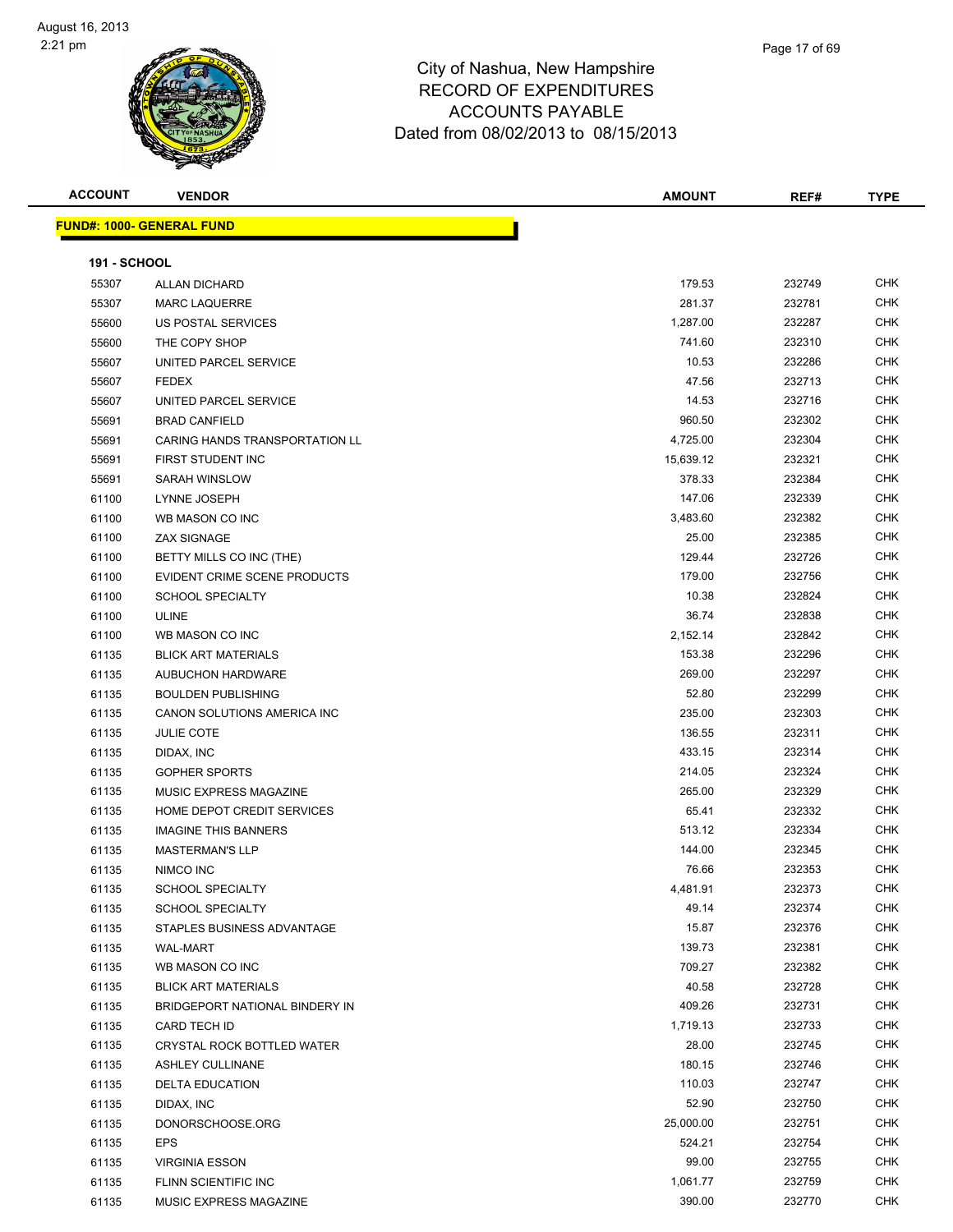| <b>ACCOUNT</b> | <b>VENDOR</b>                    | <b>AMOUNT</b> | REF#   | <b>TYPE</b> |
|----------------|----------------------------------|---------------|--------|-------------|
|                | <b>FUND#: 1000- GENERAL FUND</b> |               |        |             |
|                |                                  |               |        |             |
| 191 - SCHOOL   |                                  |               |        |             |
| 61135          | MCGRAW HILL COMPANIES            | 4,410.80      | 232796 | <b>CHK</b>  |
| 61135          | <b>WRIGHT GROUP MCGRAW HILL</b>  | 9,006.39      | 232797 | <b>CHK</b>  |
| 61135          | PEARSON SCOTT FORESMAN           | 1,951.46      | 232807 | CHK         |
| 61135          | PLANK ROAD PUBLISHING INC        | 294.40        | 232809 | <b>CHK</b>  |
| 61135          | <b>SCANTRON CORP</b>             | 189.56        | 232816 | CHK         |
| 61135          | <b>SCHOLASTIC INC</b>            | 60.89         | 232817 | <b>CHK</b>  |
| 61135          | SCHOOL COUNSELOR RESOURCES       | 42.50         | 232820 | CHK         |
| 61135          | <b>SCHOOL OUTFITTERS</b>         | 254.87        | 232823 | CHK         |
| 61135          | <b>SCHOOL SPECIALTY</b>          | 18,199.58     | 232824 | CHK         |
| 61135          | <b>SCHOOL SPECIALTY</b>          | 321.88        | 232825 | CHK         |
| 61135          | SNAP ON TOOLS                    | 413.64        | 232831 | CHK         |
| 61135          | TRIARCO ARTS & CRAFTS            | 143.36        | 232836 | <b>CHK</b>  |
| 61135          | <b>ULINE</b>                     | 78.96         | 232837 | <b>CHK</b>  |
| 61135          | <b>ULINE</b>                     | 1,035.89      | 232838 | <b>CHK</b>  |
| 61135          | UNITED ART & EDUCATION           | 46.37         | 232839 | <b>CHK</b>  |
| 61135          | WB MASON CO INC                  | 1,579.10      | 232842 | <b>CHK</b>  |
| 61135          | <b>WEST MUSIC</b>                | 186.10        | 232843 | <b>CHK</b>  |
| 61142          | <b>SCHOOL HEALTH CORP</b>        | 1,566.88      | 232371 | CHK         |
| 61142          | <b>SCHOOL HEALTH CORP</b>        | 192.63        | 232821 | <b>CHK</b>  |
| 61142          | SCHOOL NURSE SUPPLY INC          | 778.12        | 232822 | <b>CHK</b>  |
| 61142          | WILLIAM V MACGILL & CO           | 99.80         | 232844 | <b>CHK</b>  |
| 61299          | <b>BELLETETES INC</b>            | 537.14        | 232293 | CHK         |
| 61299          | UTTARA BOAL                      | 98.64         | 232298 | <b>CHK</b>  |
| 61299          | RANDY CALHOUN                    | 1,572.19      | 232301 | <b>CHK</b>  |
| 61299          | <b>FASTENAL CO</b>               | 46.31         | 232320 | CHK         |
| 61299          | <b>IMTEK REPROGRAPHICS INC</b>   | 27.00         | 232335 | <b>CHK</b>  |
| 61299          | KNOX ASSOCIATES INC              | 5,109.00      | 232341 | <b>CHK</b>  |
| 61299          | MARKET BASKET ACCT 2589096       | 384.24        | 232344 | CHK         |
| 61299          | MARGARET REYNOLDS                | 56.95         | 232364 | CHK         |
| 61299          | SUE ROWSE                        | 42.48         | 232366 | CHK         |
| 61299          | <b>SAM'S CLUB</b>                | 205.00        | 232368 | CHK         |
| 61299          | TREASURER STATE OF NH            | 420.00        | 232715 | CHK         |
| 61299          | <b>BELLETETES INC</b>            | 67.94         | 232725 | <b>CHK</b>  |
| 61299          | AUBUCHON HARDWARE                | 176.77        | 232729 | CHK         |
| 61299          | <b>EMILY DUSTIN</b>              | 103.49        | 232752 | <b>CHK</b>  |
| 61299          | HOME DEPOT CREDIT SERVICES       | 332.44        | 232774 | <b>CHK</b>  |
| 61299          | KNOX ASSOCIATES INC              | 393.00        | 232780 | CHK         |
| 61299          | M.E. O'BRIEN & SONS INC          | 371.10        | 232789 | <b>CHK</b>  |
| 61299          | <b>JENNIFER SEUSING</b>          | 141.97        | 232827 | CHK         |
| 61299          | TJS DELI & CATERING              | 102.16        | 232834 | CHK         |
| 61407          | BATTERY SPECIALISTS OF NH LLC    | 404.60        | 232337 | CHK         |
| 61407          | M & M ELECTRICAL SUPPLY CO INC   | 1,541.63      | 232343 | CHK         |
| 61407          | ALARMAX DISTRIBUTORS INC         | 275.52        | 232719 | CHK         |
| 61407          | BATTERY SPECIALISTS OF NH LLC    | 1,736.81      | 232776 | <b>CHK</b>  |
| 61407          | M & M ELECTRICAL SUPPLY CO INC   | 2,169.03      | 232787 | CHK         |
| 61414          | F W WEBB CO                      | 1,820.80      | 232318 | CHK         |
| 61414          | PEABODY SUPPLY CO                | 655.52        | 232358 | CHK         |
| 61414          | F W WEBB CO                      | 377.54        | 232757 | CHK         |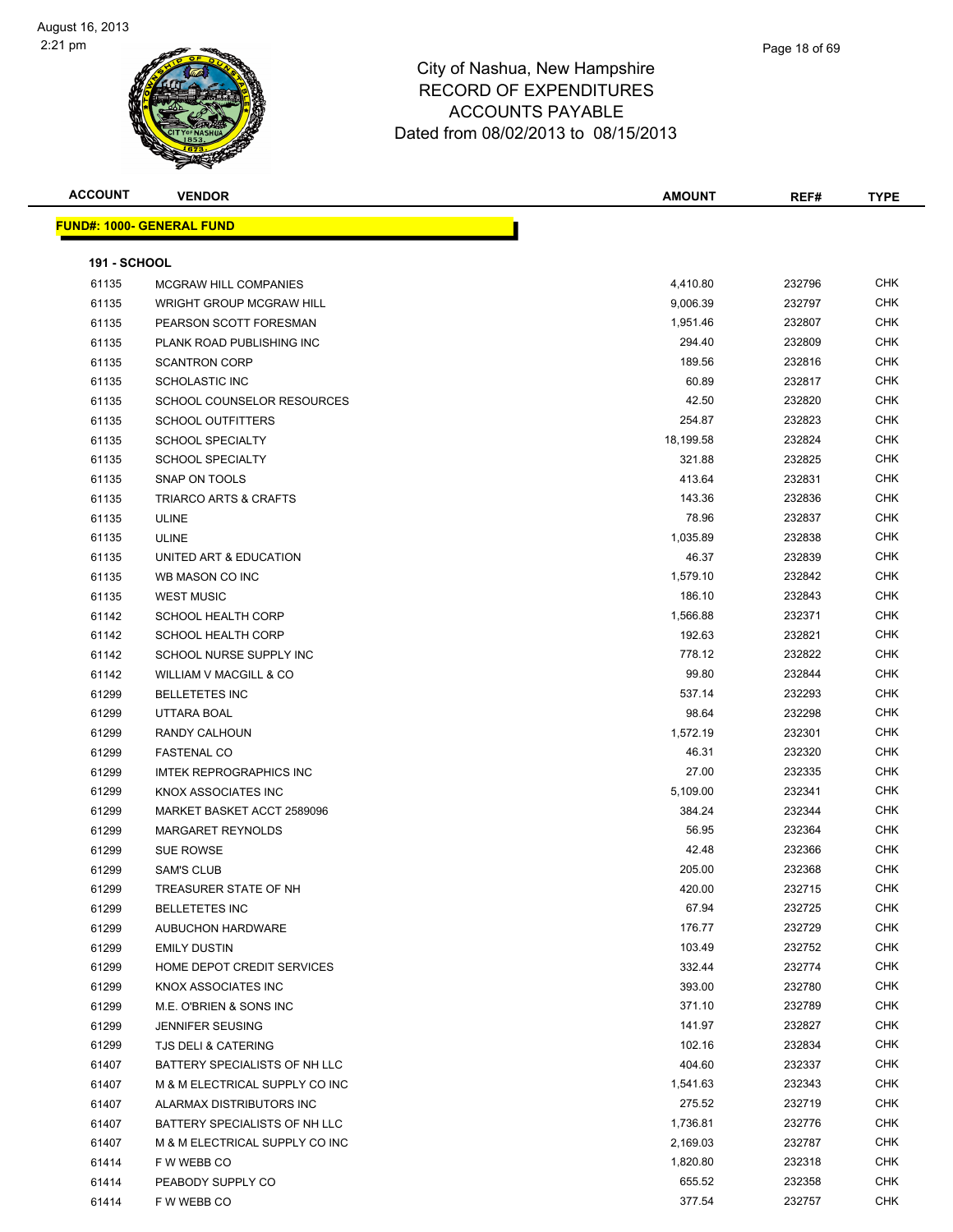

**ACCOUNT VENDOR AMOUNT REF# TYPE**

|                                   | Page 19 of 69 |
|-----------------------------------|---------------|
| ire                               |               |
| $\mathop{^{\mathsf{c}}}\nolimits$ |               |

|                     | <b>FUND#: 1000- GENERAL FUND</b>     |            |        |            |
|---------------------|--------------------------------------|------------|--------|------------|
| <b>191 - SCHOOL</b> |                                      |            |        |            |
| 61421               | ARCSOURCE INC                        | 138.00     | 232723 | <b>CHK</b> |
| 61421               | <b>GRAINGER</b>                      | 2,295.38   | 232767 | CHK        |
| 61421               | <b>HEATING SPECIALTIES OF NH INC</b> | 83.40      | 232771 | CHK        |
| 61421               | TRANE U.S. INC                       | 2,444.26   | 232835 | <b>CHK</b> |
| 61428               | NATIONAL CHEMICAL LABS INC           | 18.457.20  | 232350 | CHK        |
| 61428               | NATIONWIDE SALES & SERVICE           | 466.10     | 232352 | <b>CHK</b> |
| 61428               | <b>CENTRAL PAPER PRODUCTS CO</b>     | 7,458.80   | 232736 | CHK        |
| 61599               | JOHN DEERE LANDSCAPES                | 85.80      | 232338 | CHK        |
| 61607               | WB MASON CO INC                      | 657.33     | 232382 | <b>CHK</b> |
| 61814               | <b>DEMCO INC</b>                     | 108.30     | 232748 | <b>CHK</b> |
| 61814               | <b>FOLLETT LIBRARY RESOURCES</b>     | 13.60      | 232761 | CHK        |
| 61814               | <b>FOLLETT LIBRARY RESOURCES</b>     | 6,349.81   | 232762 | CHK        |
| 61821               | <b>EBSCO INFORMATION SERVICES</b>    | 976.11     | 232315 | CHK        |
| 61821               | <b>EBSCO INFORMATION SERVICES</b>    | 1,512.83   | 232753 | CHK        |
| 61821               | <b>FOLLETT LIBRARY RESOURCES</b>     | 3,563.46   | 232762 | <b>CHK</b> |
| 61821               | <b>SCHOLASTIC MAGAZINE</b>           | 1,026.41   | 232818 | CHK        |
| 61830               | <b>MAKEMUSIC</b>                     | 180.00     | 232791 | <b>CHK</b> |
| 61830               | SCHOLASTIC MAGAZINE                  | 296.67     | 232818 | CHK        |
| 61875               | <b>CURRICULUM ASSOC INC</b>          | 240.41     | 232313 | CHK        |
| 61875               | EDUCATORS PUBLISHING SERVICE I       | 173.25     | 232316 | CHK        |
| 61875               | <b>NSTA LEARNING CENTER</b>          | 0.00       | 232351 | <b>CHK</b> |
| 61875               | <b>TEACHING RESOURCES</b>            | 60.14      | 232819 | <b>CHK</b> |
| 71221               | <b>APPLE INC</b>                     | 1,996.00   | 232292 | <b>CHK</b> |
| 71221               | <b>HEWLETT PACKARD GOV/ED SALES</b>  | 147.250.00 | 232331 | CHK        |

 APPLE INC 548.00 232722 CHK The State of the COMPUTER HUT dba IT INSIDERS And the State of the State of the State of the State of the State of the State of the State of the State of the State of the State of the State of the State of the State of the BLACKBOARD CONNECT INC 25,000.00 232295 CHK FARONICS 2,250.00 232319 CHK LAYTON TECHNOLOGY INC 15,495.00 232783 CHK GOVCONNECTION INC 1,336.42 232325 CHK PHONAK INC 5,258.74 232359 CHK PHONAK INC 3,174.39 232808 CHK PRO AV SYSTEMS INC 651.00 232811 CHK WB MASON CO INC 179.95 232842 CHK NORWAY SAVINGS BANK 73,763.00 232354 CHK NORWAY SAVINGS BANK 7,522.98 232354 CHK

**TOTAL 191 - SCHOOL \$598,333.11**

**TOTAL FUND 1000 - GENERAL FUND \$3,638,432.43**

. . . . . . . . . . . . . . . . . . .

#### **FUND#: 1001- GF-CAPITAL IMPROVEMENTS**

#### **161 - STREETS-CAP IMP**

| 81100 | HOME DEPOT CREDIT SERVICES | 117.69 | 232631 | <b>CHK</b> |
|-------|----------------------------|--------|--------|------------|
| 81100 | AUBUCHON HARDWARE          | 26.96  | 232597 | СНК        |
| 81100 | A H HARRIS & SONS INC      | 207.14 | 232105 | <b>CHK</b> |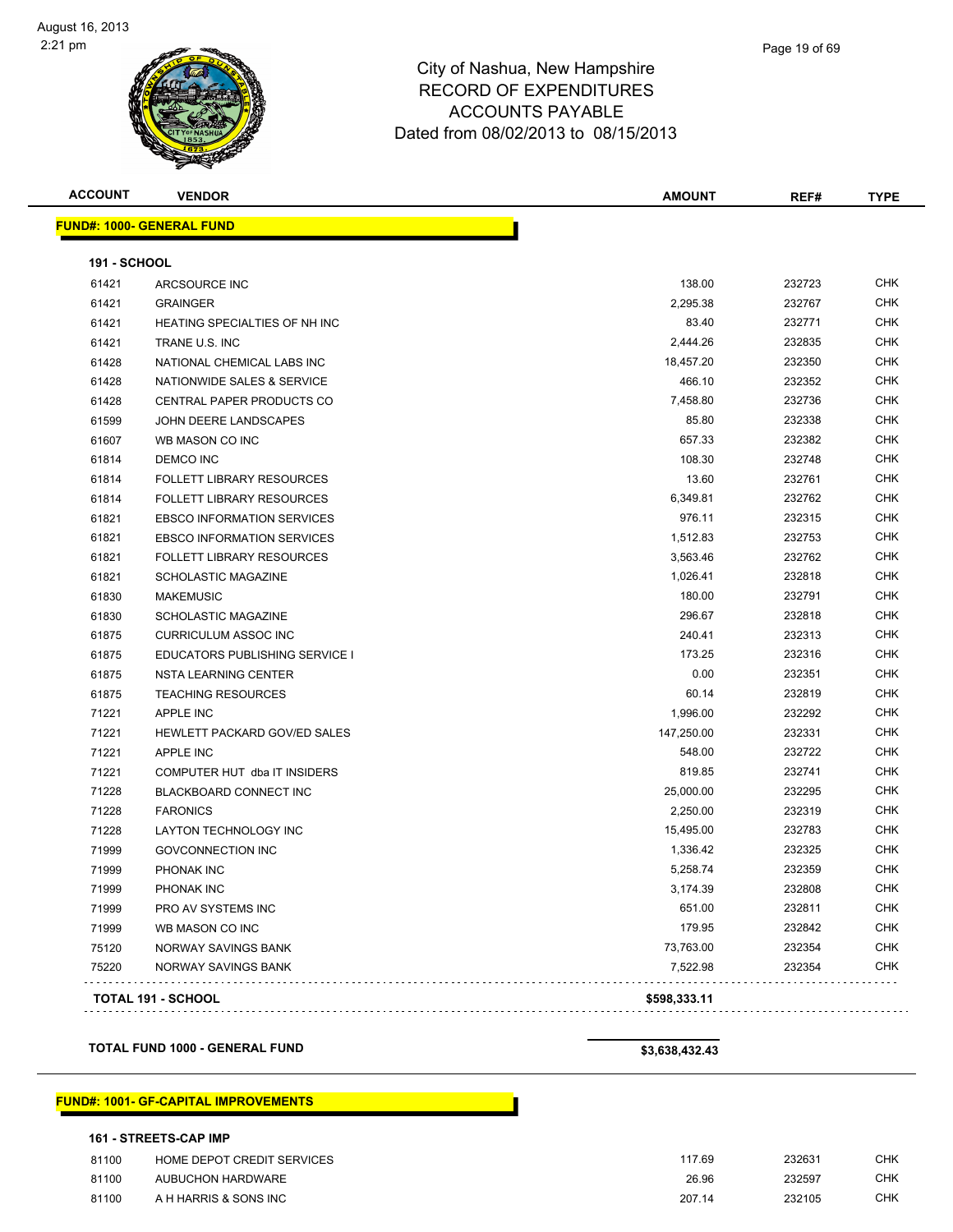# City of Nashua, New Hampshire RECORD OF EXPENDITURES ACCOUNTS PAYABLE Dated from 08/02/2013 to 08/15/2013 **ACCOUNT VENDOR AMOUNT REF# TYPE FUND#: 1001- GF-CAPITAL IMPROVEMENTS** h

| <b>TOTAL FUND 1001 - GF-CAPITAL IMPROVEMENTS</b> |                                    | \$4,434.86 |        |            |
|--------------------------------------------------|------------------------------------|------------|--------|------------|
|                                                  | <b>TOTAL 161 - STREETS-CAP IMP</b> | \$4,434.86 |        |            |
| 81100                                            | UNITED SITE SERVICES NORTHEAST     | 60.97      | 232702 | <b>CHK</b> |
| 81100                                            | <b>MICHIE CORP</b>                 | 2,013.00   | 232650 | <b>CHK</b> |
| 81100                                            | M & M ELECTRICAL SUPPLY CO INC     | 1,382.78   | 232646 | <b>CHK</b> |
| 81100                                            | CORRIVEAU ROUTHIER INC             | 540.88     | 232609 | <b>CHK</b> |
| 81100                                            | <b>BELLETETES INC</b>              | 85.44      | 232593 | <b>CHK</b> |

#### **FUND#: 1010- GF-PRIOR YEAR ESCROWS**

|                     | 103 - LEGAL-PRIOR YEAR                      |            |                                      |            |
|---------------------|---------------------------------------------|------------|--------------------------------------|------------|
| 53128               | EDWARDS WILDMAN PALMER LLP                  | 9,355.70   | 232614                               | <b>CHK</b> |
|                     | TOTAL 103 - LEGAL-PRIOR YEAR                | \$9,355.70 |                                      |            |
|                     | <b>150 - POLICE-PRIOR YEAR</b>              |            |                                      |            |
| 61185               | PRECISION DYNAMICS CORP                     | 960.70     | 232232                               | <b>CHK</b> |
|                     | <b>TOTAL 150 - POLICE-PRIOR YEAR</b>        | \$960.70   |                                      |            |
|                     | 152 - FIRE-PRIOR YEAR                       |            |                                      |            |
| 54487               | COMPUTER HUT dba IT INSIDERS                | 2,199.00   | 232136                               | <b>CHK</b> |
| 61135               | FIRE SAFETY EDUCATION                       | 1,195.00   | 232154<br>.                          | <b>CHK</b> |
|                     | <b>TOTAL 152 - FIRE-PRIOR YEAR</b>          | \$3,394.00 |                                      |            |
|                     | <b>156 - EMERGENCY MGT-PRIOR YEAR</b>       |            |                                      |            |
| 71000               | MEDICAL WAREHOUSE INC                       | 69.68      | 232204<br>and a strategic control of | <b>CHK</b> |
|                     | <b>TOTAL 156 - EMERGENCY MGT-PRIOR YEAR</b> | \$69.68    |                                      |            |
|                     | <b>161 - STREETS-PRIOR YEAR</b>             |            |                                      |            |
| 61562               | <b>DEJANA TRUCK &amp; UTILITY EQUIP</b>     | 7.195.00   | 232611                               | <b>CHK</b> |
|                     | <b>TOTAL 161 - STREETS-PRIOR YEAR</b>       | \$7,195.00 |                                      |            |
| <b>191 - SCHOOL</b> |                                             |            |                                      |            |
| 54450               | <b>MAILFINANCE</b>                          | 436.80     | 232790                               | <b>CHK</b> |
| 54600               | ONE STOP AUTO BODY                          | 700.00     | 232355                               | <b>CHK</b> |
| 55607               | STAMP FULFILLMENT SERVICES                  | 804.85     | 232285                               | CHK        |
| 61135               | PREMIER AGENDAS                             | 2.710.00   | 232360                               | <b>CHK</b> |

61135 SCHOLASTIC MAGAZINE **327.25** 232818 CHK FOLLETT EDUCATIONAL SERVICES 15,553.03 232760 CHK GREENLIGHT INTERACTIVE INC 6,960.00 232328 CHK PAXTON PATTERSON 1,200.00 232357 CHK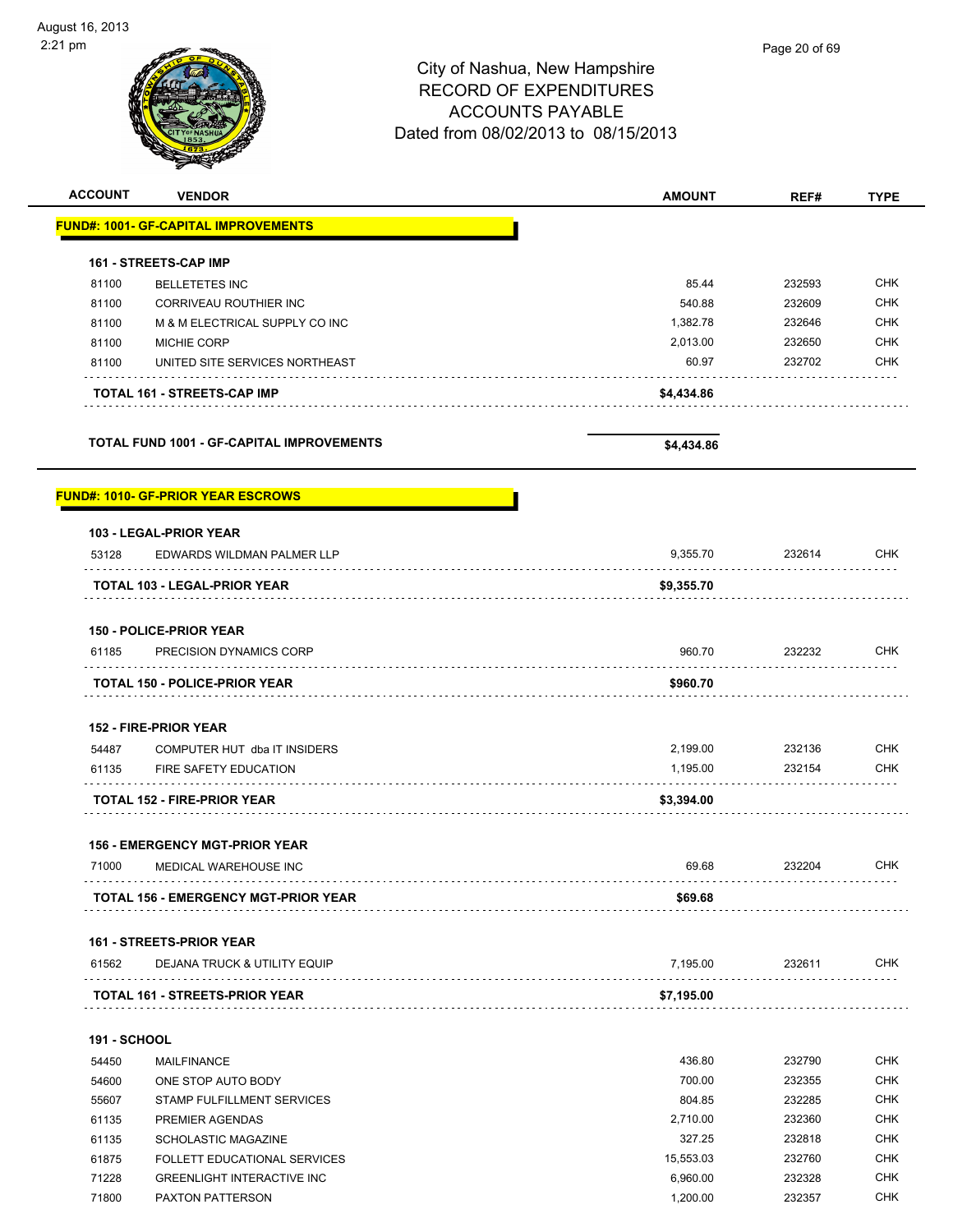$\overline{\phantom{0}}$ 

| 2:21 pm             |                                                                                                                                             | City of Nashua, New Hampshire<br><b>RECORD OF EXPENDITURES</b><br><b>ACCOUNTS PAYABLE</b><br>Dated from 08/02/2013 to 08/15/2013 | Page 21 of 69    |                          |
|---------------------|---------------------------------------------------------------------------------------------------------------------------------------------|----------------------------------------------------------------------------------------------------------------------------------|------------------|--------------------------|
| <b>ACCOUNT</b>      | <b>VENDOR</b>                                                                                                                               | <b>AMOUNT</b>                                                                                                                    | REF#             | <b>TYPE</b>              |
|                     | <u> FUND#: 1010- GF-PRIOR YEAR ESCROWS</u>                                                                                                  |                                                                                                                                  |                  |                          |
| <b>191 - SCHOOL</b> |                                                                                                                                             |                                                                                                                                  |                  |                          |
| 71999               | <b>WINDSOR INDUSTRIES</b>                                                                                                                   | 5,002.97                                                                                                                         | 232777           | <b>CHK</b>               |
|                     | TOTAL 191 - SCHOOL                                                                                                                          | \$33,694.90                                                                                                                      |                  |                          |
|                     | <b>TOTAL FUND 1010 - GF-PRIOR YEAR ESCROWS</b>                                                                                              | \$54,669.98                                                                                                                      |                  |                          |
|                     | <b>FUND#: 2120- SUMMER FEEDING PROGRAM</b>                                                                                                  |                                                                                                                                  |                  |                          |
| 61214               | <b>BIMBO FOODS BAKERIES INC</b>                                                                                                             | 650.53                                                                                                                           | 232727           | <b>CHK</b>               |
| 61214               | COCA COLA BOTTLING CO                                                                                                                       | 113.00                                                                                                                           | 232740           | <b>CHK</b>               |
| 61214               | COSTA FRUIT & PRODUCE CO INC                                                                                                                | 733.68                                                                                                                           | 232743           | CHK                      |
| 61214               | <b>GARELICK FARMS LYNN</b>                                                                                                                  | 4,586.31                                                                                                                         | 232764           | <b>CHK</b>               |
| 61214               | GILLS PIZZA CO                                                                                                                              | 598.00                                                                                                                           | 232765           | <b>CHK</b>               |
| 61214               | <b>M SAUNDERS INC</b>                                                                                                                       | 2,044.91                                                                                                                         | 232788           | <b>CHK</b>               |
| 61299               | <b>KAREN GUSTIN</b><br><b>TOTAL FUND 2120 - SUMMER FEEDING PROGRAM</b>                                                                      | 14.69<br>\$8,741.12                                                                                                              | 232769           | <b>CHK</b>               |
| 61799<br>81500      | <b>FUND#: 2201- DRIVERS EDUCATION</b><br><b>BEST FORD</b><br><b>GRAPPONE AUTOMOTIVE GROUP</b><br><b>TOTAL FUND 2201 - DRIVERS EDUCATION</b> | 215.00<br>21,242.00<br>\$21.457.00                                                                                               | 232294<br>232326 | <b>CHK</b><br><b>CHK</b> |
|                     | <b>FUND#: 2207- ADULT ED/CONTINUING ED</b>                                                                                                  |                                                                                                                                  |                  |                          |
| 61135               | CARTRIDGE WORLD NASHUA                                                                                                                      | 81.97                                                                                                                            | 232305           | <b>CHK</b>               |
| 61135               | <b>JOSTENS INC</b>                                                                                                                          | 59.05                                                                                                                            | 232340           | <b>CHK</b>               |
| 61135               | UNIVERSITY CAP & GOWN INC                                                                                                                   | 58.75                                                                                                                            | 232380           | <b>CHK</b>               |
| 61299               | ADAM ROZUMEK                                                                                                                                | 149.99                                                                                                                           | 232814           | <b>CHK</b>               |
|                     | <b>TOTAL FUND 2207 - ADULT ED/CONTINUING ED</b>                                                                                             | \$349.76                                                                                                                         |                  |                          |
|                     | <b>FUND#: 2212- ATHLETICS REVENUE FUND</b>                                                                                                  |                                                                                                                                  |                  |                          |
| 61107               | CHAMPIONS CHOICE INC                                                                                                                        | 2,403.00                                                                                                                         | 232737           | <b>CHK</b>               |
|                     | TOTAL FUND 2212 - ATHLETICS REVENUE FUND                                                                                                    | \$2,403.00                                                                                                                       |                  |                          |
|                     | <b>FUND#: 2222- AFTER SCHOOL PROGRAM</b>                                                                                                    |                                                                                                                                  |                  |                          |
| 51200               | ROYAL PALACE DANCE STUDIO, LLC                                                                                                              | 425.00                                                                                                                           | 232367           | <b>CHK</b>               |
| 53614               | FIRST STUDENT INC                                                                                                                           | 595.94                                                                                                                           | 232321           | <b>CHK</b>               |
| 61299               | AC MOORE INC                                                                                                                                | 25.46                                                                                                                            | 232290           | <b>CHK</b>               |
| 61299               | CATHERINE COGSWELL                                                                                                                          | 224.53                                                                                                                           | 232308           | <b>CHK</b>               |

 61299 LINDA HAMM 184.00 232330 CHK 61299 MARKET BASKET ACCT 2589096 232344 CHK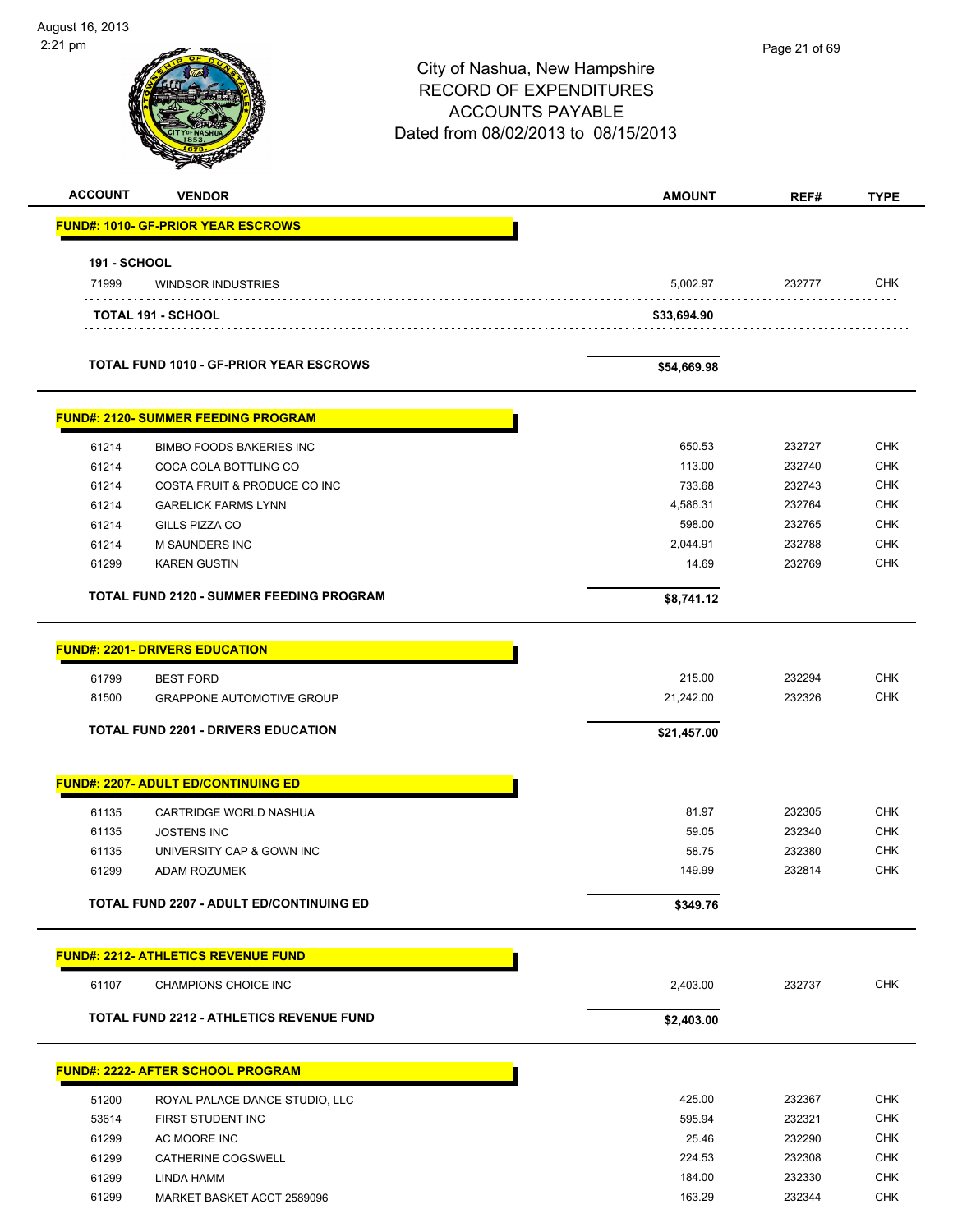

| <b>ACCOUNT</b> | <b>VENDOR</b>                                           | <b>AMOUNT</b> | REF#   | <b>TYPE</b> |
|----------------|---------------------------------------------------------|---------------|--------|-------------|
|                | <b>FUND#: 2222- AFTER SCHOOL PROGRAM</b>                |               |        |             |
| 61299          | <b>SAM'S CLUB</b>                                       | 610.88        | 232369 | <b>CHK</b>  |
|                | <b>TOTAL FUND 2222 - AFTER SCHOOL PROGRAM</b>           | \$2,229.10    |        |             |
|                | <b>FUND#: 2501- PUBLIC HEALTH CLIENT FEES FUND</b>      |               |        |             |
| 55845          | TREASURER STATE OF NH                                   | 100.00        | 232566 | <b>CHK</b>  |
|                | <b>TOTAL FUND 2501 - PUBLIC HEALTH CLIENT FEES FUND</b> | \$100.00      |        |             |
|                | <b>FUND#: 2503- PARKS &amp; REC PROGRAMS FUND</b>       |               |        |             |

| 44549 | <b>JUDY GENTILE</b>        | 180.00 | 232395 | <b>CHK</b> |
|-------|----------------------------|--------|--------|------------|
| 44549 | <b>KERRY AUDINO</b>        | 70.00  | 232396 | <b>CHK</b> |
| 44549 | LINDA BOUCHER-MONDALE      | 250.00 | 232399 | <b>CHK</b> |
| 44549 | PRASAD JAMPANA             | 350.00 | 232404 | <b>CHK</b> |
| 44549 | <b>SUSAN WEINTRAUB</b>     | 70.00  | 232410 | <b>CHK</b> |
| 44549 | <b>VASANT RAO</b>          | 90.00  | 232411 | <b>CHK</b> |
| 51400 | <b>EMILY BOOTS</b>         | 600.00 | 232386 | <b>CHK</b> |
| 51400 | ELIZABETH BRESETT          | 600.00 | 232387 | <b>CHK</b> |
| 51400 | BRITTANY RAE DESROCHE      | 660.00 | 232388 | <b>CHK</b> |
| 51400 | <b>JULIE FIERLEY</b>       | 600.00 | 232390 | <b>CHK</b> |
| 51400 | <b>DARREN FLEURY</b>       | 240.00 | 232391 | <b>CHK</b> |
| 51400 | DANIEL ROBERT GUY III      | 300.00 | 232393 | <b>CHK</b> |
| 51400 | <b>JOHN IAQUINTA</b>       | 240.00 | 232394 | <b>CHK</b> |
| 51400 | <b>ADAM LETARTE</b>        | 300.00 | 232397 | <b>CHK</b> |
| 51400 | <b>GUY JEAN LETARTE</b>    | 600.00 | 232398 | <b>CHK</b> |
| 51400 | <b>MALLORY MCCABE</b>      | 150.00 | 232400 | <b>CHK</b> |
| 51400 | ABBEY PEYTON MILLER        | 600.00 | 232401 | <b>CHK</b> |
| 51400 | ABIGAIL P MURRAY           | 150.00 | 232402 | <b>CHK</b> |
| 51400 | <b>MELISSA PARDO</b>       | 600.00 | 232403 | <b>CHK</b> |
| 51400 | KATHERINE M PRZYSTAC       | 600.00 | 232405 | <b>CHK</b> |
| 51400 | <b>KATELYN ROESER</b>      | 180.00 | 232406 | <b>CHK</b> |
| 51400 | <b>SARA ROY</b>            | 600.00 | 232407 | <b>CHK</b> |
| 51400 | ELIZABETH SHUMAN           | 150.00 | 232408 | <b>CHK</b> |
| 51400 | <b>KARA SIEGEL</b>         | 150.00 | 232409 | <b>CHK</b> |
| 51400 | JACK A H BARNES            | 300.00 | 232845 | <b>CHK</b> |
| 51400 | <b>BRENDAN BARRETT</b>     | 300.00 | 232846 | <b>CHK</b> |
| 51400 | KIELA S BRIDGE             | 60.00  | 232847 | <b>CHK</b> |
| 51400 | <b>PATRICK CARR</b>        | 300.00 | 232848 | <b>CHK</b> |
| 51400 | <b>JUSTIN COREY CARTER</b> | 300.00 | 232849 | <b>CHK</b> |
| 51400 | RICHARD A CONSTANT         | 300.00 | 232850 | <b>CHK</b> |
| 51400 | DANIEL ROBERT GUY III      | 300.00 | 232852 | <b>CHK</b> |
| 51400 | <b>CAMERON JOYAL</b>       | 600.00 | 232853 | <b>CHK</b> |
| 51400 | <b>BRENNAN KASTENS</b>     | 300.00 | 232854 | <b>CHK</b> |
| 51400 | <b>MALIK LANGA</b>         | 600.00 | 232855 | <b>CHK</b> |
| 51400 | <b>JORDAN LATES</b>        | 300.00 | 232856 | <b>CHK</b> |
| 51400 | <b>SHANE LEGRAW</b>        | 300.00 | 232857 | <b>CHK</b> |
| 51400 | <b>DEVIN M LEONARD</b>     | 300.00 | 232858 | <b>CHK</b> |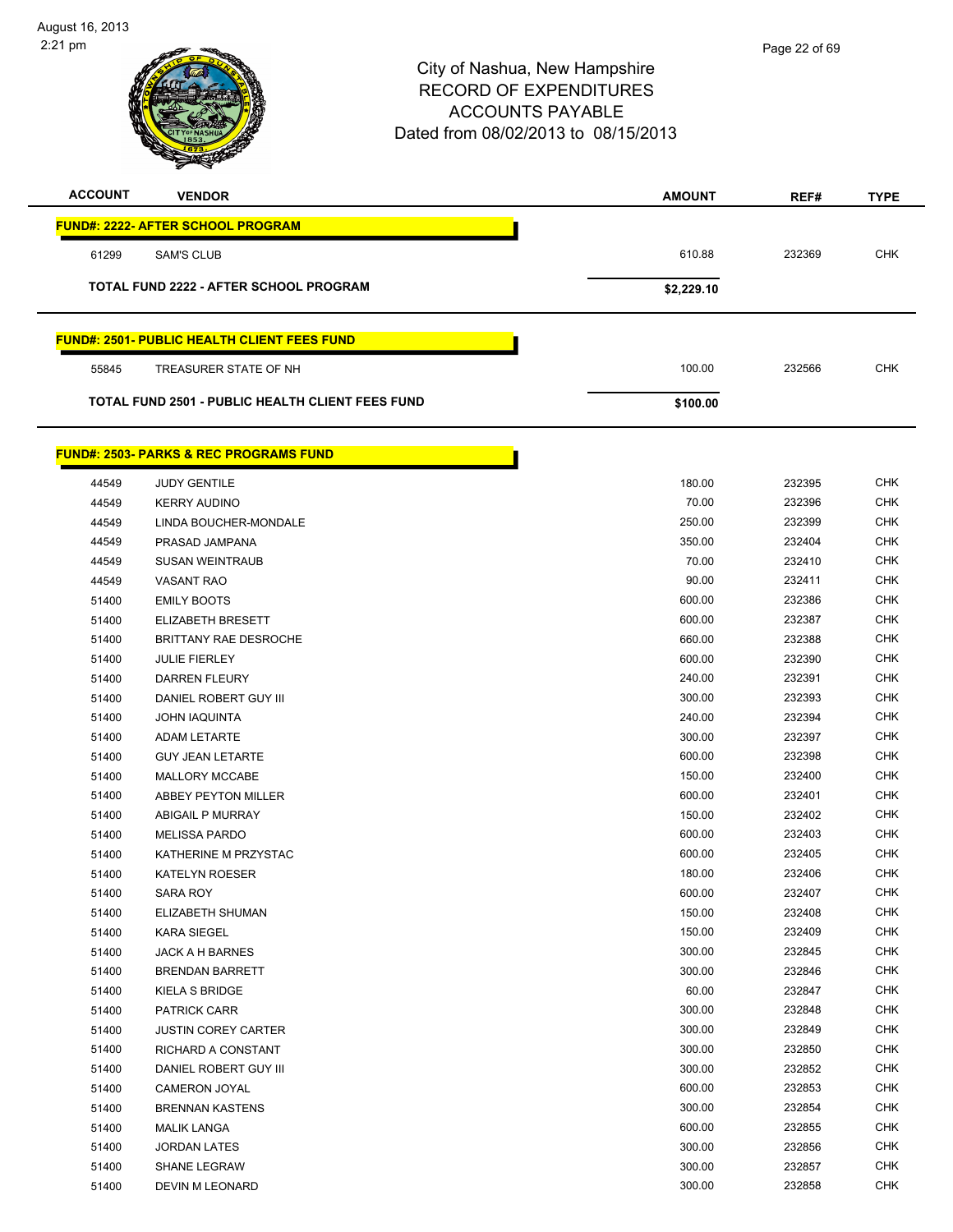

| <b>FUND#: 2503- PARKS &amp; REC PROGRAMS FUND</b><br>300.00<br>232859<br>51400<br><b>BRANDON LILLEY</b><br>300.00<br>232860<br>51400<br><b>JAKE MADEN</b><br>300.00<br>232861<br>51400<br>SAMUEL MCCARTHY<br>232862<br>450.00<br>51400<br><b>ELIZABETH NOYES</b><br>300.00<br>232863<br>51400<br><b>CAMERON O'NEIL</b><br>306.00<br>232864<br>DAVID OSBORN<br>51400<br>150.00<br>51400<br><b>MEGAN PELLETIER</b><br>232866<br>300.00<br>232867<br>51400<br><b>BRANDON RODRIGUEZ</b><br>51400<br>MICHAEL A ROOT<br>300.00<br>232868<br>80.00<br>232869<br>51400<br>SIANA ROSADO<br>390.00<br>232870<br>51400<br><b>THOMAS RUSSO</b><br>427.50<br>232871<br>51400<br><b>LAURA SERCEL</b><br>300.00<br>232872<br>51400<br>DREW TAYLOR SHERIDAN<br>232873<br>450.00<br>51400<br>RACHEL SZCZYGIELSKI<br><b>BECK'S ARTS EXPRESS</b><br>480.00<br>232123<br>53600<br>232197<br>53600<br>MAD SCIENCE OF SOUTH NH & NORT<br>4,215.00<br>866.25<br>232218<br>53600<br>NH DIGITALWORKS, LLC<br>232279<br>53600<br>YOGAREDEFINED<br>180.00<br>232591<br>53600<br><b>BECK'S ARTS EXPRESS</b><br>400.00<br>53600<br>1,040.00<br>232690<br>THE CULINARY PLAYGROUND LLC<br>61128<br>364.00<br>232233<br>PRO SALES<br><b>TOTAL FUND 2503 - PARKS &amp; REC PROGRAMS FUND</b><br>\$24,488.75<br><b>FUND#: 2504- HOLMAN STADIUM EVENTS FUND</b><br>2,785.00<br>232522<br>55658<br>DAVID C. NICKERSON<br>232588<br>400.00<br>55699<br><b>BALLOONLAND</b><br><b>TOTAL FUND 2504 - HOLMAN STADIUM EVENTS FUND</b><br>\$3,185.00<br><b>FUND#: 2505- GOVT &amp; EDUCATION CHANNELS FUND</b><br>53470<br>JOHN COLLINS<br>200.00<br>232134<br><b>CHK</b><br>400.00<br>53470<br>MIKE JEYNES<br>232188<br>200.00<br>232190<br>53470<br><b>THOMAS KING</b><br>225.00<br>232201<br>53470<br><b>JIM MCLEAN</b><br>325.00<br>53470<br><b>TIM O'NEIL</b><br>232222<br>53470<br>FRANK J WALLENT<br>350.00<br>232273 |                                                                |        | <b>CHK</b><br><b>CHK</b><br><b>CHK</b><br><b>CHK</b><br><b>CHK</b><br><b>CHK</b><br><b>CHK</b><br><b>CHK</b><br><b>CHK</b><br><b>CHK</b><br><b>CHK</b><br><b>CHK</b><br><b>CHK</b><br><b>CHK</b><br><b>CHK</b><br><b>CHK</b><br><b>CHK</b><br><b>CHK</b><br><b>CHK</b><br><b>CHK</b><br><b>CHK</b> |
|-----------------------------------------------------------------------------------------------------------------------------------------------------------------------------------------------------------------------------------------------------------------------------------------------------------------------------------------------------------------------------------------------------------------------------------------------------------------------------------------------------------------------------------------------------------------------------------------------------------------------------------------------------------------------------------------------------------------------------------------------------------------------------------------------------------------------------------------------------------------------------------------------------------------------------------------------------------------------------------------------------------------------------------------------------------------------------------------------------------------------------------------------------------------------------------------------------------------------------------------------------------------------------------------------------------------------------------------------------------------------------------------------------------------------------------------------------------------------------------------------------------------------------------------------------------------------------------------------------------------------------------------------------------------------------------------------------------------------------------------------------------------------------------------------------------------------------------------------------------------------------------|----------------------------------------------------------------|--------|----------------------------------------------------------------------------------------------------------------------------------------------------------------------------------------------------------------------------------------------------------------------------------------------------|
|                                                                                                                                                                                                                                                                                                                                                                                                                                                                                                                                                                                                                                                                                                                                                                                                                                                                                                                                                                                                                                                                                                                                                                                                                                                                                                                                                                                                                                                                                                                                                                                                                                                                                                                                                                                                                                                                                   |                                                                |        |                                                                                                                                                                                                                                                                                                    |
|                                                                                                                                                                                                                                                                                                                                                                                                                                                                                                                                                                                                                                                                                                                                                                                                                                                                                                                                                                                                                                                                                                                                                                                                                                                                                                                                                                                                                                                                                                                                                                                                                                                                                                                                                                                                                                                                                   |                                                                |        |                                                                                                                                                                                                                                                                                                    |
|                                                                                                                                                                                                                                                                                                                                                                                                                                                                                                                                                                                                                                                                                                                                                                                                                                                                                                                                                                                                                                                                                                                                                                                                                                                                                                                                                                                                                                                                                                                                                                                                                                                                                                                                                                                                                                                                                   |                                                                |        |                                                                                                                                                                                                                                                                                                    |
|                                                                                                                                                                                                                                                                                                                                                                                                                                                                                                                                                                                                                                                                                                                                                                                                                                                                                                                                                                                                                                                                                                                                                                                                                                                                                                                                                                                                                                                                                                                                                                                                                                                                                                                                                                                                                                                                                   |                                                                |        |                                                                                                                                                                                                                                                                                                    |
|                                                                                                                                                                                                                                                                                                                                                                                                                                                                                                                                                                                                                                                                                                                                                                                                                                                                                                                                                                                                                                                                                                                                                                                                                                                                                                                                                                                                                                                                                                                                                                                                                                                                                                                                                                                                                                                                                   |                                                                |        |                                                                                                                                                                                                                                                                                                    |
|                                                                                                                                                                                                                                                                                                                                                                                                                                                                                                                                                                                                                                                                                                                                                                                                                                                                                                                                                                                                                                                                                                                                                                                                                                                                                                                                                                                                                                                                                                                                                                                                                                                                                                                                                                                                                                                                                   |                                                                |        |                                                                                                                                                                                                                                                                                                    |
|                                                                                                                                                                                                                                                                                                                                                                                                                                                                                                                                                                                                                                                                                                                                                                                                                                                                                                                                                                                                                                                                                                                                                                                                                                                                                                                                                                                                                                                                                                                                                                                                                                                                                                                                                                                                                                                                                   |                                                                |        |                                                                                                                                                                                                                                                                                                    |
|                                                                                                                                                                                                                                                                                                                                                                                                                                                                                                                                                                                                                                                                                                                                                                                                                                                                                                                                                                                                                                                                                                                                                                                                                                                                                                                                                                                                                                                                                                                                                                                                                                                                                                                                                                                                                                                                                   |                                                                |        |                                                                                                                                                                                                                                                                                                    |
|                                                                                                                                                                                                                                                                                                                                                                                                                                                                                                                                                                                                                                                                                                                                                                                                                                                                                                                                                                                                                                                                                                                                                                                                                                                                                                                                                                                                                                                                                                                                                                                                                                                                                                                                                                                                                                                                                   |                                                                |        |                                                                                                                                                                                                                                                                                                    |
|                                                                                                                                                                                                                                                                                                                                                                                                                                                                                                                                                                                                                                                                                                                                                                                                                                                                                                                                                                                                                                                                                                                                                                                                                                                                                                                                                                                                                                                                                                                                                                                                                                                                                                                                                                                                                                                                                   |                                                                |        |                                                                                                                                                                                                                                                                                                    |
|                                                                                                                                                                                                                                                                                                                                                                                                                                                                                                                                                                                                                                                                                                                                                                                                                                                                                                                                                                                                                                                                                                                                                                                                                                                                                                                                                                                                                                                                                                                                                                                                                                                                                                                                                                                                                                                                                   |                                                                |        |                                                                                                                                                                                                                                                                                                    |
|                                                                                                                                                                                                                                                                                                                                                                                                                                                                                                                                                                                                                                                                                                                                                                                                                                                                                                                                                                                                                                                                                                                                                                                                                                                                                                                                                                                                                                                                                                                                                                                                                                                                                                                                                                                                                                                                                   |                                                                |        |                                                                                                                                                                                                                                                                                                    |
|                                                                                                                                                                                                                                                                                                                                                                                                                                                                                                                                                                                                                                                                                                                                                                                                                                                                                                                                                                                                                                                                                                                                                                                                                                                                                                                                                                                                                                                                                                                                                                                                                                                                                                                                                                                                                                                                                   |                                                                |        |                                                                                                                                                                                                                                                                                                    |
|                                                                                                                                                                                                                                                                                                                                                                                                                                                                                                                                                                                                                                                                                                                                                                                                                                                                                                                                                                                                                                                                                                                                                                                                                                                                                                                                                                                                                                                                                                                                                                                                                                                                                                                                                                                                                                                                                   |                                                                |        |                                                                                                                                                                                                                                                                                                    |
|                                                                                                                                                                                                                                                                                                                                                                                                                                                                                                                                                                                                                                                                                                                                                                                                                                                                                                                                                                                                                                                                                                                                                                                                                                                                                                                                                                                                                                                                                                                                                                                                                                                                                                                                                                                                                                                                                   |                                                                |        |                                                                                                                                                                                                                                                                                                    |
|                                                                                                                                                                                                                                                                                                                                                                                                                                                                                                                                                                                                                                                                                                                                                                                                                                                                                                                                                                                                                                                                                                                                                                                                                                                                                                                                                                                                                                                                                                                                                                                                                                                                                                                                                                                                                                                                                   |                                                                |        |                                                                                                                                                                                                                                                                                                    |
|                                                                                                                                                                                                                                                                                                                                                                                                                                                                                                                                                                                                                                                                                                                                                                                                                                                                                                                                                                                                                                                                                                                                                                                                                                                                                                                                                                                                                                                                                                                                                                                                                                                                                                                                                                                                                                                                                   |                                                                |        |                                                                                                                                                                                                                                                                                                    |
|                                                                                                                                                                                                                                                                                                                                                                                                                                                                                                                                                                                                                                                                                                                                                                                                                                                                                                                                                                                                                                                                                                                                                                                                                                                                                                                                                                                                                                                                                                                                                                                                                                                                                                                                                                                                                                                                                   |                                                                |        |                                                                                                                                                                                                                                                                                                    |
|                                                                                                                                                                                                                                                                                                                                                                                                                                                                                                                                                                                                                                                                                                                                                                                                                                                                                                                                                                                                                                                                                                                                                                                                                                                                                                                                                                                                                                                                                                                                                                                                                                                                                                                                                                                                                                                                                   |                                                                |        |                                                                                                                                                                                                                                                                                                    |
|                                                                                                                                                                                                                                                                                                                                                                                                                                                                                                                                                                                                                                                                                                                                                                                                                                                                                                                                                                                                                                                                                                                                                                                                                                                                                                                                                                                                                                                                                                                                                                                                                                                                                                                                                                                                                                                                                   |                                                                |        |                                                                                                                                                                                                                                                                                                    |
|                                                                                                                                                                                                                                                                                                                                                                                                                                                                                                                                                                                                                                                                                                                                                                                                                                                                                                                                                                                                                                                                                                                                                                                                                                                                                                                                                                                                                                                                                                                                                                                                                                                                                                                                                                                                                                                                                   |                                                                |        |                                                                                                                                                                                                                                                                                                    |
|                                                                                                                                                                                                                                                                                                                                                                                                                                                                                                                                                                                                                                                                                                                                                                                                                                                                                                                                                                                                                                                                                                                                                                                                                                                                                                                                                                                                                                                                                                                                                                                                                                                                                                                                                                                                                                                                                   |                                                                |        |                                                                                                                                                                                                                                                                                                    |
|                                                                                                                                                                                                                                                                                                                                                                                                                                                                                                                                                                                                                                                                                                                                                                                                                                                                                                                                                                                                                                                                                                                                                                                                                                                                                                                                                                                                                                                                                                                                                                                                                                                                                                                                                                                                                                                                                   |                                                                |        |                                                                                                                                                                                                                                                                                                    |
|                                                                                                                                                                                                                                                                                                                                                                                                                                                                                                                                                                                                                                                                                                                                                                                                                                                                                                                                                                                                                                                                                                                                                                                                                                                                                                                                                                                                                                                                                                                                                                                                                                                                                                                                                                                                                                                                                   |                                                                |        |                                                                                                                                                                                                                                                                                                    |
|                                                                                                                                                                                                                                                                                                                                                                                                                                                                                                                                                                                                                                                                                                                                                                                                                                                                                                                                                                                                                                                                                                                                                                                                                                                                                                                                                                                                                                                                                                                                                                                                                                                                                                                                                                                                                                                                                   |                                                                |        |                                                                                                                                                                                                                                                                                                    |
|                                                                                                                                                                                                                                                                                                                                                                                                                                                                                                                                                                                                                                                                                                                                                                                                                                                                                                                                                                                                                                                                                                                                                                                                                                                                                                                                                                                                                                                                                                                                                                                                                                                                                                                                                                                                                                                                                   |                                                                |        |                                                                                                                                                                                                                                                                                                    |
|                                                                                                                                                                                                                                                                                                                                                                                                                                                                                                                                                                                                                                                                                                                                                                                                                                                                                                                                                                                                                                                                                                                                                                                                                                                                                                                                                                                                                                                                                                                                                                                                                                                                                                                                                                                                                                                                                   |                                                                |        | <b>CHK</b>                                                                                                                                                                                                                                                                                         |
|                                                                                                                                                                                                                                                                                                                                                                                                                                                                                                                                                                                                                                                                                                                                                                                                                                                                                                                                                                                                                                                                                                                                                                                                                                                                                                                                                                                                                                                                                                                                                                                                                                                                                                                                                                                                                                                                                   |                                                                |        | <b>CHK</b>                                                                                                                                                                                                                                                                                         |
|                                                                                                                                                                                                                                                                                                                                                                                                                                                                                                                                                                                                                                                                                                                                                                                                                                                                                                                                                                                                                                                                                                                                                                                                                                                                                                                                                                                                                                                                                                                                                                                                                                                                                                                                                                                                                                                                                   |                                                                |        |                                                                                                                                                                                                                                                                                                    |
|                                                                                                                                                                                                                                                                                                                                                                                                                                                                                                                                                                                                                                                                                                                                                                                                                                                                                                                                                                                                                                                                                                                                                                                                                                                                                                                                                                                                                                                                                                                                                                                                                                                                                                                                                                                                                                                                                   |                                                                |        |                                                                                                                                                                                                                                                                                                    |
|                                                                                                                                                                                                                                                                                                                                                                                                                                                                                                                                                                                                                                                                                                                                                                                                                                                                                                                                                                                                                                                                                                                                                                                                                                                                                                                                                                                                                                                                                                                                                                                                                                                                                                                                                                                                                                                                                   |                                                                |        |                                                                                                                                                                                                                                                                                                    |
|                                                                                                                                                                                                                                                                                                                                                                                                                                                                                                                                                                                                                                                                                                                                                                                                                                                                                                                                                                                                                                                                                                                                                                                                                                                                                                                                                                                                                                                                                                                                                                                                                                                                                                                                                                                                                                                                                   |                                                                |        |                                                                                                                                                                                                                                                                                                    |
|                                                                                                                                                                                                                                                                                                                                                                                                                                                                                                                                                                                                                                                                                                                                                                                                                                                                                                                                                                                                                                                                                                                                                                                                                                                                                                                                                                                                                                                                                                                                                                                                                                                                                                                                                                                                                                                                                   |                                                                |        |                                                                                                                                                                                                                                                                                                    |
|                                                                                                                                                                                                                                                                                                                                                                                                                                                                                                                                                                                                                                                                                                                                                                                                                                                                                                                                                                                                                                                                                                                                                                                                                                                                                                                                                                                                                                                                                                                                                                                                                                                                                                                                                                                                                                                                                   |                                                                |        | CHK                                                                                                                                                                                                                                                                                                |
|                                                                                                                                                                                                                                                                                                                                                                                                                                                                                                                                                                                                                                                                                                                                                                                                                                                                                                                                                                                                                                                                                                                                                                                                                                                                                                                                                                                                                                                                                                                                                                                                                                                                                                                                                                                                                                                                                   |                                                                |        | <b>CHK</b>                                                                                                                                                                                                                                                                                         |
|                                                                                                                                                                                                                                                                                                                                                                                                                                                                                                                                                                                                                                                                                                                                                                                                                                                                                                                                                                                                                                                                                                                                                                                                                                                                                                                                                                                                                                                                                                                                                                                                                                                                                                                                                                                                                                                                                   |                                                                |        | <b>CHK</b>                                                                                                                                                                                                                                                                                         |
|                                                                                                                                                                                                                                                                                                                                                                                                                                                                                                                                                                                                                                                                                                                                                                                                                                                                                                                                                                                                                                                                                                                                                                                                                                                                                                                                                                                                                                                                                                                                                                                                                                                                                                                                                                                                                                                                                   |                                                                |        | <b>CHK</b>                                                                                                                                                                                                                                                                                         |
|                                                                                                                                                                                                                                                                                                                                                                                                                                                                                                                                                                                                                                                                                                                                                                                                                                                                                                                                                                                                                                                                                                                                                                                                                                                                                                                                                                                                                                                                                                                                                                                                                                                                                                                                                                                                                                                                                   |                                                                |        | <b>CHK</b>                                                                                                                                                                                                                                                                                         |
| 54100<br><b>PSNH</b><br>268.89<br>232094                                                                                                                                                                                                                                                                                                                                                                                                                                                                                                                                                                                                                                                                                                                                                                                                                                                                                                                                                                                                                                                                                                                                                                                                                                                                                                                                                                                                                                                                                                                                                                                                                                                                                                                                                                                                                                          |                                                                |        | <b>CHK</b>                                                                                                                                                                                                                                                                                         |
| 54114<br><b>LIBERTY UTILITIES</b><br>4.17<br>232544                                                                                                                                                                                                                                                                                                                                                                                                                                                                                                                                                                                                                                                                                                                                                                                                                                                                                                                                                                                                                                                                                                                                                                                                                                                                                                                                                                                                                                                                                                                                                                                                                                                                                                                                                                                                                               |                                                                |        | <b>CHK</b>                                                                                                                                                                                                                                                                                         |
| 54114<br>0.61<br>232630<br><b>HESS CORPORATION</b>                                                                                                                                                                                                                                                                                                                                                                                                                                                                                                                                                                                                                                                                                                                                                                                                                                                                                                                                                                                                                                                                                                                                                                                                                                                                                                                                                                                                                                                                                                                                                                                                                                                                                                                                                                                                                                |                                                                |        | <b>CHK</b>                                                                                                                                                                                                                                                                                         |
|                                                                                                                                                                                                                                                                                                                                                                                                                                                                                                                                                                                                                                                                                                                                                                                                                                                                                                                                                                                                                                                                                                                                                                                                                                                                                                                                                                                                                                                                                                                                                                                                                                                                                                                                                                                                                                                                                   | 2,225.00<br>81100<br><b>TYCO INTEGRATED SECURITY LLC</b>       | 232264 | <b>CHK</b>                                                                                                                                                                                                                                                                                         |
|                                                                                                                                                                                                                                                                                                                                                                                                                                                                                                                                                                                                                                                                                                                                                                                                                                                                                                                                                                                                                                                                                                                                                                                                                                                                                                                                                                                                                                                                                                                                                                                                                                                                                                                                                                                                                                                                                   | TOTAL FUND 2505 - GOVT & EDUCATION CHANNELS FUND<br>\$4,198.67 |        |                                                                                                                                                                                                                                                                                                    |
|                                                                                                                                                                                                                                                                                                                                                                                                                                                                                                                                                                                                                                                                                                                                                                                                                                                                                                                                                                                                                                                                                                                                                                                                                                                                                                                                                                                                                                                                                                                                                                                                                                                                                                                                                                                                                                                                                   |                                                                |        |                                                                                                                                                                                                                                                                                                    |

**FUND#: 2506- HUNT BLDG FACILITY RENTALS**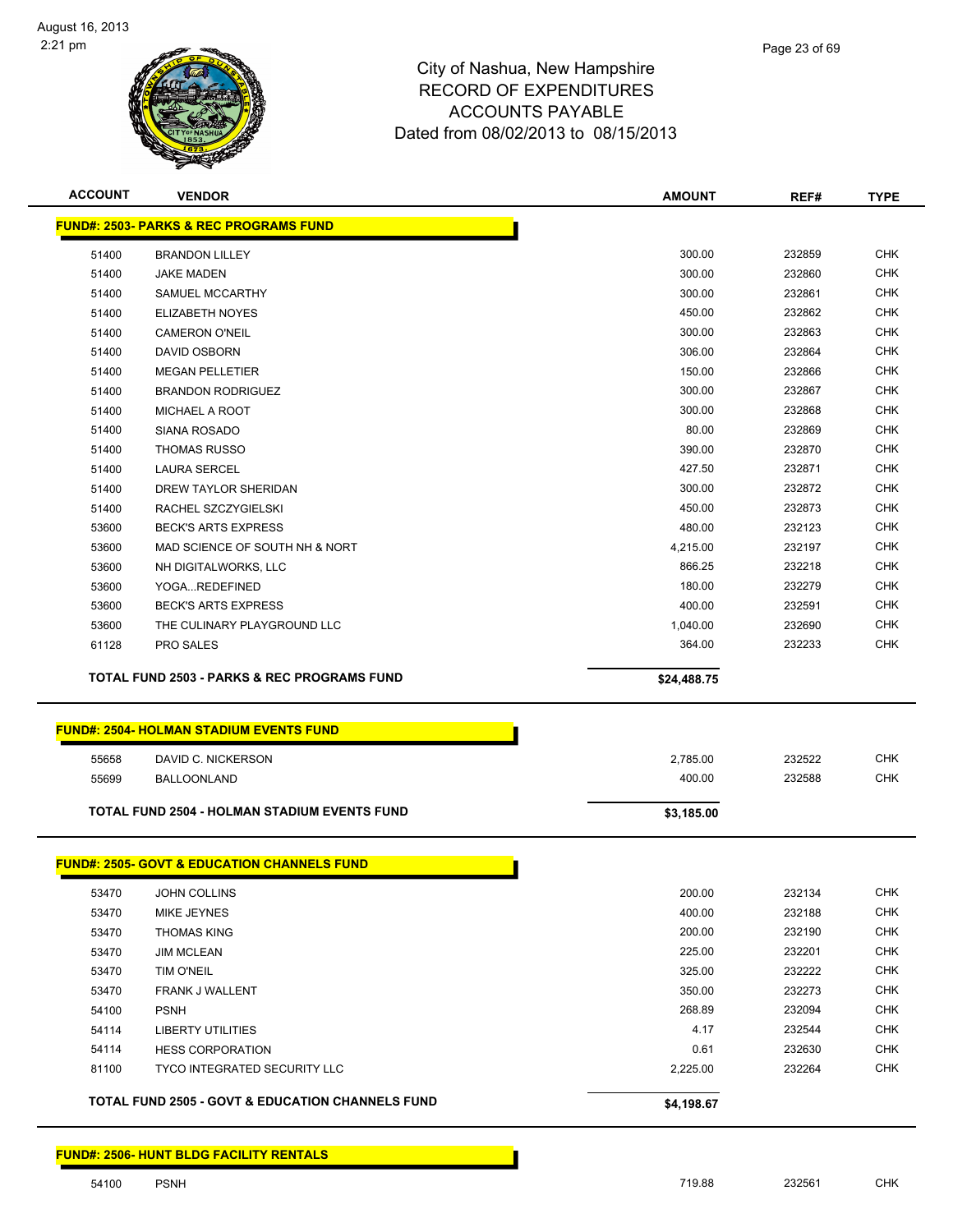

| <b>ACCOUNT</b> | <b>VENDOR</b>                                       | <b>AMOUNT</b>  | REF#             | <b>TYPE</b> |
|----------------|-----------------------------------------------------|----------------|------------------|-------------|
|                | <b>FUND#: 2506- HUNT BLDG FACILITY RENTALS</b>      |                |                  |             |
| 54200          | ERICKSON CLEANING SERVICES LLC                      | 240.00         | 232149           | <b>CHK</b>  |
| 54487          | CONTROL TECHNOLOGIES INC                            | 701.18         | 232606           | <b>CHK</b>  |
|                |                                                     |                |                  |             |
|                | <b>TOTAL FUND 2506 - HUNT BLDG FACILITY RENTALS</b> | \$1,661.06     |                  |             |
|                | <b>FUND#: 3040- C/WIDE COMMUNICATIONS GRANTS</b>    |                |                  |             |
| 53999          | <b>INTERTECH ASSOCIATES INC</b>                     | 28,600.00      | 232183           | <b>CHK</b>  |
|                | TOTAL FUND 3040 - C/WIDE COMMUNICATIONS GRANTS      | \$28,600.00    |                  |             |
|                | <b>FUND#: 3068- COMMUNITY SERVICES GRANTS</b>       |                |                  |             |
| 55300          | <b>ASHLEY CONLEY</b>                                | 231.87         | 232506           | <b>CHK</b>  |
| 55300          | PATRICIA CROOKER                                    | 360.89         | 232507           | <b>CHK</b>  |
| 55300          | <b>MELISSA WHALEN</b>                               | 59.37          | 232534           | <b>CHK</b>  |
| 55300          | APHA PUBLICATION SALES                              | 660.00         | 232537           | <b>CHK</b>  |
| 55300          | PATRICIA CROOKER                                    | 106.03         | 232507           | <b>CHK</b>  |
| 61100          | PETTY CASH                                          | 35.97          | 232525           | <b>CHK</b>  |
|                | <b>TOTAL FUND 3068 - COMMUNITY SERVICES GRANTS</b>  | \$1,454.13     |                  |             |
|                | <b>FUND#: 3070- COMMUNITY HEALTH GRANTS FUND</b>    |                |                  |             |
|                |                                                     |                |                  | <b>CHK</b>  |
| 54221          | <b>STERICYCLE</b><br>NH MEDICAL DENTAL SUPPLY LLC   | 73.72<br>86.25 | 232685<br>232657 | <b>CHK</b>  |
| 61142          |                                                     |                |                  |             |
|                | TOTAL FUND 3070 - COMMUNITY HEALTH GRANTS FUND      | \$159.97       |                  |             |
|                | <b>FUND#: 3080- COMMUNITY DEVELOPMENT GRANTS</b>    |                |                  |             |
| 53999          | MERRA & KANAKIS P.C.                                | 283.00         | 232205           | CHK         |
| 54210          | <b>EXPRESS LINE CORP</b>                            | 1,603.32       | 13956            | <b>ACH</b>  |
|                | TOTAL FUND 3080 - COMMUNITY DEVELOPMENT GRANTS      | \$1,886.32     |                  |             |
|                | <b>FUND#: 3090- URBAN PROGRAM GRANTS</b>            |                |                  |             |
| 54210          | CONSTANCE GAUTHIER AND BIOSAFE                      | 5,705.00       | 232057           | <b>CHK</b>  |
| 54210          | JAMES VAYO AND DAD'S ABATEMENT                      | 17,000.00      | 232076           | <b>CHK</b>  |
| 54225          | ALCHEMY LEAD MANAGMENT                              | 3,031.00       | 232115           | <b>CHK</b>  |
| 55307          | SHAWNASEY MADISON                                   | 217.53         | 232516           | <b>CHK</b>  |
| 55699          | NH LEGAL ASSISTANCE                                 | 3,000.00       | 232558           | <b>CHK</b>  |
| 69010          | NASHUA CENTER FOR MULTIPLE                          | 32,580.00      | 232521           | <b>CHK</b>  |
| 69025          | JAMES VAYO AND DAD'S ABATEMENT                      | 13,000.00      | 232076           | <b>CHK</b>  |
| 69025          | JAMES VAYO AND DAD'S ABATEMENT                      | 25,000.00      | 232532           | CHK         |
| 69075          | MARGUERITES PLACE INC                               | 4,607.50       | 232916           | <b>CHK</b>  |
| 69075          | NASHUA SOUP KITCHEN & SHELTER                       | 7,500.00       | 232655           | <b>CHK</b>  |
| 69075          | THE FRONT DOOR AGENCY INC                           | 5,000.00       | 232915           | <b>CHK</b>  |
|                |                                                     |                |                  |             |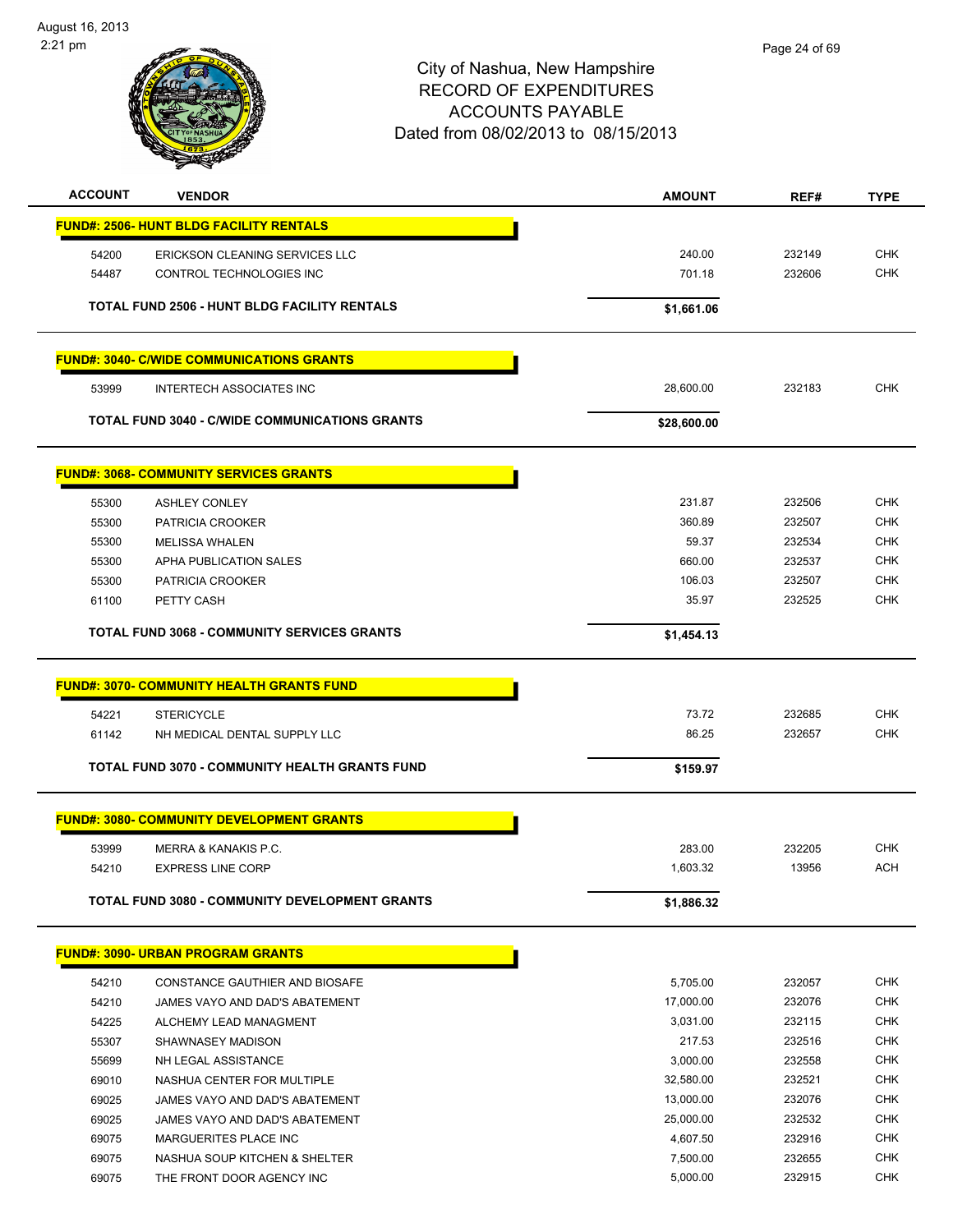| <b>ACCOUNT</b> | <b>VENDOR</b>                                        | <b>AMOUNT</b> | REF#   | <b>TYPE</b> |
|----------------|------------------------------------------------------|---------------|--------|-------------|
|                | <b>TOTAL FUND 3090 - URBAN PROGRAM GRANTS</b>        | \$116,641.03  |        |             |
|                | <b>FUND#: 3100- ECONOMIC DEVELOPMENT GRANTS</b>      |               |        |             |
| 68343          | <b>GZA GEOENVIRONMENTAL INC</b>                      | 5,772.31      | 232081 | <b>CHK</b>  |
|                | <b>TOTAL FUND 3100 - ECONOMIC DEVELOPMENT GRANTS</b> | \$5,772.31    |        |             |
|                | <b>FUND#: 3120- TRANSIT GRANTS</b>                   |               |        |             |
| 54100          | <b>PSNH</b>                                          | 994.89        | 232094 | <b>CHK</b>  |
| 54100          | <b>PSNH</b>                                          | -994.89       | 232094 | <b>CHK</b>  |
| 54100          | <b>PSNH</b>                                          | 994.89        | 232094 | <b>CHK</b>  |
| 54100          | <b>PSNH</b>                                          | 933.74        | 232561 | <b>CHK</b>  |
| 54100          | <b>PSNH</b>                                          | 353.12        | 232561 | CHK         |
| 54114          | <b>LIBERTY UTILITIES</b>                             | 15.42         | 232544 | CHK         |
| 54114          | <b>HESS CORPORATION</b>                              | 2.26          | 232630 | <b>CHK</b>  |
| 54114          | <b>LIBERTY UTILITIES</b>                             | 42.01         | 232545 | <b>CHK</b>  |
| 54114          | <b>HESS CORPORATION</b>                              | 6.76          | 232630 | <b>CHK</b>  |
| 54114          | <b>LIBERTY UTILITIES</b>                             | 44.97         | 232088 | <b>CHK</b>  |
| 54114          | <b>HESS CORPORATION</b>                              | 12.26         | 232171 | <b>CHK</b>  |
| 54141          | PENNICHUCK WATER WORKS INC                           | 160.73        | 232486 | <b>CHK</b>  |
| 54141          | PENNICHUCK WATER WORKS INC                           | 191.25        | 232486 | <b>CHK</b>  |
| 55607          | UNITED PARCEL SERVICE                                | 18.21         | 232570 | <b>CHK</b>  |
| 55699          | <b>SAM'S CLUB</b>                                    | 17.63         | 232240 | <b>CHK</b>  |
| 55699          | AUTOMOTIVE RESOURCES INC                             | 292.50        | 232583 | <b>CHK</b>  |
| 55699          | <b>CINTAS</b>                                        | 76.20         | 232604 | <b>CHK</b>  |
| 61299          | WB MASON CO INC                                      | 240.66        | 232706 | <b>CHK</b>  |
| 61299          | HOME DEPOT CREDIT SERVICES                           | 71.34         | 232175 | <b>CHK</b>  |
| 61299          | <b>FASTENAL CO</b>                                   | 27.91         | 232618 | <b>CHK</b>  |
| 61299          | RYDER FLEET PRODUCTS COM INC                         | 29.04         | 232672 | <b>CHK</b>  |
| 61709          | PETRO CANADA AMERICA                                 | 393.42        | 232663 | <b>CHK</b>  |
| 61799          | NORTHERN BUS SALES INC                               | 362.35        | 232220 | <b>CHK</b>  |
| 61799          | <b>CUMMINS NORTHEAST INC</b>                         | 1,513.55      | 232610 | <b>CHK</b>  |
| 61799          | NORTHERN BUS SALES INC                               | 83.30         | 232220 | <b>CHK</b>  |
| 61799          | GILLIG LLC                                           | 332.80        | 232161 | <b>CHK</b>  |
| 61799          | <b>GILLIG LLC</b>                                    | 233.60        | 232624 | <b>CHK</b>  |
| 61799          | RYDER FLEET PRODUCTS COM INC                         | 27.54         | 232672 | <b>CHK</b>  |
| 61799          | NAPA AUTO PARTS                                      | 167.60        | 232211 | <b>CHK</b>  |
| 61799          | QUIRK GM PARTS DEPOT                                 | 35.62         | 232668 | <b>CHK</b>  |
| 61799          | NAPA AUTO PARTS                                      | $-41.89$      | 232211 | <b>CHK</b>  |
| 61799          | <b>CUMMINS NORTHEAST INC</b>                         | 239.20        | 232610 | <b>CHK</b>  |
| 61799          | <b>NAPA AUTO PARTS</b>                               | 58.31         | 232211 | <b>CHK</b>  |
|                | <b>TOTAL FUND 3120 - TRANSIT GRANTS</b>              | \$6,936.30    |        |             |

#### **FUND#: 3800- SCHOOL GRANTS FUND**

| 53600 | CHOICE TUTORING INC        | .042.50 | 232288 | CHK |
|-------|----------------------------|---------|--------|-----|
| 53600 | A+ TUTORS FOR SCHOLARS INC | .094.50 | 232289 | СНК |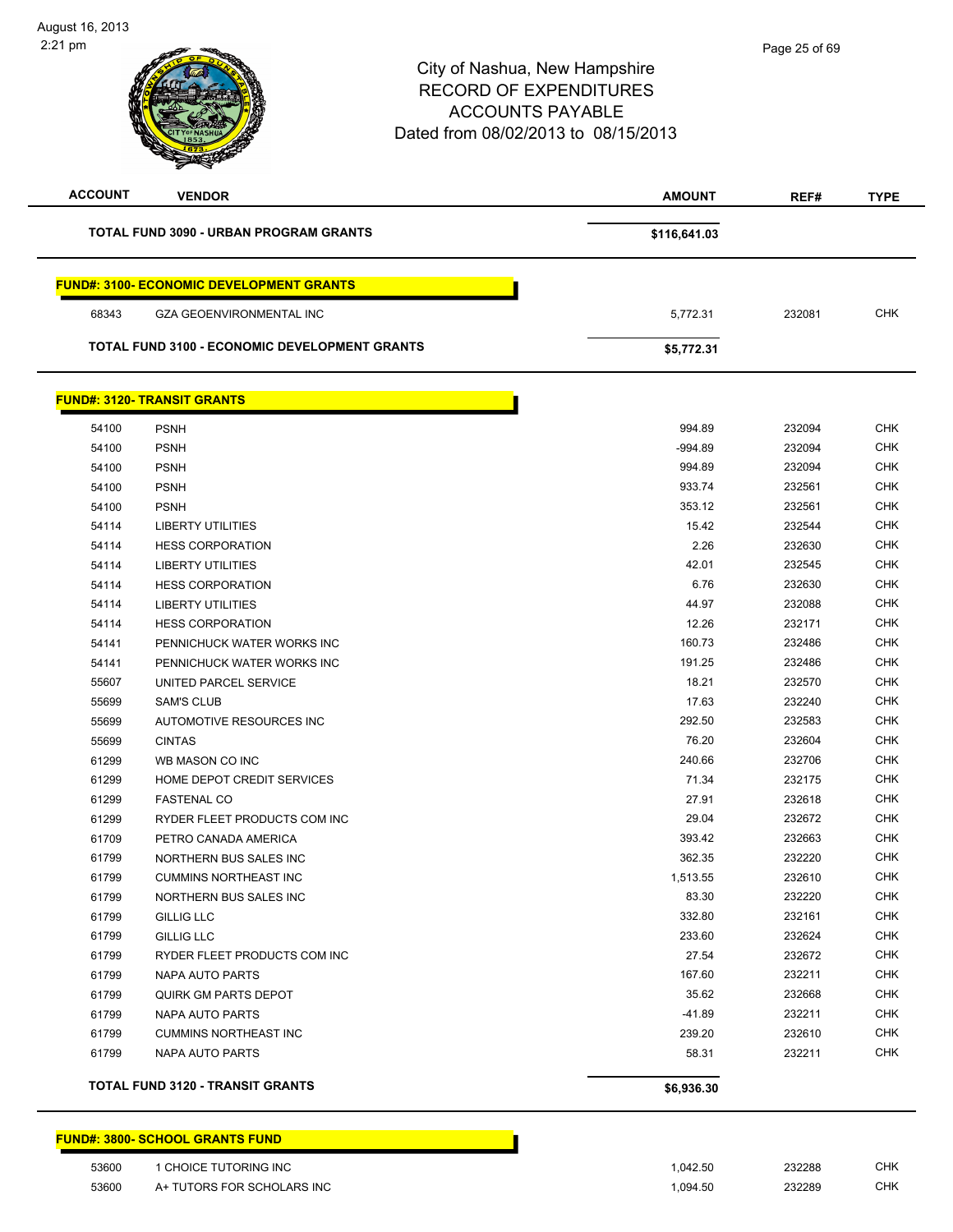

| <b>ACCOUNT</b> | <b>VENDOR</b>                               | <b>AMOUNT</b> | REF#   | <b>TYPE</b> |
|----------------|---------------------------------------------|---------------|--------|-------------|
|                | <b>FUND#: 3800- SCHOOL GRANTS FUND</b>      |               |        |             |
| 53600          | <b>ACES</b>                                 | 566.58        | 232291 | <b>CHK</b>  |
| 53600          | A+ TUTORS FOR SCHOLARS INC                  | 1,149.50      | 232718 | <b>CHK</b>  |
| 53607          | <b>INTERSECT INC</b>                        | 2,000.00      | 232336 | <b>CHK</b>  |
| 53614          | FIRST STUDENT INC                           | 2,302.92      | 232321 | <b>CHK</b>  |
| 53628          | <b>TERESA PAWLETKO</b>                      | 1,605.00      | 232806 | <b>CHK</b>  |
| 53628          | <b>INTERIM HEALTH CARE</b>                  | 6,920.25      | 232775 | <b>CHK</b>  |
| 53628          | <b>NURSES PRN INC</b>                       | 720.00        | 232828 | <b>CHK</b>  |
| 53628          | <b>NURSES PRN INC</b>                       | 900.00        | 232829 | CHK         |
| 55109          | <b>FAIRPOINT COMMUNICATIONS</b>             | 162.68        | 232541 | CHK         |
| 55300          | <b>MAURA FINNERAL</b>                       | 108.74        | 232758 | CHK         |
| 55300          | <b>JACALYN LESSER</b>                       | 47.42         | 232784 | CHK         |
| 55300          | ANGELICA LONERGAN                           | 103.14        | 232786 | <b>CHK</b>  |
| 55300          | <b>NEETA MASAND</b>                         | 108.14        | 232793 | <b>CHK</b>  |
| 55300          | MABEL BROWN                                 | 160.88        | 232300 | <b>CHK</b>  |
| 55300          | TRACEY A CASSADY                            | 230.08        | 232735 | <b>CHK</b>  |
| 55300          | <b>JANE QUIGLEY</b>                         | 250.97        | 232283 | <b>CHK</b>  |
| 55300          | <b>KELLEY I PARADIS</b>                     | 148.87        | 232356 | <b>CHK</b>  |
| 55300          | <b>CHERRIE FULTON</b>                       | 240.21        | 232763 | CHK         |
| 55300          | <b>THERESA KEANE</b>                        | 170.18        | 232778 | <b>CHK</b>  |
| 55400          | TRACEY A CASSADY                            | 682.31        | 232306 | <b>CHK</b>  |
| 55400          | <b>KAREN CREBASE</b>                        | 253.06        | 232312 | <b>CHK</b>  |
| 55400          | <b>JENNIFER SEUSING</b>                     | 276.51        | 232375 | CHK         |
| 61135          | <b>HEINEMANN</b>                            | 4,217.40      | 232772 | <b>CHK</b>  |
| 61299          | AC MOORE INC                                | 22.08         | 232290 | <b>CHK</b>  |
| 61299          | WB MASON CO INC                             | 462.77        | 232842 | <b>CHK</b>  |
| 61299          | CARTRIDGE WORLD NASHUA                      | 213.00        | 232305 | <b>CHK</b>  |
| 61299          | <b>FLAGHOUSE INC</b>                        | 416.44        | 232322 | <b>CHK</b>  |
| 61299          | <b>ABILITATIONS</b>                         | 12.44         | 232372 | <b>CHK</b>  |
| 61299          | <b>SCHOOL SPECIALTY</b>                     | 165.06        | 232373 | <b>CHK</b>  |
| 61299          | PATTERSON MEDICAL SUPPLY INC                | 405.65        | 232805 | CHK         |
| 61299          | <b>SCHOOL SPECIALTY</b>                     | 117.45        | 232824 | <b>CHK</b>  |
| 61299          | <b>SCHOOL SPECIALTY</b>                     | 39.15         | 232826 | CHK         |
| 61875          | NSTA LEARNING CENTER                        | 125.80        | 232351 | <b>CHK</b>  |
| 61875          | <b>MIRAVIA LLC</b>                          | 92.25         | 232799 | <b>CHK</b>  |
| 61875          | PRO ED CO                                   | 169.35        | 232362 | <b>CHK</b>  |
| 61875          | ATTAINMENT COMPANY                          | 628.95        | 232724 | <b>CHK</b>  |
| 61875          | <b>EPS</b>                                  | 2,845.37      | 232754 | <b>CHK</b>  |
| 61875          | PRO ED CO                                   | 3,242.80      | 232812 | <b>CHK</b>  |
| 61875          | <b>SCHOOL SPECIALTY</b>                     | 266.99        | 232824 | <b>CHK</b>  |
| 71999          | PRO AV SYSTEMS INC                          | 5,451.00      | 232361 | CHK         |
| 71999          | <b>SCHOOL SPECIALTY</b>                     | 89.54         | 232373 | <b>CHK</b>  |
|                | <b>TOTAL FUND 3800 - SCHOOL GRANTS FUND</b> | \$40,227.93   |        |             |

#### **FUND#: 4005- TRAFFIC VIOLATIONS FUND**

| 55607 | <b>MAILINGS UNLIMITED</b> | 875.00 | 13951  | ACH |
|-------|---------------------------|--------|--------|-----|
| 55607 | MAILINGS UNLIMITED        | 875.00 | 13980  | ACH |
| 55607 | MAILINGS UNLIMITED        | 119.55 | 232198 | СНК |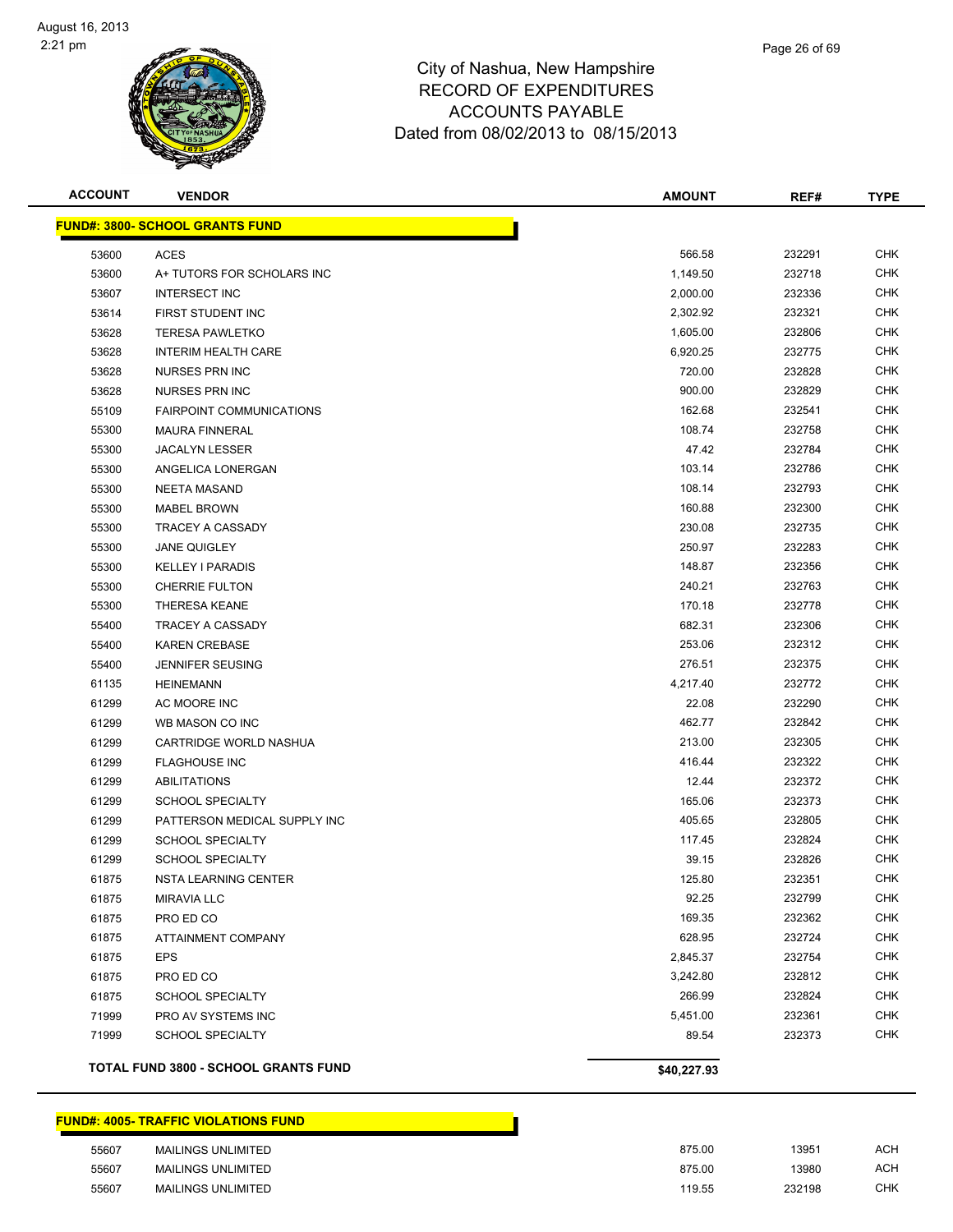

| <b>ACCOUNT</b> | <b>VENDOR</b>                                          | <b>AMOUNT</b>  | REF#             | <b>TYPE</b>              |
|----------------|--------------------------------------------------------|----------------|------------------|--------------------------|
|                | <b>FUND#: 4005- TRAFFIC VIOLATIONS FUND</b>            |                |                  |                          |
| 55699          | 1ST PRIORITY TOWING & RECOVERY                         | 600.00         | 232104           | <b>CHK</b>               |
| 55699          | D & R TOWING INC                                       | 250.00         | 232140           | <b>CHK</b>               |
| 61799          | MACMULKIN CHEVROLET INC                                | 18.11          | 232647           | CHK                      |
| 81342          | <b>T2 SYSTEMS INC</b>                                  | 742.45         | 232688           | <b>CHK</b>               |
|                | TOTAL FUND 4005 - TRAFFIC VIOLATIONS FUND              | \$3,480.11     |                  |                          |
|                | <u>FUND#: 4010- MOTOR VEHICLE ADMIN FUND</u>           |                |                  |                          |
| 53467          | <b>MAILINGS UNLIMITED</b>                              | 1,138.85       | 232198           | <b>CHK</b>               |
| 55699          | INTERWARE DEVELOPMENT CO INC                           | 1,560.00       | 232638           | <b>CHK</b>               |
| 71900          | INTERWARE DEVELOPMENT CO INC                           | 1,680.00       | 232638           | <b>CHK</b>               |
| 71900          | SURPLUS OFFICE EQUIPMENT INC                           | 723.00         | 232687           | <b>CHK</b>               |
|                | <b>TOTAL FUND 4010 - MOTOR VEHICLE ADMIN FUND</b>      | \$5,101.85     |                  |                          |
|                | <b>FUND#: 4025- DOJ DRUG FORFEITURE FUNDS</b>          |                |                  |                          |
|                |                                                        |                |                  |                          |
| 55699<br>61799 | COMCAST CABLE COMMUNICATIONS I                         | 225.10<br>3.27 | 232078<br>232130 | <b>CHK</b><br><b>CHK</b> |
| 61799          | <b>CARPARTS OF NASHUA</b><br><b>CARPARTS OF NASHUA</b> | 71.11          | 232599           | CHK                      |
| 61799          | <b>TOYOTA OF NASHUA</b>                                | 335.95         | 232694           | <b>CHK</b>               |
| 71407          | RILEYS SPORT SHOP INC                                  | 440.00         | 232239           | <b>CHK</b>               |
|                |                                                        |                |                  |                          |
|                | <b>TOTAL FUND 4025 - DOJ DRUG FORFEITURE FUNDS</b>     | \$1,075.43     |                  |                          |
|                | FUND#: 4090- LIB-LOST/DAMAGED BOOK FINES               |                |                  |                          |
| 45440          | <b>TELEVEND SERVICES INC</b>                           | 151.35         | 232689           | <b>CHK</b>               |
| 61814          | <b>RANDOM HOUSE INC</b>                                | 35.00          | 232237           | <b>CHK</b>               |
| 61814          | MIDWEST TAPE LLC                                       | 38.32          | 232651           | <b>CHK</b>               |
| 61814          | RECORDED BOOKS LLC                                     | 48.65          | 232670           | <b>CHK</b>               |
| 61875          | <b>BAKER &amp; TAYLOR, INC</b>                         | 67.69          | 232121           | <b>CHK</b>               |
| 61875          | BAKER & TAYLOR, INC                                    | 70.00          | 232587           | <b>CHK</b>               |
| 61875          | UNIQUE MANAGEMENT SERVICES INC                         | 402.75         | 232701           | <b>CHK</b>               |
|                | TOTAL FUND 4090 - LIB-LOST/DAMAGED BOOK FINES          | \$813.76       |                  |                          |
|                | <b>FUND#: 4602- HUD SECTION 108 LOAN FUND</b>          |                |                  |                          |
| 68402          | COMMUNITY INVESTMENT ASSOC                             | 9,750.00       | 232135           | <b>CHK</b>               |
|                |                                                        |                |                  |                          |
|                | TOTAL FUND 4602 - HUD SECTION 108 LOAN FUND            | \$9,750.00     |                  |                          |
|                | <b>FUND#: 5000- CAP PROJECTS-GEN GOVT BLDGS</b>        |                |                  |                          |
| 81200          | HOME DEPOT CREDIT SERVICES                             | 717.76         | 232175           | <b>CHK</b>               |
|                | TOTAL FUND 5000 - CAP PROJECTS-GEN GOVT BLDGS          | \$717.76       |                  |                          |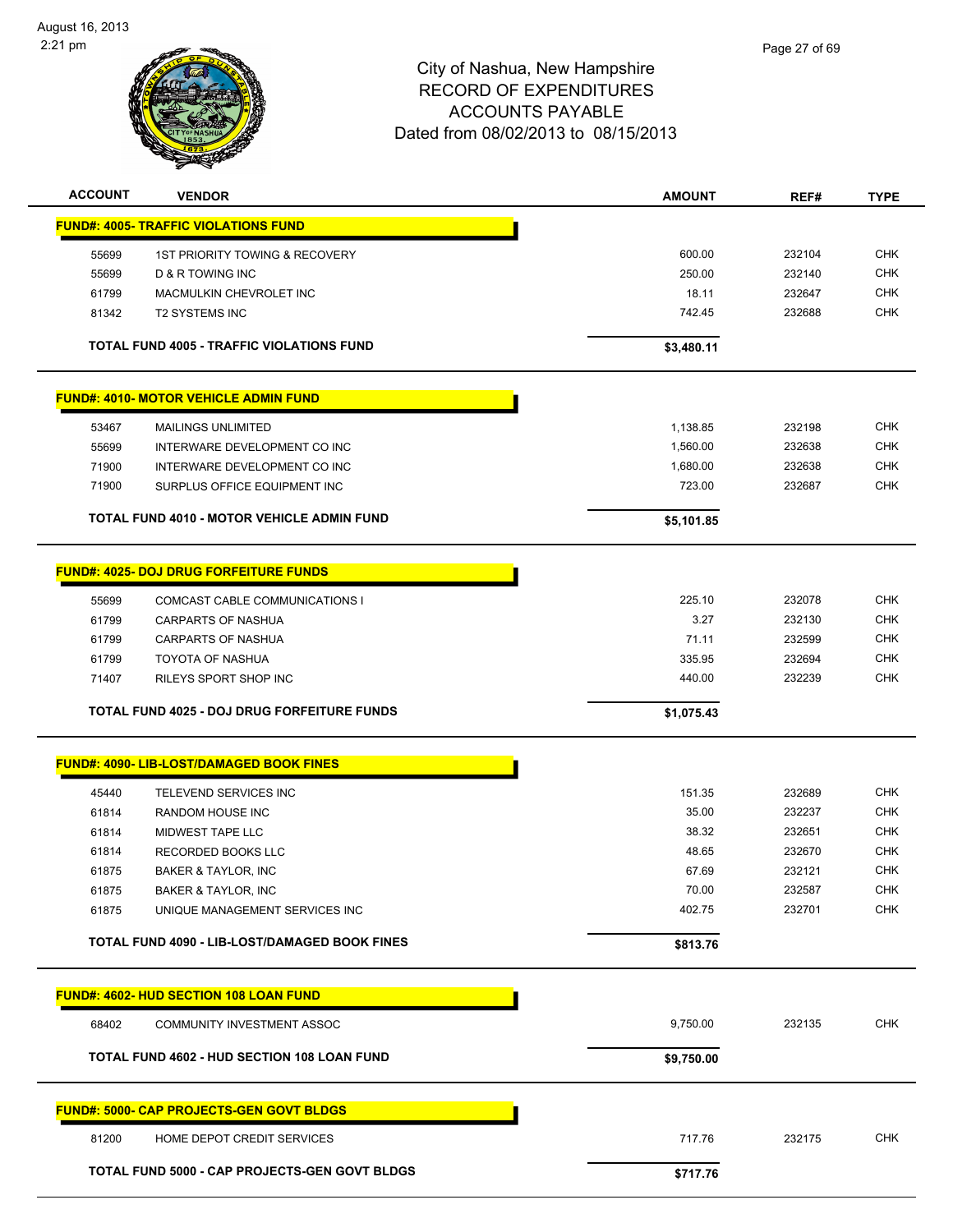

| <b>ACCOUNT</b> | <b>VENDOR</b>                                     | <b>AMOUNT</b> | REF#   | <b>TYPE</b> |
|----------------|---------------------------------------------------|---------------|--------|-------------|
|                | <u> FUND#: 5010- CAP PROJECTS-INFO TECHNOLOGY</u> |               |        |             |
| 81342          | COURTYARD BY MARRIOTT NASHUA                      | 348.00        | 232138 | <b>CHK</b>  |
| 81342          | <b>B &amp; S LOCKSMITHS INC</b>                   | 3,595.00      | 232584 | <b>CHK</b>  |
| 81342          | <b>GATE CITY ELECTRIC</b>                         | 283.59        | 232623 | <b>CHK</b>  |
| 81342          | INFOR (US), INC                                   | 3,913.91      | 232637 | <b>CHK</b>  |
| 81342          | <b>KRONOS INC</b>                                 | 57,036.51     | 232643 | <b>CHK</b>  |
|                | TOTAL FUND 5010 - CAP PROJECTS-INFO TECHNOLOGY    | \$65,177.01   |        |             |
|                | <b>FUND#: 5200- CAPITAL PROJECTS-STREETS</b>      |               |        |             |
| 81700          | VANASSE HANGEN BRUSTLIN INC                       | 10,200.18     | 232269 | <b>CHK</b>  |
|                | TOTAL FUND 5200 - CAPITAL PROJECTS-STREETS        | \$10,200.18   |        |             |
|                | FUND#: 5300- CAPITAL PROJECTS-PARKING             |               |        |             |
| 81200          | PRINT FACTORY                                     | 315.00        | 232666 | <b>CHK</b>  |
|                |                                                   |               |        |             |
|                | TOTAL FUND 5300 - CAPITAL PROJECTS-PARKING        | \$315.00      |        |             |
|                | <b>FUND#: 5700- CAP PROJECTS-BROAD ST PKWY</b>    |               |        |             |
| 81700          | FAY SPOFFORD & THORNDIKE LLC                      | 14,298.36     | 232153 | <b>CHK</b>  |
| 81700          | FAY SPOFFORD & THORNDIKE LLC                      | 33,022.90     | 232153 | <b>CHK</b>  |
| 81700          | FAY SPOFFORD & THORNDIKE LLC                      | 136,857.71    | 232153 | <b>CHK</b>  |
| 81700          | FAY SPOFFORD & THORNDIKE LLC                      | 31,052.42     | 232153 | <b>CHK</b>  |
| 81700          | FAY SPOFFORD & THORNDIKE LLC                      | 5,345.90      | 232153 | <b>CHK</b>  |
| 81700          | FAY SPOFFORD & THORNDIKE LLC                      | 4,734.88      | 232153 | <b>CHK</b>  |
| 81700          | HISTORIC DOCUMENTATION COMPANY                    | 13,410.81     | 232174 | <b>CHK</b>  |
| 81700          | FRANCESCO DEMOLITION INC                          | 61,500.00     | 232485 | <b>CHK</b>  |
| 81700          | CRAFTS APPRAISAL ASSOC LTD                        | 7,200.00      | 232139 | <b>CHK</b>  |
| 81700          | MCMANUS & NAULT APPRAISAL CO                      | 1,500.00      | 232202 | <b>CHK</b>  |
|                | TOTAL FUND 5700 - CAP PROJECTS-BROAD ST PKWY      | \$308,922.98  |        |             |
|                | <b>FUND#: 5800- SCHOOL CAPITAL PROJECTS FUND</b>  |               |        |             |
| 81200          | SURVEILLANCE SPECIALTIES, LTD                     | 42,500.00     | 232832 | <b>CHK</b>  |
|                | TOTAL FUND 5800 - SCHOOL CAPITAL PROJECTS FUND    | \$42,500.00   |        |             |
|                | <b>FUND#: 6000- SOLID WASTE FUND</b>              |               |        |             |
|                |                                                   |               |        |             |
| 53107          | <b>ACTION KING SERVICES</b>                       | 250.00        | 232108 | <b>CHK</b>  |
| 54100          | <b>PSNH</b>                                       | 284.15        | 232094 | <b>CHK</b>  |
| 54141          | PENNICHUCK WATER WORKS INC                        | 277.06        | 232486 | <b>CHK</b>  |
| 54280          | AFFILIATED HVAC SERVICES LLC                      | 736.75        | 232112 | <b>CHK</b>  |
| 54280          | HOME DEPOT CREDIT SERVICES                        | 106.88        | 232175 | <b>CHK</b>  |
| 54280          | <b>BELLETETES INC</b>                             | 15.24         | 232593 | <b>CHK</b>  |
| 54600          | <b>G H BERLIN OIL CO</b>                          | 917.46        | 232158 | <b>CHK</b>  |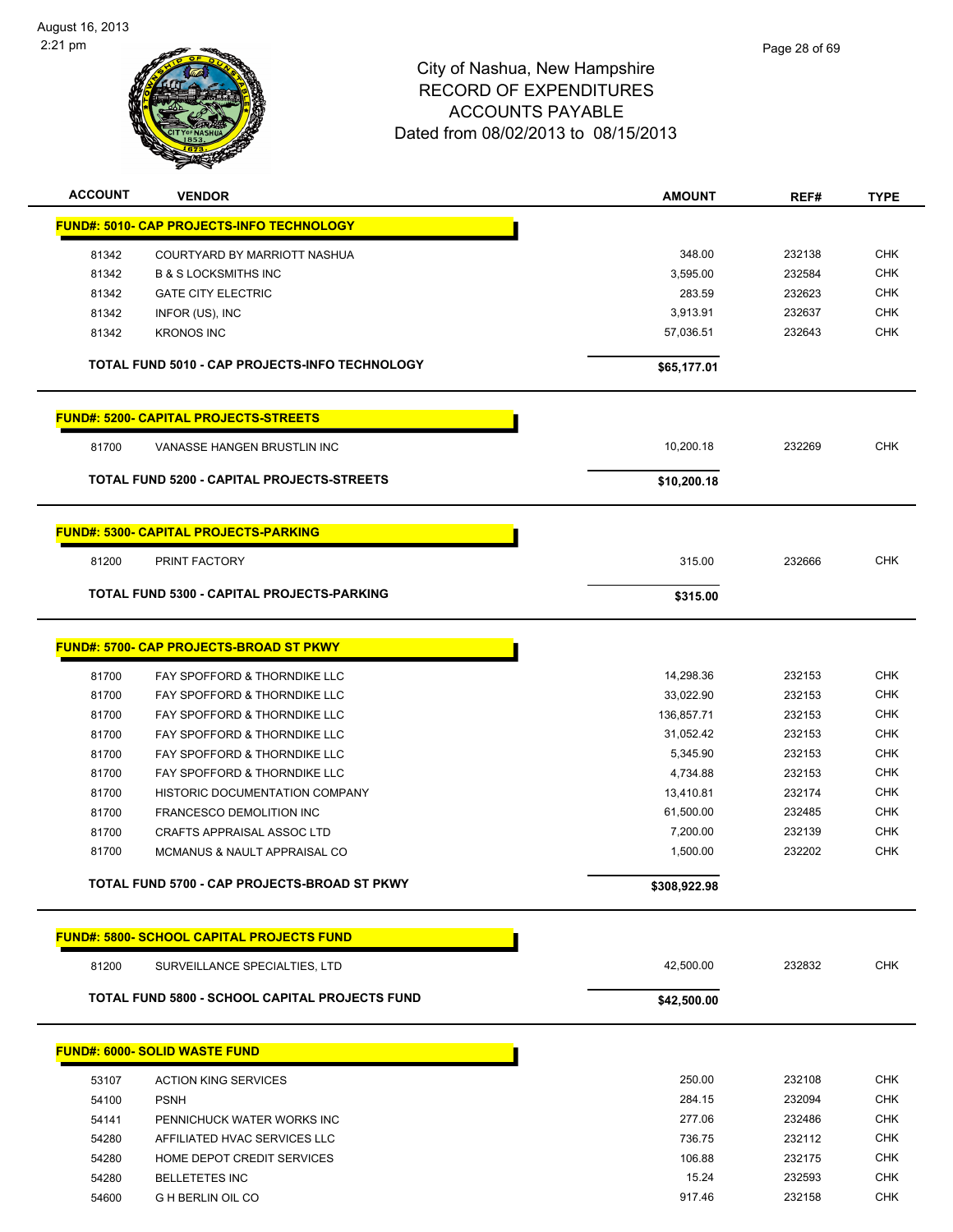

| <b>ACCOUNT</b> | <b>VENDOR</b>                             | <b>AMOUNT</b> | REF#   | <b>TYPE</b> |
|----------------|-------------------------------------------|---------------|--------|-------------|
|                | <b>FUND#: 6000- SOLID WASTE FUND</b>      |               |        |             |
| 54600          | SANEL AUTO PARTS CO                       | 32.99         | 232243 | <b>CHK</b>  |
| 54600          | SOUTHWORTH-MILTON INC                     | 41.17         | 232246 | <b>CHK</b>  |
| 54625          | <b>D &amp; R TOWING INC</b>               | 80.00         | 232140 | <b>CHK</b>  |
| 54828          | <b>US BANK</b>                            | 26.55         | 232101 | <b>CHK</b>  |
| 55109          | PAETEC COMMUNICATIONS INC                 | 4.16          | 232091 | <b>CHK</b>  |
| 55200          | TREASURER STATE OF NH                     | 145.06        | 232568 | <b>CHK</b>  |
| 55400          | <b>JEFF LAFLEUR</b>                       | 25.52         | 232060 | <b>CHK</b>  |
| 55699          | AMHERST APPLIANCE REPAIR                  | 1,491.00      | 232118 | <b>CHK</b>  |
| 55699          | UNIVERSAL RECYCLING TECH LLC              | 2,688.47      | 232267 | <b>CHK</b>  |
| 55699          | BILLS WORLD CLASS CLEANING SER            | 1,560.00      | 232596 | <b>CHK</b>  |
| 55699          | <b>ERRCO RECYCLING</b>                    | 6,602.29      | 232616 | <b>CHK</b>  |
| 55699          | UNIVERSAL RECYCLING TECH LLC              | 7,031.44      | 232703 | <b>CHK</b>  |
| 61100          | WB MASON CO INC                           | 395.77        | 232274 | <b>CHK</b>  |
| 61110          | UNIFIRST CORPORATION                      | 132.46        | 232265 | <b>CHK</b>  |
| 61110          | UNIFIRST CORPORATION                      | 132.46        | 232700 | <b>CHK</b>  |
| 61307          | SHATTUCK MALONE OIL CO                    | 3,161.69      | 232098 | <b>CHK</b>  |
| 61307          | SHATTUCK MALONE OIL CO                    | 2,178.80      | 232563 | <b>CHK</b>  |
| 61560          | ST LAURENT CONSTRUCTION CO INC            | 9,937.00      | 232247 | <b>CHK</b>  |
| 61705          | <b>MAYNARD &amp; LESIEUR INC</b>          | 2,930.00      | 232200 | <b>CHK</b>  |
| 71630          | <b>TOTER INC</b>                          | 36,032.71     | 232256 | <b>CHK</b>  |
|                | <b>TOTAL FUND 6000 - SOLID WASTE FUND</b> | \$77,217.08   |        |             |

#### **FUND#: 6200- WASTEWATER FUND**

| 21775 | <b>ABBA TITLE</b>              | 5.37     | 232888 | <b>CHK</b> |
|-------|--------------------------------|----------|--------|------------|
| 21775 | <b>BENCHMARK TITLE SVC LLC</b> | 5.25     | 232890 | <b>CHK</b> |
| 21775 | <b>CECILE DUQUETTE</b>         | 51.26    | 232892 | <b>CHK</b> |
| 21775 | EDWARD J EARLY                 | 115.08   | 232893 | <b>CHK</b> |
| 21775 | <b>FRASCA &amp; FRASCA</b>     | 40.56    | 232894 | <b>CHK</b> |
| 21775 | <b>GREAT EAST TITLE SVC</b>    | 10.96    | 232895 | <b>CHK</b> |
| 21775 | HAUGHEY, PHILPOT & LAURENT     | 264.20   | 232896 | <b>CHK</b> |
| 21775 | <b>INNOVATIVE REALTY</b>       | 23.62    | 232897 | <b>CHK</b> |
| 21775 | LAW OFFC OF SONJA B SELAMI. PC | 121.33   | 232898 | <b>CHK</b> |
| 21775 | PRUDENTIAL VERANI REAL ESTATE  | 115.44   | 232899 | <b>CHK</b> |
| 21775 | <b>SUMMIT TITLE</b>            | 16.02    | 232901 | <b>CHK</b> |
| 44597 | HILLSBOROUGH COUNTY REGISTRY O | 48.30    | 232173 | <b>CHK</b> |
| 53107 | CHEMSERVE ENVIRONMENTAL ANALYS | 175.42   | 232603 | <b>CHK</b> |
| 53107 | <b>EASTERN ANALYTICAL INC</b>  | 65.00    | 232613 | <b>CHK</b> |
| 53467 | <b>MAILINGS UNLIMITED</b>      | 2,847.28 | 232198 | <b>CHK</b> |
| 54100 | <b>PSNH</b>                    | 1,653.09 | 232561 | <b>CHK</b> |
| 54114 | <b>LIBERTY UTILITIES</b>       | 119.16   | 232548 | <b>CHK</b> |
| 54114 | <b>LIBERTY UTILITIES</b>       | 127.26   | 232549 | <b>CHK</b> |
| 54114 | <b>LIBERTY UTILITIES</b>       | 113.08   | 232550 | <b>CHK</b> |
| 54114 | <b>LIBERTY UTILITIES</b>       | 117.87   | 232551 | <b>CHK</b> |
| 54114 | <b>LIBERTY UTILITIES</b>       | 125.33   | 232552 | <b>CHK</b> |
| 54114 | <b>LIBERTY UTILITIES</b>       | 38.21    | 232553 | <b>CHK</b> |
| 54114 | <b>LIBERTY UTILITIES</b>       | 40.28    | 232554 | <b>CHK</b> |
| 54114 | <b>LIBERTY UTILITIES</b>       | 40.28    | 232555 | <b>CHK</b> |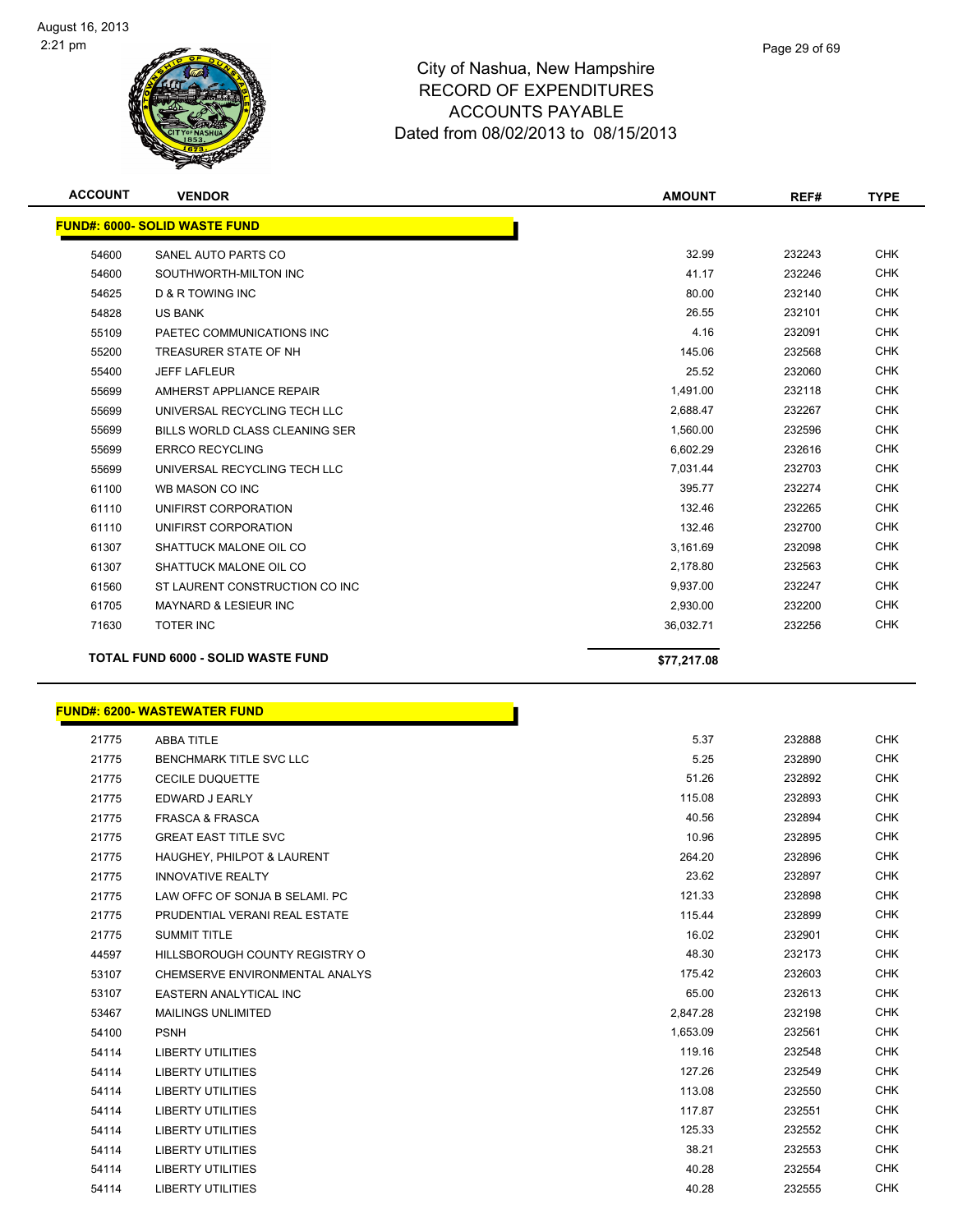

| Page 30 of 69 |
|---------------|
|               |

| <b>ACCOUNT</b> | <b>VENDOR</b>                       | <b>AMOUNT</b> | REF#   | TYPE       |
|----------------|-------------------------------------|---------------|--------|------------|
|                | <b>FUND#: 6200- WASTEWATER FUND</b> |               |        |            |
| 54114          | <b>HESS CORPORATION</b>             | 344.39        | 232630 | <b>CHK</b> |
| 54141          | PENNICHUCK WATER WORKS INC          | 55.88         | 232486 | <b>CHK</b> |
| 54141          | PENNICHUCK WATER WORKS INC          | 147.79        | 232559 | <b>CHK</b> |
| 54280          | STANLEY ELEVATOR CO INC             | 516.00        | 232683 | <b>CHK</b> |
| 54300          | CRISP CONTRACTING LLC               | 3,725.00      | 232051 | CHK        |
| 54300          | <b>CORRIVEAU ROUTHIER INC</b>       | 263.27        | 232609 | CHK        |
| 54487          | EASTERN INDUSTRIAL AUTOMATION       | 27.34         | 232146 | CHK        |
| 54487          | <b>FASTENAL CO</b>                  | 124.31        | 232152 | CHK        |
| 54487          | <b>HIGHLAND POWER</b>               | 1,179.00      | 232172 | CHK        |
| 54487          | HOME DEPOT CREDIT SERVICES          | 260.13        | 232175 | CHK        |
| 54487          | M & M ELECTRICAL SUPPLY CO INC      | 21.86         | 232194 | CHK        |
| 54487          | MCMASTER CARR SUPPLY CO             | 309.63        | 232203 | <b>CHK</b> |
| 54487          | PEABODY SUPPLY CO                   | 40.00         | 232227 | CHK        |
| 54487          | PINE MOTOR PARTS                    | 556.35        | 232230 | CHK        |
| 54487          | PROGRESSIVE ALARM SERVICES INC      | 1,190.00      | 232234 | <b>CHK</b> |
| 54487          | F W WEBB CO                         | 54.09         | 232617 | CHK        |
| 54487          | HOME DEPOT CREDIT SERVICES          | 287.63        | 232631 | <b>CHK</b> |
| 54487          | PEABODY SUPPLY CO                   | 133.33        | 232661 | CHK        |
| 54487          | PINE MOTOR PARTS                    | 68.55         | 232665 | CHK        |
| 54487          | THE NEW YORK BLOWER CO              | 5,904.00      | 232691 | <b>CHK</b> |
| 54600          | CN WOOD CO INC                      | 2,203.30      | 232133 | CHK        |
| 54600          | PINE MOTOR PARTS                    | 27.45         | 232230 | CHK        |
| 54828          | <b>US BANK</b>                      | 26.55         | 232101 | CHK        |
| 54828          | <b>US BANK</b>                      | 113.54        | 232571 | CHK        |
| 55109          | PAETEC COMMUNICATIONS INC           | 4.48          | 232091 | <b>CHK</b> |
| 55109          | BAYRING COMMUNICATIONS              | 60.21         | 232539 | CHK        |
| 55109          | <b>FAIRPOINT COMMUNICATIONS</b>     | 708.95        | 232541 | CHK        |
| 55109          | <b>FAIRPOINT COMMUNICATIONS</b>     | 70.82         | 232542 | CHK        |
| 55618          | <b>CITIZENS BANK</b>                | 1,188.56      | 13984  | <b>ACH</b> |
| 55618          | <b>CITIZENS BANK</b>                | 1,035.14      | 13985  | ACH        |
| 61107          | UNIFIRST CORPORATION                | 1,309.40      | 232265 | CHK        |
| 61107          | <b>FRANCIS HYLAND</b>               | 110.00        | 232511 | CHK        |
| 61107          | INDUSTRIAL PROTECTION SERVICES      | 1,289.95      | 232636 | CHK        |
| 61107          | <b>MARIO FERNANDEZ</b>              | 97.49         | 232914 | <b>CHK</b> |
| 61149          | ENVIRONMENTAL RESOURCE ASSOC        | 928.68        | 232148 | <b>CHK</b> |
| 61149          | NORTH CENTRAL LABORATORIES          | 646.78        | 232219 | <b>CHK</b> |
| 61149          | <b>VWR INTERNATIONAL</b>            | 1,191.00      | 232271 | <b>CHK</b> |
| 61149          | <b>IDEXX DISTRIBUTION INC</b>       | 22.20         | 232634 | <b>CHK</b> |
| 61156          | <b>BASF CORPORATION</b>             | 4,739.04      | 232590 | <b>CHK</b> |
| 61156          | JCI JONES CHEMICALS INC             | 11,122.24     | 232639 | CHK        |
| 61166          | ARCSOURCE INC                       | 29.60         | 232581 | CHK        |
| 61299          | <b>FLOWROX INC</b>                  | 3,921.51      | 232157 | CHK        |
| 61299          | M & M ELECTRICAL SUPPLY CO INC      | 122.82        | 232194 | CHK        |
| 61299          | <b>FASTENAL CO</b>                  | 37.09         | 232618 | CHK        |
| 61299          | IN THE NEWS                         | 327.00        | 232635 | <b>CHK</b> |
| 61428          | CENTRAL PAPER PRODUCTS CO           | 157.80        | 232602 | CHK        |
| 81700          | DELOURY CONSTRUCTION                | 17,678.81     | 232142 | <b>CHK</b> |
| 81700          | <b>HAZEN &amp; SAWYER PC</b>        | 28,737.40     | 232170 | <b>CHK</b> |
| 81700          | <b>WOODARD &amp; CURRAN</b>         | 13,537.20     | 232276 | <b>CHK</b> |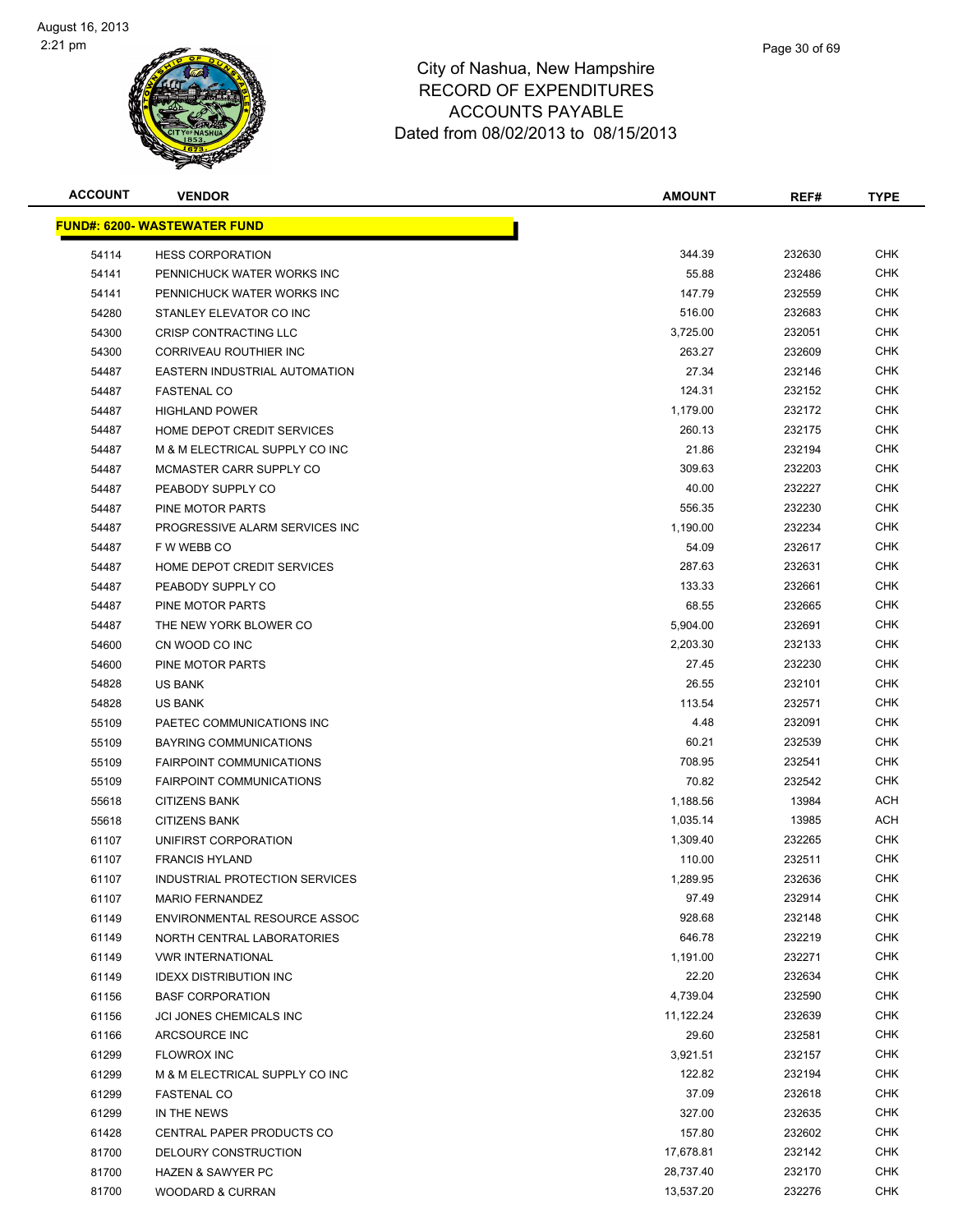

| <b>ACCOUNT</b> | <b>VENDOR</b>                       | <b>AMOUNT</b> | REF#   | <b>TYPE</b> |
|----------------|-------------------------------------|---------------|--------|-------------|
|                | <b>FUND#: 6200- WASTEWATER FUND</b> |               |        |             |
| 81700          | HAYNER SWANSON INC                  | 8,339.77      | 232169 | <b>CHK</b>  |
| 81700          | <b>HAZEN &amp; SAWYER PC</b>        | 37,055.75     | 232170 | <b>CHK</b>  |
| 81700          | ALBANESE D & S INC                  | 102,205.26    | 232114 | <b>CHK</b>  |
| 81700          | T BUCK CONSTRUCTION INC             | 169,839.75    | 232253 | <b>CHK</b>  |
|                | TOTAL FUND 6200 - WASTEWATER FUND   | \$430,373.74  |        |             |

# **FUND#: 6500- PROPERTY & CASUALTY FUND**

| 53142 | HUB INT'L NEW ENGLAND LLC        | 17,500.00 | 13979  | <b>ACH</b> |
|-------|----------------------------------|-----------|--------|------------|
| 53142 | LISCORD WARD & ROY INC           | 7,500.00  | 232644 | <b>CHK</b> |
| 54267 | STANLEY ELEVATOR CO INC          | 4,473.20  | 232248 | <b>CHK</b> |
| 55200 | DAWN BURTON                      | 80.00     | 232504 | <b>CHK</b> |
| 55307 | ROSS DUGAS                       | 20.90     | 232055 | <b>CHK</b> |
| 59207 | CENTERS FOR PAIN SOLUTIONS LLC   | 2,465.00  | 232467 | <b>CHK</b> |
| 59207 | <b>CPTE NASHUA</b>               | 511.00    | 232468 | <b>CHK</b> |
| 59207 | DARTMOUTH HITCHCOCK CLINIC       | 301.00    | 232469 | <b>CHK</b> |
| 59207 | ELLIOT HOSPITAL                  | 922.00    | 232470 | <b>CHK</b> |
| 59207 | FOUNDATION MEDICAL PARTNERS      | 305.00    | 232471 | <b>CHK</b> |
| 59207 | FOUR SEASONS ORTHOPAEDIC CTR P   | 171.00    | 232472 | <b>CHK</b> |
| 59207 | INJURED WORKERS PHARMACY LLC     | 215.68    | 232474 | <b>CHK</b> |
| 59207 | NASHUA RADIOLOGY PA              | 61.00     | 232476 | <b>CHK</b> |
| 59207 | NH HAND THERAPY CTR INC          | 1,200.00  | 232477 | <b>CHK</b> |
| 59207 | ORTHOPEDIC SURGICAL ASSOCIATES   | 11,322.80 | 232478 | <b>CHK</b> |
| 59207 | SO NH REGIONAL MEDICAL CENTER    | 1,121.90  | 232480 | <b>CHK</b> |
| 59207 | ST JOSEPHS HOSPITAL              | 1,840.25  | 232481 | <b>CHK</b> |
| 59207 | STONERIVER PHARMACY SOLUTIONS    | 258.07    | 232484 | <b>CHK</b> |
| 59207 | AMOSKEAG ANESTHESIA PLLC         | 175.00    | 232902 | <b>CHK</b> |
| 59207 | COVENTRY HEALTH CARE WORKERS C   | 119.40    | 232903 | <b>CHK</b> |
| 59207 | <b>CPTE NASHUA</b>               | 1,667.00  | 232904 | <b>CHK</b> |
| 59207 | DEVINE MILLIMET & BRANCH PA      | 1,706.73  | 232905 | <b>CHK</b> |
| 59207 | ELLIOT PROFESSIONAL SERVICES     | 88.00     | 232906 | <b>CHK</b> |
| 59207 | FOUNDATION MEDICAL PARTNERS      | 361.00    | 232907 | <b>CHK</b> |
| 59207 | FOUR SEASONS ORTHOPAEDIC CTR P   | 251.00    | 232908 | <b>CHK</b> |
| 59207 | INJURED WORKERS PHARMACY LLC     | 142.30    | 232909 | <b>CHK</b> |
| 59207 | LOWELL ANESTHESIOLOGY SERVICE    | 1,253.00  | 232910 | <b>CHK</b> |
| 59207 | NASHUA RADIOLOGY PA              | 25.00     | 232911 | <b>CHK</b> |
| 59207 | PINNACLE REHABILITATION          | 600.00    | 232912 | <b>CHK</b> |
| 59207 | SO NH REGIONAL MEDICAL CENTER    | 3,183.01  | 232913 | <b>CHK</b> |
| 59225 | MARY Q STEWART                   | 258.00    | 232483 | <b>CHK</b> |
| 59250 | PROGRESSIVE UNIVERSAL INS        | 616.25    | 232479 | <b>CHK</b> |
| 59275 | <b>ILLG AUTOMOTIVE CORP</b>      | 696.99    | 232473 | <b>CHK</b> |
| 59275 | <b>MAYNARD &amp; LESIEUR INC</b> | 509.17    | 232475 | <b>CHK</b> |
| 59275 | STATEWIDE COLLISION LLC          | 4,004.60  | 232482 | <b>CHK</b> |
| 59275 | MATTHEW LEVESQUE                 | 4,290.00  | 232514 | <b>CHK</b> |
| 61100 | WB MASON CO INC                  | 81.05     | 232274 | <b>CHK</b> |
| 61192 | OCCUPATIONAL DRUG TESTING LLC    | 755.00    | 232659 | <b>CHK</b> |
| 68360 | <b>EMERGENCY COMMUNICATIONS</b>  | 36,000.00 | 232615 | <b>CHK</b> |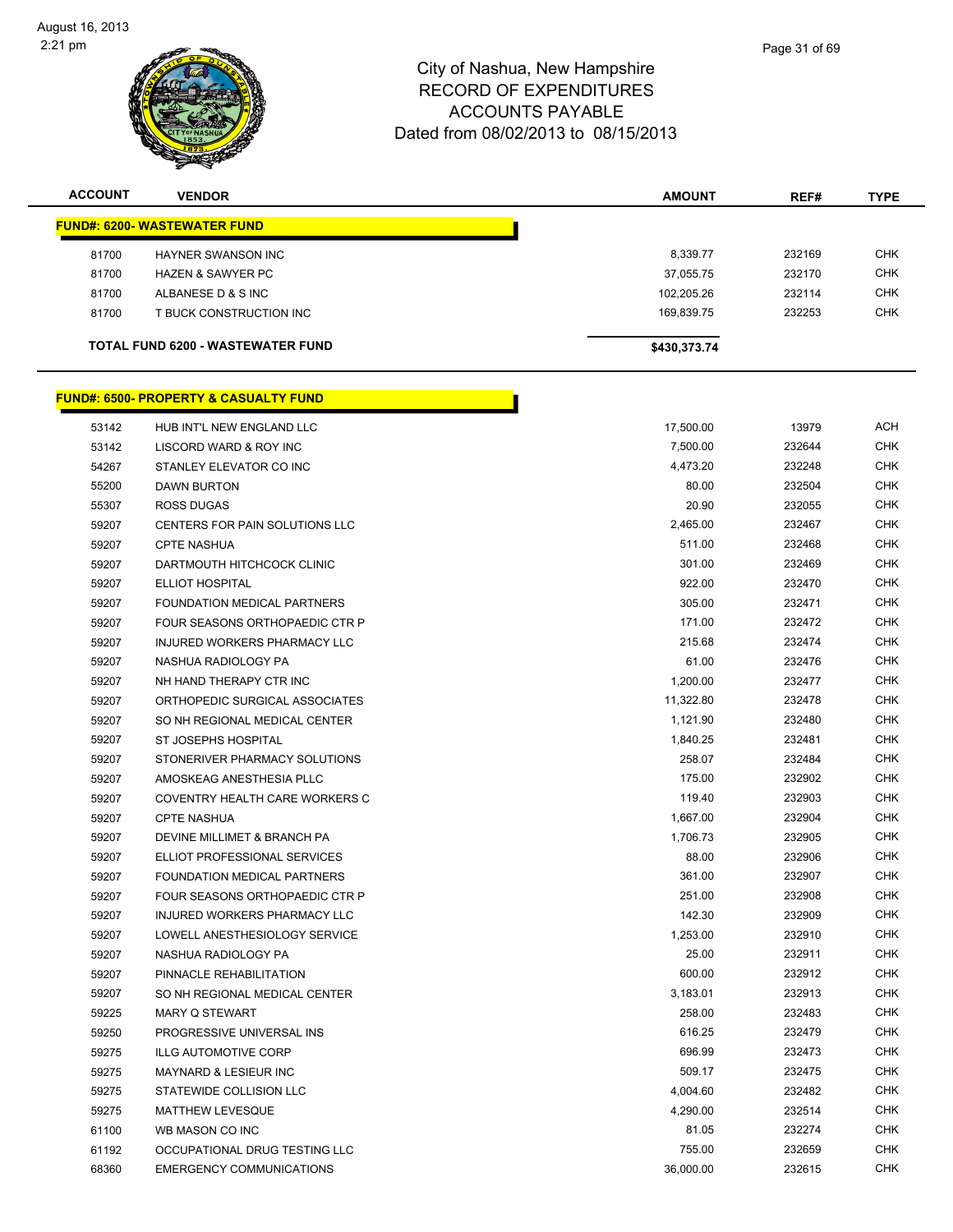| <b>ACCOUNT</b> | <b>VENDOR</b>                                      | <b>AMOUNT</b>  | REF#   | <b>TYPE</b> |
|----------------|----------------------------------------------------|----------------|--------|-------------|
|                | TOTAL FUND 6500 - PROPERTY & CASUALTY FUND         | \$107,051.30   |        |             |
|                | <b>FUND#: 6600- BENEFITS SELF INSURANCE FUND</b>   |                |        |             |
| 21553          | ANTHEM BCBS OF NE                                  | 282,309.78     | 13949  | <b>ACH</b>  |
| 21575          | NORTHEAST DELTA DENTAL                             | 158,057.08     | 13952  | <b>ACH</b>  |
| 59500          | NORTHEAST DELTA DENTAL                             | 11,736.32      | 13988  | <b>ACH</b>  |
| 59507          | ANTHEM BCBS OF NE                                  | 3,512.44       | 13948  | <b>ACH</b>  |
| 59507          | ANTHEM BCBS OF NE                                  | 3,276.73       | 13983  | <b>ACH</b>  |
| 59507          | ANTHEM BCBS OF NE                                  | 412,727.21     | 13948  | <b>ACH</b>  |
| 59507          | ANTHEM BCBS OF NE                                  | 518,918.25     | 13983  | <b>ACH</b>  |
| 59507          | ANTHEM BCBS OF NE                                  | 67,999.01      | 13948  | <b>ACH</b>  |
| 59507          | ANTHEM BCBS OF NE                                  | 58,028.92      | 13983  | <b>ACH</b>  |
| 59507          | ANTHEM BCBS OF NE                                  | 7,795.77       | 13948  | <b>ACH</b>  |
| 59507          | HARVARD PILGRIM HEALTH CARE                        | 83,746.65      | 13950  | <b>ACH</b>  |
| 59507          | ANTHEM BCBS OF NE                                  | 4,092.90       | 13983  | <b>ACH</b>  |
| 59507          | HARVARD PILGRIM HEALTH CARE                        | 65,441.96      | 13986  | <b>ACH</b>  |
| 59525          | NORTHEAST DELTA DENTAL                             | 40,101.27      | 13952  | <b>ACH</b>  |
| 59525          | NORTHEAST DELTA DENTAL                             | 18,004.59      | 13988  | <b>ACH</b>  |
|                | TOTAL FUND 6600 - BENEFITS SELF INSURANCE FUND     | \$1,735,748.88 |        |             |
|                | <b>TOTAL FUND 7026 - CAPITAL EQUIPMENT RESERVE</b> | \$345,000.00   |        |             |
|                | <b>FUND#: 7052- MINE FALLS PARK ETF</b>            |                |        |             |
| 61542          | <b>MARSHALL SIGNS INC</b>                          | 700.00         | 232199 | <b>CHK</b>  |
|                | <b>TOTAL FUND 7052 - MINE FALLS PARK ETF</b>       | \$700.00       |        |             |
|                | <b>FUND#: 7550- P&amp;R-GREELEY PARK JACKMAN</b>   |                |        |             |
| 54280          | <b>GRAYS CONTRACTING</b>                           | 5,500.00       | 232627 | <b>CHK</b>  |
|                | TOTAL FUND 7550 - P&R-GREELEY PARK JACKMAN         | \$5,500.00     |        |             |
|                | <b>FUND#: 7551- P&amp;R-SUMMERFUN</b>              |                |        |             |
| 55650          | <b>DAZIAN RENTALS</b>                              | 480.00         | 232141 | <b>CHK</b>  |
| 55650          | AMERICAN LEGION BAND                               | 600.00         | 232579 | <b>CHK</b>  |
| 55654          | DON H CAVEN                                        | 625.00         | 232131 | <b>CHK</b>  |
| 55654          | <b>WAYNE READ</b>                                  | 650.00         | 232669 | <b>CHK</b>  |
| 55658          | <b>JEANNOTTE'S MARKET LLC</b>                      | 63.60          | 232187 | <b>CHK</b>  |
| 61299          | THE BEL AIRS                                       | 600.00         | 232592 | <b>CHK</b>  |
| 61299          | <b>FESTIVE PARTY RENTALS</b>                       | 1,200.00       | 232619 | <b>CHK</b>  |
| 61299          | PAPERGRAPHICS PRINT & COPY INC                     | 188.52         | 232660 | <b>CHK</b>  |
| 61299          | ABRACADABRA PRODUCTIONS                            | 550.00         | 232664 | <b>CHK</b>  |
|                |                                                    |                |        |             |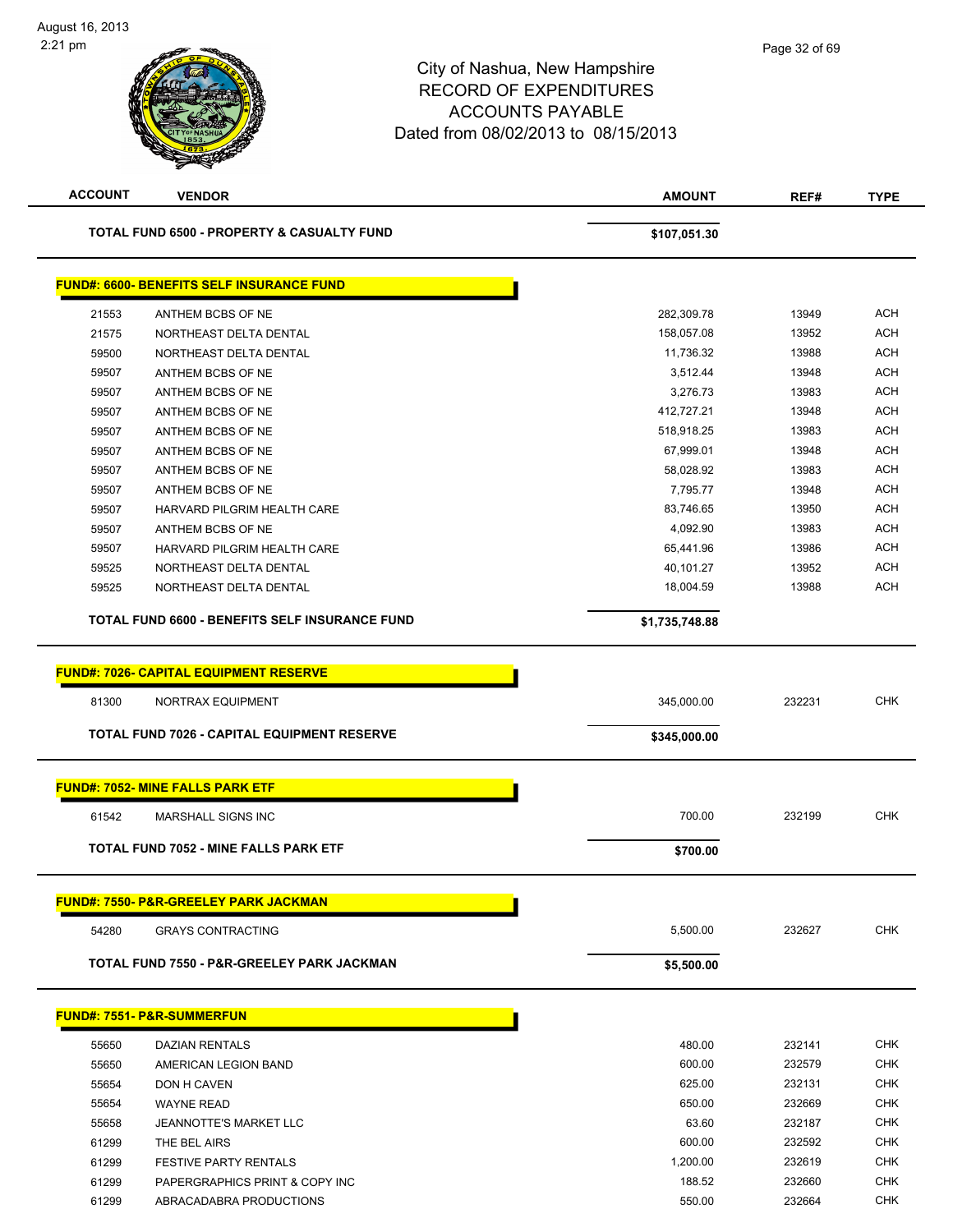| 2:21 pm        |                                                   | City of Nashua, New Hampshire<br><b>RECORD OF EXPENDITURES</b><br><b>ACCOUNTS PAYABLE</b><br>Dated from 08/02/2013 to 08/15/2013 | Page 33 of 69 |             |
|----------------|---------------------------------------------------|----------------------------------------------------------------------------------------------------------------------------------|---------------|-------------|
| <b>ACCOUNT</b> | <b>VENDOR</b>                                     | <b>AMOUNT</b>                                                                                                                    | REF#          | <b>TYPE</b> |
|                | <b>TOTAL FUND 7551 - P&amp;R-SUMMERFUN</b>        | \$4,957.12                                                                                                                       |               |             |
|                | <b>FUND#: 8050- LIBRARY-CHARLES ZYLONIS</b>       |                                                                                                                                  |               |             |
| 55650          | <b>JULIA OKRUSKO</b>                              | 800.00                                                                                                                           | 232224        | <b>CHK</b>  |
|                | <b>TOTAL FUND 8050 - LIBRARY-CHARLES ZYLONIS</b>  | \$800.00                                                                                                                         |               |             |
|                | FUND#: 8063- LIBRARY-HENRY STEARNS FUND           |                                                                                                                                  |               |             |
| 61807          | <b>BAKER &amp; TAYLOR, INC</b>                    | 998.65                                                                                                                           | 232121        | <b>CHK</b>  |
| 61807          | <b>BAKER &amp; TAYLOR, INC</b>                    | 395.76                                                                                                                           | 232587        | <b>CHK</b>  |
|                | TOTAL FUND 8063 - LIBRARY-HENRY STEARNS FUND      | \$1,394.41                                                                                                                       |               |             |
|                | <b>FUND#: 8400- AGENCY-DEVELOPER ESCROWS</b>      |                                                                                                                                  |               |             |
| 21730          | <b>TOYOTA OF NASHUA</b>                           | 59,760.00                                                                                                                        | 232072        | <b>CHK</b>  |
| 21730          | <b>RANDY TURMEL</b>                               | 36,750.00                                                                                                                        | 232074        | <b>CHK</b>  |
|                | <b>TOTAL FUND 8400 - AGENCY-DEVELOPER ESCROWS</b> | \$96,510.00                                                                                                                      |               |             |

**Grand Total:**

**\$7,221,335.33**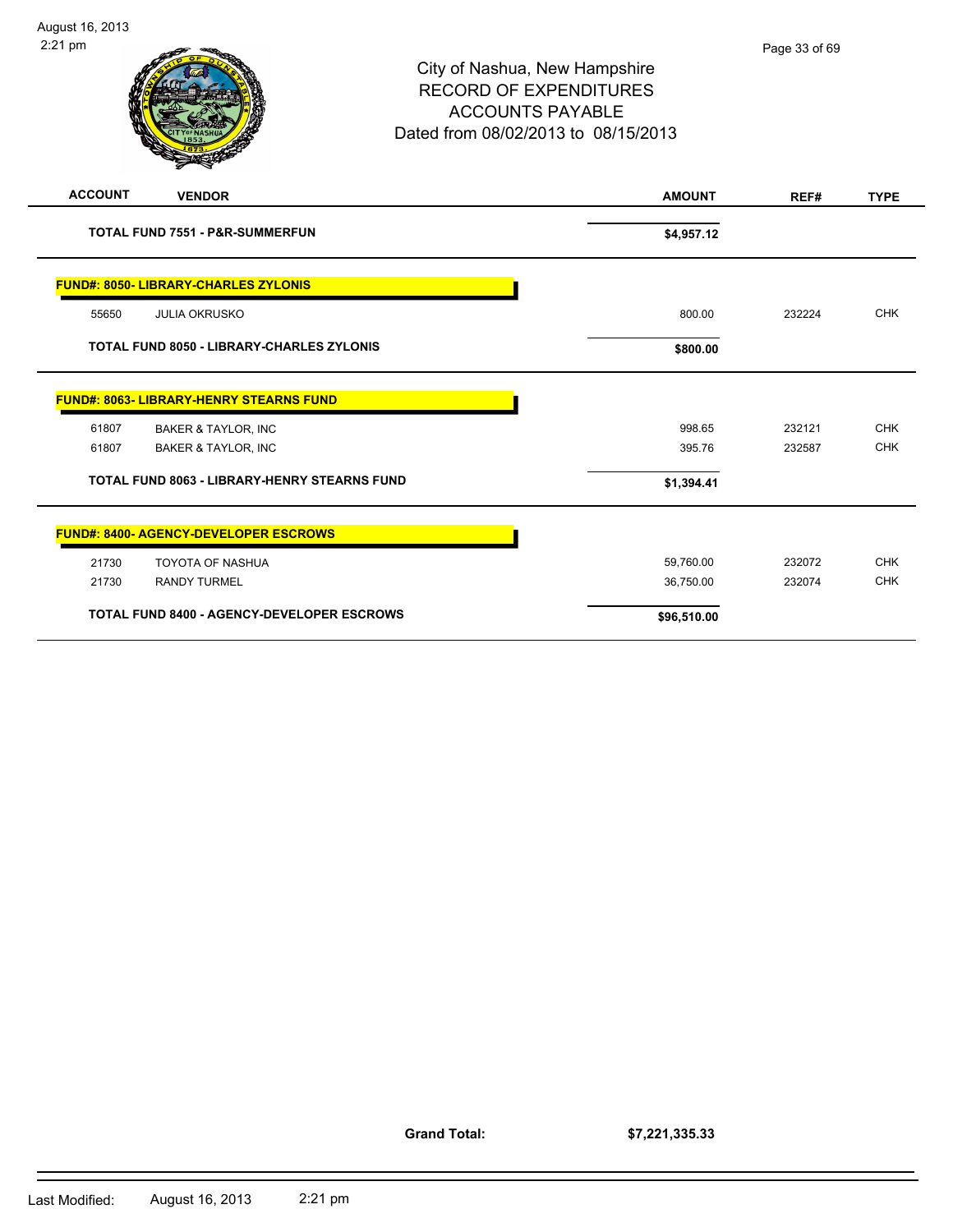

| <b>PAY DATE</b>                   | <b>ACCOUNT</b>                       | <b>DESCRIPTION</b>                       | <b>AMOUNT</b>        |
|-----------------------------------|--------------------------------------|------------------------------------------|----------------------|
| <b>FUND#: 1000 - GENERAL FUND</b> |                                      |                                          |                      |
| <b>MAYOR</b><br>101               |                                      |                                          |                      |
| 8/8/13                            | 51100                                | CITIZEN SERVICES DIRECTOR                | 903.15               |
| 8/15/13                           | 51100                                | CITIZEN SERVICES DIRECTOR                | 903.15               |
| 8/8/13                            | 51100                                | EXECUTIVE SECRETARY AA                   | 877.25               |
| 8/15/13                           | 51100                                | EXECUTIVE SECRETARY AA                   | 877.25               |
| 8/8/13                            | 51100                                | HUNT BUILDING ADMINISTRATOR              | 413.87               |
| 8/15/13                           | 51100                                | HUNT BUILDING ADMINISTRATOR              | 413.87               |
| 8/8/13                            | 51100                                | <b>RESOURCE COORDINATOR</b>              | 452.45               |
| 8/15/13                           | 51100                                | <b>RESOURCE COORDINATOR</b>              | 452.45               |
| 8/8/13                            | 51100                                | SECRETARY RECEPTIONIST                   | 546.80               |
| 8/15/13                           | 51100                                | SECRETARY RECEPTIONIST                   | 546.80               |
| 8/8/13                            | 51200                                | COMMUNICATIONS DIRECTOR                  | 426.07               |
| 8/15/13                           | 51200                                | <b>COMMUNICATIONS DIRECTOR</b>           | 426.07               |
| 8/15/13                           | 51300                                | OVERTIME-REGULAR                         | 5.13                 |
| 8/8/13                            | 51500                                | <b>MAYOR</b>                             | 2,115.94             |
| 8/15/13                           | 51500                                | <b>MAYOR</b>                             | 2,115.95             |
| <b>TOTAL 101 - MAYOR</b>          |                                      |                                          | \$11,476.20          |
| 102                               | <b>BOARD OF ALDERMEN</b>             |                                          |                      |
|                                   |                                      |                                          |                      |
| 8/8/13                            | 51100                                | ALDERMANIC LEGISLATION MANAGER           | 1,364.20<br>1,607.16 |
| 8/15/13                           | 51100                                | ALDERMANIC LEGISLATION MANAGER           |                      |
|                                   | <b>TOTAL 102 - BOARD OF ALDERMEN</b> |                                          | \$2,971.36           |
| <b>LEGAL</b><br>103               |                                      |                                          |                      |
| 8/8/13                            | 51100                                | ASSISTANT CORP COUNSEL                   | 1,324.90             |
| 8/15/13                           | 51100                                | ASSISTANT CORP COUNSEL                   | 1,324.89             |
| 8/8/13                            | 51100                                | DEPUTY CORPORATION COUNSEL               | 4,170.45             |
| 8/15/13                           | 51100                                | DEPUTY CORPORATION COUNSEL               | 4,170.45             |
| 8/8/13                            | 51100                                | <b>LEGAL ASSISTANT</b>                   | 1,846.55             |
| 8/15/13                           | 51100                                | <b>LEGAL ASSISTANT</b>                   | 1,846.55             |
| 8/15/13                           | 51300                                | OVERTIME-REGULAR                         | 5.97                 |
| <b>TOTAL 103 - LEGAL</b>          |                                      |                                          | \$14,689.76          |
| 105                               | <b>CITI-STAT</b>                     |                                          |                      |
|                                   |                                      |                                          |                      |
| 8/8/13                            | 51100                                | DIRECTOR CITISTAT                        | 1,529.80<br>1,529.80 |
| 8/15/13<br>8/8/13                 | 51100                                | <b>DIRECTOR CITISTAT</b>                 |                      |
|                                   | 51100<br>51100                       | OPERATIONS ANALYST<br>OPERATIONS ANALYST | 690.85<br>690.85     |
| 8/15/13                           |                                      |                                          |                      |
|                                   | <b>TOTAL 105 - CITI-STAT</b>         |                                          | \$4,441.30           |

| 8/8/13<br>. | 51100 | <b>CITY CLERK</b> | 771.20 |
|-------------|-------|-------------------|--------|
|             |       |                   |        |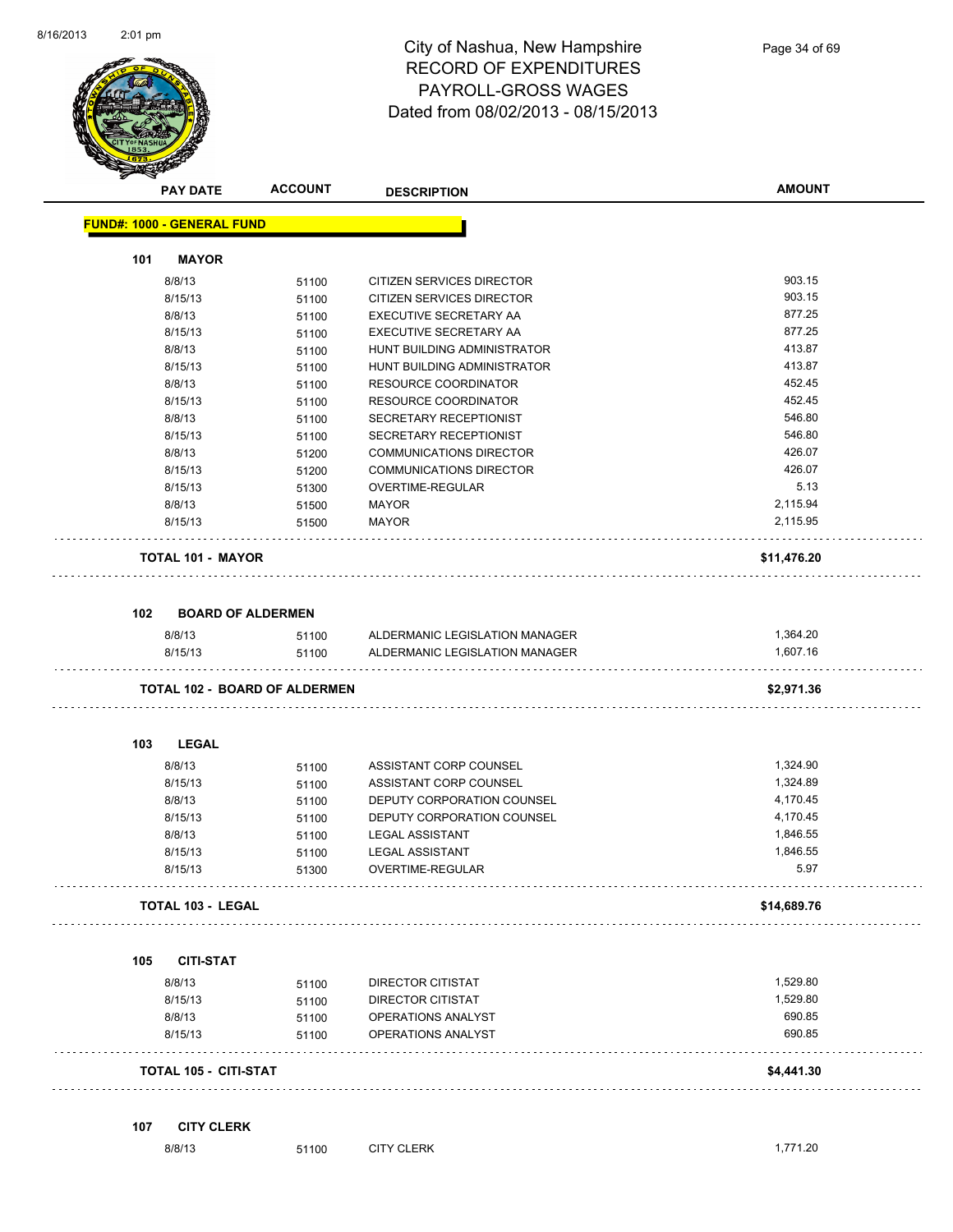

|     | <b>PAY DATE</b>                    | <b>ACCOUNT</b>                | <b>DESCRIPTION</b>              | <b>AMOUNT</b> |
|-----|------------------------------------|-------------------------------|---------------------------------|---------------|
|     | <b>FUND#: 1000 - GENERAL FUND</b>  |                               |                                 |               |
| 107 | <b>CITY CLERK</b>                  |                               |                                 |               |
|     | 8/15/13                            | 51100                         | <b>CITY CLERK</b>               | 1,771.20      |
|     | 8/8/13                             | 51100                         | <b>CLERK VITAL RECORDS II</b>   | 2,121.21      |
|     | 8/15/13                            | 51100                         | <b>CLERK VITAL RECORDS II</b>   | 2,089.95      |
|     | 8/8/13                             | 51100                         | DEPARTMENT COORDINATOR, CC      | 791.45        |
|     | 8/15/13                            | 51100                         | DEPARTMENT COORDINATOR, CC      | 791.45        |
|     | 8/8/13                             | 51100                         | DEPUTY CITY CLERK               | 1,371.00      |
|     | 8/15/13                            | 51100                         | DEPUTY CITY CLERK               | 1,371.00      |
|     | 8/8/13                             | 51300                         | OVERTIME-REGULAR                | 29.98         |
|     | 8/15/13                            | 51300                         | OVERTIME-REGULAR                | 37.10         |
|     |                                    |                               |                                 |               |
|     | <b>TOTAL 107 - CITY CLERK</b>      |                               |                                 | \$12,145.54   |
|     |                                    |                               |                                 |               |
| 111 | <b>HUMAN RESOURCES</b>             |                               |                                 |               |
|     | 8/8/13                             | 51100                         | <b>HR ANALYST</b>               | 1,014.70      |
|     | 8/15/13                            | 51100                         | <b>HR ANALYST</b>               | 1,014.70      |
|     | 8/8/13                             | 51100                         | HR SPEC                         | 833.85        |
|     | 8/15/13                            | 51100                         | HR SPEC                         | 833.85        |
|     | 8/8/13                             | 51100                         | HUMAN RESOURCES DIRECTOR        | 1,546.44      |
|     | 8/15/13                            | 51100                         | <b>HUMAN RESOURCES DIRECTOR</b> | 1,546.44      |
|     | 8/8/13                             | 51200                         | ADMINISTRATIVE ASSISTANT I      | 266.59        |
|     | 8/15/13                            | 51200                         | ADMINISTRATIVE ASSISTANT I      | 255.60        |
|     | <b>TOTAL 111 - HUMAN RESOURCES</b> |                               |                                 | \$7,312.17    |
|     |                                    |                               |                                 |               |
| 122 |                                    | <b>INFORMATION TECHNOLOGY</b> |                                 |               |
|     | 8/8/13                             | 51100                         | ADMIN ASSISTANT II              | 665.60        |
|     | 8/15/13                            | 51100                         | ADMIN ASSISTANT II              | 665.60        |
|     | 8/8/13                             | 51100                         | ERP SYSTEM ADMIN DBA            | 1,622.10      |
|     | 8/15/13                            | 51100                         | ERP SYSTEM ADMIN DBA            | 1,622.10      |
|     | 8/8/13                             | 51100                         | INTER INTRA APPL DEV PROJ LDR   | 1,579.20      |
|     | 8/15/13                            | 51100                         | INTER INTRA APPL DEV PROJ LDR   | 1,579.20      |
|     | 8/8/13                             | 51100                         | INTERNET INTRANET APPL DEV      | 1,459.20      |
|     | 8/15/13                            | 51100                         | INTERNET INTRANET APPL DEV      | 1,459.20      |
|     | 8/8/13                             | 51100                         | IT APPLICATIONS ANALYST         | 1,143.65      |
|     | 8/15/13                            | 51100                         | IT APPLICATIONS ANALYST         | 1,143.65      |
|     | 8/8/13                             | 51100                         | IT DIVISION DIRECTOR            | 1,986.70      |
|     | 8/15/13                            | 51100                         | IT DIVISION DIRECTOR            | 1,986.70      |
|     | 8/8/13                             | 51100                         | IT INFRASTRUCTURE ANALYST       | 1,194.36      |
|     | 8/15/13                            | 51100                         | IT INFRASTRUCTURE ANALYST       | 1,194.35      |
|     | 8/8/13                             | 51100                         | IT INFRASTRUCTURE TEAM LEADER   | 1,713.00      |
|     | 8/15/13                            | 51100                         | IT INFRASTRUCTURE TEAM LEADER   | 1,713.00      |
|     | 8/8/13                             | 51100                         | SYSTEMS ADM DATABASE ADM        | 1,611.15      |
|     | 8/15/13                            | 51100                         | SYSTEMS ADM DATABASE ADM        | 1,611.15      |
|     | 8/8/13                             | 51100                         | TECHNICAL SPEC II NET SUPPORT   | 2,310.90      |
|     | 8/15/13                            | 51100                         | TECHNICAL SPEC II NET SUPPORT   | 2,310.90      |
|     | 8/8/13                             | 51100                         | TECHNICAL SPEC III              | 1,444.15      |
|     | 8/15/13                            | 51100                         | TECHNICAL SPEC III              | 1,444.15      |

8/8/13 51100 WEB DESIGNER 633.45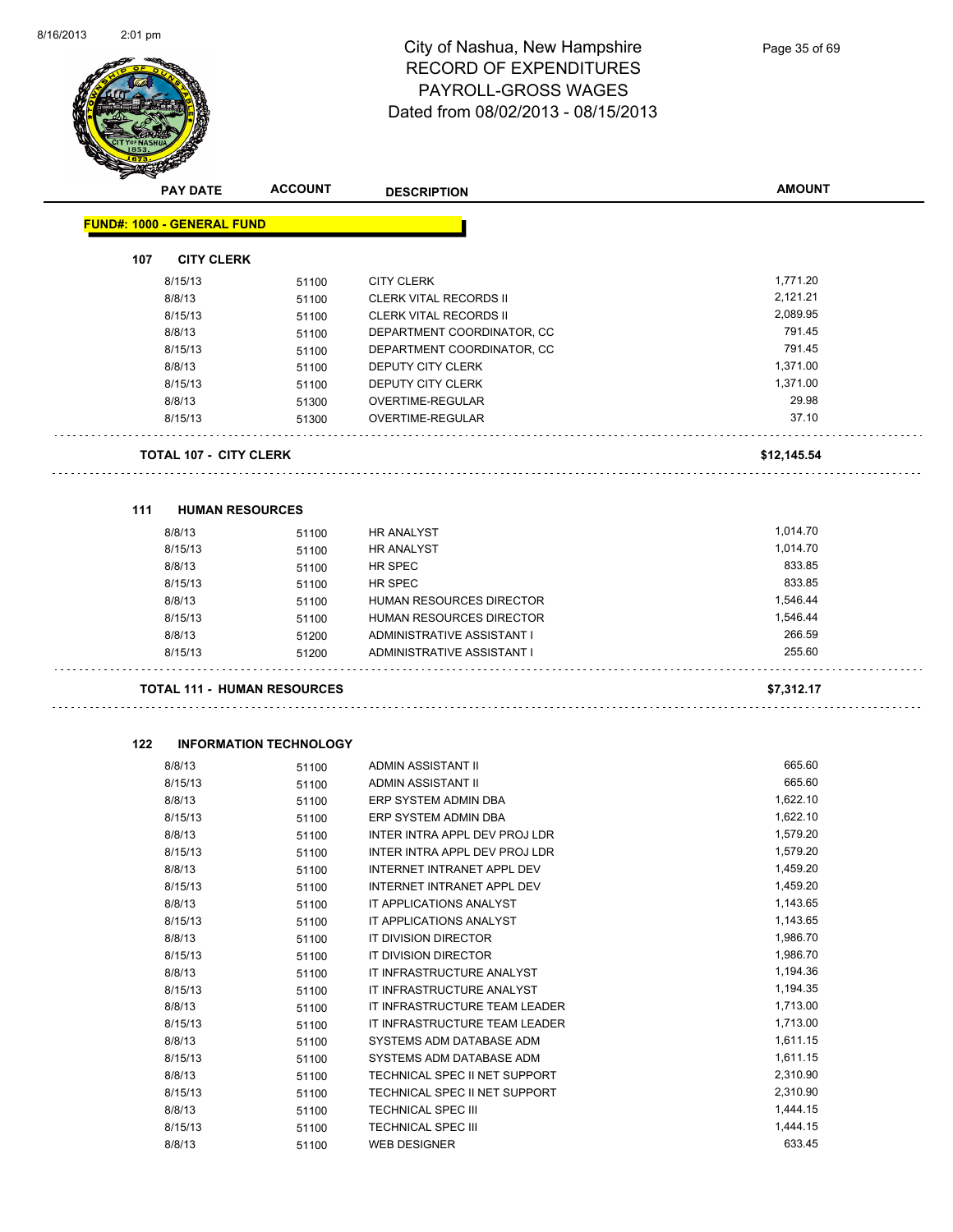| $2:01 \text{ pm}$                 |                                           | City of Nashua, New Hampshire<br><b>RECORD OF EXPENDITURES</b><br>PAYROLL-GROSS WAGES<br>Dated from 08/02/2013 - 08/15/2013 | Page 36 of 69        |
|-----------------------------------|-------------------------------------------|-----------------------------------------------------------------------------------------------------------------------------|----------------------|
| <b>PAY DATE</b>                   | <b>ACCOUNT</b>                            | <b>DESCRIPTION</b>                                                                                                          | <b>AMOUNT</b>        |
| <b>FUND#: 1000 - GENERAL FUND</b> |                                           |                                                                                                                             |                      |
| 122                               | <b>INFORMATION TECHNOLOGY</b>             |                                                                                                                             |                      |
| 8/15/13                           | 51100                                     | <b>WEB DESIGNER</b>                                                                                                         | 633.45               |
|                                   | <b>TOTAL 122 - INFORMATION TECHNOLOGY</b> |                                                                                                                             | \$34,726.91          |
| 126<br><b>FINANCIAL SERVICES</b>  |                                           |                                                                                                                             |                      |
| 8/8/13                            | 51100                                     | <b>ACCOUNTANT</b>                                                                                                           | 898.10               |
| 8/15/13                           | 51100                                     | <b>ACCOUNTANT</b>                                                                                                           | 898.10               |
| 8/8/13                            | 51100                                     | ACCOUNTING COMPLIANCE MGR                                                                                                   | 1,073.50             |
| 8/15/13                           | 51100                                     | ACCOUNTING COMPLIANCE MGR                                                                                                   | 1,073.50             |
| 8/8/13                            | 51100                                     | ACCOUNTS PAYABLE COORDINATOR                                                                                                | 1,510.60             |
| 8/15/13                           | 51100                                     | ACCOUNTS PAYABLE COORDINATOR                                                                                                | 1,510.60             |
| 8/8/13                            | 51100                                     | ACCOUNTS PAYABLE SUPV                                                                                                       | 929.80               |
| 8/15/13                           | 51100                                     | <b>ACCOUNTS PAYABLE SUPV</b>                                                                                                | 929.80               |
| 8/8/13                            | 51100                                     | ADMINISTRATIVE ASSISTANT I                                                                                                  | 646.80               |
| 8/15/13                           | 51100                                     | ADMINISTRATIVE ASSISTANT I                                                                                                  | 646.80               |
| 8/8/13                            | 51100                                     | CFO COMPTROLLER                                                                                                             | 1,999.70             |
| 8/15/13                           | 51100                                     | <b>CFO COMPTROLLER</b>                                                                                                      | 1,999.70             |
| 8/8/13                            | 51100                                     | <b>COMPENSATION MANAGER</b>                                                                                                 | 1,533.60             |
| 8/15/13                           | 51100                                     | <b>COMPENSATION MANAGER</b>                                                                                                 | 1,533.60             |
| 8/8/13                            | 51100                                     | DEP TREASURER TAX COLLECTOR                                                                                                 | 1,076.20             |
| 8/15/13                           | 51100                                     | DEP TREASURER TAX COLLECTOR                                                                                                 | 1,076.20<br>744.65   |
| 8/8/13<br>8/15/13                 | 51100                                     | FINANCE AND ADMIN MANAGER                                                                                                   | 744.65               |
| 8/8/13                            | 51100                                     | FINANCE AND ADMIN MANAGER<br>FINANCIAL MANAGER GENERAL GOVT                                                                 | 1,367.60             |
| 8/15/13                           | 51100<br>51100                            | FINANCIAL MANAGER GENERAL GOVT                                                                                              | 1,367.60             |
| 8/8/13                            | 51100                                     | FINANCIAL SERVICES COORDINATOR                                                                                              | 936.71               |
| 8/15/13                           | 51100                                     | FINANCIAL SERVICES COORDINATOR                                                                                              | 936.71               |
| 8/8/13                            | 51100                                     | MOTOR VEHICLE COORDINATOR                                                                                                   | 646.80               |
| 8/15/13                           | 51100                                     | MOTOR VEHICLE COORDINATOR                                                                                                   | 646.80               |
| 8/8/13                            | 51100                                     | MV CLERK II REGISTRATION                                                                                                    | 632.00               |
| 8/15/13                           | 51100                                     | MV CLERK II REGISTRATION                                                                                                    | 632.00               |
| 8/8/13                            | 51100                                     | PAYROLL ANALYST II                                                                                                          | 1,770.55             |
| 8/15/13                           | 51100                                     | PAYROLL ANALYST II                                                                                                          | 1,770.56             |
| 8/8/13                            | 51100                                     | REVENUE ACCOUNTS SPEC                                                                                                       | 829.85               |
| 8/15/13                           | 51100                                     | REVENUE ACCOUNTS SPEC                                                                                                       | 829.85               |
| 8/8/13                            | 51100                                     | REVENUE COORDINATOR                                                                                                         | 1,040.85             |
| 8/15/13                           | 51100                                     | REVENUE COORDINATOR                                                                                                         | 1,040.85             |
| 8/8/13                            | 51100                                     | SENIOR FINANCIAL ANALYST                                                                                                    | 1,100.45             |
| 8/15/13                           | 51100                                     | SENIOR FINANCIAL ANALYST                                                                                                    | 1,100.45             |
| 8/8/13                            | 51100                                     | SUPV VEHICLE REGISTRATION                                                                                                   | 1,014.70             |
| 8/15/13                           | 51100                                     | SUPV VEHICLE REGISTRATION                                                                                                   | 1,014.70             |
| 8/8/13                            | 51100                                     | TREASURER TAX COLLECTOR                                                                                                     | 1,771.20<br>1,771.20 |
| 8/15/13<br>8/8/13                 | 51100                                     | TREASURER TAX COLLECTOR<br><b>VEHICLE REGISTRATION CLERK</b>                                                                | 1,538.71             |
| 8/15/13                           | 51100                                     | <b>VEHICLE REGISTRATION CLERK</b>                                                                                           | 1,721.18             |
| 8/8/13                            | 51100<br>51200                            | <b>ACCOUNTING TEMP</b>                                                                                                      | 556.60               |
| 8/15/13                           | 51200                                     | <b>ACCOUNTING TEMP</b>                                                                                                      | 564.00               |
| 8/8/13                            | 51300                                     | OVERTIME-REGULAR                                                                                                            | 410.32               |
| 8/15/13                           | 51300                                     | OVERTIME-REGULAR                                                                                                            | 179.44               |
| 8/8/13                            | 51750                                     | <b>RETIREMENT &amp; SEPARATION PAY</b>                                                                                      | 5,358.90             |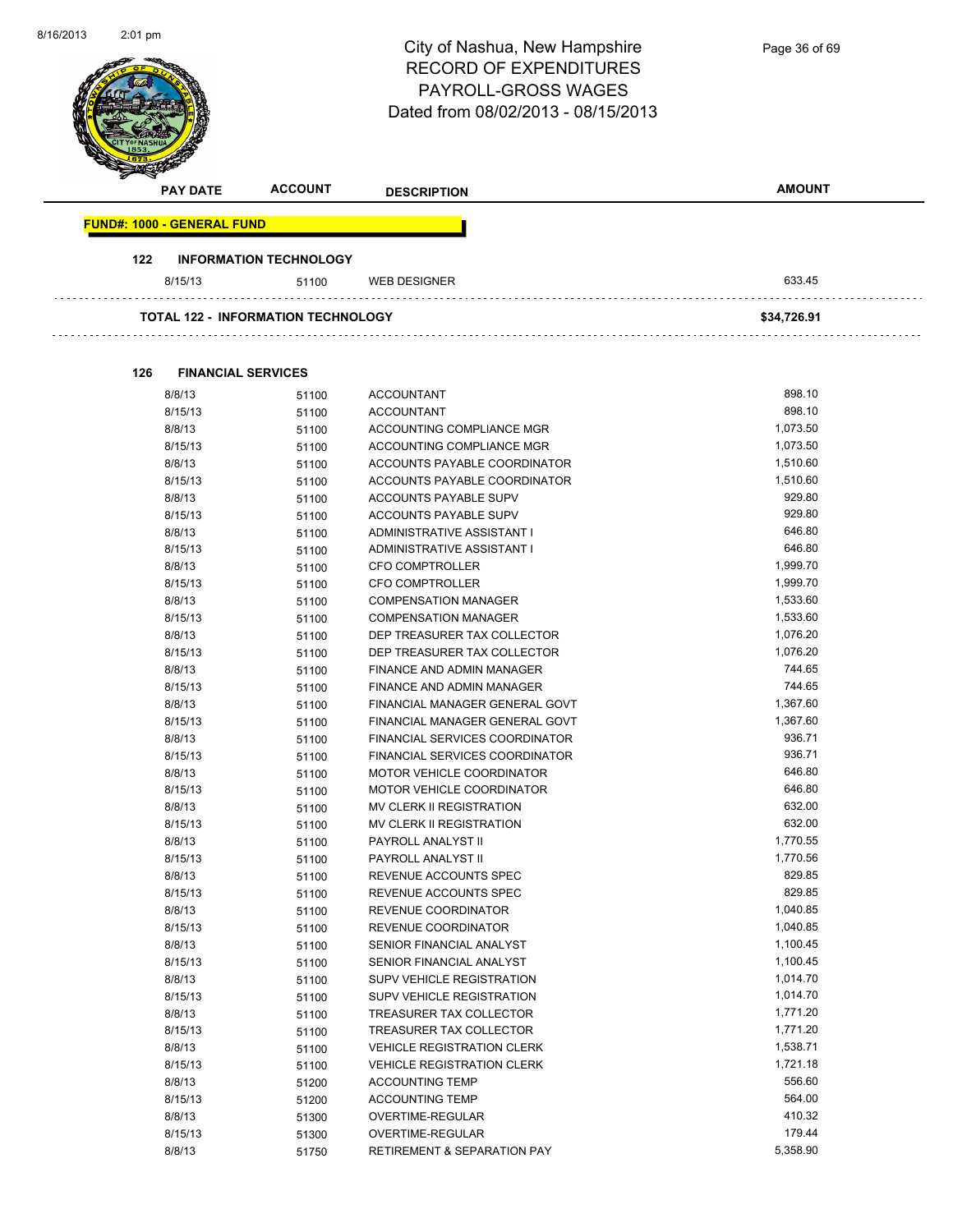

Page 37 of 69

|                                   | <b>PAY DATE</b>                  | <b>ACCOUNT</b>                        | <b>DESCRIPTION</b>                                         | <b>AMOUNT</b> |
|-----------------------------------|----------------------------------|---------------------------------------|------------------------------------------------------------|---------------|
| <b>FUND#: 1000 - GENERAL FUND</b> |                                  |                                       |                                                            |               |
|                                   |                                  |                                       |                                                            |               |
|                                   |                                  | <b>TOTAL 126 - FINANCIAL SERVICES</b> |                                                            | \$53,376.48   |
|                                   |                                  |                                       |                                                            |               |
| 129                               | <b>CITY BUILDINGS</b>            |                                       |                                                            |               |
|                                   | 8/8/13                           | 51100                                 | <b>BUILDING MANAGER</b>                                    | 788.60        |
|                                   | 8/15/13                          | 51100                                 | <b>BUILDING MANAGER</b>                                    | 788.60        |
|                                   | 8/8/13                           | 51100                                 | <b>CUSTODIAN I</b>                                         | 1,166.85      |
|                                   | 8/15/13                          | 51100                                 | <b>CUSTODIAN I</b>                                         | 1,166.85      |
|                                   | 8/8/13                           | 51100                                 | <b>MAINTENANCE SPEC</b>                                    | 663.85        |
|                                   | 8/15/13                          | 51100                                 | MAINTENANCE SPEC                                           | 663.85        |
|                                   | 8/8/13                           | 51200                                 | <b>CUSTODIAN I</b>                                         | 306.75        |
|                                   | 8/15/13                          | 51200                                 | <b>CUSTODIAN I</b>                                         | 306.75        |
|                                   | 8/8/13                           | 51300                                 | OVERTIME-REGULAR                                           | 1.99          |
|                                   |                                  | <b>TOTAL 129 - CITY BUILDINGS</b>     |                                                            | \$5,854.09    |
|                                   |                                  |                                       |                                                            |               |
| 130                               | <b>PURCHASING</b>                |                                       |                                                            |               |
|                                   | 8/8/13                           | 51100                                 | PRINTING TECH MAIL DIST                                    | 972.30        |
|                                   | 8/15/13                          | 51100                                 | PRINTING TECH MAIL DIST                                    | 972.30        |
|                                   | 8/8/13                           | 51100                                 | PURCHASING AGENT I                                         | 661.94        |
|                                   | 8/15/13                          | 51100                                 | PURCHASING AGENT I                                         | 661.95        |
|                                   | 8/8/13                           | 51100                                 | PURCHASING AGENT II                                        | 1,020.45      |
|                                   | 8/15/13                          | 51100                                 | PURCHASING AGENT II                                        | 1,020.45      |
|                                   | 8/8/13                           | 51100                                 | PURCHASING MANAGER                                         | 1,364.20      |
|                                   | 8/15/13                          | 51100                                 | PURCHASING MANAGER                                         | 1,364.20      |
|                                   | 8/8/13                           | 51300                                 | OVERTIME-REGULAR                                           | 12.41         |
|                                   | 8/15/13                          | 51300                                 | OVERTIME-REGULAR                                           | 37.23         |
|                                   | <b>TOTAL 130 - PURCHASING</b>    |                                       |                                                            | \$8,087.43    |
|                                   |                                  |                                       |                                                            |               |
| 131                               | <b>HUNT BUILDING</b>             |                                       |                                                            | 319.05        |
|                                   | 8/8/13<br>8/15/13                | 51100<br>51100                        | HUNT BUILDING ADMINISTRATOR<br>HUNT BUILDING ADMINISTRATOR | 319.05        |
|                                   | <b>TOTAL 131 - HUNT BUILDING</b> |                                       |                                                            | \$638.10      |
|                                   |                                  |                                       |                                                            |               |
| 132                               | <b>ASSESSING</b>                 |                                       |                                                            |               |
|                                   | 8/8/13                           | 51100                                 | <b>APPRAISER I</b>                                         | 853.70        |
|                                   | 8/15/13                          | 51100                                 | <b>APPRAISER I</b>                                         | 853.70        |
|                                   | 8/8/13                           | 51100                                 | <b>APPRAISER II</b>                                        | 1,020.45      |
|                                   | 8/15/13                          | 51100                                 | <b>APPRAISER II</b>                                        | 1,020.45      |
|                                   | 8/8/13                           | 51100                                 | <b>APPRAISER III</b>                                       | 1,162.45      |
|                                   | 8/15/13                          | 51100                                 | <b>APPRAISER III</b>                                       | 1,162.45      |
|                                   | 8/8/13                           | 51100                                 | ASSESSING ADMIN SPEC I CSR                                 | 603.40        |
|                                   | 8/15/13                          | 51100                                 | ASSESSING ADMIN SPEC I CSR                                 | 603.40        |
|                                   | 8/8/13                           | 51100                                 | ASSESSING ADMIN SPEC II CSR                                | 699.35        |

8/15/13 51100 ASSESSING ADMIN SPEC II CSR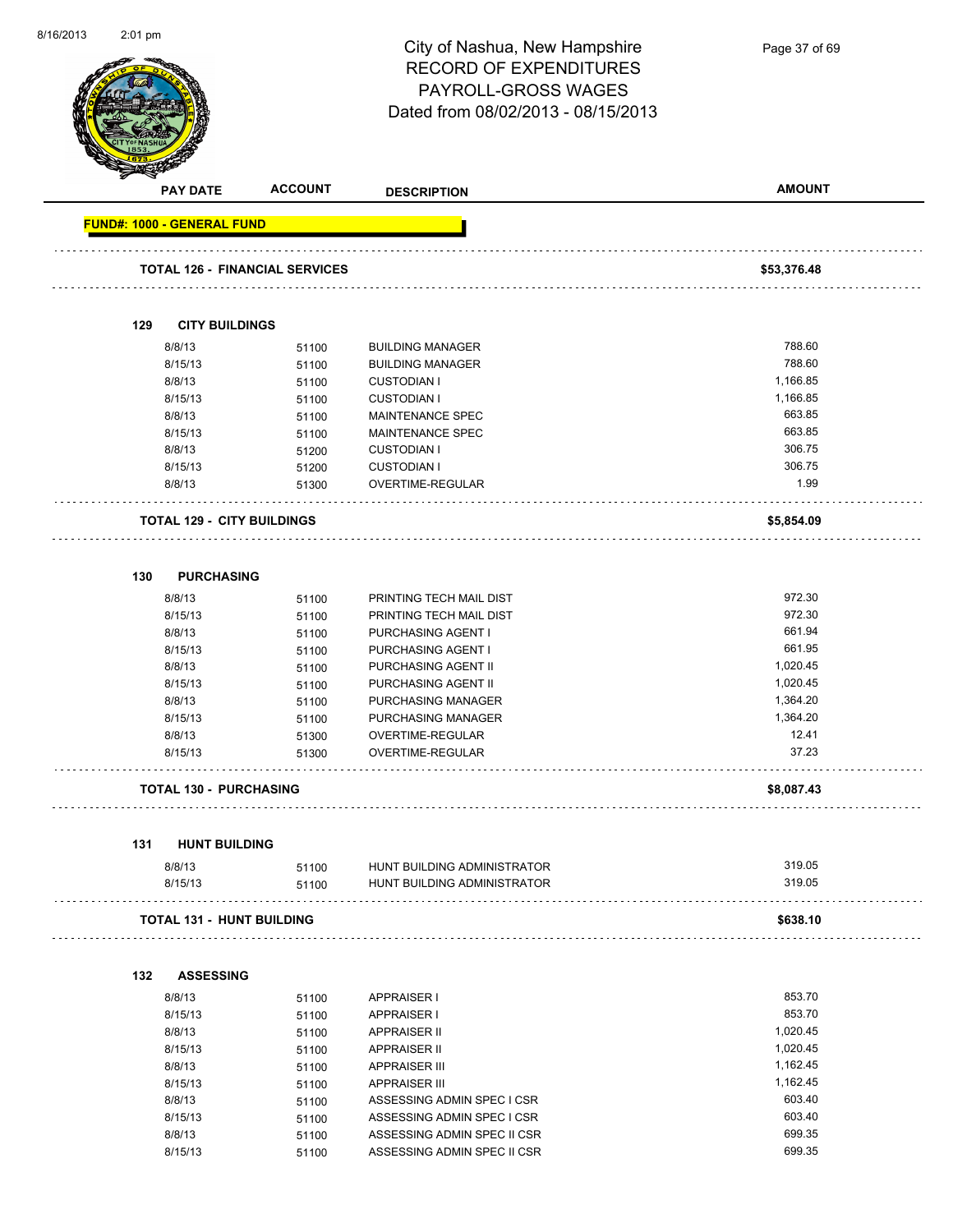

| ❤   | <b>PAY DATE</b>                      | <b>ACCOUNT</b> | <b>DESCRIPTION</b>                                | <b>AMOUNT</b>        |
|-----|--------------------------------------|----------------|---------------------------------------------------|----------------------|
|     | <b>FUND#: 1000 - GENERAL FUND</b>    |                |                                                   |                      |
| 132 | <b>ASSESSING</b>                     |                |                                                   |                      |
|     | 8/8/13                               | 51100          | ASSESSING ADMIN SPEC III CSR                      | 888.76               |
|     | 8/15/13                              | 51100          | ASSESSING ADMIN SPEC III CSR                      | 888.76               |
|     | 8/8/13                               | 51100          | CHIEF ASSESSOR GIS MANAGER                        | 2,077.25             |
|     | 8/15/13                              | 51100          | CHIEF ASSESSOR GIS MANAGER                        | 2,077.25             |
|     | 8/8/13                               | 51100          | DEPARTMENT COORDINATOR                            | 844.02               |
|     | 8/15/13                              | 51100          | DEPARTMENT COORDINATOR                            | 844.04               |
|     | 8/8/13                               | 51100          | DEPUTY MANAGER APPRAISER IV                       | 1,450.00             |
|     | 8/15/13                              | 51100          | DEPUTY MANAGER APPRAISER IV                       | 1,450.00             |
|     | <b>TOTAL 132 - ASSESSING</b>         |                |                                                   | \$19,198.78          |
|     |                                      |                |                                                   |                      |
| 134 | <b>GIS</b><br>8/8/13                 | 51100          | <b>GIS TECHNICIAN II</b>                          | 1,042.60             |
|     | 8/15/13                              | 51100          | <b>GIS TECHNICIAN II</b>                          | 1,042.60             |
|     | <b>TOTAL 134 - GIS</b>               |                |                                                   | \$2,085.20           |
| 142 | <b>WOODLAWN CEMETERY</b>             |                |                                                   |                      |
|     |                                      |                |                                                   |                      |
|     | 8/8/13                               | 51100          | <b>GROUNDSKEEPER CEMETERY</b>                     | 1,259.19             |
|     | 8/15/13                              | 51100          | <b>GROUNDSKEEPER CEMETERY</b>                     | 1,264.40             |
|     | 8/8/13                               | 51100          | SUPERINTENDENT CEMETERY I                         | 1,014.70             |
|     | 8/15/13                              | 51100          | SUPERINTENDENT CEMETERY I                         | 1,014.70             |
|     | 8/15/13                              | 51300          | OVERTIME-REGULAR                                  | 4.26                 |
|     | 8/8/13<br>8/15/13                    | 51400<br>51400 | WAGES TEMP-SEASONAL<br><b>WAGES TEMP-SEASONAL</b> | 1,115.00<br>1,310.00 |
|     | <b>TOTAL 142 - WOODLAWN CEMETERY</b> |                |                                                   | \$6,982.25           |
|     |                                      |                |                                                   |                      |
| 144 | <b>EDGEWOOD CEMETERY</b>             |                |                                                   |                      |
|     | 8/8/13                               | 51100          | <b>GROUNDSKEEPER CEMETERY</b>                     | 1,094.45             |
|     | 8/15/13                              | 51100          | <b>GROUNDSKEEPER CEMETERY</b>                     | 1,094.45             |
|     | 8/8/13                               | 51100          | SUBFOREMAN CEMETERY                               | 783.65               |
|     | 8/15/13                              | 51100          | SUBFOREMAN CEMETERY                               | 783.65               |
|     | 8/8/13                               | 51100          | SUPERINTENDENT CEMETERY II                        | 1,124.65             |
|     | 8/15/13                              | 51100          | SUPERINTENDENT CEMETERY II                        | 1,124.65             |
|     | 8/8/13                               | 51400          | WAGES TEMP-SEASONAL                               | 1,760.00             |
|     | 8/15/13                              | 51400          | WAGES TEMP-SEASONAL                               | 1,760.00             |
|     | <b>TOTAL 144 - EDGEWOOD CEMETERY</b> |                |                                                   | \$9,525.50           |
| 150 | <b>POLICE</b>                        |                |                                                   |                      |
|     | 8/8/13                               | 51100          | <b>1ST YEAR OFFICERS</b>                          | 10,330.10            |
|     | 8/15/13                              | 51100          | <b>1ST YEAR OFFICERS</b>                          | 10,330.10            |
|     | 8/8/13                               | 51100          | 1ST YR OFFICERS CERTIFIED SPEC                    | 2,944.35             |
|     | 8/15/13                              | 51100          | 1ST YR OFFICERS CERTIFIED SPEC                    | 2,944.35             |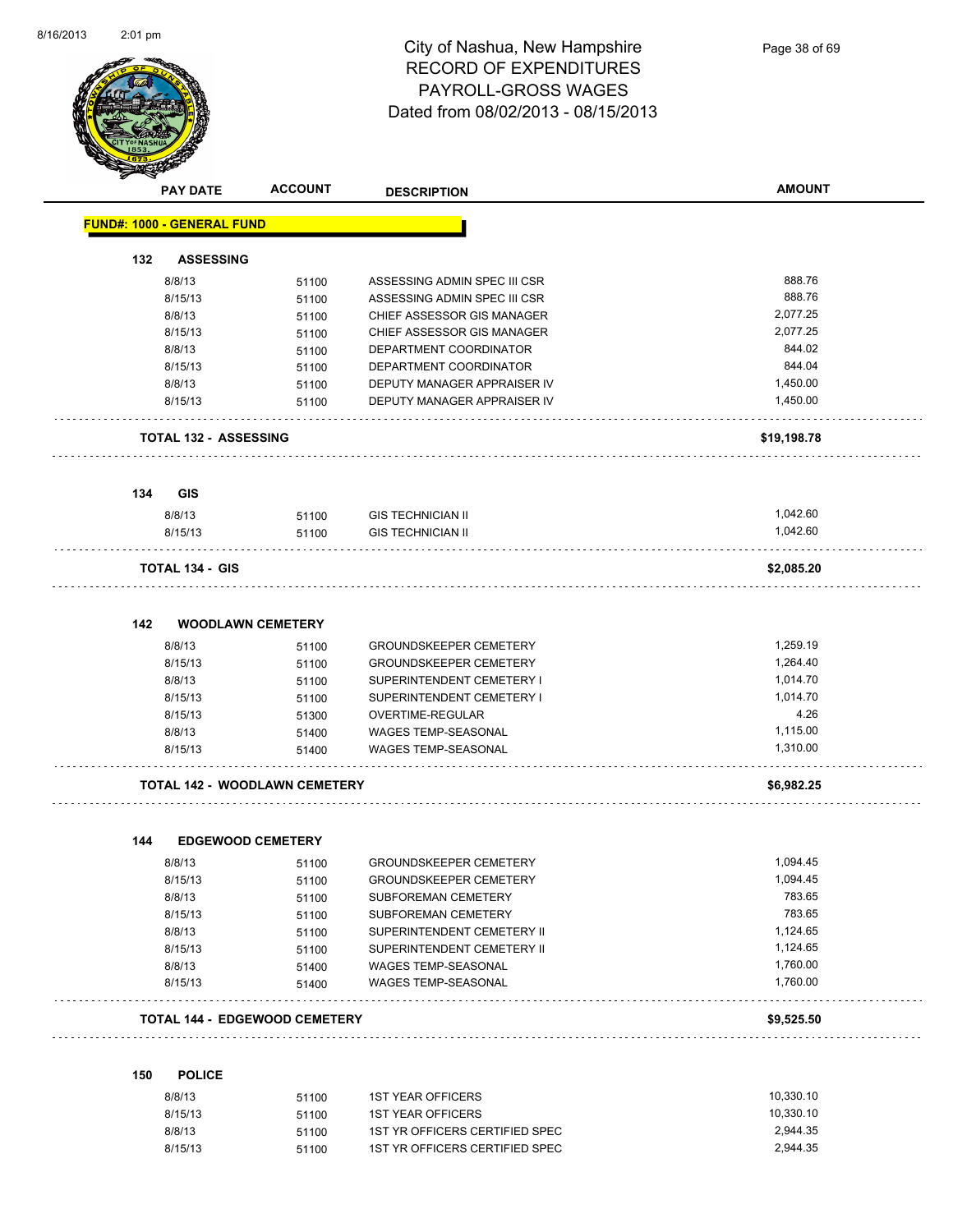

| <b>PAY DATE</b>                   | <b>ACCOUNT</b> | <b>DESCRIPTION</b>               | <b>AMOUNT</b> |
|-----------------------------------|----------------|----------------------------------|---------------|
| <b>FUND#: 1000 - GENERAL FUND</b> |                |                                  |               |
|                                   |                |                                  |               |
| 150<br><b>POLICE</b>              |                |                                  |               |
| 8/8/13                            | 51100          | <b>ACCOUNT CLERK III</b>         | 2,091.01      |
| 8/15/13                           | 51100          | <b>ACCOUNT CLERK III</b>         | 2,091.00      |
| 8/8/13                            | 51100          | ADMINISTRATIVE PROJECT SPEC      | 1,212.06      |
| 8/15/13                           | 51100          | ADMINISTRATIVE PROJECT SPEC      | 1,212.05      |
| 8/8/13                            | 51100          | ANIMAL CONTROL OFFICER           | 904.76        |
| 8/15/13                           | 51100          | ANIMAL CONTROL OFFICER           | 904.76        |
| 8/8/13                            | 51100          | AUTO MECHANIC 1ST CLASS          | 781.34        |
| 8/15/13                           | 51100          | AUTO MECHANIC 1ST CLASS          | 781.34        |
| 8/8/13                            | 51100          | AUTO MECHANIC 2ND CLASS          | 776.57        |
| 8/15/13                           | 51100          | AUTO MECHANIC 2ND CLASS          | 776.57        |
| 8/8/13                            | 51100          | <b>BUILDING MAINTENANCE SUPV</b> | 922.03        |
| 8/15/13                           | 51100          | <b>BUILDING MAINTENANCE SUPV</b> | 922.04        |
| 8/8/13                            | 51100          | <b>CAPTAIN</b>                   | 13,991.37     |
| 8/15/13                           | 51100          | <b>CAPTAIN</b>                   | 13,991.37     |
| 8/8/13                            | 51100          | CHIEF OF POLICE                  | 2,462.74      |
| 8/15/13                           | 51100          | CHIEF OF POLICE                  | 2,462.74      |
| 8/8/13                            | 51100          | COMM TECH ALL DESIGNATIONS       | 8,481.64      |
| 8/15/13                           | 51100          | COMM TECH ALL DESIGNATIONS       | 8,491.43      |
| 8/8/13                            | 51100          | COMMUNITY POLICE COORD CEMD      | 1,214.02      |
| 8/15/13                           | 51100          | COMMUNITY POLICE COORD CEMD      | 1,214.02      |
| 8/8/13                            | 51100          | <b>CRIME ANALYST</b>             | 1,199.75      |
| 8/15/13                           | 51100          | <b>CRIME ANALYST</b>             | 1,199.75      |
| 8/8/13                            | 51100          | <b>CUSTODIAN II</b>              | 723.38        |
| 8/15/13                           | 51100          | <b>CUSTODIAN II</b>              | 723.38        |
| 8/8/13                            | 51100          | <b>CUSTODIAN III</b>             | 707.73        |
| 8/15/13                           | 51100          | <b>CUSTODIAN III</b>             | 707.75        |
| 8/8/13                            | 51100          | DEPUTY CHIEF OF POLICE           | 4,463.38      |
| 8/15/13                           | 51100          | DEPUTY CHIEF OF POLICE           | 4,463.38      |
| 8/8/13                            | 51100          | DETENTION SPEC                   | 817.21        |
| 8/15/13                           | 51100          | <b>DETENTION SPEC</b>            | 817.21        |
| 8/8/13                            | 51100          | DISPATCHERS ALL DESIGNATIONS     | 6,634.95      |
| 8/15/13                           | 51100          | DISPATCHERS ALL DESIGNATIONS     | 6,634.96      |
| 8/8/13                            | 51100          | FLEET MAINTENANCE ASST SUPV      | 863.25        |
| 8/15/13                           | 51100          | FLEET MAINTENANCE ASST SUPV      | 863.25        |
| 8/8/13                            | 51100          | IT SYSTEM SUPPORT SPEC           | 996.73        |
| 8/15/13                           | 51100          | IT SYSTEM SUPPORT SPEC           | 996.73        |
| 8/8/13                            | 51100          | LIEUTENANT                       | 14,485.32     |
| 8/15/13                           | 51100          | LIEUTENANT                       | 14,485.32     |
| 8/8/13                            | 51100          | NPD BUSINESS COORDINATOR         | 922.04        |
| 8/15/13                           | 51100          | NPD BUSINESS COORDINATOR         | 922.04        |
| 8/8/13                            | 51100          | NPD BUSINESS MANAGER             | 1,674.48      |
| 8/15/13                           | 51100          | NPD BUSINESS MANAGER             | 1,674.48      |
| 8/8/13                            | 51100          | PARALEGAL                        | 925.53        |
| 8/15/13                           | 51100          | PARALEGAL                        | 925.53        |
| 8/8/13                            | 51100          | PATROLMAN ALL RANKS              | 141,317.83    |
| 8/15/13                           | 51100          | PATROLMAN ALL RANKS              | 141,317.91    |
| 8/8/13                            | 51100          | POLICE ATTORNEY                  | 1,496.62      |
| 8/15/13                           | 51100          | POLICE ATTORNEY                  | 1,496.62      |
| 8/8/13                            | 51100          | <b>RECORDS MANAGER</b>           | 1,178.65      |
| 8/15/13                           | 51100          | <b>RECORDS MANAGER</b>           | 1,178.66      |
| 8/8/13                            | 51100          | <b>RECORDS TECHNICIAN I</b>      | 2,493.01      |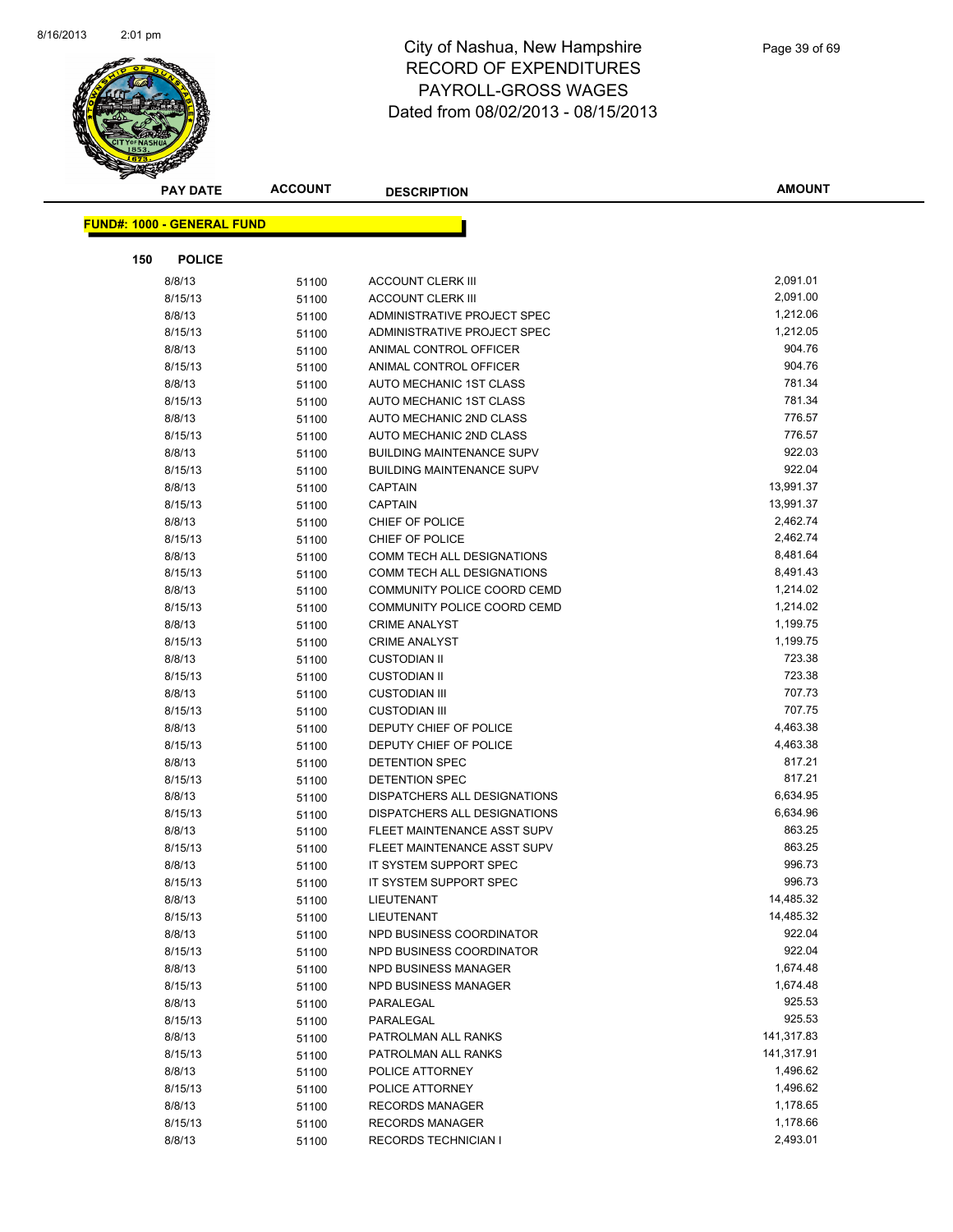$\sim$  .

 $\sim$   $\sim$ 



| <b>PAY DATE</b>                   | <b>ACCOUNT</b> | <b>DESCRIPTION</b>           | AMOUNT       |
|-----------------------------------|----------------|------------------------------|--------------|
| <b>FUND#: 1000 - GENERAL FUND</b> |                |                              |              |
| <b>POLICE</b><br>150              |                |                              |              |
| 8/15/13                           | 51100          | <b>RECORDS TECHNICIAN I</b>  | 2,493.00     |
| 8/8/13                            | 51100          | RECORDS TECHNICIAN II        | 1,607.96     |
| 8/15/13                           | 51100          | RECORDS TECHNICIAN II        | 1,607.97     |
| 8/8/13                            | 51100          | SEC DOMESTIC VIOLENCE UNIT   | 683.96       |
| 8/15/13                           | 51100          | SEC DOMESTIC VIOLENCE UNIT   | 683.96       |
| 8/8/13                            | 51100          | SECRETARIAL SUPV DET BUREAU  | 846.15       |
| 8/15/13                           | 51100          | SECRETARIAL SUPV DET BUREAU  | 846.15       |
| 8/8/13                            | 51100          | <b>SECRETARY III</b>         | 2,008.51     |
| 8/15/13                           | 51100          | <b>SECRETARY III</b>         | 2,008.51     |
| 8/8/13                            | 51100          | <b>SECRETARY V</b>           | 3,159.20     |
| 8/15/13                           | 51100          | <b>SECRETARY V</b>           | 3,159.19     |
| 8/8/13                            | 51100          | <b>SERGEANT</b>              | 34,187.13    |
| 8/15/13                           | 51100          | <b>SERGEANT</b>              | 34,187.10    |
| 8/8/13                            | 51100          | <b>SUPV POLICE FLEET</b>     | 1,171.17     |
| 8/15/13                           | 51100          | <b>SUPV POLICE FLEET</b>     | 1,171.18     |
| 8/8/13                            | 51200          | <b>ACCREDITATION MANAGER</b> | 1,017.76     |
| 8/15/13                           | 51200          | <b>ACCREDITATION MANAGER</b> | 1,017.76     |
| 8/8/13                            | 51200          | <b>DETENTION SPEC</b>        | 699.17       |
| 8/15/13                           | 51200          | <b>DETENTION SPEC</b>        | 699.17       |
| 8/8/13                            | 51200          | FILE CLERK PT                | 287.00       |
| 8/15/13                           | 51200          | FILE CLERK PT                | 287.00       |
| 8/8/13                            | 51200          | POLICE ATTORNEY PT           | 1,158.52     |
| 8/15/13                           | 51200          | POLICE ATTORNEY PT           | 1,158.52     |
| 8/8/13                            | 51200          | PRISONER TRANSPORT OFFICER   | 725.99       |
| 8/15/13                           | 51200          | PRISONER TRANSPORT OFFICER   | 725.99       |
| 8/8/13                            | 51300          | OVERTIME-REGULAR             | 2,945.93     |
| 8/15/13                           | 51300          | <b>OVERTIME-REGULAR</b>      | 2,409.19     |
| 8/8/13                            | 51309          | <b>OVERTIME-TRAINING</b>     | 1,481.34     |
| 8/8/13                            | 51315          | <b>OVERTIME-WITNESS</b>      | 1,481.54     |
| 8/15/13                           | 51315          | <b>OVERTIME-WITNESS</b>      | 4,489.57     |
| 8/8/13                            | 51322          | OVERTIME-INVESTIGATIVE       | 7,964.20     |
| 8/15/13                           | 51322          | OVERTIME-INVESTIGATIVE       | 7,860.34     |
| 8/8/13                            | 51330          | OVERTIME-COVERAGE            | 2,962.38     |
| 8/15/13                           |                | OVERTIME-COVERAGE            | 4,905.55     |
| 8/8/13                            | 51330          | <b>WAGES PER DIEM</b>        | 1,764.80     |
| 8/15/13                           | 51412          | <b>WAGES PER DIEM</b>        | 2,088.00     |
| 8/8/13                            | 51412          |                              | 3,050.00     |
|                                   | 51600          | <b>LONGEVITY</b>             |              |
| <b>TOTAL 150 - POLICE</b>         |                |                              | \$592,541.45 |

| 152 | <b>FIRE</b> |       |                                |          |
|-----|-------------|-------|--------------------------------|----------|
|     | 8/8/13      | 51100 | ADMINISTRATIVE ASSISTANT II    | 2.206.44 |
|     | 8/15/13     | 51100 | ADMINISTRATIVE ASSISTANT II    | 2.206.22 |
|     | 8/8/13      | 51100 | <b>ASST FIRE CHIEF</b>         | 2.032.40 |
|     | 8/15/13     | 51100 | <b>ASST FIRE CHIEF</b>         | 2.032.40 |
|     | 8/8/13      | 51100 | ASST SUPERINTENDENT FIRE ALARM | 1.425.60 |
|     | 8/15/13     | 51100 | ASST SUPERINTENDENT FIRE ALARM | 1.425.60 |
|     | 8/8/13      | 51100 | ASST SUPERINTENDENT FIRE FLEET | 1.411.48 |
|     | 8/15/13     | 51100 | ASST SUPERINTENDENT FIRE FLEET | 1.411.48 |
|     | 8/8/13      | 51100 | ASST SUPERINTENDENT PREVENTION | 2.802.64 |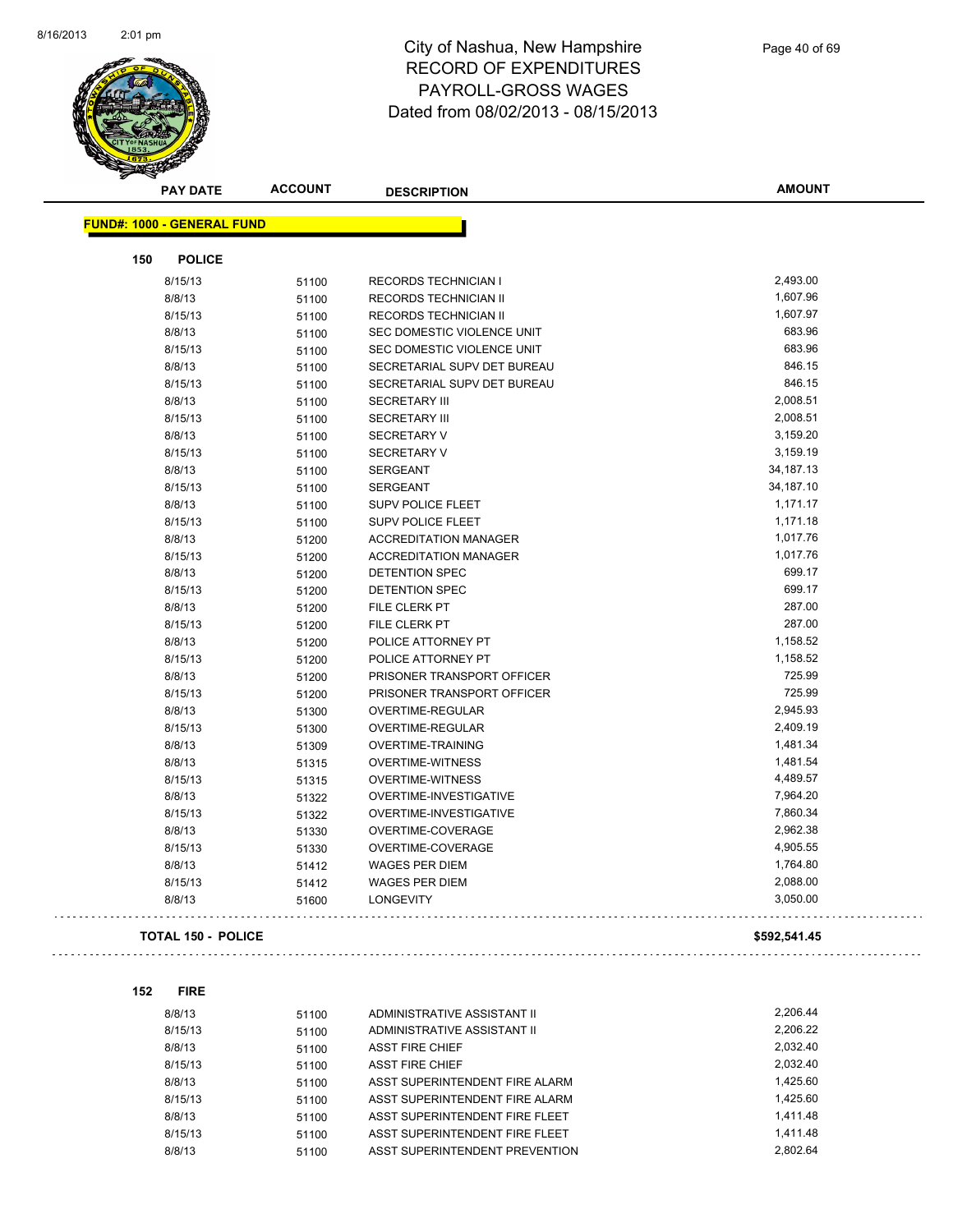

|     | <b>PAY DATE</b>                   | <b>ACCOUNT</b> | <b>DESCRIPTION</b>                     | <b>AMOUNT</b> |
|-----|-----------------------------------|----------------|----------------------------------------|---------------|
|     | <b>FUND#: 1000 - GENERAL FUND</b> |                |                                        |               |
|     |                                   |                |                                        |               |
| 152 | <b>FIRE</b>                       |                |                                        |               |
|     | 8/15/13                           | 51100          | ASST SUPERINTENDENT PREVENTION         | 2,802.64      |
|     | 8/8/13                            | 51100          | <b>CAPTAIN</b>                         | 11,520.67     |
|     | 8/15/13                           | 51100          | <b>CAPTAIN</b>                         | 11,520.65     |
|     | 8/8/13                            | 51100          | CAPTAIN FIRE TRAINING SAFETY           | 1,605.92      |
|     | 8/15/13                           | 51100          | CAPTAIN FIRE TRAINING SAFETY           | 1,605.92      |
|     | 8/8/13                            | 51100          | <b>DEPUTY FIRE CHIEF</b>               | 6,993.51      |
|     | 8/15/13                           | 51100          | DEPUTY FIRE CHIEF                      | 6,993.51      |
|     | 8/8/13                            | 51100          | <b>EXEC ASST BUSINESS COORD</b>        | 1,041.35      |
|     | 8/15/13                           | 51100          | <b>EXEC ASST BUSINESS COORD</b>        | 1,041.35      |
|     | 8/8/13                            | 51100          | <b>FIRE CHIEF</b>                      | 2,331.28      |
|     | 8/15/13                           | 51100          | <b>FIRE CHIEF</b>                      | 2,331.28      |
|     | 8/8/13                            | 51100          | FIRE DISPATCH ALL RANKS                | 8,112.80      |
|     | 8/15/13                           | 51100          | FIRE DISPATCH ALL RANKS                | 8,171.22      |
|     | 8/8/13                            | 51100          | <b>FIRE LIEUTENANT</b>                 | 36,254.22     |
|     | 8/15/13                           | 51100          | <b>FIRE LIEUTENANT</b>                 | 36,254.24     |
|     | 8/8/13                            | 51100          | <b>FIRE MECHANIC</b>                   | 1,276.56      |
|     | 8/15/13                           | 51100          | <b>FIRE MECHANIC</b>                   | 1,276.56      |
|     | 8/8/13                            | 51100          | <b>FIRE TRAINING OFFICER</b>           | 1,411.48      |
|     | 8/15/13                           | 51100          | FIRE TRAINING OFFICER                  | 1,411.48      |
|     | 6/30/13                           | 51100          | FIREFIGHTERS ALL RANKS                 | (7,343.26)    |
|     | 8/8/13                            | 51100          | <b>FIREFIGHTERS ALL RANKS</b>          | 111,188.55    |
|     | 8/15/13                           | 51100          | <b>FIREFIGHTERS ALL RANKS</b>          | 110,560.75    |
|     | 8/8/13                            | 51100          | SUPERINTENDENT FIRE ALARM              | 1,590.04      |
|     | 8/15/13                           | 51100          | SUPERINTENDENT FIRE ALARM              | 1,590.04      |
|     | 8/8/13                            | 51100          | SUPERINTENDENT FIRE FLEET              | 1,590.04      |
|     | 8/15/13                           | 51100          | SUPERINTENDENT FIRE FLEET              | 1,590.04      |
|     | 8/8/13                            | 51100          | SUPERINTENDENT FIRE PREVENTION         | 1,535.92      |
|     | 8/15/13                           | 51100          | SUPERINTENDENT FIRE PREVENTION         | 1,535.92      |
|     | 8/8/13                            | 51300          | OVERTIME-REGULAR                       | 828.28        |
|     | 8/15/13                           | 51300          | <b>OVERTIME-REGULAR</b>                | 688.29        |
|     | 8/8/13                            | 51330          | OVERTIME-COVERAGE                      | 9,990.56      |
|     | 8/15/13                           | 51330          | OVERTIME-COVERAGE                      | 10,319.87     |
|     | 8/8/13                            | 51650          | <b>ADDITIONAL HOURS</b>                | 33,875.80     |
|     | 8/15/13                           | 51650          | ADDITIONAL HOURS                       | 31,872.05     |
|     | 8/8/13                            | 51700          | <b>STIPENDS</b>                        | 4,267.93      |
|     | 8/15/13                           | 51700          | <b>STIPENDS</b>                        | 4,267.93      |
|     | 6/30/13                           | 51750          | <b>RETIREMENT &amp; SEPARATION PAY</b> | 7,343.26      |

#### **TOTAL 152 - FIRE \$488,202.91**

 $\bar{z}$  is  $\bar{z}$  .

#### **153 BUILDING INSPECTION**

| 8/8/13  | 51100 | <b>BUILDING AND UTILITIES INSPCTR</b> | 2.220.34 |
|---------|-------|---------------------------------------|----------|
| 8/15/13 | 51100 | <b>BUILDING AND UTILITIES INSPCTR</b> | 2,220.36 |
| 8/8/13  | 51100 | <b>BUILDING DEPARTMENT MANAGER</b>    | 1.367.60 |
| 8/15/13 | 51100 | <b>BUILDING DEPARTMENT MANAGER</b>    | 1.367.60 |
| 8/8/13  | 51100 | PERMIT TECHNICIAN I                   | 601.55   |
| 8/15/13 | 51100 | PERMIT TECHNICIAN I                   | 601.55   |
| 8/8/13  | 51100 | PERMIT TECHNICIAN III                 | 734.80   |
| 8/15/13 | 51100 | PERMIT TECHNICIAN III                 | 734.80   |
| 8/8/13  | 51100 | <b>PLANS EXAMINER</b>                 | 1.131.50 |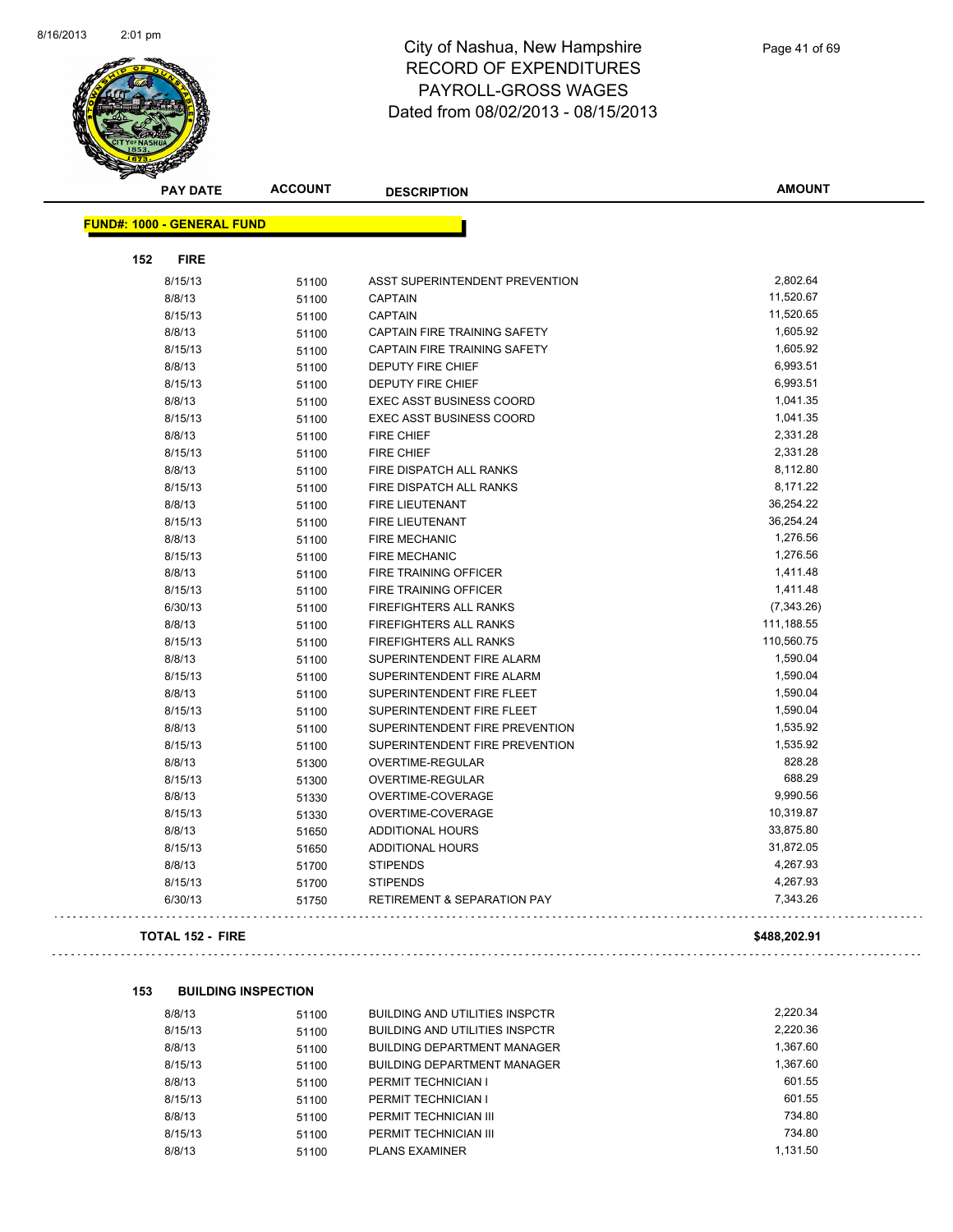

|     | <b>PAY DATE</b>                   | <b>ACCOUNT</b>                             | <b>DESCRIPTION</b>                                                           | <b>AMOUNT</b> |
|-----|-----------------------------------|--------------------------------------------|------------------------------------------------------------------------------|---------------|
|     | <b>FUND#: 1000 - GENERAL FUND</b> |                                            |                                                                              |               |
| 153 |                                   | <b>BUILDING INSPECTION</b>                 |                                                                              |               |
|     | 8/15/13                           | 51100                                      | <b>PLANS EXAMINER</b>                                                        | 1,131.50      |
|     | 8/8/13                            | 51200                                      | <b>BUILDING AND UTILITIES INSPCTR</b>                                        | 808.84        |
|     | 8/15/13                           | 51200                                      | <b>BUILDING AND UTILITIES INSPCTR</b>                                        | 771.68        |
|     | 8/8/13                            | 51300                                      | <b>OVERTIME-REGULAR</b>                                                      | 10.82         |
|     | 8/8/13                            | 51400                                      | WAGES TEMP-SEASONAL                                                          | 282.72        |
|     |                                   | <b>TOTAL 153 - BUILDING INSPECTION</b>     |                                                                              | \$13,985.66   |
| 155 |                                   | <b>CODE ENFORCEMENT</b>                    |                                                                              |               |
|     | 8/8/13                            | 51100                                      | <b>CODE ENFORCEMENT OFFICER II</b>                                           | 2,026.65      |
|     | 8/15/13                           | 51100                                      | <b>CODE ENFORCEMENT OFFICER II</b>                                           | 2,026.65      |
|     | 8/8/13                            | 51100                                      | MGR CODE ENFORCEMENT DEPT                                                    | 1,289.90      |
|     | 8/15/13                           | 51100                                      | MGR CODE ENFORCEMENT DEPT                                                    | 1,289.91      |
|     |                                   | <b>TOTAL 155 - CODE ENFORCEMENT</b>        |                                                                              | \$6,633.11    |
| 156 |                                   | <b>EMERGENCY MANAGEMENT</b>                |                                                                              |               |
|     | 8/8/13                            |                                            |                                                                              | 1,442.85      |
|     | 8/15/13                           | 51100                                      | <b>EMERGENCY MANAGEMENT DIRECTOR</b><br><b>EMERGENCY MANAGEMENT DIRECTOR</b> | 1,442.85      |
|     |                                   | 51100                                      |                                                                              |               |
|     |                                   | <b>TOTAL 156 - EMERGENCY MANAGEMENT</b>    |                                                                              | \$2,885.70    |
| 157 |                                   | <b>CITYWIDE COMMUNICATIONS</b>             |                                                                              |               |
|     | 8/8/13                            | 51100                                      | COMM SYS ENGR TECH 536                                                       | 1,449.60      |
|     | 8/15/13                           | 51100                                      | COMM SYS ENGR TECH 536                                                       | 1,449.60      |
|     | 8/8/13                            | 51200                                      | RADIO SYSTEMS MANAGER 536                                                    | 1,230.12      |
|     | 8/15/13                           | 51200                                      | RADIO SYSTEMS MANAGER 536                                                    | 1,230.12      |
|     |                                   | <b>TOTAL 157 - CITYWIDE COMMUNICATIONS</b> |                                                                              | \$5,359.44    |
| 160 |                                   | <b>PUBLIC WORKS-ADMIN/ENGINEERING</b>      |                                                                              |               |
|     | 8/8/13                            | 51100                                      | ADMINISTRATIVE ASSISTANT II                                                  | 665.60        |
|     | 8/15/13                           | 51100                                      | ADMINISTRATIVE ASSISTANT II                                                  | 665.60        |
|     | 8/8/13                            | 51100                                      | <b>CITY ENGINEER</b>                                                         | 993.35        |
|     | 8/15/13                           | 51100                                      | <b>CITY ENGINEER</b>                                                         | 993.35        |
|     | 8/8/13                            | 51100                                      | DEPUTY MANAGER OF ENGINEERING                                                | 670.20        |
|     | 8/15/13                           | 51100                                      | DEPUTY MANAGER OF ENGINEERING                                                | 670.20        |
|     | 8/8/13                            | 51100                                      | DIRECTOR PUBLIC WORKS                                                        | 1,441.50      |
|     | 8/15/13                           | 51100                                      | <b>DIRECTOR PUBLIC WORKS</b>                                                 | 1,441.50      |
|     | 8/8/13                            | 51100                                      | DIVISION OPERATIONS MANAGER                                                  | 1,372.55      |
|     | 8/15/13                           | 51100                                      | DIVISION OPERATIONS MANAGER                                                  | 1,372.55      |
|     | 8/8/13                            | 51100                                      | DPW CONTRACT ADMINISTRATOR                                                   | 324.87        |
|     | 8/15/13                           | 51100                                      | DPW CONTRACT ADMINISTRATOR                                                   | 324.85        |
|     | 8/8/13                            | 51100                                      | ENGINEERING DESIGNER INSP                                                    | 912.76        |

8/8/13 51100 ENGINEERING DESIGNER INSP 912.76

8/15/13 51100 ENGINEERING DESIGNER INSP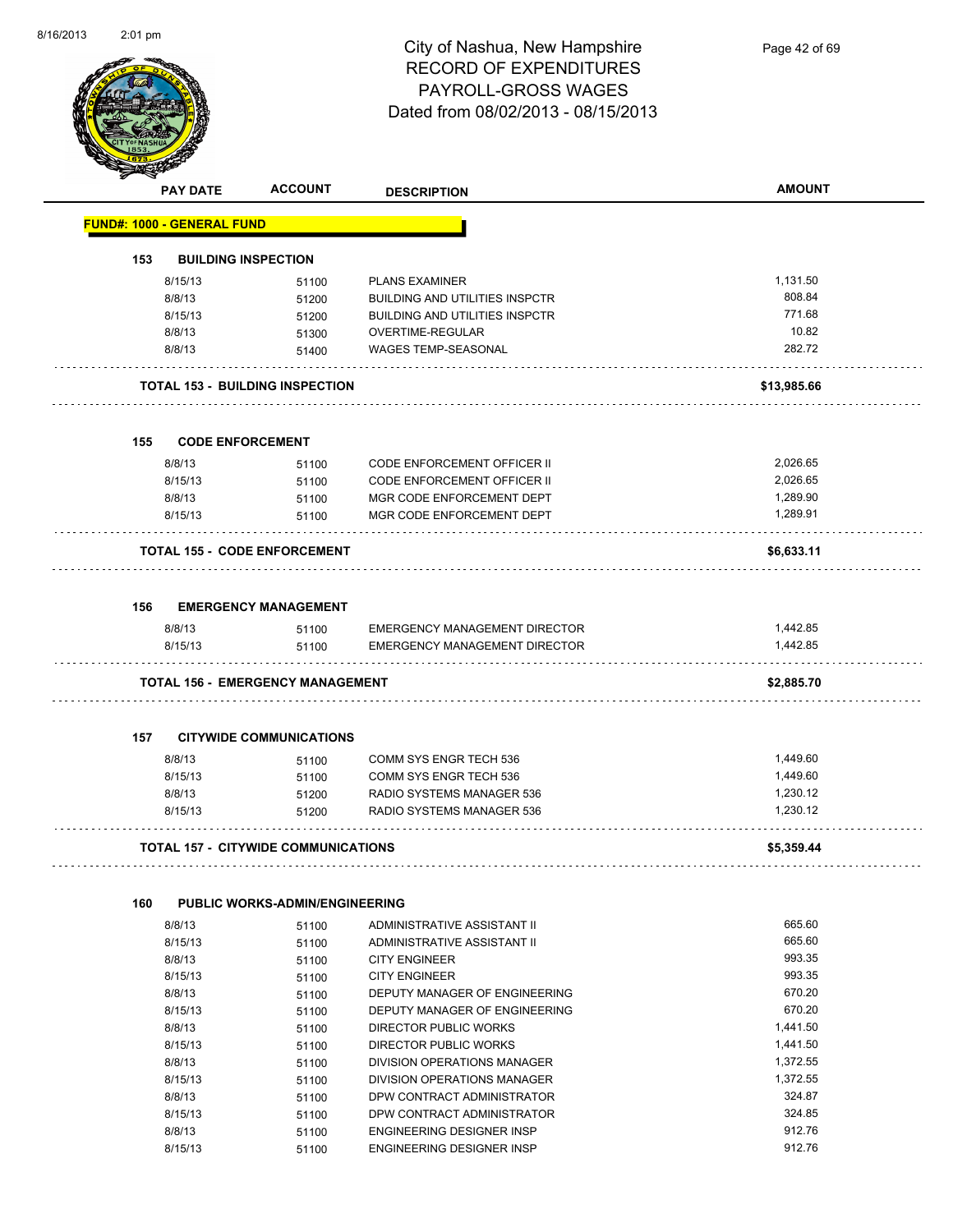

|     | <b>PAY DATE</b>                   | <b>ACCOUNT</b>                                    | <b>DESCRIPTION</b>             | <b>AMOUNT</b> |
|-----|-----------------------------------|---------------------------------------------------|--------------------------------|---------------|
|     | <b>FUND#: 1000 - GENERAL FUND</b> |                                                   |                                |               |
|     |                                   |                                                   |                                |               |
| 160 |                                   | <b>PUBLIC WORKS-ADMIN/ENGINEERING</b>             |                                |               |
|     | 8/8/13                            | 51100                                             | <b>ENGINEERING INSPECTORS</b>  | 1,805.20      |
|     | 8/15/13                           | 51100                                             | <b>ENGINEERING INSPECTORS</b>  | 1,805.20      |
|     | 8/8/13                            | 51100                                             | <b>EXECUTIVE ADMINISTRATOR</b> | 673.10        |
|     | 8/15/13                           | 51100                                             | <b>EXECUTIVE ADMINISTRATOR</b> | 673.10        |
|     | 8/8/13                            | 51100                                             | SENIOR STAFF ENGINEER          | 1,219.70      |
|     | 8/15/13                           | 51100                                             | SENIOR STAFF ENGINEER          | 1,219.70      |
|     | 8/8/13                            | 51100                                             | <b>SENIOR TRAFFIC ENGINEER</b> | 1,533.60      |
|     | 8/15/13                           | 51100                                             | <b>SENIOR TRAFFIC ENGINEER</b> | 1,533.60      |
|     | 8/8/13                            | 51100                                             | <b>STAFF ENGINEER</b>          | 400.15        |
|     | 8/15/13                           | 51100                                             | <b>STAFF ENGINEER</b>          | 400.15        |
|     | 8/8/13                            | 51100                                             | STREET CONSTRUCTION ENGINEER   | 1,285.00      |
|     | 8/15/13                           | 51100                                             | STREET CONSTRUCTION ENGINEER   | 1,284.99      |
|     | 8/15/13                           | 51300                                             | OVERTIME-REGULAR               | 68.06         |
|     |                                   | <b>TOTAL 160 - PUBLIC WORKS-ADMIN/ENGINEERING</b> |                                | \$26,663.19   |
|     |                                   |                                                   |                                |               |
|     |                                   |                                                   |                                |               |
| 161 | <b>STREETS</b>                    |                                                   |                                |               |
|     | 8/8/13                            | 51100                                             | ADMINISTRATIVE ASSISTANT III   | 955.79        |
|     | 8/15/13                           | 51100                                             | ADMINISTRATIVE ASSISTANT III   | 953.25        |
|     | 8/8/13                            | 51100                                             | AUTO MECH 1ST CLASS NIGHTS     | 3,033.60      |
|     | 8/15/13                           | 51100                                             | AUTO MECH 1ST CLASS NIGHTS     | 3,033.61      |
|     | 8/8/13                            | 51100                                             | AUTO MECH 2ND CLASS NIGHTS     | 2,749.00      |
|     | 8/15/13                           | 51100                                             | AUTO MECH 2ND CLASS NIGHTS     | 2,739.60      |
|     | 8/8/13                            | 51100                                             | EQUIP OPR STREET REPAIR        | 7,526.51      |
|     | 8/15/13                           | 51100                                             | EQUIP OPR STREET REPAIR        | 7,453.06      |
|     | 8/8/13                            | 51100                                             | FLEET MANAGER STREET DEPT      | 1,056.16      |
|     | 8/15/13                           | 51100                                             | FLEET MANAGER STREET DEPT      | 1,056.15      |
|     | 8/8/13                            | 51100                                             | FOREMAN LABOR SHOP EQUIP       | 1,096.65      |
|     | 8/15/13                           | 51100                                             | FOREMAN LABOR SHOP EQUIP       | 1,096.65      |
|     | 8/8/13                            | 51100                                             | <b>FOREMAN LABOR STREET</b>    | 4,386.60      |
|     | 8/15/13                           | 51100                                             | FOREMAN LABOR STREET           | 4,602.22      |
|     | 8/8/13                            | 51100                                             | <b>MASON PIPELAYER</b>         | 1,739.20      |
|     | 8/15/13                           | 51100                                             | <b>MASON PIPELAYER</b>         | 1,739.20      |
|     | 8/8/13                            | 51100                                             | MECHANIC AUTO 1ST CLASS        | 2,993.60      |
|     | 8/15/13                           | 51100                                             | MECHANIC AUTO 1ST CLASS        | 2,993.60      |
|     | 8/8/13                            | 51100                                             | OPERATIONS COORDINATOR         | 1,011.60      |
|     | 8/15/13                           | 51100                                             | OPERATIONS COORDINATOR         | 1,011.60      |
|     | 8/8/13                            | 51100                                             | <b>SIGN MAINTENANCE</b>        | 865.60        |
|     | 8/15/13                           | 51100                                             | <b>SIGN MAINTENANCE</b>        | 865.60        |
|     | 8/8/13                            | 51100                                             | SIGN MAINTENANCE ASSISTANT     | 807.20        |
|     | 8/15/13                           | 51100                                             | SIGN MAINTENANCE ASSISTANT     | 807.20        |
|     | 8/8/13                            | 51100                                             | STR CONSTR RPR AND PERMT COORD | 1,075.15      |
|     | 8/15/13                           | 51100                                             | STR CONSTR RPR AND PERMT COORD | 1,075.15      |
|     | 8/8/13                            | 51100                                             | TRAFFIC MAINTENANCE ASSISTANT  | 860.80        |
|     | 8/15/13                           | 51100                                             | TRAFFIC MAINTENANCE ASSISTANT  | 860.80        |
|     | 8/8/13                            | 51100                                             | <b>TRAFFIC MANAGER</b>         | 1,331.45      |
|     | 8/15/13                           | 51100                                             | <b>TRAFFIC MANAGER</b>         | 1,331.45      |
|     | 8/8/13                            | 51100                                             | <b>TRAFFIC TECHNICIAN I</b>    | 2,071.20      |
|     | 8/15/13                           | 51100                                             | <b>TRAFFIC TECHNICIAN I</b>    | 2,071.20      |
|     | 8/8/13                            | 51100                                             | TRUCK DRIVER STREET REPAIR     | 16,674.44     |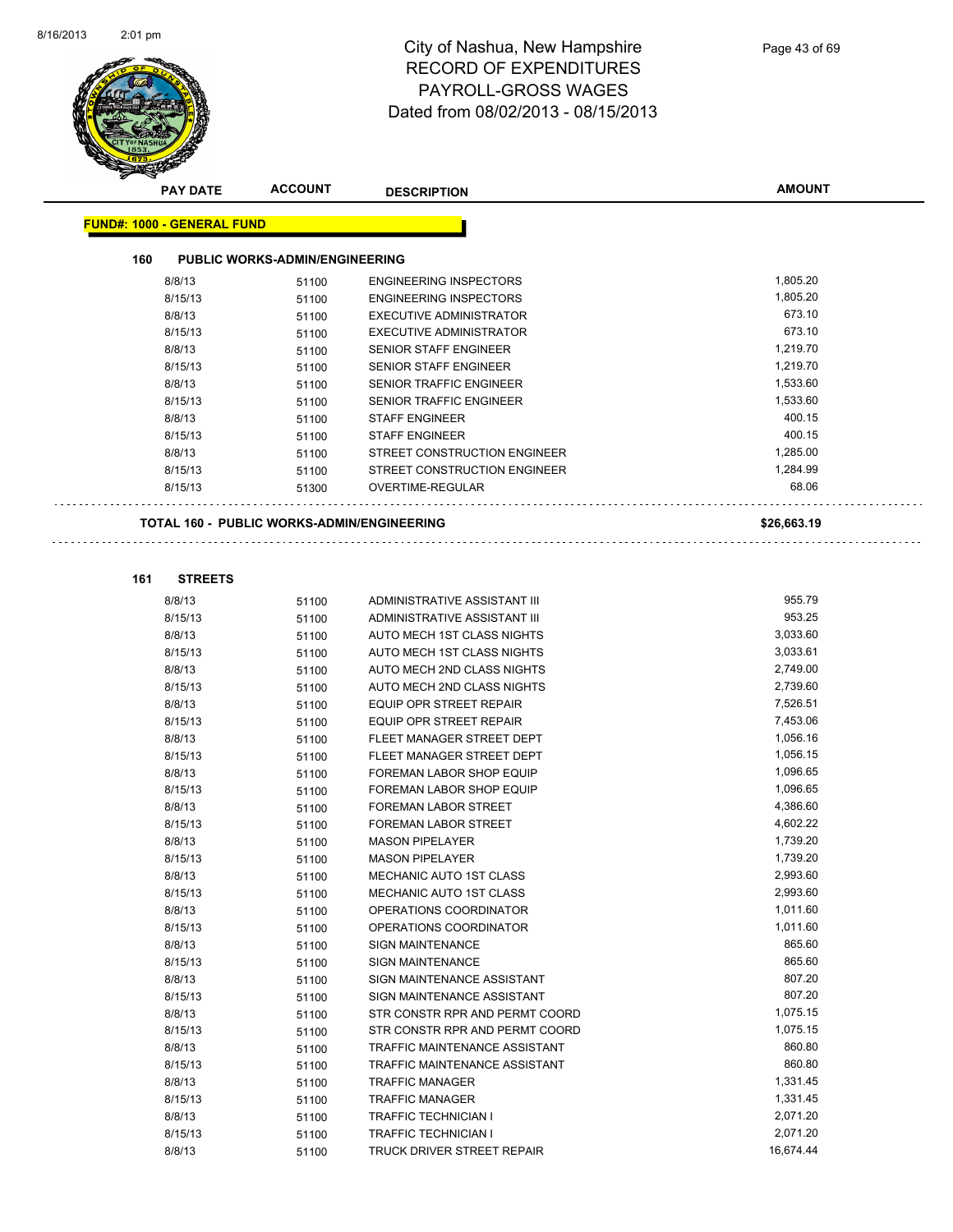

| <b>PAY DATE</b>                       | <b>ACCOUNT</b>            | <b>DESCRIPTION</b>                   | <b>AMOUNT</b>    |
|---------------------------------------|---------------------------|--------------------------------------|------------------|
| <b>FUND#: 1000 - GENERAL FUND</b>     |                           |                                      |                  |
| <b>STREETS</b><br>161                 |                           |                                      |                  |
| 8/15/13                               | 51100                     | TRUCK DRIVER STREET REPAIR           | 16,981.81        |
| 8/8/13                                | 51100                     | <b>WELDER FIRST CLASS</b>            | 1,968.80         |
| 8/15/13                               | 51100                     | <b>WELDER FIRST CLASS</b>            | 1,968.80         |
| 8/1/13                                | 51300                     | OVERTIME-REGULAR                     | (7,536.96)       |
| 8/8/13                                | 51300                     | <b>OVERTIME-REGULAR</b>              | 6,843.75         |
| 8/15/13                               | 51300                     | OVERTIME-REGULAR                     | 3,076.36         |
| 8/8/13                                | 51400                     | <b>WAGES TEMP-SEASONAL</b>           | 702.75           |
| 8/15/13                               | 51400                     | WAGES TEMP-SEASONAL                  | 640.00           |
| 8/8/13                                | 51600                     | <b>LONGEVITY</b>                     | 1,200.00         |
| <b>TOTAL 161 - STREETS</b>            |                           |                                      | \$109,770.20     |
| <b>PARKING LOTS</b><br>166            |                           |                                      |                  |
| 8/8/13                                | 51100                     | ADMINISTRATIVE ASSISTANT II          | 665.60           |
| 8/15/13                               | 51100                     | ADMINISTRATIVE ASSISTANT II          | 665.60           |
| 8/8/13                                |                           | PARKING MAINTENANCE                  | 1,315.20         |
| 8/15/13                               | 51100                     |                                      | 1,315.20         |
|                                       | 51100                     | PARKING MAINTENANCE                  | 76.85            |
| 8/8/13                                | 51100                     | <b>TRANSPORTATION DEPT MANAGER</b>   | 76.85            |
| 8/15/13                               | 51100                     | TRANSPORTATION DEPT MANAGER          |                  |
| 7/1/13<br>8/15/13                     | 51300<br>51300            | OVERTIME-REGULAR<br>OVERTIME-REGULAR | (97.13)<br>26.64 |
| TOTAL 166 - PARKING LOTS              |                           |                                      | \$4,044.81       |
|                                       |                           |                                      |                  |
| 171                                   | <b>COMMUNITY SERVICES</b> |                                      |                  |
| 8/8/13                                | 51100                     | DIRECTOR HEALTH AND COMM SVS         | 1,677.05         |
| 8/15/13                               | 51100                     | DIRECTOR HEALTH AND COMM SVS         | 1,677.05         |
| 8/8/13                                | 51100                     | PROGRAM COORDINATOR                  | 903.15           |
| 8/15/13                               | 51100                     | PROGRAM COORDINATOR                  | 903.15           |
| <b>TOTAL 171 - COMMUNITY SERVICES</b> |                           |                                      | \$5,160.40       |
| 172<br><b>COMMUNITY HEALTH</b>        |                           |                                      |                  |
| 8/8/13                                | 51100                     | ADMINISTRATIVE ASSISTANT II          | 696.75           |
| 8/15/13                               | 51100                     | ADMINISTRATIVE ASSISTANT II          | 696.75           |
| 8/8/13                                | 51100                     | <b>BILINGUAL OUTREACH WORKER</b>     | 708.00           |
| 8/15/13                               | 51100                     | BILINGUAL OUTREACH WORKER            | 708.00           |
| 8/8/13                                | 51100                     | MANAGER COMMUNITY HEALTH             | 1,364.20         |
| 8/15/13                               | 51100                     | MANAGER COMMUNITY HEALTH             | 1,364.20         |
| 8/8/13                                | 51100                     | PUB HEALTH NURSE                     | 3,342.60         |
| 8/15/13                               | 51100                     | PUB HEALTH NURSE                     | 3,342.60         |
| 8/8/13                                | 51412                     | <b>WAGES PER DIEM</b>                | 114.00           |
| 8/15/13                               | 51412                     | <b>WAGES PER DIEM</b>                | 114.00           |
| TOTAL 172 - COMMUNITY HEALTH          |                           |                                      | \$12,451.10      |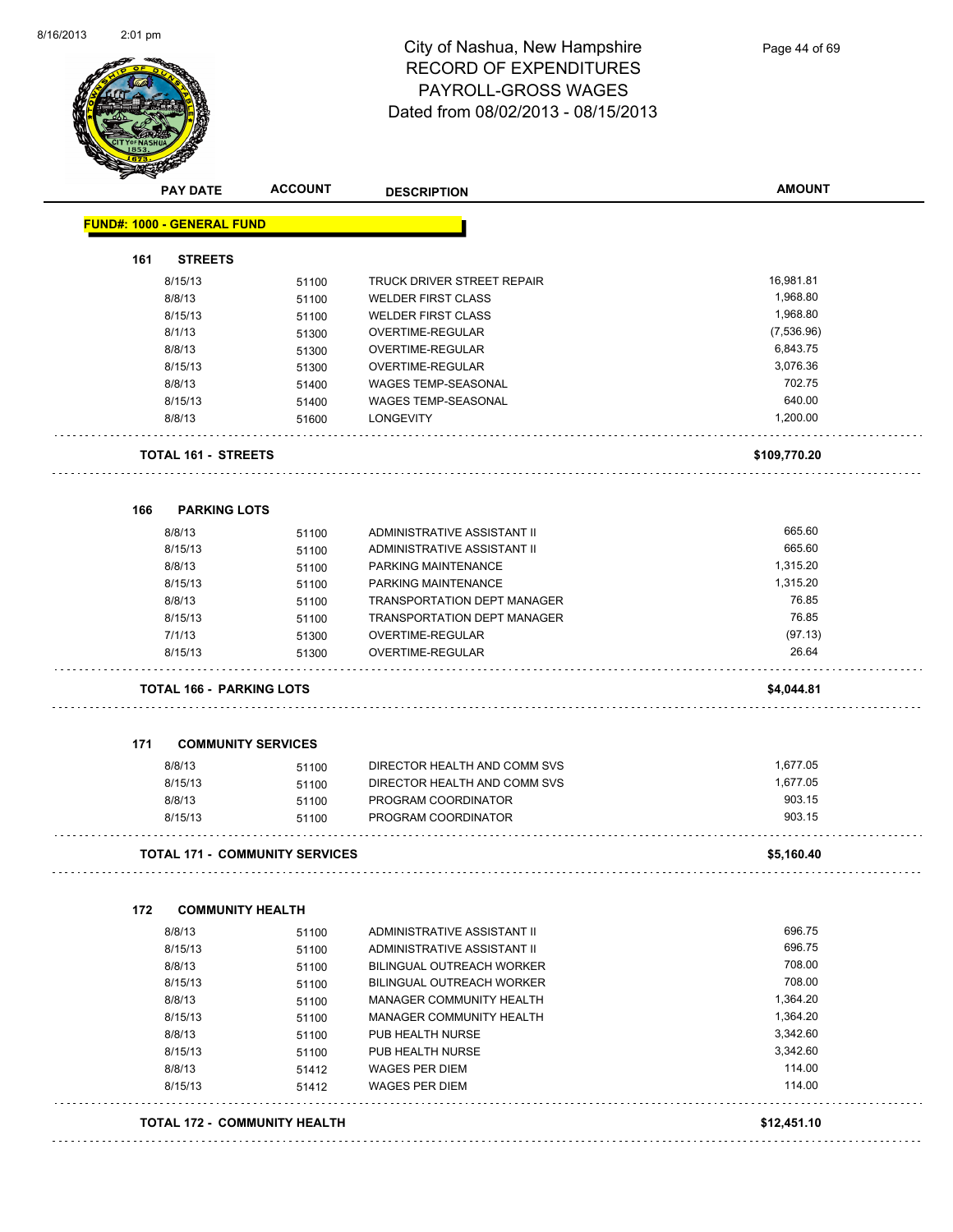$\overline{\phantom{0}}$ 



# City of Nashua, New Hampshire RECORD OF EXPENDITURES PAYROLL-GROSS WAGES Dated from 08/02/2013 - 08/15/2013

|     | <b>PAY DATE</b>                   | <b>ACCOUNT</b>                            | <b>DESCRIPTION</b>                                            | <b>AMOUNT</b>        |
|-----|-----------------------------------|-------------------------------------------|---------------------------------------------------------------|----------------------|
|     | <b>FUND#: 1000 - GENERAL FUND</b> |                                           |                                                               |                      |
|     |                                   |                                           |                                                               |                      |
| 173 |                                   | <b>ENVIRONMENTAL HEALTH</b>               |                                                               |                      |
|     | 8/8/13                            | 51100                                     | <b>ENVIRONMENTAL HEALTH SPEC I</b>                            | 1,598.15             |
|     | 8/15/13                           | 51100                                     | <b>ENVIRONMENTAL HEALTH SPEC I</b>                            | 1,598.15             |
|     | 8/8/13                            | 51100                                     | ENVIRONMENTAL HEALTH SPEC II                                  | 1,044.25             |
|     | 8/15/13                           | 51100                                     | ENVIRONMENTAL HEALTH SPEC II                                  | 1,044.25             |
|     | 8/8/13                            | 51100                                     | ENVIRONMENTAL TECH OFFICE MGR                                 | 964.35               |
|     | 8/15/13                           | 51100                                     | ENVIRONMENTAL TECH OFFICE MGR                                 | 964.35               |
|     | 8/8/13                            | 51100                                     | MANAGER ENVIRONMENTAL HEALTH                                  | 1,404.70             |
|     | 8/15/13                           | 51100                                     | MANAGER ENVIRONMENTAL HEALTH                                  | 1,404.70             |
|     |                                   | TOTAL 173 - ENVIRONMENTAL HEALTH          |                                                               | \$10,022.90          |
|     |                                   |                                           |                                                               |                      |
| 174 |                                   | <b>WELFARE ADMINISTRATION</b>             |                                                               |                      |
|     | 8/8/13                            | 51100                                     | ADMINISTRATIVE ASSISTANT I                                    | 812.25               |
|     | 8/15/13                           | 51100                                     | ADMINISTRATIVE ASSISTANT I                                    | 812.25               |
|     | 8/8/13                            | 51100                                     | CASE TECHNICIAN WELFARE                                       | 2,016.62             |
|     | 8/15/13                           | 51100                                     | CASE TECHNICIAN WELFARE                                       | 1,574.30             |
|     | 8/8/13                            | 51100                                     | <b>INTAKE WORKER ACCOUNTANT</b>                               | 909.84               |
|     | 8/15/13                           | 51100                                     | <b>INTAKE WORKER ACCOUNTANT</b>                               | 909.85               |
|     | 8/8/13                            | 51100                                     | SENIOR CASE TECHNICIAN                                        | 929.80               |
|     | 8/15/13                           | 51100                                     | SENIOR CASE TECHNICIAN                                        | 929.80               |
|     | 8/8/13                            | 51100                                     | <b>WELFARE OFFICER</b>                                        | 1,408.20             |
|     | 8/15/13                           | 51100                                     | <b>WELFARE OFFICER</b>                                        | 1,408.19             |
|     | 8/8/13                            | 51750                                     | <b>RETIREMENT &amp; SEPARATION PAY</b>                        | 466.27               |
|     |                                   | <b>TOTAL 174 - WELFARE ADMINISTRATION</b> |                                                               | \$12,177.37          |
|     |                                   |                                           |                                                               |                      |
| 177 |                                   | <b>PARKS &amp; RECREATION</b>             |                                                               |                      |
|     | 8/8/13                            | 51100                                     | ADMINISTRATIVE ASSISTANT II                                   | 734.80               |
|     | 8/15/13                           | 51100                                     | ADMINISTRATIVE ASSISTANT II                                   | 734.81               |
|     | 8/8/13                            | 51100                                     | <b>FOREMAN LABOR PARK</b>                                     | 3,289.95<br>3,289.95 |
|     | 8/15/13                           | 51100                                     | <b>FOREMAN LABOR PARK</b>                                     | 6,663.23             |
|     | 8/8/13                            | 51100                                     | <b>GROUNDS KEEPER PARK MAINT</b>                              | 6,677.72             |
|     | 8/15/13                           | 51100                                     | <b>GROUNDS KEEPER PARK MAINT</b><br><b>GROUNDSMAN I PARKS</b> |                      |
|     | 8/8/13                            | 51100                                     |                                                               | 2,434.80<br>2,630.80 |
|     | 8/15/13                           | 51100                                     | <b>GROUNDSMAN I PARKS</b>                                     | 818.80               |
|     | 8/8/13                            | 51100                                     | <b>GROUNDSMAN II PARKS</b>                                    | 818.80               |
|     | 8/15/13                           | 51100                                     | <b>GROUNDSMAN II PARKS</b>                                    | 2,758.80             |
|     | 8/8/13                            | 51100                                     | <b>LEAD GROUNDSMAN</b>                                        | 2,758.80             |
|     | 8/15/13                           | 51100                                     | <b>LEAD GROUNDSMAN</b>                                        |                      |
|     | 8/8/13                            | 51100                                     | NURSERY WORKER PARKS                                          | 865.60<br>865.60     |
|     | 8/15/13                           | 51100                                     | NURSERY WORKER PARKS                                          |                      |
|     | 8/8/13                            | 51100                                     | PROGRAM COORDINATOR                                           | 347.85               |
|     | 8/15/13                           | 51100                                     | PROGRAM COORDINATOR                                           | 347.85<br>1,075.60   |
|     | 8/8/13                            | 51100                                     | RECREATION PROGRAM MANAGER                                    | 1,075.60             |
|     | 8/15/13                           | 51100                                     | RECREATION PROGRAM MANAGER                                    | 909.20               |
|     | 8/8/13                            | 51100                                     | STELLOS STADIUM ATTENDANT                                     | 1,818.40             |
|     | 8/15/13                           | 51100                                     | STELLOS STADIUM ATTENDANT                                     |                      |

8/8/13 51100 SUPERINTENDENT OF PARKS RECR 1,670.35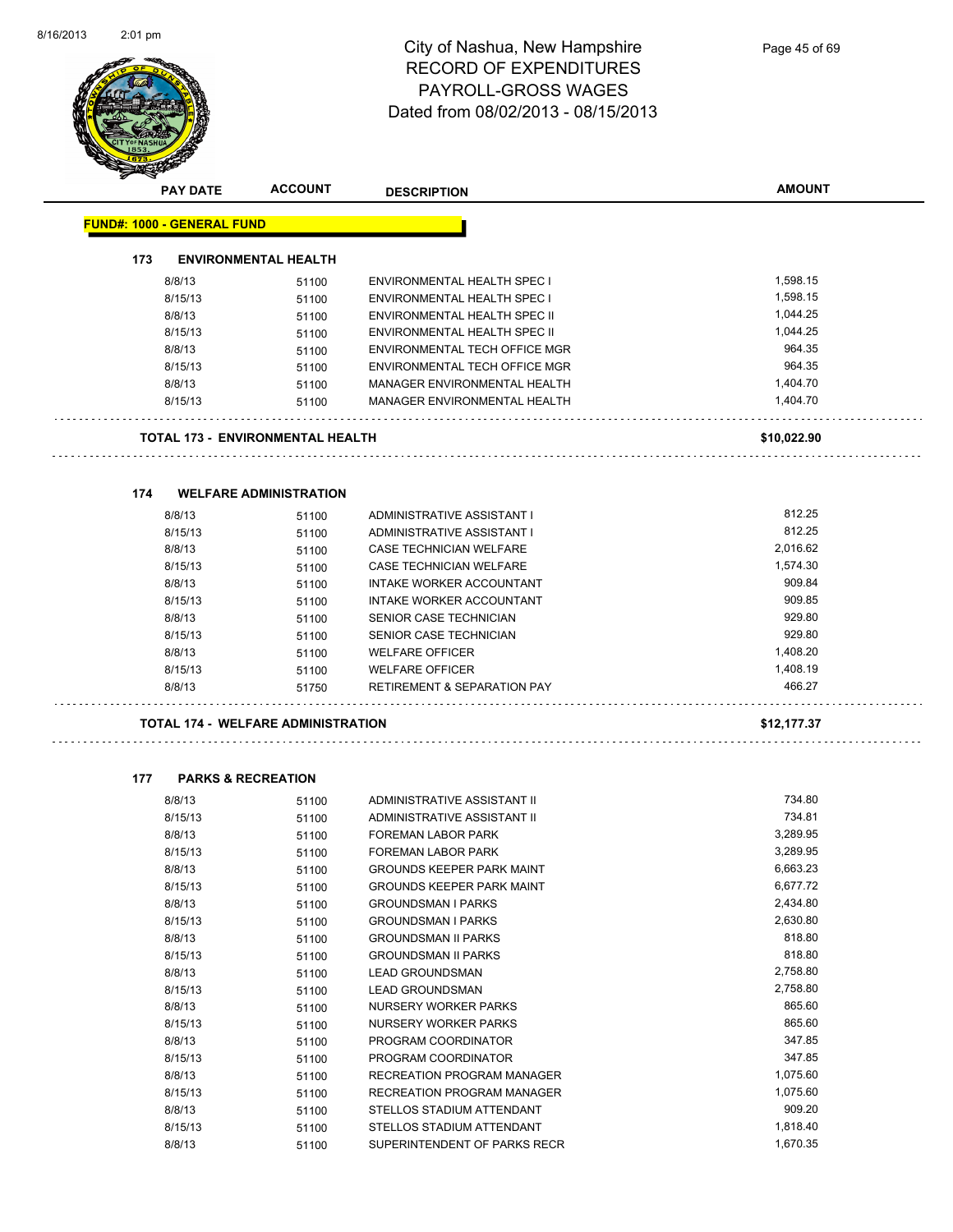

### City of Nashua, New Hampshire RECORD OF EXPENDITURES PAYROLL-GROSS WAGES Dated from 08/02/2013 - 08/15/2013

| <b>PAY DATE</b>                           | <b>ACCOUNT</b>                | <b>DESCRIPTION</b>              | <b>AMOUNT</b> |
|-------------------------------------------|-------------------------------|---------------------------------|---------------|
| <b>FUND#: 1000 - GENERAL FUND</b>         |                               |                                 |               |
|                                           |                               |                                 |               |
| 177                                       | <b>PARKS &amp; RECREATION</b> |                                 |               |
| 8/15/13                                   | 51100                         | SUPERINTENDENT OF PARKS RECR    | 1,670.35      |
| 8/8/13                                    | 51100                         | TRUCK DRIVER PARKS RECR         | 849.20        |
| 8/15/13                                   | 51100                         | <b>TRUCK DRIVER PARKS RECR</b>  | 872.24        |
| 8/8/13                                    | 51300                         | OVERTIME-REGULAR                | 6,470.14      |
| 8/15/13                                   | 51300                         | OVERTIME-REGULAR                | 5,374.44      |
| 8/8/13                                    | 51400                         | <b>WAGES TEMP-SEASONAL</b>      | 15,447.50     |
| 8/15/13                                   | 51400                         | <b>WAGES TEMP-SEASONAL</b>      | 16,096.00     |
| 8/8/13                                    | 51600                         | <b>LONGEVITY</b>                | 600.00        |
| <b>TOTAL 177 - PARKS &amp; RECREATION</b> |                               |                                 | \$89,967.18   |
|                                           |                               |                                 |               |
| 179<br><b>LIBRARY</b>                     |                               |                                 |               |
| 8/8/13                                    | 51100                         | ADMIN ASST COST ACCOUNTANT      | 782.40        |
| 8/15/13                                   | 51100                         | ADMIN ASST COST ACCOUNTANT      | 782.40        |
| 8/8/13                                    | 51100                         | ASSISTANT DIRECTOR LIBRARY      | 1,255.85      |
| 8/15/13                                   | 51100                         | ASSISTANT DIRECTOR LIBRARY      | 1,255.85      |
| 8/8/13                                    | 51100                         | ASSISTANT LIBRARIAN CIRCULATIO  | 922.00        |
| 8/15/13                                   | 51100                         | ASSISTANT LIBRARIAN CIRCULATIO  | 921.99        |
| 8/8/13                                    | 51100                         | ASSISTANT LIBRARIAN MEDIA SERV  | 715.89        |
| 8/15/13                                   | 51100                         | ASSISTANT LIBRARIAN MEDIA SERV  | 715.90        |
| 8/8/13                                    | 51100                         | ASSISTANT LIBRARIAN TECH SVS    | 951.65        |
| 8/15/13                                   | 51100                         | ASSISTANT LIBRARIAN TECH SVS    | 951.65        |
| 8/8/13                                    | 51100                         | ASSISTANT LIBRARIAN YOUTH SERV  | 738.90        |
| 8/15/13                                   | 51100                         | ASSISTANT LIBRARIAN YOUTH SERV  | 738.90        |
| 8/8/13                                    | 51100                         | <b>DIRECTOR LIBRARY</b>         | 1,831.20      |
| 8/15/13                                   | 51100                         | <b>DIRECTOR LIBRARY</b>         | 1,831.20      |
| 8/8/13                                    | 51100                         | EXECUTIVE ASST OFFICE MANAGER   | 833.85        |
| 8/15/13                                   | 51100                         | EXECUTIVE ASST OFFICE MANAGER   | 833.85        |
| 8/8/13                                    | 51100                         | <b>JANITOR</b>                  | 464.60        |
| 8/15/13                                   | 51100                         | <b>JANITOR</b>                  | 464.60        |
| 8/8/13                                    | 51100                         | LIBRARIAN ADULT SERVICES        | 911.80        |
| 8/15/13                                   | 51100                         | <b>LIBRARIAN ADULT SERVICES</b> | 911.80        |
| 8/8/13                                    | 51100                         | LIBRARIAN CIRCULATION           | 911.79        |
| 8/15/13                                   | 51100                         | <b>LIBRARIAN CIRCULATION</b>    | 1,152.70      |
| 8/8/13                                    | 51100                         | LIBRARIAN MEDIA SERVICES        | 865.38        |

| 8/15/13 | 51100 | LIBRARIAN OUTREACH SVS               | 946.45   |
|---------|-------|--------------------------------------|----------|
| 8/8/13  | 51100 | LIBRARIAN TECH SERVICES              | 982.40   |
| 8/15/13 | 51100 | LIBRARIAN TECH SERVICES              | 982.40   |
| 8/8/13  | 51100 | LIBRARIAN YOUTH SERVICES             | 2,162.65 |
| 8/15/13 | 51100 | LIBRARIAN YOUTH SERVICES             | 2,162.65 |
| 8/8/13  | 51100 | LIBRARY ASSISTANT ADULT SERVIC       | 629.70   |
| 8/15/13 | 51100 | LIBRARY ASSISTANT ADULT SERVIC       | 629.70   |
| 8/8/13  | 51100 | <b>LIBRARY ASSISTANT CIRCULATION</b> | 3,324.55 |
| 8/15/13 | 51100 | LIBRARY ASSISTANT CIRCULATION        | 3,324.55 |
| 8/8/13  | 51100 | LIBRARY ASSISTANT MEDIA SERVIC       | 1.941.95 |
| 8/15/13 | 51100 | LIBRARY ASSISTANT MEDIA SERVIC       | 1,941.96 |
| 8/8/13  | 51100 | <b>LIBRARY ASSISTANT TECH SVS</b>    | 669.55   |
| 8/15/13 | 51100 | LIBRARY ASSISTANT TECH SVS           | 669.55   |
|         |       |                                      |          |

8/15/13 51100 LIBRARIAN MEDIA SERVICES 665.39 8/8/13 51100 LIBRARIAN OUTREACH SVS 56/6/8/8/8/13 51100

8/8/13 51100 LIBRARIAN MEDIA SERVICES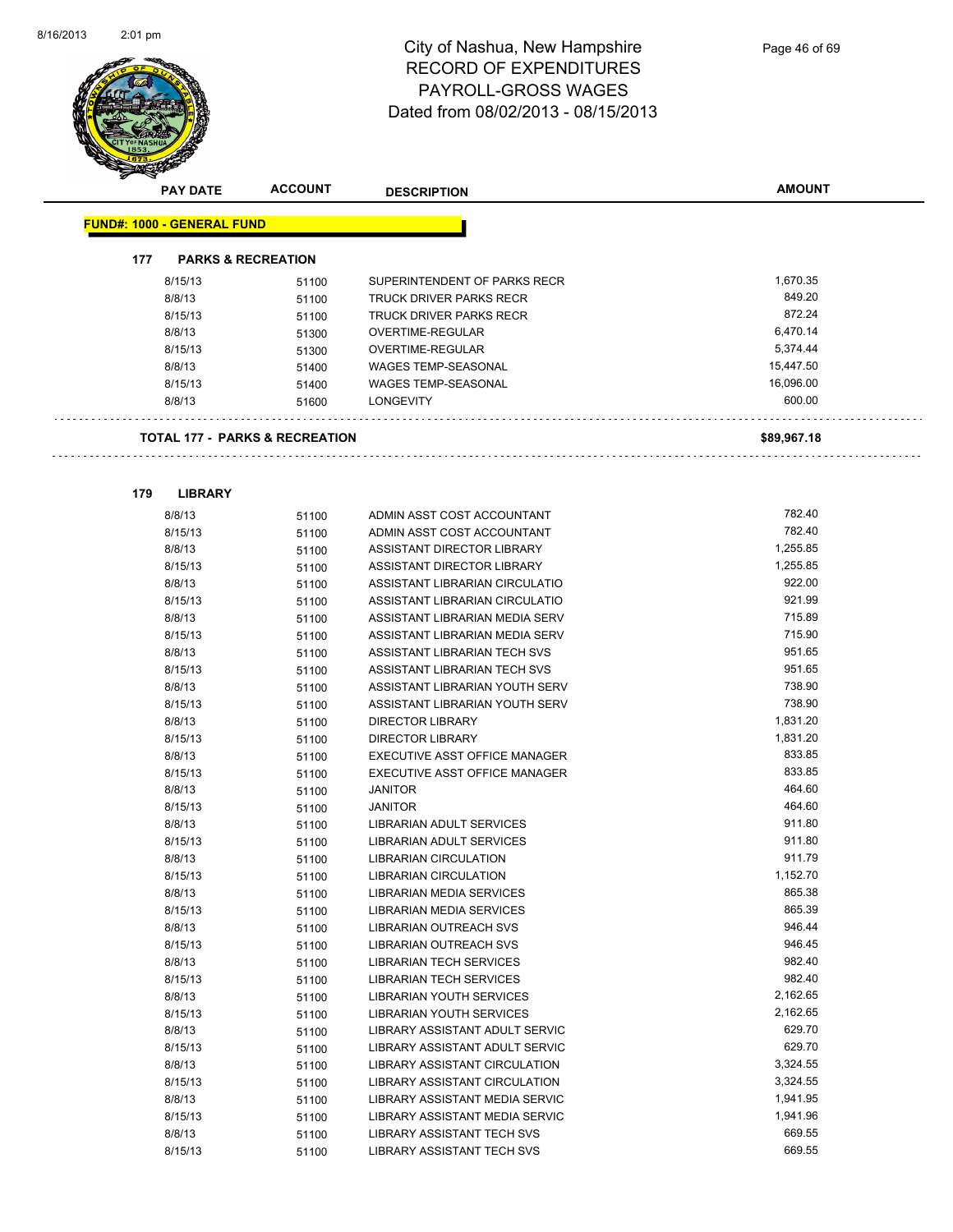

|     | <b>PAY DATE</b>                   | <b>ACCOUNT</b>                    | <b>DESCRIPTION</b>                   | <b>AMOUNT</b> |
|-----|-----------------------------------|-----------------------------------|--------------------------------------|---------------|
|     | <b>FUND#: 1000 - GENERAL FUND</b> |                                   |                                      |               |
| 179 | <b>LIBRARY</b>                    |                                   |                                      |               |
|     | 8/8/13                            | 51100                             | LIBRARY ASSISTANT YOUTH SERVIC       | 1,258.11      |
|     | 8/15/13                           | 51100                             | LIBRARY ASSISTANT YOUTH SERVIC       | 1,260.04      |
|     | 8/8/13                            | 51100                             | <b>MAINTENANCE SUPV</b>              | 807.50        |
|     | 8/15/13                           | 51100                             | <b>MAINTENANCE SUPV</b>              | 807.51        |
|     | 8/8/13                            | 51100                             | MEDIA SERVICES COORDINATOR           | 1,141.43      |
|     | 8/15/13                           | 51100                             | <b>MEDIA SERVICES COORDINATOR</b>    | 1,141.43      |
|     | 8/8/13                            | 51100                             | REFERENCE LIBRARIAN ADULT SERV       | 2,279.50      |
|     | 8/15/13                           | 51100                             | REFERENCE LIBRARIAN ADULT SERV       | 2,279.72      |
|     | 8/8/13                            | 51100                             | REFERENCE LIBRARIAN TECH SVS         | 716.50        |
|     | 8/15/13                           | 51100                             | REFERENCE LIBRARIAN TECH SVS         | 716.50        |
|     | 8/8/13                            | 51100                             | <b>SECURITY LIBRARY</b>              | 649.96        |
|     | 8/15/13                           | 51100                             | <b>SECURITY LIBRARY</b>              | 649.95        |
|     | 8/8/13                            | 51200                             | LIBRARY ASSISTANT CIRCULATION        | 472.63        |
|     | 8/15/13                           | 51200                             | <b>LIBRARY ASSISTANT CIRCULATION</b> | 472.15        |
|     | 8/8/13                            | 51200                             | <b>LIBRARY ASSISTANT TECH SVS</b>    | 395.45        |
|     | 8/15/13                           | 51200                             | LIBRARY ASSISTANT TECH SVS           | 393.55        |
|     | 8/8/13                            | 51200                             | LIBRARY ASSISTANT YOUTH SERVIC       | 310.00        |
|     | 8/15/13                           | 51200                             | LIBRARY ASSISTANT YOUTH SERVIC       | 312.64        |
|     | 8/8/13                            | 51200                             | LIBRARY PAGE YOUTH SERVICES          | 275.10        |
|     | 8/15/13                           | 51200                             | LIBRARY PAGE YOUTH SERVICES          | 275.10        |
|     | 8/8/13                            | 51200                             | LIBRARY PAGES CIRCULATION            | 746.52        |
|     | 8/15/13                           | 51200                             | <b>LIBRARY PAGES CIRCULATION</b>     | 745.46        |
|     | 8/8/13                            | 51200                             | LIBRARY PAGES MEDIA SERVICES         | 577.79        |
|     | 8/15/13                           | 51200                             | LIBRARY PAGES MEDIA SERVICES         | 468.15        |
|     | 8/8/13                            | 51300                             | OVERTIME-REGULAR                     | 92.69         |
|     | 8/15/13                           | 51300                             | OVERTIME-REGULAR                     | 257.15        |
|     | 8/8/13                            | 51400                             | <b>WAGES TEMP-SEASONAL</b>           | 422.08        |
|     | 8/15/13                           | 51400                             | <b>WAGES TEMP-SEASONAL</b>           | 421.04        |
|     | <b>TOTAL 179 - LIBRARY</b>        |                                   |                                      | \$64,271.69   |
| 181 |                                   | <b>COMMUNITY DEVELOPMENT</b>      |                                      |               |
|     | 8/8/13                            | 51100                             | ADMINISTRATIVE ASSISTANT II          | 665.60        |
|     | 8/15/13                           | 51100                             | ADMINISTRATIVE ASSISTANT II          | 665.60        |
|     | 8/8/13                            | 51200                             | <b>CLERK TYPIST II PT</b>            | 618.11        |
|     | 8/15/13                           | 51200                             | <b>CLERK TYPIST II PT</b>            | 331.76        |
|     |                                   | TOTAL 181 - COMMUNITY DEVELOPMENT |                                      | \$2,281.07    |
| 182 | <b>PLANNING &amp; ZONING</b>      |                                   |                                      |               |
|     |                                   |                                   | DEPARTMENT COORDINATOR               | 913.60        |
|     | 8/8/13<br>8/15/13                 | 51100                             | DEPARTMENT COORDINATOR               | 913.60        |
|     |                                   | 51100                             | DEPUTY PLANNING MANAGER              | 2,589.60      |
|     | 8/8/13                            | 51100                             |                                      |               |

| 8/8/13  | 51100 | DEPUTY PLANNING MANAGER | 2.589.60 |
|---------|-------|-------------------------|----------|
| 8/15/13 | 51100 | DEPUTY PLANNING MANAGER | 2,589.60 |
| 8/8/13  | 51100 | MANAGER PLANNING DEPT   | 1.865.85 |
| 8/15/13 | 51100 | MANAGER PLANNING DEPT   | 1.865.85 |
| 8/8/13  | 51100 | PLANNER I               | 1.675.35 |
| 8/15/13 | 51100 | PI ANNER I              | 1.675.35 |
|         |       |                         |          |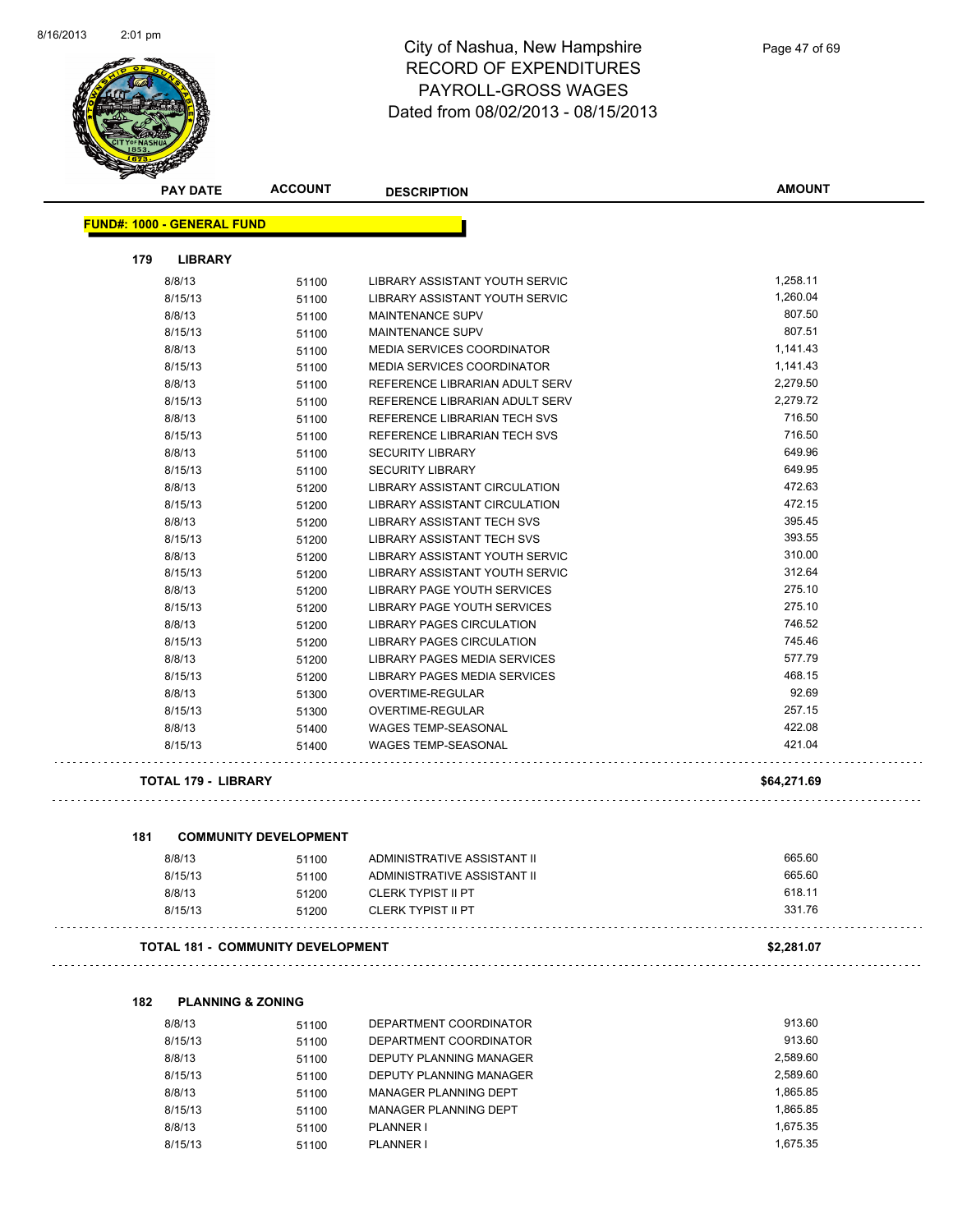

|     | <b>PAY DATE</b>                   | <b>ACCOUNT</b>                           | <b>DESCRIPTION</b>           | <b>AMOUNT</b> |
|-----|-----------------------------------|------------------------------------------|------------------------------|---------------|
|     | <b>FUND#: 1000 - GENERAL FUND</b> |                                          |                              |               |
| 182 | <b>PLANNING &amp; ZONING</b>      |                                          |                              |               |
|     | 8/8/13                            | 51100                                    | <b>PLANNER II</b>            | 1,095.40      |
|     | 8/15/13                           | 51100                                    | <b>PLANNER II</b>            | 1,095.40      |
|     | 8/8/13                            | 51100                                    | ZONING COORDINATOR           | 682.30        |
|     | 8/15/13                           | 51100                                    | ZONING COORDINATOR           | 682.30        |
|     | 8/8/13                            | 53428                                    | STENOGRAPHIC SERVICES        | 250.00        |
|     |                                   | <b>TOTAL 182 - PLANNING &amp; ZONING</b> |                              | \$17,894.20   |
|     |                                   |                                          |                              |               |
| 183 |                                   | <b>ECONOMIC DEVELOPMENT</b>              |                              |               |
|     | 8/8/13                            | 51100                                    | ECONOMIC DEV DIRECTOR        | 1,819.35      |
|     | 8/15/13                           | 51100                                    | ECONOMIC DEV DIRECTOR        | 1,819.35      |
|     | 8/8/13                            | 51100                                    | OED PROGRAM COORDINATOR      | 385.00        |
|     | 8/15/13                           | 51100                                    | OED PROGRAM COORDINATOR      | 385.00        |
|     |                                   | <b>TOTAL 183 - ECONOMIC DEVELOPMENT</b>  |                              | \$4,408.70    |
|     |                                   |                                          |                              |               |
| 191 | <b>SCHOOL</b>                     |                                          |                              |               |
|     | 8/15/13                           | 51100                                    | ASSISTANT PRINCIPAL AMH      | 2,762.62      |
|     | 8/15/13                           | 51100                                    | ASSISTANT PRINCIPAL BIC      | 2,873.96      |
|     | 8/15/13                           | 51100                                    | ASSISTANT PRINCIPAL BRO      | 1,403.84      |
|     | 8/15/13                           | 51100                                    | ASSISTANT PRINCIPAL CHARL    | 2,915.05      |
|     | 8/15/13                           | 51100                                    | ASSISTANT PRINCIPAL DR CRSP  | 2,873.96      |
|     | 8/15/13                           | 51100                                    | ASSISTANT PRINCIPAL ELM      | 6,488.04      |
|     | 8/15/13                           | 51100                                    | ASSISTANT PRINCIPAL FES      | 2,915.05      |
|     | 8/15/13                           | 51100                                    | ASSISTANT PRINCIPAL FMS      | 3,411.11      |
|     | 8/15/13                           | 51100                                    | ASSISTANT PRINCIPAL LEDGE    | 2,762.62      |
|     | 8/15/13                           | 51100                                    | ASSISTANT PRINCIPAL MDE      | 1,381.31      |
|     | 8/15/13                           | 51100                                    | ASSISTANT PRINCIPAL NHN      | 9,485.31      |
|     | 8/15/13                           | 51100                                    | ASSISTANT PRINCIPAL NHS      | 12,854.50     |
|     | 8/15/13                           | 51100                                    | ASSISTANT PRINCIPAL PMS      | 3,214.76      |
|     | 8/15/13                           | 51100                                    | ASSISTANT PRINCIPAL SHE      | 2,807.69      |
|     | 8/15/13                           | 51100                                    | ASSISTANT SUPERINTENDENT     | 8,186.73      |
|     | 8/15/13                           | 51100                                    | ASST DIRECTOR PLANT OPS      | 4,219.70      |
|     | 8/15/13                           | 51100                                    | <b>ASST DIRECTOR SPED</b>    | 5,972.02      |
|     | 8/8/13                            | 51100                                    | ASST SYSTEMS ADMIN FULL YEAR | 865.39        |
|     | 8/15/13                           | 51100                                    | ASST SYSTEMS ADMIN FULL YEAR | 11,355.86     |
|     | 8/15/13                           | 51100                                    | CAREER CENTER COORD NHN      | 1,449.39      |
|     | 8/15/13                           | 51100                                    | CAREER CENTER COORD NHS      | 1,449.39      |
|     | 8/15/13                           | 51100                                    | CHIEF OPERATING OFFICER      | 3,868.07      |
|     | 8/8/13                            | 51100                                    | CLERICAL ACADEMY NHN         | 1,588.60      |
|     | 8/15/13                           | 51100                                    | CLERICAL ACADEMY NHN         | 1,939.55      |
|     | 8/8/13                            | 51100                                    | CLERICAL ACADEMY NHS         | 1,715.39      |
|     | 8/15/13                           | 51100                                    | CLERICAL ACADEMY NHS         | 1,761.42      |
|     | 8/8/13                            | 51100                                    | CLERICAL ASST SUPER SUP      | 1,978.23      |
|     | 8/15/13                           | 51100                                    | CLERICAL ASST SUPER SUP      | 1,978.23      |
|     | 8/8/13                            | 51100                                    | CLERICAL ATHLETIC NHN        | 368.20        |
|     | 8/15/13                           | 51100                                    | CLERICAL ATHLETIC NHN        | 368.20        |

8/8/13 51100 CLERICAL ATHLETIC NHS 362.20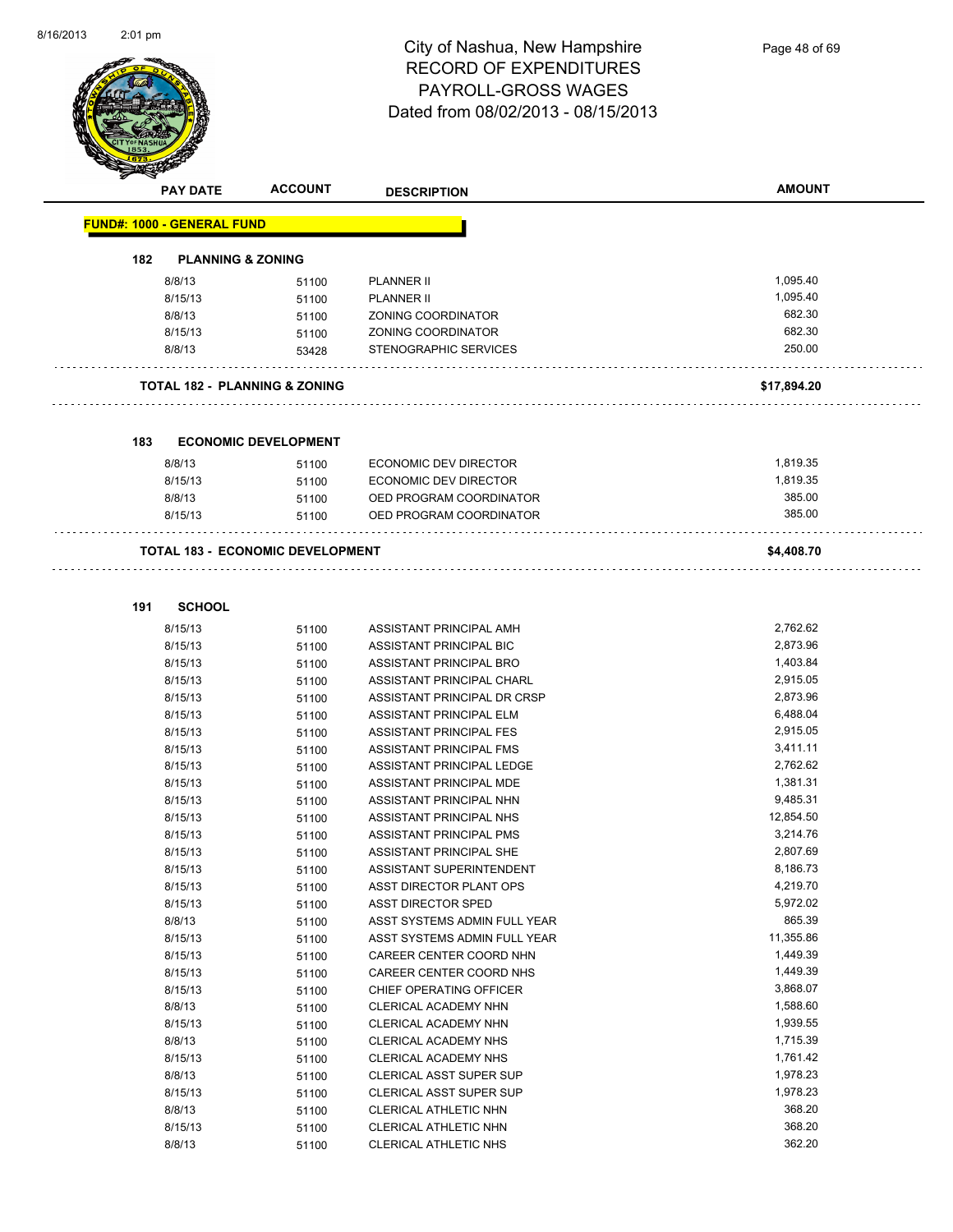

| <b>PAY DATE</b>                   | <b>ACCOUNT</b> | <b>DESCRIPTION</b>                                             | <b>AMOUNT</b>    |
|-----------------------------------|----------------|----------------------------------------------------------------|------------------|
|                                   |                |                                                                |                  |
| <b>FUND#: 1000 - GENERAL FUND</b> |                |                                                                |                  |
| 191<br><b>SCHOOL</b>              |                |                                                                |                  |
| 8/15/13                           | 51100          | <b>CLERICAL ATHLETIC NHS</b>                                   | 362.20           |
| 8/8/13                            | 51100          | CLERICAL BOARD OF ED SUP                                       | 759.55           |
| 8/15/13                           | 51100          | CLERICAL BOARD OF ED SUP                                       | 759.54           |
| 8/8/13                            | 51100          | <b>CLERICAL BUSINESS</b>                                       | 3,455.27         |
| 8/15/13                           | 51100          | <b>CLERICAL BUSINESS</b>                                       | 3,455.26         |
| 8/8/13                            | 51100          | CLERICAL CHIEF OP OFFICER SUP                                  | 779.39           |
| 8/15/13                           | 51100          | CLERICAL CHIEF OP OFFICER SUP                                  | 779.39           |
| 8/8/13                            | 51100          | <b>CLERICAL CTE NHN</b>                                        | 712.88           |
| 8/15/13                           | 51100          | <b>CLERICAL CTE NHN</b>                                        | 712.89           |
| 8/8/13                            | 51100          | <b>CLERICAL CTE NHS</b>                                        | 368.20           |
| 8/15/13                           | 51100          | <b>CLERICAL CTE NHS</b>                                        | 506.29           |
| 8/8/13                            | 51100          | <b>CLERICAL GUIDANCE ELM</b>                                   | 627.58           |
| 8/15/13                           | 51100          | <b>CLERICAL GUIDANCE ELM</b>                                   | 627.58           |
| 8/8/13                            | 51100          | <b>CLERICAL GUIDANCE NHN</b>                                   | 1,542.08         |
| 8/15/13                           | 51100          | CLERICAL GUIDANCE NHN                                          | 1,300.70         |
| 8/8/13                            | 51100          | <b>CLERICAL GUIDANCE NHS</b>                                   | 1,617.36         |
| 8/15/13                           | 51100          | <b>CLERICAL GUIDANCE NHS</b>                                   | 1,617.36         |
| 8/8/13                            | 51100          | CLERICAL HUMAN RESOURCES                                       | 2,646.01         |
| 8/15/13                           | 51100          | CLERICAL HUMAN RESOURCES                                       | 2,646.01         |
| 8/8/13                            | 51100          | <b>CLERICAL PAYROLL SUP</b>                                    | 647.63           |
| 8/15/13                           | 51100          | <b>CLERICAL PAYROLL SUP</b>                                    | 647.63           |
| 8/8/13                            | 51100          | <b>CLERICAL PLANT OPS</b>                                      | 724.13           |
| 8/15/13                           | 51100          | <b>CLERICAL PLANT OPS</b>                                      | 724.13           |
| 8/8/13                            | 51100          | <b>CLERICAL PRINCIPAL AMH</b>                                  | 862.05           |
| 8/15/13                           | 51100          | CLERICAL PRINCIPAL AMH                                         | 656.80           |
| 8/8/13                            | 51100          | <b>CLERICAL PRINCIPAL BIC</b>                                  | 892.01           |
| 8/15/13                           | 51100          | <b>CLERICAL PRINCIPAL BIC</b>                                  | 1,159.61         |
| 8/8/13                            | 51100          | <b>CLERICAL PRINCIPAL BIR</b>                                  | 782.43           |
| 8/15/13                           | 51100          | <b>CLERICAL PRINCIPAL BIR</b>                                  | 828.46           |
| 8/8/13                            | 51100          | <b>CLERICAL PRINCIPAL BRO</b>                                  | 995.78           |
| 8/15/13                           | 51100          | <b>CLERICAL PRINCIPAL BRO</b>                                  | 1,041.81         |
| 8/8/13                            | 51100          | CLERICAL PRINCIPAL CHA                                         | 690.80           |
| 8/15/13                           | 51100          | CLERICAL PRINCIPAL CHA                                         | 733.98           |
| 8/8/13                            | 51100          | <b>CLERICAL PRINCIPAL DRC</b>                                  | 993.04           |
| 8/15/13                           | 51100          | <b>CLERICAL PRINCIPAL DRC</b>                                  | 820.34           |
| 8/8/13                            | 51100          | CLERICAL PRINCIPAL ELM                                         | 1,245.18         |
| 8/15/13                           | 51100          | <b>CLERICAL PRINCIPAL ELM</b>                                  | 1,199.15         |
| 8/8/13                            | 51100          | <b>CLERICAL PRINCIPAL FES</b>                                  | 950.78           |
| 8/15/13                           | 51100          | <b>CLERICAL PRINCIPAL FES</b>                                  | 814.96           |
| 8/8/13                            | 51100          | <b>CLERICAL PRINCIPAL FMS</b>                                  | 1,549.11         |
| 8/15/13                           | 51100          | <b>CLERICAL PRINCIPAL FMS</b>                                  | 1,549.11         |
| 8/8/13                            | 51100          | <b>CLERICAL PRINCIPAL LDG</b>                                  | 716.98           |
| 8/15/13                           | 51100          | <b>CLERICAL PRINCIPAL LDG</b>                                  | 889.68<br>935.52 |
| 8/8/13<br>8/15/13                 | 51100          | CLERICAL PRINCIPAL MDE<br>CLERICAL PRINCIPAL MDE               | 1,125.61         |
|                                   | 51100          |                                                                | 843.13           |
| 8/8/13<br>8/15/13                 | 51100          | <b>CLERICAL PRINCIPAL MTP</b><br><b>CLERICAL PRINCIPAL MTP</b> | 943.73           |
| 8/8/13                            | 51100          | CLERICAL PRINCIPAL NHN                                         | 1,861.71         |
| 8/15/13                           | 51100          | CLERICAL PRINCIPAL NHN                                         | 1,861.71         |
| 8/8/13                            | 51100<br>51100 | <b>CLERICAL PRINCIPAL NHS</b>                                  | 1,372.50         |
| 8/15/13                           | 51100          | <b>CLERICAL PRINCIPAL NHS</b>                                  | 1,372.50         |
|                                   |                |                                                                |                  |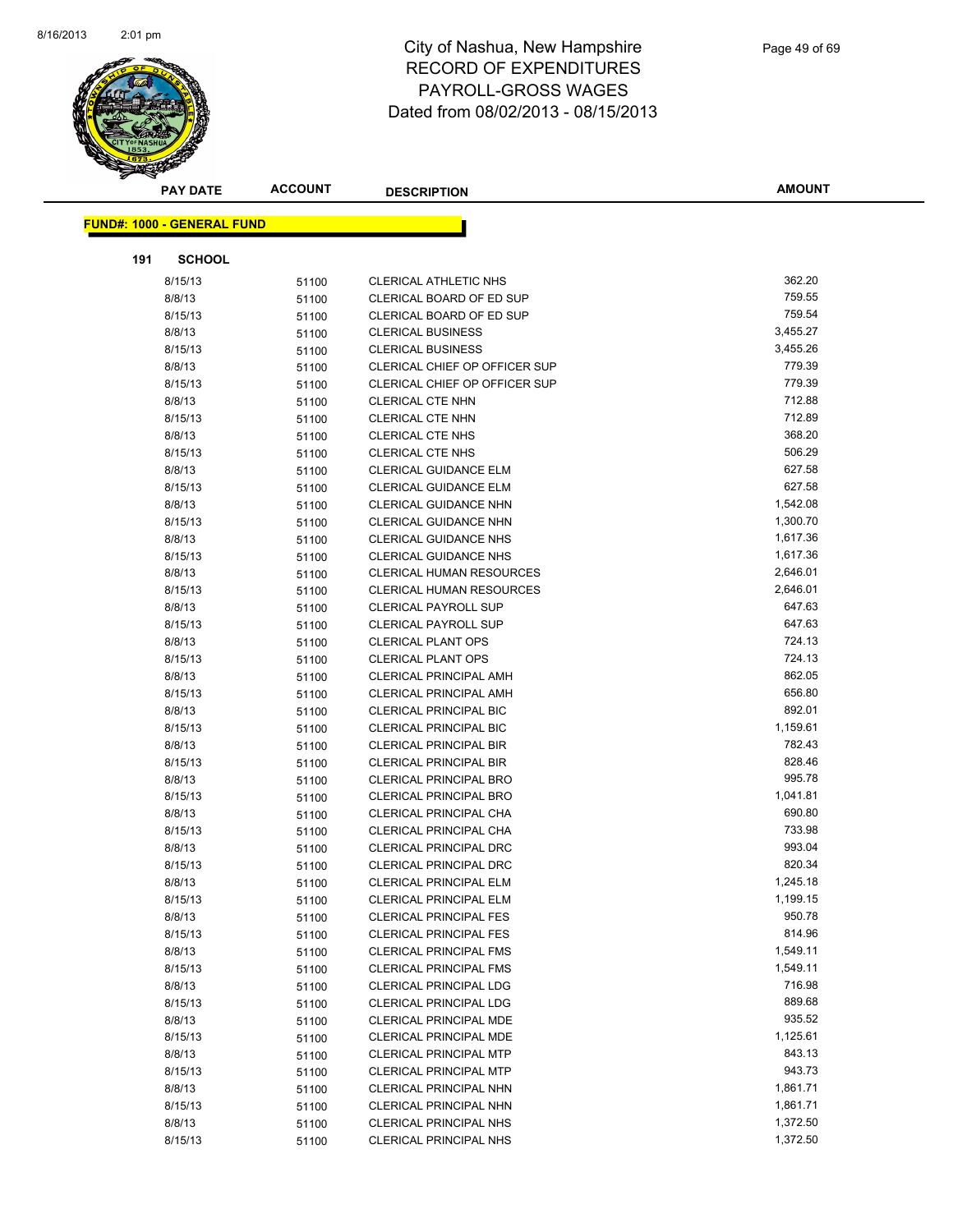

|     | <b>PAY DATE</b>                   | <b>ACCOUNT</b> | <b>DESCRIPTION</b>                           | <b>AMOUNT</b>        |
|-----|-----------------------------------|----------------|----------------------------------------------|----------------------|
|     |                                   |                |                                              |                      |
|     | <b>FUND#: 1000 - GENERAL FUND</b> |                |                                              |                      |
| 191 | <b>SCHOOL</b>                     |                |                                              |                      |
|     | 8/8/13                            | 51100          | <b>CLERICAL PRINCIPAL NSE</b>                | 368.20               |
|     | 8/15/13                           | 51100          | <b>CLERICAL PRINCIPAL NSE</b>                | 598.33               |
|     | 8/8/13                            | 51100          | <b>CLERICAL PRINCIPAL PMS</b>                | 1,223.66             |
|     | 8/15/13                           | 51100          | <b>CLERICAL PRINCIPAL PMS</b>                | 1,550.33             |
|     | 8/8/13                            | 51100          | <b>CLERICAL PRINCIPAL SHE</b>                | 1,087.83             |
|     | 8/15/13                           | 51100          | <b>CLERICAL PRINCIPAL SHE</b>                | 1,081.08             |
|     | 8/8/13                            | 51100          | CLERICAL RECEPTIONIST NHS                    | 345.40               |
|     | 8/15/13                           | 51100          | CLERICAL RECEPTIONIST NHS                    | 388.58               |
|     | 8/8/13                            | 51100          | CLERICAL SPECIAL ED NHS                      | 627.58               |
|     | 8/15/13                           | 51100          | CLERICAL SPECIAL ED NHS                      | 386.20               |
|     | 8/8/13                            | 51100          | CLERICAL SPECIAL ED SUP                      | 1,448.26             |
|     | 8/15/13                           | 51100          | CLERICAL SPECIAL ED SUP                      | 1,448.26             |
|     | 8/8/13                            | 51100          | CLERICAL STUDENT SERV SUP                    | 768.69               |
|     | 8/15/13                           | 51100          | <b>CLERICAL STUDENT SERV SUP</b>             | 768.69               |
|     | 8/8/13                            | 51100          | CLERICAL SUPERINTENDANT SUP                  | 907.63               |
|     | 8/15/13                           | 51100          | CLERICAL SUPERINTENDANT SUP                  | 907.63               |
|     | 8/8/13                            | 51100          | CLERICAL TRANSPORTATION SUP                  | 724.13               |
|     | 8/15/13                           | 51100          | <b>CLERICAL TRANSPORTATION SUP</b>           | 724.13               |
|     | 8/8/13                            | 51100          | CLERICAL VOCATIONAL NHN                      | 724.13               |
|     | 8/15/13                           | 51100          | CLERICAL VOCATIONAL NHN                      | 724.13               |
|     | 8/15/13                           | 51100          | <b>CURRICULUM SUPERVISOR</b>                 | 5,797.28             |
|     | 8/8/13                            | 51100          | <b>CUSTODIAN AMH</b>                         | 2,031.20             |
|     | 8/15/13                           | 51100          | <b>CUSTODIAN AMH</b>                         | 1,941.60             |
|     | 8/8/13                            | 51100          | <b>CUSTODIAN ASST HEAD ELM</b>               | 736.80               |
|     | 8/15/13                           | 51100          | <b>CUSTODIAN ASST HEAD ELM</b>               | 736.80               |
|     | 8/8/13                            | 51100          | <b>CUSTODIAN ASST HEAD FMS</b>               | 736.80               |
|     | 8/15/13                           | 51100          | <b>CUSTODIAN ASST HEAD FMS</b>               | 736.80               |
|     | 8/8/13                            | 51100          | <b>CUSTODIAN ASST HEAD NHN</b>               | 1,618.00             |
|     | 8/15/13                           | 51100          | <b>CUSTODIAN ASST HEAD NHN</b>               | 1,618.01             |
|     | 8/8/13                            | 51100          | <b>CUSTODIAN ASST HEAD NHS</b>               | 881.20               |
|     | 8/15/13                           | 51100          | <b>CUSTODIAN ASST HEAD NHS</b>               | 881.20               |
|     | 8/8/13                            | 51100          | <b>CUSTODIAN BIC</b>                         | 1,941.60             |
|     | 8/15/13                           | 51100          | <b>CUSTODIAN BIC</b>                         | 1,941.60             |
|     | 8/8/13                            | 51100          | <b>CUSTODIAN BIR</b>                         | 1,941.60             |
|     | 8/15/13                           | 51100          | <b>CUSTODIAN BIR</b>                         | 1,941.60             |
|     | 8/8/13                            | 51100          | <b>CUSTODIAN BRO</b>                         | 1,294.40             |
|     | 8/15/13                           | 51100          | <b>CUSTODIAN BRO</b>                         | 1,294.40             |
|     | 8/8/13                            | 51100          | <b>CUSTODIAN CHA</b>                         | 1,294.40             |
|     | 8/15/13                           | 51100          | <b>CUSTODIAN CHA</b>                         | 1,384.00             |
|     | 8/8/13                            | 51100          | <b>CUSTODIAN DRC</b>                         | 1,294.40             |
|     | 8/15/13                           | 51100          | <b>CUSTODIAN DRC</b>                         | 1,294.40             |
|     | 8/8/13                            | 51100          | <b>CUSTODIAN ELM</b>                         | 5,228.40             |
|     | 8/15/13                           | 51100          | <b>CUSTODIAN ELM</b>                         | 5,228.40             |
|     | 8/8/13<br>8/15/13                 | 51100          | <b>CUSTODIAN FES</b><br><b>CUSTODIAN FES</b> | 1,294.40<br>1,294.40 |
|     | 8/8/13                            | 51100          | <b>CUSTODIAN FMS</b>                         | 2,588.80             |
|     | 8/15/13                           | 51100          | <b>CUSTODIAN FMS</b>                         | 2,588.80             |
|     | 8/8/13                            | 51100<br>51100 | <b>CUSTODIAN HEAD AMH</b>                    | 736.80               |
|     | 8/15/13                           | 51100          | <b>CUSTODIAN HEAD AMH</b>                    | 736.80               |
|     | 8/8/13                            | 51100          | <b>CUSTODIAN HEAD BIC</b>                    | 736.80               |
|     | 8/15/13                           | 51100          | <b>CUSTODIAN HEAD BIC</b>                    | 736.80               |
|     |                                   |                |                                              |                      |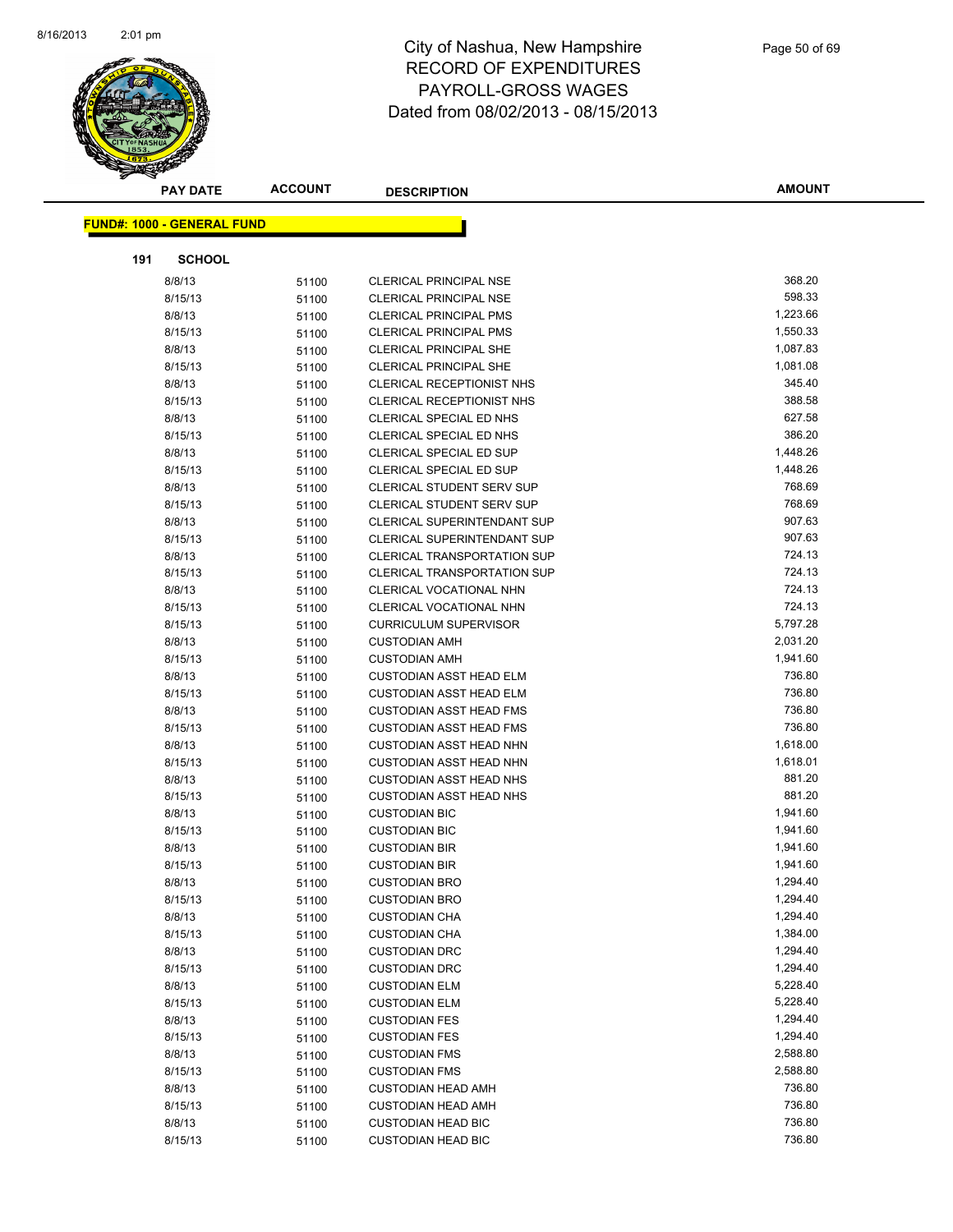

|     | <b>PAY DATE</b>                   | <b>ACCOUNT</b> | <b>DESCRIPTION</b>              | <b>AMOUNT</b> |
|-----|-----------------------------------|----------------|---------------------------------|---------------|
|     |                                   |                |                                 |               |
|     | <b>FUND#: 1000 - GENERAL FUND</b> |                |                                 |               |
| 191 | <b>SCHOOL</b>                     |                |                                 |               |
|     | 8/8/13                            | 51100          | <b>CUSTODIAN HEAD BIR</b>       | 736.80        |
|     | 8/15/13                           | 51100          | <b>CUSTODIAN HEAD BIR</b>       | 736.80        |
|     | 8/8/13                            | 51100          | <b>CUSTODIAN HEAD BRO</b>       | 736.80        |
|     | 8/15/13                           | 51100          | <b>CUSTODIAN HEAD BRO</b>       | 736.80        |
|     | 8/8/13                            | 51100          | <b>CUSTODIAN HEAD CHA</b>       | 736.80        |
|     | 8/15/13                           | 51100          | <b>CUSTODIAN HEAD CHA</b>       | 736.80        |
|     | 8/8/13                            | 51100          | <b>CUSTODIAN HEAD DRC</b>       | 736.80        |
|     | 8/15/13                           | 51100          | <b>CUSTODIAN HEAD DRC</b>       | 736.80        |
|     | 8/8/13                            | 51100          | <b>CUSTODIAN HEAD ELM</b>       | 873.20        |
|     | 8/15/13                           | 51100          | <b>CUSTODIAN HEAD ELM</b>       | 873.20        |
|     | 8/8/13                            | 51100          | <b>CUSTODIAN HEAD FES</b>       | 736.80        |
|     | 8/15/13                           | 51100          | <b>CUSTODIAN HEAD FES</b>       | 736.80        |
|     | 8/8/13                            | 51100          | <b>CUSTODIAN HEAD FMS</b>       | 873.20        |
|     | 8/15/13                           | 51100          | <b>CUSTODIAN HEAD FMS</b>       | 873.20        |
|     | 8/8/13                            | 51100          | <b>CUSTODIAN HEAD LDG</b>       | 736.80        |
|     | 8/15/13                           | 51100          | <b>CUSTODIAN HEAD LDG</b>       | 736.80        |
|     | 8/8/13                            | 51100          | <b>CUSTODIAN HEAD MDE</b>       | 736.80        |
|     | 8/15/13                           | 51100          | <b>CUSTODIAN HEAD MDE</b>       | 736.80        |
|     | 8/8/13                            | 51100          | <b>CUSTODIAN HEAD MTP</b>       | 736.80        |
|     | 8/15/13                           | 51100          | <b>CUSTODIAN HEAD MTP</b>       | 736.80        |
|     | 8/8/13                            | 51100          | <b>CUSTODIAN HEAD NHN</b>       | 878.40        |
|     | 8/15/13                           | 51100          | <b>CUSTODIAN HEAD NHN</b>       | 878.40        |
|     | 8/8/13                            | 51100          | <b>CUSTODIAN HEAD NHS</b>       | 878.40        |
|     | 8/15/13                           | 51100          | <b>CUSTODIAN HEAD NHS</b>       | 878.40        |
|     | 8/8/13                            | 51100          | <b>CUSTODIAN HEAD NSE</b>       | 736.80        |
|     | 8/15/13                           | 51100          | <b>CUSTODIAN HEAD NSE</b>       | 736.80        |
|     | 8/8/13                            | 51100          | <b>CUSTODIAN HEAD PMS</b>       | 736.80        |
|     | 8/15/13                           | 51100          | <b>CUSTODIAN HEAD PMS</b>       | 1,610.00      |
|     | 8/8/13                            | 51100          | <b>CUSTODIAN HEAD SHE</b>       | 736.80        |
|     | 8/15/13                           | 51100          | <b>CUSTODIAN HEAD SHE</b>       | 736.80        |
|     | 8/8/13                            | 51100          | <b>CUSTODIAN LDG</b>            | 1,941.60      |
|     | 8/15/13                           | 51100          | <b>CUSTODIAN LDG</b>            | 2,031.20      |
|     | 8/8/13                            | 51100          | <b>CUSTODIAN MDE</b>            | 1,294.40      |
|     | 8/15/13                           | 51100          | <b>CUSTODIAN MDE</b>            | 1,294.40      |
|     | 8/8/13                            | 51100          | <b>CUSTODIAN MTP</b>            | 1,294.40      |
|     | 8/15/13                           | 51100          | <b>CUSTODIAN MTP</b>            | 1,294.40      |
|     | 8/8/13                            | 51100          | <b>CUSTODIAN NHN</b>            | 10,419.20     |
|     | 8/15/13                           | 51100          | <b>CUSTODIAN NHN</b>            | 10,419.20     |
|     | 8/8/13                            | 51100          | <b>CUSTODIAN NHS</b>            | 10,427.20     |
|     | 8/15/13                           | 51100          | <b>CUSTODIAN NHS</b>            | 10,349.40     |
|     | 8/8/13                            | 51100          | <b>CUSTODIAN NSE</b>            | 1,294.40      |
|     | 8/15/13                           | 51100          | <b>CUSTODIAN NSE</b>            | 1,294.40      |
|     | 8/8/13                            | 51100          | <b>CUSTODIAN PMS</b>            | 2,167.60      |
|     | 8/15/13                           | 51100          | <b>CUSTODIAN PMS</b>            | 1,941.60      |
|     | 8/8/13                            | 51100          | <b>CUSTODIAN SHE</b>            | 1,941.60      |
|     | 8/15/13                           | 51100          | <b>CUSTODIAN SHE</b>            | 1,941.60      |
|     | 8/15/13                           | 51100          | <b>CUSTODIAN SUPERVISOR WPO</b> | 1,950.58      |
|     | 8/8/13                            | 51100          | <b>CUSTODIAN WID</b>            | 1,213.50      |
|     | 8/15/13                           | 51100          | <b>CUSTODIAN WID</b>            | 1,237.77      |
|     | 8/15/13                           | 51100          | DATA ANALYST                    | 1,726.32      |
|     | 8/15/13                           | 51100          | DIRECTOR ADULT ED               | 3,076.92      |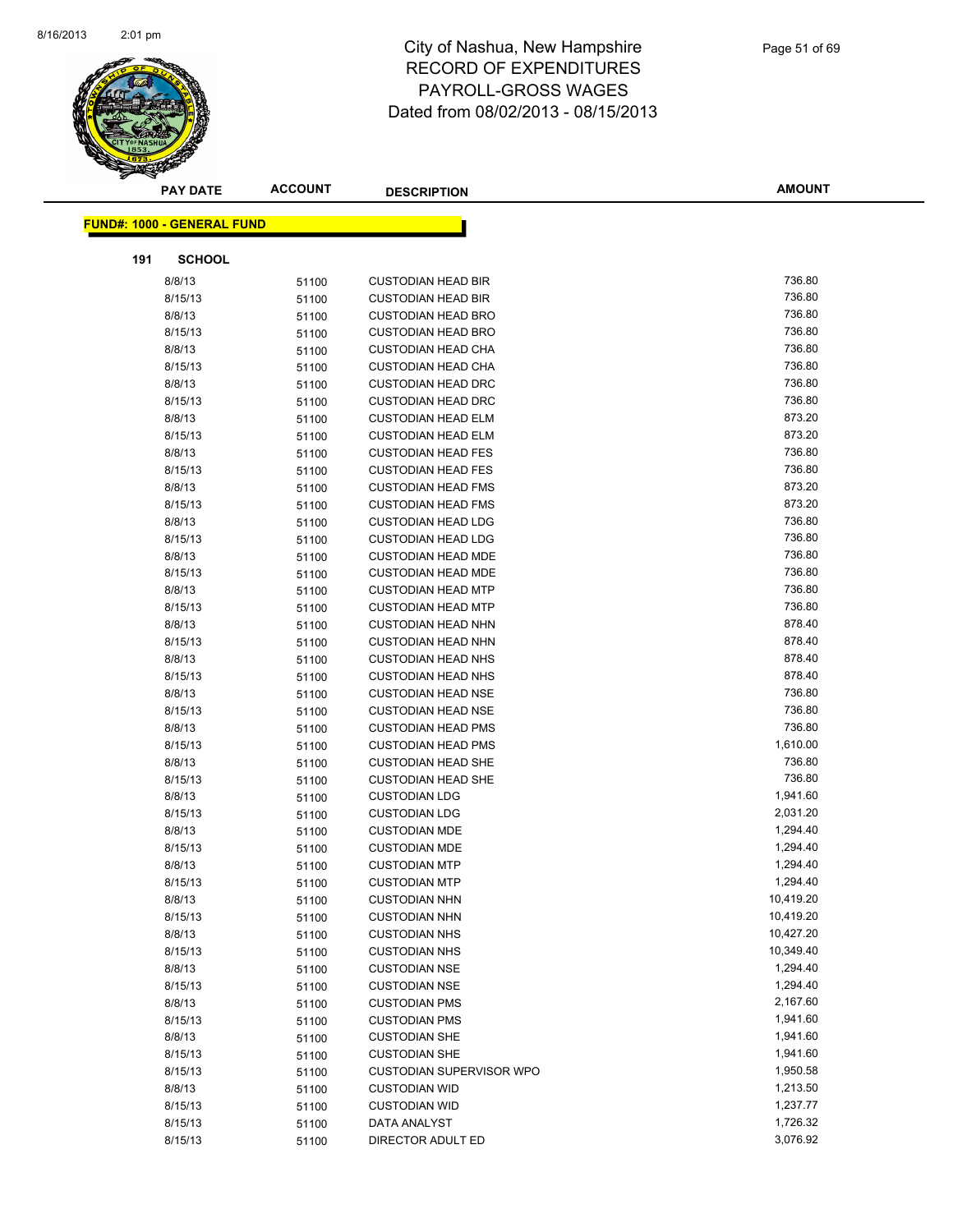

|     | <b>PAY DATE</b>                   | ACCOUNT        | <b>DESCRIPTION</b>                           | <b>AMOUNT</b>        |
|-----|-----------------------------------|----------------|----------------------------------------------|----------------------|
|     | <b>FUND#: 1000 - GENERAL FUND</b> |                |                                              |                      |
|     |                                   |                |                                              |                      |
| 191 | <b>SCHOOL</b>                     |                |                                              |                      |
|     | 8/15/13                           | 51100          | <b>DIRECTOR ATHLETICS</b>                    | 4,789.73             |
|     | 8/15/13                           | 51100          | <b>DIRECTOR BUSINESS</b>                     | 2,841.83             |
|     | 8/15/13                           | 51100          | <b>DIRECTOR COM GRANTS</b>                   | 2,955.69             |
|     | 8/15/13                           | 51100          | <b>DIRECTOR GUIDANCE</b>                     | 3,214.75             |
|     | 8/15/13                           | 51100          | DIRECTOR HUMAN RESOURCES                     | 3,061.85             |
|     | 8/15/13                           | 51100          | DIRECTOR PLANT OPS                           | 3,451.21             |
|     | 8/15/13                           | 51100          | DIRECTOR PRE SCHOOL                          | 2,469.96             |
|     | 8/15/13                           | 51100          | DIRECTOR SPECIAL ED                          | 3,591.75             |
|     | 8/15/13                           | 51100          | DIRECTOR STUDENT SERVICES                    | 3,081.78             |
|     | 8/15/13                           | 51100          | DIRECTOR TECHNOLOGY                          | 3,881.73             |
|     | 8/15/13                           | 51100          | DIRECTOR TRANSPORTATION                      | 2,933.70             |
|     | 8/15/13                           | 51100          | <b>DIRECTOR VOCATIONAL</b>                   | 6,776.09             |
|     | 8/15/13                           | 51100          | ELL OUTREACH WORKER                          | 1,802.31             |
|     | 8/8/13                            | 51100          | <b>GUIDANCE COUNSELOR AMH</b>                | 161.20               |
|     | 8/15/13                           | 51100          | GUIDANCE COUNSELOR AMH                       | 1,651.02             |
|     | 8/15/13                           | 51100          | <b>GUIDANCE COUNSELOR BIC</b>                | 1,717.26             |
|     | 8/15/13                           | 51100          | <b>GUIDANCE COUNSELOR CHA</b>                | 2,213.12             |
|     | 8/15/13                           | 51100          | GUIDANCE COUNSELOR ELM                       | 4,874.10             |
|     | 8/15/13                           | 51100          | <b>GUIDANCE COUNSELOR FES</b>                | 2,629.99             |
|     | 8/15/13                           | 51100          | GUIDANCE COUNSELOR FMS                       | 1,840.18             |
|     | 8/15/13                           | 51100          | <b>GUIDANCE COUNSELOR LDG</b>                | 2,495.37             |
|     | 8/15/13                           | 51100          | <b>GUIDANCE COUNSELOR MDE</b>                | 2,074.45             |
|     | 8/15/13                           | 51100          | GUIDANCE COUNSELOR NHN                       | 13,177.39            |
|     | 8/15/13                           | 51100          | <b>GUIDANCE COUNSELOR NHS</b>                | 15,176.26            |
|     | 8/15/13                           | 51100          | GUIDANCE COUNSELOR NSE                       | 2,629.99             |
|     | 8/15/13                           | 51100          | <b>GUIDANCE COUNSELOR PMS</b>                | 5,275.92             |
|     | 8/15/13                           | 51100          | JOB DEVELOPER SPED NHN                       | 2,716.57             |
|     | 8/15/13                           | 51100          | <b>LIBRARIAN BIC</b>                         | 1,717.26<br>1,638.61 |
|     | 8/15/13<br>8/15/13                | 51100          | <b>LIBRARIAN DRC</b><br><b>LIBRARIAN ELM</b> | 1,509.91             |
|     | 8/15/13                           | 51100          | <b>LIBRARIAN LDG</b>                         | 1,778.22             |
|     | 8/15/13                           | 51100<br>51100 | LIBRARIAN MDE                                | 2,074.45             |
|     | 8/15/13                           | 51100          | <b>LIBRARIAN MTP</b>                         | 1,778.22             |
|     | 8/15/13                           | 51100          | <b>LIBRARIAN NHN</b>                         | 1,847.45             |
|     | 8/15/13                           | 51100          | <b>LIBRARIAN NHS</b>                         | 1,840.18             |
|     | 8/15/13                           | 51100          | <b>LIBRARIAN PMS</b>                         | 2,716.57             |
|     | 8/15/13                           | 51100          | <b>LIBRARIAN SHE</b>                         | 2,629.99             |
|     | 8/15/13                           | 51100          | LICENSED PRACTICAL NURSE AMH                 | 1,104.24             |
|     | 8/15/13                           | 51100          | LICENSED PRACTICAL NURSE ELM                 | 1,408.99             |
|     | 8/8/13                            | 51100          | MAINTENANCE ALARM WPO                        | 930.40               |
|     | 8/15/13                           | 51100          | MAINTENANCE ALARM WPO                        | 930.40               |
|     | 8/8/13                            | 51100          | MAINTENANCE CARPENTER WPO                    | 909.20               |
|     | 8/15/13                           | 51100          | MAINTENANCE CARPENTER WPO                    | 909.20               |
|     | 8/8/13                            | 51100          | MAINTENANCE ELECTRICIAN WPO                  | 1,860.80             |
|     | 8/15/13                           | 51100          | MAINTENANCE ELECTRICIAN WPO                  | 1,860.80             |
|     | 8/8/13                            | 51100          | MAINTENANCE GRDS FORMEN WPO                  | 909.20               |
|     | 8/15/13                           | 51100          | MAINTENANCE GRDS FORMEN WPO                  | 909.20               |
|     | 8/8/13                            | 51100          | MAINTENANCE GROUNDS WPO                      | 4,007.20             |
|     | 8/15/13                           | 51100          | MAINTENANCE GROUNDS WPO                      | 4,007.20             |
|     | 8/8/13                            | 51100          | MAINTENANCE HVAC WPO                         | 4,227.78             |
|     | 8/15/13                           | 51100          | MAINTENANCE HVAC WPO                         | 4,494.86             |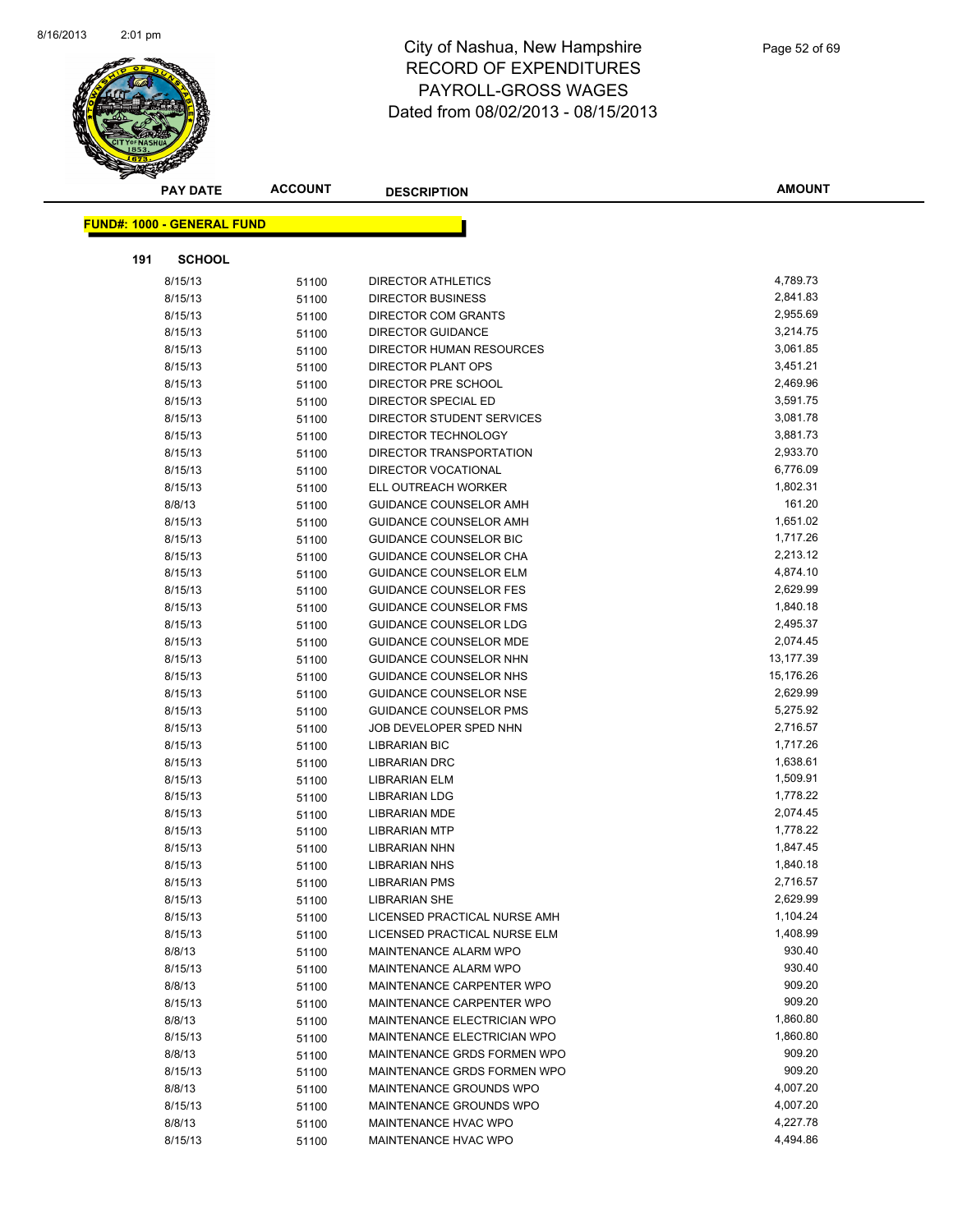

|     | <b>PAY DATE</b>                   | <b>ACCOUNT</b> | <b>DESCRIPTION</b>          | <b>AMOUNT</b> |  |
|-----|-----------------------------------|----------------|-----------------------------|---------------|--|
|     | <b>FUND#: 1000 - GENERAL FUND</b> |                |                             |               |  |
|     |                                   |                |                             |               |  |
| 191 | <b>SCHOOL</b>                     |                |                             |               |  |
|     | 8/8/13                            | 51100          | MAINTENANCE MESSENGER WPO   | 873.20        |  |
|     | 8/15/13                           | 51100          | MAINTENANCE MESSENGER WPO   | 873.20        |  |
|     | 8/8/13                            | 51100          | MAINTENANCE PLUMBER WPO     | 1,860.80      |  |
|     | 8/15/13                           | 51100          | MAINTENANCE PLUMBER WPO     | 1,860.80      |  |
|     | 8/8/13                            | 51100          | MAINTENANCE TRADES WPO      | 1,810.40      |  |
|     | 8/15/13                           | 51100          | MAINTENANCE TRADES WPO      | 1,810.40      |  |
|     | 8/15/13                           | 51100          | <b>NURSE BIC</b>            | 1,047.88      |  |
|     | 8/15/13                           | 51100          | <b>NURSE BIR</b>            | 1,444.75      |  |
|     | 8/15/13                           | 51100          | <b>NURSE BRO</b>            | 1,945.18      |  |
|     | 8/15/13                           | 51100          | <b>NURSE CHA</b>            | 2,287.30      |  |
|     | 8/15/13                           | 51100          | <b>NURSE DRC</b>            | 2,287.30      |  |
|     | 8/15/13                           | 51100          | <b>NURSE FMS</b>            | 2,287.30      |  |
|     | 8/15/13                           | 51100          | NURSE LDG                   | 1,794.64      |  |
|     | 8/15/13                           | 51100          | <b>NURSE MDE</b>            | 2,287.30      |  |
|     | 8/15/13                           | 51100          | <b>NURSE MTP</b>            | 1,406.49      |  |
|     | 8/15/13                           | 51100          | <b>NURSE NHN</b>            | 2,287.30      |  |
|     | 8/15/13                           | 51100          | <b>NURSE NHS</b>            | 4,574.60      |  |
|     | 8/15/13                           | 51100          | <b>NURSE NSE</b>            | 2,095.76      |  |
|     | 8/15/13                           | 51100          | <b>NURSE PMS</b>            | 4,670.75      |  |
|     | 8/15/13                           | 51100          | OFFICE MANAGER BUSINESS     | 2,346.89      |  |
|     | 8/15/13                           | 51100          | OFFICE MANAGER PLANT OPS    | 1,829.27      |  |
|     | 8/15/13                           | 51100          | OFFICE MANAGER SPED         | 1,795.47      |  |
|     | 8/15/13                           | 51100          | OUT DISTRICT COORDINATOR    | 2,925.03      |  |
|     | 8/15/13                           | 51100          | PARA DW SPEC ED WID         | 178.06        |  |
|     | 8/15/13                           | 51100          | PEER COACH SCIENCE          | 6,555.19      |  |
|     | 8/8/13                            | 51100          | PER DIEM TEMP WID           | 402.60        |  |
|     | 8/15/13                           | 51100          | PER DIEM TEMP WID           | 512.40        |  |
|     | 8/15/13                           | 51100          | PRINCIPAL AMH               | 3,365.39      |  |
|     | 8/15/13                           | 51100          | PRINCIPAL BIC               | 3,724.45      |  |
|     | 8/15/13                           | 51100          | PRINCIPAL BIR               | 3,469.23      |  |
|     | 8/15/13                           | 51100          | PRINCIPAL BRO               | 3,509.49      |  |
|     | 8/15/13                           | 51100          | PRINCIPAL CHA               | 3,413.41      |  |
|     | 8/15/13                           | 51100          | PRINCIPAL DRC               | 3,572.10      |  |
|     | 8/15/13                           | 51100          | PRINCIPAL ELM               | 3,630.58      |  |
|     | 8/15/13                           | 51100          | PRINCIPAL FES               | 3,365.39      |  |
|     | 8/15/13                           | 51100          | PRINCIPAL FMS               | 3,909.87      |  |
|     | 8/15/13                           | 51100          | PRINCIPAL LDG               | 3,727.95      |  |
|     | 8/15/13                           | 51100          | PRINCIPAL MDE               | 3,413.41      |  |
|     | 8/15/13                           | 51100          | PRINCIPAL MTP               | 3,509.48      |  |
|     | 8/15/13                           | 51100          | PRINCIPAL NHN               | 4,148.69      |  |
|     | 8/15/13                           | 51100          | PRINCIPAL NHS               | 3,961.54      |  |
|     | 8/15/13                           | 51100          | PRINCIPAL NSE               | 3,469.23      |  |
|     | 8/15/13                           | 51100          | PRINCIPAL PMS               | 3,615.39      |  |
|     | 8/15/13                           | 51100          | PRINCIPAL SHE               | 3,773.83      |  |
|     | 8/15/13                           | 51100          | SCHOOL PSYCHOLOGIST WID     | 23,081.24     |  |
|     | 8/15/13                           | 51100          | <b>SLC GRANT DIRECTOR</b>   | 3,310.28      |  |
|     | 8/15/13                           | 51100          | SPEECH LANG PATHOLOGIST WID | 25,151.60     |  |
|     | 8/15/13                           | 51100          | STUDENT INFO COORDINATOR    | 1,806.85      |  |
|     | 8/15/13                           | 51100          | SUPERINTENDENT              | 5,407.85      |  |
|     | 8/15/13                           | 51100          | SYSTEMS ADMIN FULL YEAR     | 12,918.06     |  |
|     | 8/15/13                           | 51100          | TEACHER ART ELM             | 3,121.39      |  |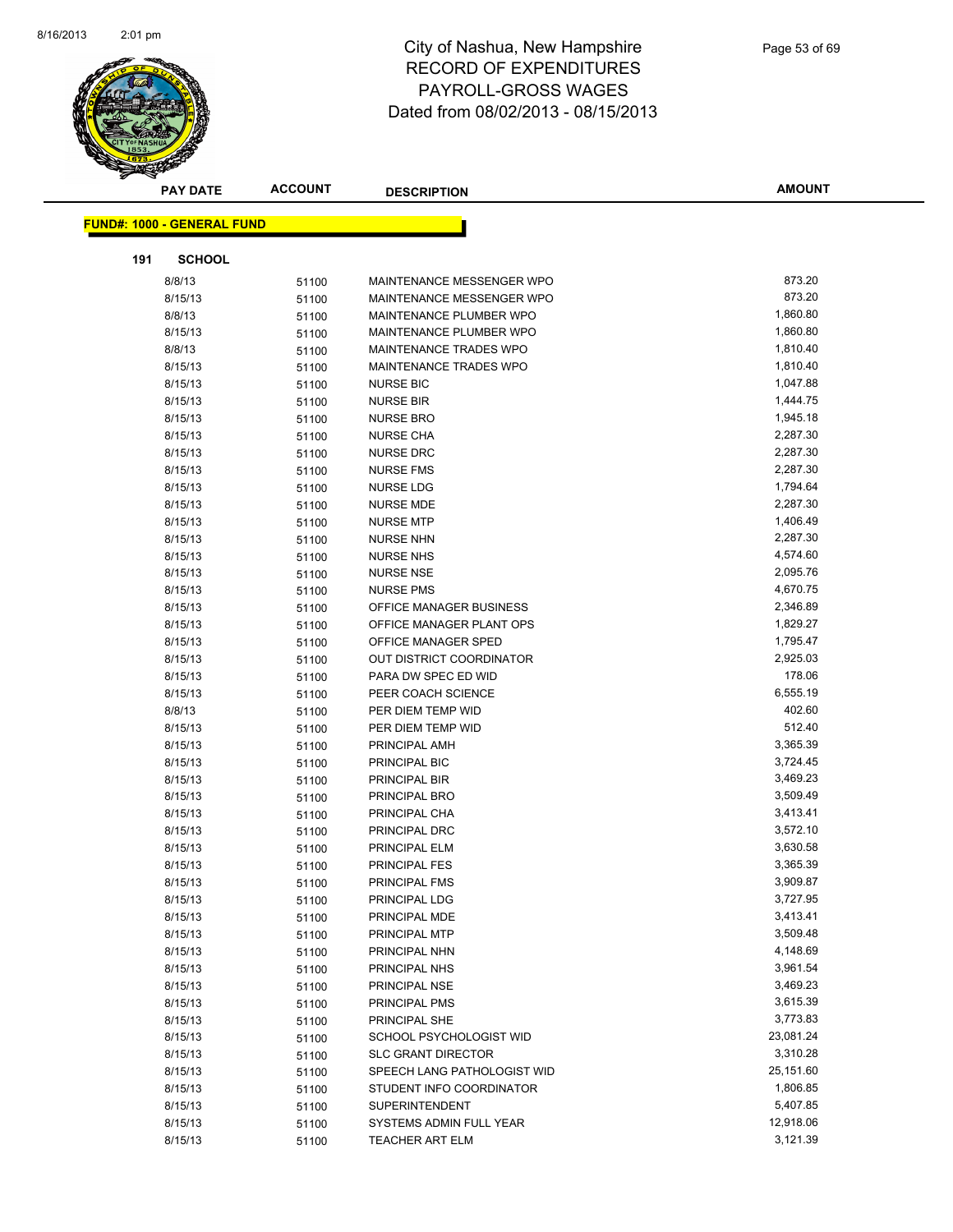

|     | <b>PAY DATE</b>                   | <b>ACCOUNT</b> | <b>DESCRIPTION</b>                                    | <b>AMOUNT</b>          |
|-----|-----------------------------------|----------------|-------------------------------------------------------|------------------------|
|     | <b>FUND#: 1000 - GENERAL FUND</b> |                |                                                       |                        |
|     |                                   |                |                                                       |                        |
| 191 | <b>SCHOOL</b>                     |                |                                                       |                        |
|     | 8/15/13                           | 51100          | <b>TEACHER ART FES</b>                                | 2,629.99               |
|     | 8/15/13                           | 51100          | <b>TEACHER ART FMS</b>                                | 2,089.14               |
|     | 8/15/13                           | 51100          | <b>TEACHER ART MDE</b>                                | 1,717.26               |
|     | 8/15/13                           | 51100          | TEACHER ART NHN                                       | 5,123.80               |
|     | 8/15/13                           | 51100          | <b>TEACHER ART NHS</b>                                | 6,266.44               |
|     | 8/15/13                           | 51100          | <b>TEACHER ART PMS</b>                                | 1,717.26               |
|     | 8/15/13                           | 51100          | <b>TEACHER ART SHE</b>                                | 1,765.33               |
|     | 8/15/13                           | 51100          | <b>TEACHER AUTO NHN</b>                               | 2,456.99               |
|     | 8/15/13                           | 51100          | TEACHER BEHAVIOR SPEC FES                             | 1,638.61               |
|     | 8/15/13                           | 51100          | TEACHER BEHAVIOR SPEC WID                             | 5,259.98               |
|     | 8/15/13                           | 51100          | TEACHER BIO TEC NHN                                   | 2,046.33               |
|     | 8/15/13                           | 51100          | TEACHER BUILD CONST NHS                               | 2,454.82               |
|     | 8/15/13                           | 51100          | <b>TEACHER BUSINESS NHN</b>                           | 4,995.40               |
|     | 8/15/13                           | 51100          | <b>TEACHER BUSINESS NHS</b>                           | 4,621.37               |
|     | 8/15/13                           | 51100          | <b>TEACHER COMPUTER ELM</b>                           | 694.66                 |
|     | 8/15/13                           | 51100          | TEACHER COMPUTER FMS                                  | 1,905.86               |
|     | 8/15/13                           | 51100          | <b>TEACHER COMPUTER PMS</b>                           | 2,629.99               |
|     | 8/15/13                           | 51100          | <b>TEACHER COSMETOLOGY NHN</b>                        | 2,456.99               |
|     | 8/15/13                           | 51100          | <b>TEACHER CULINARY NHN</b>                           | 4,913.98               |
|     | 8/15/13                           | 51100          | <b>TEACHER DEAF NSE</b>                               | 4,139.90               |
|     | 8/15/13                           | 51100          | TEACHER DEAF WID                                      | 1,720.45               |
|     | 8/15/13                           | 51100          | <b>TEACHER DWSE AMH</b>                               | 6,694.73               |
|     | 8/15/13                           | 51100          | <b>TEACHER DWSE BIR</b>                               | 2,251.07               |
|     | 8/15/13                           | 51100          | TEACHER DWSE BRO                                      | 6,288.52               |
|     | 8/15/13                           | 51100          | <b>TEACHER DWSE CHA</b>                               | 4,022.33               |
|     | 8/15/13                           | 51100          | <b>TEACHER DWSE MDE</b>                               | 4,670.31               |
|     | 8/15/13                           | 51100          | <b>TEACHER DWSE PMS</b>                               | 4,124.40               |
|     | 8/15/13                           | 51100          | TEACHER DWSE SHE                                      | 2,413.72               |
|     | 8/15/13                           | 51100          | <b>TEACHER ECE NHS</b>                                | 5,259.98               |
|     | 8/15/13                           | 51100          | <b>TEACHER ELL BIR</b>                                | 2,772.84               |
|     | 8/15/13                           | 51100          | <b>TEACHER ELL ELM</b>                                | 4,207.56               |
|     | 8/15/13                           | 51100          | <b>TEACHER ELL FES</b>                                | 7,673.70               |
|     | 8/15/13                           | 51100          | <b>TEACHER ELL FMS</b>                                | 1,509.91               |
|     | 8/15/13                           | 51100          | <b>TEACHER ELL MTP</b>                                | 2,629.99               |
|     | 8/15/13                           | 51100          | TEACHER ELL NHN                                       | 3,318.95               |
|     | 8/15/13                           | 51100          | TEACHER ELL NHS                                       | 6,625.81               |
|     | 8/15/13                           | 51100          | TEACHER ELL SHE                                       | 1,910.91               |
|     | 8/15/13                           | 51100          | TEACHER ENGINEER NHS                                  | 4,605.82               |
|     | 8/15/13                           | 51100          | <b>TEACHER ENGLISH ELM</b>                            | 12,638.48<br>2,716.57  |
|     | 8/15/13                           | 51100          | <b>TEACHER ENGLISH FMS</b><br>TEACHER ENGLISH NHN     |                        |
|     | 8/15/13                           | 51100          |                                                       | 15,967.51<br>28,852.71 |
|     | 8/15/13                           | 51100          | <b>TEACHER ENGLISH NHS</b>                            | 8,527.81               |
|     | 8/15/13<br>8/15/13                | 51100          | <b>TEACHER ENGLISH PMS</b><br><b>TEACHER FACS ELM</b> | 1,271.99               |
|     | 8/15/13                           | 51100          | <b>TEACHER FACS FMS</b>                               | 4,313.01               |
|     | 8/15/13                           | 51100          | <b>TEACHER FACS NHN</b>                               | 6,201.12               |
|     | 8/15/13                           | 51100          | TEACHER FOREIGN LANG FMS                              | 2,629.99               |
|     | 8/15/13                           | 51100          | TEACHER FOREIGN LANG NHN                              | 4,321.71               |
|     | 8/15/13                           | 51100<br>51100 | TEACHER FOREIGN LANG NHS                              | 8,675.85               |
|     | 8/15/13                           | 51100          | TEACHER FOREIGN LANG PMS                              | 2,456.99               |
|     | 8/15/13                           | 51100          | <b>TEACHER GR1 AMH</b>                                | 3,275.24               |
|     |                                   |                |                                                       |                        |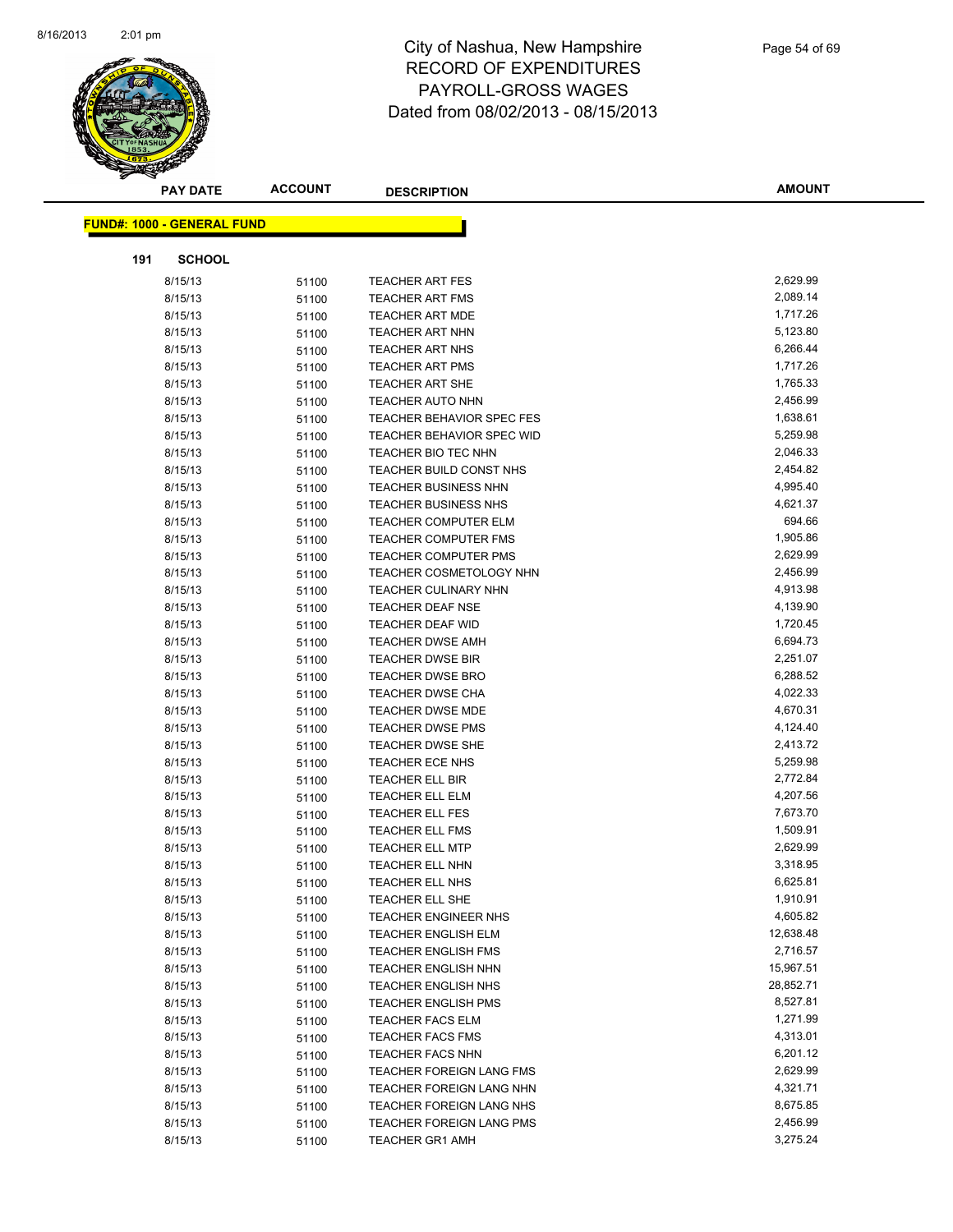

| <b>PAY DATE</b>                   | <b>ACCOUNT</b> | <b>DESCRIPTION</b>                               | <b>AMOUNT</b>        |
|-----------------------------------|----------------|--------------------------------------------------|----------------------|
| <b>FUND#: 1000 - GENERAL FUND</b> |                |                                                  |                      |
|                                   |                |                                                  |                      |
| 191<br><b>SCHOOL</b>              |                |                                                  |                      |
| 8/15/13                           | 51100          | <b>TEACHER GR1 BIC</b>                           | 8,584.54             |
| 8/15/13                           | 51100          | <b>TEACHER GR1 BIR</b>                           | 3,930.05             |
| 8/15/13                           | 51100          | <b>TEACHER GR1 CHA</b>                           | 6,631.24             |
| 8/15/13                           | 51100          | <b>TEACHER GR1 DRC</b>                           | 6,525.12             |
| 8/15/13                           | 51100          | <b>TEACHER GR1 FES</b>                           | 9,684.09             |
| 8/15/13                           | 51100          | <b>TEACHER GR1 LDG</b>                           | 3,417.87             |
| 8/15/13                           | 51100          | <b>TEACHER GR1 MDE</b>                           | 5,590.29             |
| 8/15/13                           | 51100          | <b>TEACHER GR1 NSE</b>                           | 2,629.99             |
| 8/15/13                           | 51100          | <b>TEACHER GR1 SHE</b>                           | 9,405.50             |
| 8/15/13                           | 51100          | <b>TEACHER GR2 BIC</b>                           | 4,214.69             |
| 8/15/13                           | 51100          | <b>TEACHER GR2 BIR</b>                           | 4,324.63             |
| 8/15/13                           | 51100          | <b>TEACHER GR2 BRO</b>                           | 3,354.00             |
| 8/15/13                           | 51100          | TEACHER GR2 CHA                                  | 1,778.22             |
| 8/15/13                           | 51100          | <b>TEACHER GR2 DRC</b>                           | 5,647.12             |
| 8/15/13                           | 51100          | <b>TEACHER GR2 FES</b>                           | 1,717.26             |
| 8/15/13                           | 51100          | <b>TEACHER GR2 LDG</b>                           | 2,413.72             |
| 8/15/13                           | 51100          | TEACHER GR2 MDE                                  | 4,091.52             |
| 8/15/13                           | 51100          | <b>TEACHER GR2 MTP</b>                           | 6,125.47             |
| 8/15/13                           | 51100          | <b>TEACHER GR2 NSE</b>                           | 2,456.99             |
| 8/15/13                           | 51100          | <b>TEACHER GR2 SHE</b>                           | 7,844.04             |
| 8/15/13                           | 51100          | <b>TEACHER GR3 AMH</b>                           | 1,651.02             |
| 8/15/13                           | 51100          | <b>TEACHER GR3 BIC</b>                           | 5,600.32             |
| 8/15/13                           | 51100          | <b>TEACHER GR3 BIR</b>                           | 1,509.91             |
| 8/15/13                           | 51100          | <b>TEACHER GR3 BRO</b>                           | 2,456.99             |
| 8/15/13                           | 51100          | TEACHER GR3 CHA                                  | 5,660.94             |
| 8/15/13                           | 51100          | <b>TEACHER GR3 DRC</b>                           | 5,207.46             |
| 8/15/13                           | 51100          | <b>TEACHER GR3 FES</b>                           | 9,222.93             |
| 8/15/13                           | 51100          | <b>TEACHER GR3 MDE</b>                           | 6,821.93             |
| 8/15/13                           | 51100          | <b>TEACHER GR3 NSE</b>                           | 1,778.22             |
| 8/15/13                           | 51100          | TEACHER GR3 SHE                                  | 5,499.16             |
| 8/15/13                           | 51100          | <b>TEACHER GR4 AMH</b>                           | 1,778.22             |
| 8/15/13                           | 51100          | <b>TEACHER GR4 BIC</b>                           | 6,970.97             |
| 8/15/13                           | 51100          | <b>TEACHER GR4 BIR</b>                           | 4,281.01             |
| 8/15/13                           | 51100          | <b>TEACHER GR4 BRO</b>                           | 4,470.17             |
| 8/15/13                           | 51100          | <b>TEACHER GR4 CHA</b>                           | 3,422.97             |
| 8/15/13                           | 51100          | <b>TEACHER GR4 DRC</b>                           | 4,807.42             |
| 8/15/13                           | 51100          | <b>TEACHER GR4 FES</b>                           | 7,482.49             |
| 8/15/13                           | 51100          | <b>TEACHER GR4 LDG</b>                           | 2,244.11             |
| 8/15/13                           | 51100          | <b>TEACHER GR4 MDE</b>                           | 6,185.81             |
| 8/15/13                           | 51100          | <b>TEACHER GR4 MTP</b>                           | 2,716.57             |
| 8/15/13                           | 51100          | <b>TEACHER GR4 NSE</b>                           | 4,333.25             |
| 8/15/13                           | 51100          | <b>TEACHER GR4 SHE</b>                           | 4,022.33             |
| 8/15/13                           | 51100          | <b>TEACHER GR5 AMH</b>                           | 5,086.98<br>4,281.01 |
| 8/15/13<br>8/15/13                | 51100          | <b>TEACHER GR5 BIC</b>                           | 1,707.45             |
|                                   | 51100          | <b>TEACHER GR5 BIR</b>                           | 7,668.67             |
| 8/15/13                           | 51100          | <b>TEACHER GR5 BRO</b>                           |                      |
| 8/15/13                           | 51100          | <b>TEACHER GR5 CHA</b>                           | 2,251.07<br>6,289.05 |
| 8/15/13<br>8/15/13                | 51100          | <b>TEACHER GR5 FES</b><br><b>TEACHER GR5 LDG</b> | 8,599.53             |
|                                   | 51100          |                                                  | 4,870.71             |
| 8/15/13                           | 51100          | <b>TEACHER GR5 MDE</b><br><b>TEACHER GR5 MTP</b> | 3,791.71             |
| 8/15/13                           | 51100          |                                                  |                      |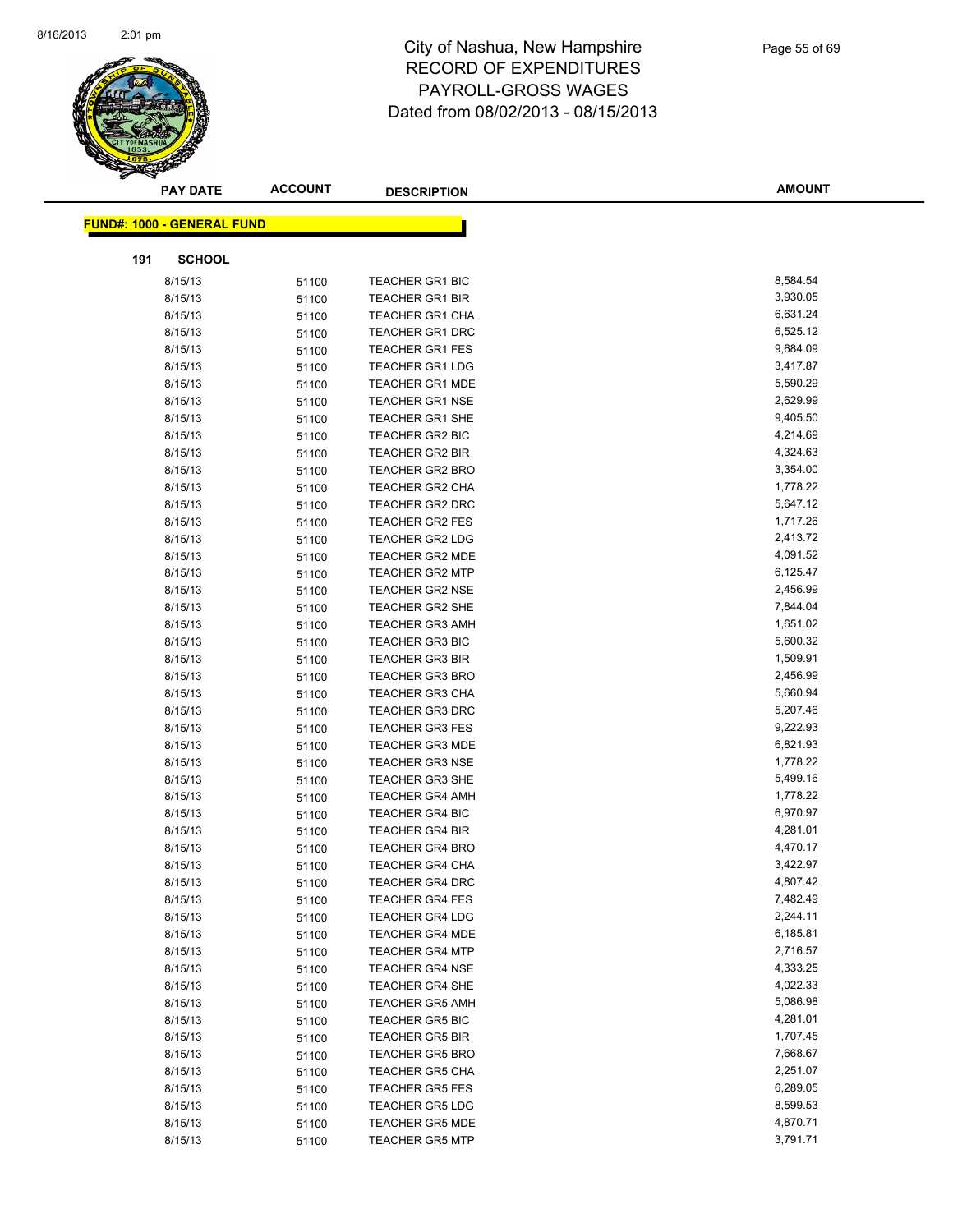

| <b>PAY DATE</b>                   | <b>ACCOUNT</b> | <b>DESCRIPTION</b>                                    | <b>AMOUNT</b>        |
|-----------------------------------|----------------|-------------------------------------------------------|----------------------|
|                                   |                |                                                       |                      |
| <b>FUND#: 1000 - GENERAL FUND</b> |                |                                                       |                      |
| 191<br><b>SCHOOL</b>              |                |                                                       |                      |
| 8/15/13                           | 51100          | <b>TEACHER GR5 NSE</b>                                | 5,173.48             |
| 8/15/13                           | 51100          | <b>TEACHER GR6 ELM</b>                                | 18,948.41            |
| 8/15/13                           | 51100          | <b>TEACHER GR6 FMS</b>                                | 19,163.93            |
| 8/15/13                           | 51100          | <b>TEACHER GR6 PMS</b>                                | 17,001.97            |
| 8/15/13                           | 51100          | <b>TEACHER GRAPH NHS</b>                              | 6,320.20             |
| 8/15/13                           | 51100          | <b>TEACHER GRAPHICS NHN</b>                           | 2,456.99             |
| 8/15/13                           | 51100          | <b>TEACHER HEALTH ELM</b>                             | 2,332.11             |
| 8/15/13                           | 51100          | <b>TEACHER HEALTH NHS</b>                             | 2,456.99             |
| 8/15/13                           | 51100          | <b>TEACHER HEALTHOC NHS</b>                           | 5,375.36             |
| 8/15/13                           | 51100          | TEACHER IN SCH SUSPENSION NHS                         | 1,509.91             |
| 8/15/13                           | 51100          | <b>TEACHER INST SPED WID</b>                          | 1,315.00             |
| 8/15/13                           | 51100          | <b>TEACHER KIND AMH</b>                               | 2,244.11             |
| 8/15/13                           | 51100          | <b>TEACHER KIND BIC</b>                               | 1,228.50             |
| 8/15/13                           | 51100          | <b>TEACHER KIND BIR</b>                               | 2,244.11             |
| 8/15/13                           | 51100          | <b>TEACHER KIND CHA</b>                               | 5,086.98             |
| 8/15/13                           | 51100          | <b>TEACHER KIND DRC</b>                               | 6,479.46             |
| 8/15/13                           | 51100          | <b>TEACHER KIND FES</b>                               | 7,122.04             |
| 8/15/13                           | 51100          | <b>TEACHER KIND LDG</b>                               | 5,086.98             |
| 8/15/13                           | 51100          | TEACHER KIND MDE                                      | 2,074.45             |
| 8/15/13                           | 51100          | <b>TEACHER KIND MTP</b>                               | 1,840.18             |
| 8/15/13                           | 51100          | <b>TEACHER KIND NSE</b>                               | 1,044.57             |
| 8/15/13                           | 51100          | <b>TEACHER KIND SHE</b>                               | 1,044.57             |
| 8/15/13                           | 51100          | <b>TEACHER MATH ELM</b>                               | 5,457.68             |
| 8/15/13                           | 51100          | <b>TEACHER MATH FMS</b>                               | 4,114.33             |
| 8/15/13                           | 51100          | <b>TEACHER MATH NHN</b>                               | 24,166.21            |
| 8/15/13                           | 51100          | <b>TEACHER MATH NHS</b>                               | 20,271.91            |
| 8/15/13                           | 51100          | <b>TEACHER MATH PMS</b>                               | 3,551.25             |
| 8/15/13                           | 51100          | <b>TEACHER MUSIC AMH</b>                              | 1,509.91             |
| 8/15/13                           | 51100          | <b>TEACHER MUSIC BRO</b>                              | 2,629.99             |
| 8/15/13                           | 51100          | <b>TEACHER MUSIC DRC</b>                              | 2,456.99             |
| 8/15/13                           | 51100          | <b>TEACHER MUSIC ELM</b>                              | 1,840.18             |
| 8/15/13                           | 51100          | <b>TEACHER MUSIC FMS</b>                              | 4,727.06             |
| 8/15/13                           | 51100          | <b>TEACHER MUSIC LDG</b>                              | 2,495.37             |
| 8/15/13                           | 51100          | <b>TEACHER MUSIC MDE</b>                              | 1,778.22             |
| 8/15/13                           | 51100          | <b>TEACHER MUSIC NHN</b>                              | 2,629.99             |
| 8/15/13                           | 51100          | <b>TEACHER MUSIC NHS</b>                              | 2,251.07             |
| 8/15/13                           | 51100          | <b>TEACHER MUSIC PMS</b>                              | 4,035.90             |
| 8/15/13                           | 51100          | TEACHER PE BIR                                        | 2,495.37             |
| 8/15/13                           | 51100          | TEACHER PE BRO                                        | 2,543.49             |
| 8/15/13                           | 51100          | TEACHER PE CHA                                        | 2,456.99             |
| 8/15/13                           | 51100          | TEACHER PE DRC                                        | 2,629.99             |
| 8/15/13                           | 51100          | TEACHER PE ELM                                        | 1,638.61             |
| 8/15/13                           | 51100          | TEACHER PE FMS                                        | 2,456.99             |
| 8/15/13                           | 51100          | TEACHER PE LDG                                        | 1,638.61             |
| 8/15/13                           | 51100          | <b>TEACHER PE MTP</b>                                 | 1,700.61<br>4,881.06 |
| 8/15/13                           | 51100          | TEACHER PE NHN                                        |                      |
| 8/15/13                           | 51100          | TEACHER PE NHS                                        | 4,268.60<br>2,572.37 |
| 8/15/13                           | 51100          | TEACHER PE PMS                                        | 1,927.26             |
| 8/15/13                           | 51100          | TEACHER PE SHE                                        | 10,141.12            |
| 8/15/13<br>8/15/13                | 51100<br>51100 | <b>TEACHER PRESCHOOL BIC</b><br>TEACHER PRESCHOOL BRO | 3,889.68             |
|                                   |                |                                                       |                      |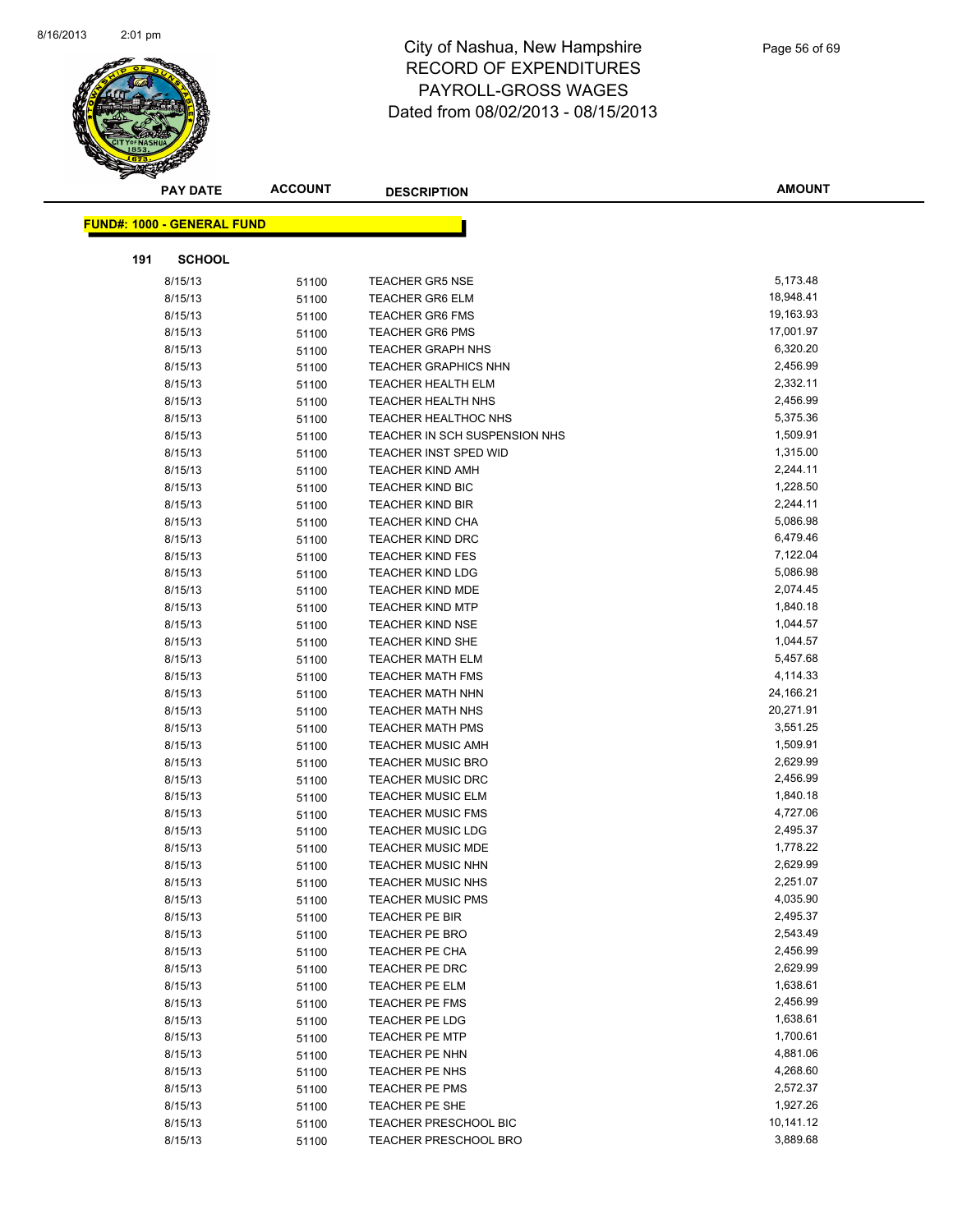

| <b>PAY DATE</b>                   | <b>ACCOUNT</b> | <b>DESCRIPTION</b>                                     | <b>AMOUNT</b>        |
|-----------------------------------|----------------|--------------------------------------------------------|----------------------|
| <b>FUND#: 1000 - GENERAL FUND</b> |                |                                                        |                      |
|                                   |                |                                                        |                      |
| 191<br><b>SCHOOL</b>              |                |                                                        |                      |
| 8/15/13                           | 51100          | <b>TEACHER PRESCHOOL MTP</b>                           | 5,086.98             |
| 8/15/13                           | 51100          | <b>TEACHER PRESCHOOL NHS</b>                           | 2,629.99             |
| 8/15/13                           | 51100          | <b>TEACHER PRESCHOOL NSE</b>                           | 5,385.53             |
| 8/15/13                           | 51100          | <b>TEACHER PRESCHOOL WID</b>                           | 867.04               |
| 8/15/13                           | 51100          | <b>TEACHER READ AMH</b>                                | 2,716.57             |
| 8/15/13                           | 51100          | TEACHER READ BIC                                       | 2,244.11             |
| 8/15/13                           | 51100          | TEACHER READ BIR                                       | 2,629.99             |
| 8/15/13                           | 51100          | <b>TEACHER READ BRO</b>                                | 1,702.53             |
| 8/15/13                           | 51100          | <b>TEACHER READ ELM</b>                                | 2,433.33             |
| 8/15/13                           | 51100          | <b>TEACHER READ FMS</b>                                | 1,778.22             |
| 8/15/13                           | 51100          | <b>TEACHER READ LDG</b>                                | 2,413.72             |
| 8/15/13                           | 51100          | <b>TEACHER READ NHN</b>                                | 1,509.91             |
| 8/15/13                           | 51100          | <b>TEACHER READ PMS</b>                                | 3,622.06             |
| 8/15/13                           | 51100          | TEACHER READ SHE                                       | 2,716.57             |
| 8/15/13                           | 51100          | <b>TEACHER READ WID</b>                                | 4,478.98             |
| 8/15/13                           | 51100          | <b>TEACHER SCIENCE ELM</b>                             | 16,312.66            |
| 8/15/13                           | 51100          | <b>TEACHER SCIENCE FMS</b>                             | 6,422.32             |
| 8/15/13                           | 51100          | <b>TEACHER SCIENCE NHN</b>                             | 15,129.46            |
| 8/15/13                           | 51100          | <b>TEACHER SCIENCE NHS</b>                             | 21,582.31            |
| 8/15/13                           | 51100          | <b>TEACHER SCIENCE PMS</b>                             | 2,482.95             |
| 8/15/13                           | 51100          | TEACHER SOCIAL STUDIES ELM                             | 5,812.38             |
| 8/15/13                           | 51100          | TEACHER SOCIAL STUDIES NHN                             | 26,612.95            |
| 8/15/13                           | 51100          | TEACHER SOCIAL STUDIES NHS                             | 20,498.25            |
| 8/15/13                           | 51100          | <b>TEACHER SOCIAL STUDIES PMS</b>                      | 6,272.39             |
| 8/15/13                           | 51100          | <b>TEACHER SPED AMH</b>                                | 3,288.13             |
| 8/15/13                           | 51100          | TEACHER SPED BIC                                       | 4,078.18             |
| 8/15/13                           | 51100          | TEACHER SPED BIR                                       | 6,611.60             |
| 8/15/13                           | 51100          | <b>TEACHER SPED BRO</b>                                | 5,339.51             |
| 8/15/13                           | 51100          | TEACHER SPED CHA                                       | 4,408.21             |
| 8/15/13                           | 51100          | <b>TEACHER SPED DRC</b>                                | 4,088.55             |
| 8/15/13                           | 51100          | <b>TEACHER SPED ELM</b>                                | 3,357.36             |
| 8/15/13                           | 51100          | <b>TEACHER SPED FES</b>                                | 4,091.25             |
| 8/15/13                           | 51100          | <b>TEACHER SPED FMS</b>                                | 1,707.45             |
| 8/15/13                           | 51100          | <b>TEACHER SPED LDG</b>                                | 7,142.30             |
| 8/15/13                           | 51100          | <b>TEACHER SPED MDE</b>                                | 3,445.18             |
| 8/15/13                           | 51100          | <b>TEACHER SPED MTP</b>                                | 2,456.99             |
| 8/15/13                           | 51100          | <b>TEACHER SPED NHN</b>                                | 10,788.56            |
| 8/15/13                           | 51100          | <b>TEACHER SPED NHS</b>                                | 14,436.85            |
| 8/15/13                           | 51100          | <b>TEACHER SPED NSE</b>                                | 3,411.64<br>6,821.93 |
| 8/15/13                           | 51100          | <b>TEACHER SPED PMS</b>                                | 1,773.17             |
| 8/15/13                           | 51100          | TEACHER SPED SHE                                       | 4,719.13             |
| 8/15/13<br>8/15/13                | 51100          | <b>TEACHER TECHED ELM</b><br><b>TEACHER TECHED NHN</b> | 2,716.57             |
| 8/15/13                           | 51100          | TEACHER TECHED NHS                                     | 4,913.98             |
| 8/15/13                           | 51100          | <b>TEACHER TECHED PMS</b>                              | 2,629.99             |
| 8/15/13                           | 51100<br>51100 | TEACHER TV PROD NHS                                    | 2,413.72             |
| 8/8/13                            |                | TECH INTERGRATION ASST NSE                             | 157.44               |
| 8/15/13                           | 51100<br>51100 | TECH INTERGRATION ASST NSE                             | 157.44               |
| 8/15/13                           | 51200          | ASSISTANT PRINCIPAL BIR                                | 1,516.44             |
| 8/8/13                            | 51200          | <b>CUSTODIAN CHA</b>                                   | 323.60               |
| 8/15/13                           | 51200          | <b>CUSTODIAN CHA</b>                                   | 323.60               |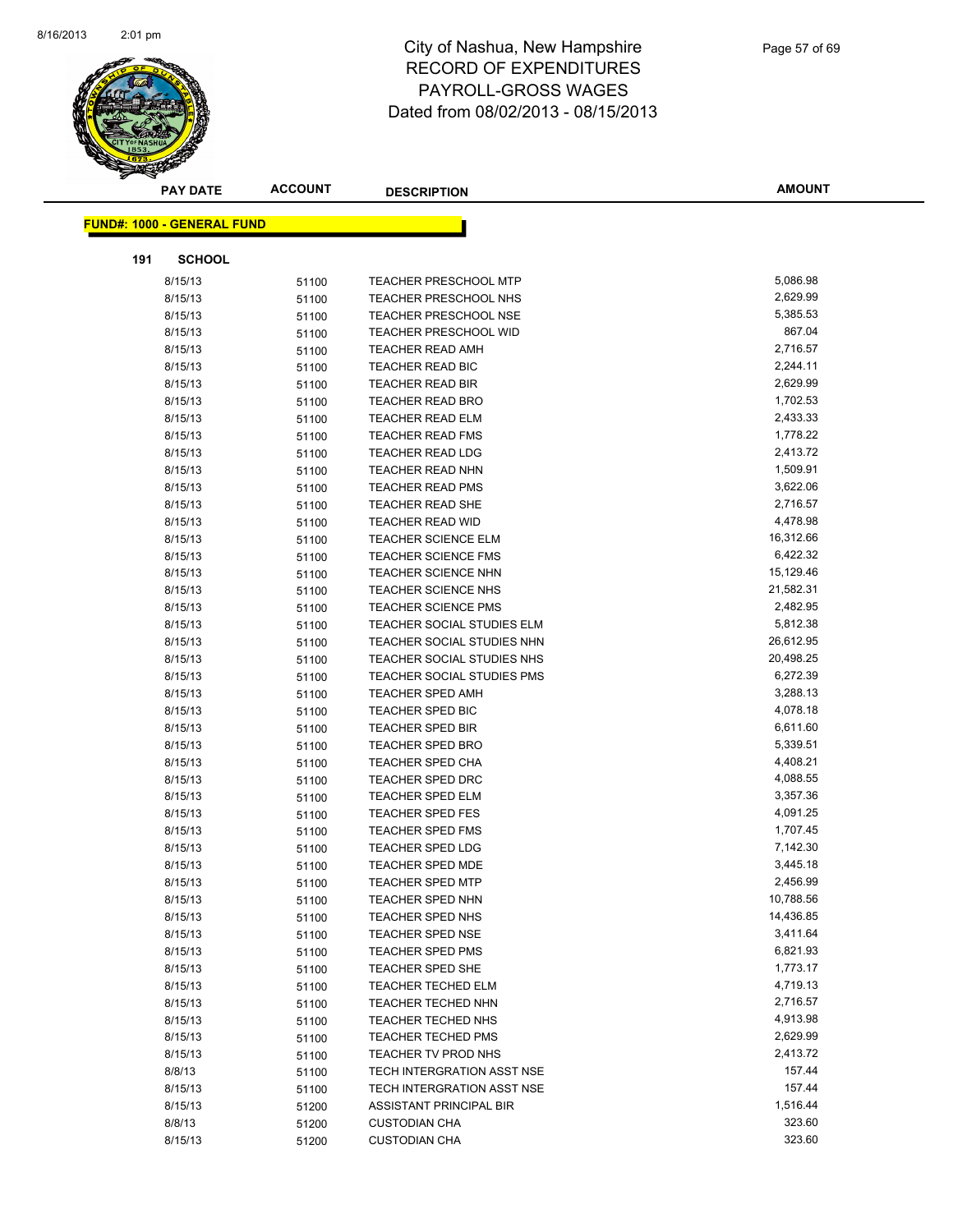

| <b>PAY DATE</b>                   | <b>ACCOUNT</b> | <b>DESCRIPTION</b>                     | <b>AMOUNT</b>  |
|-----------------------------------|----------------|----------------------------------------|----------------|
| <b>FUND#: 1000 - GENERAL FUND</b> |                |                                        |                |
| 191<br><b>SCHOOL</b>              |                |                                        |                |
| 8/8/13                            | 51200          | FOOD SERVICE COOK PMS                  | 247.50         |
| 8/15/13                           | 51200          | FOOTBALL ASST VARSITY NHS              | 72.00          |
| 8/15/13                           |                | LACROSSE VARSITY BOYS NHS              | 36.00          |
| 8/15/13                           | 51200          | PARA DW SPEC ED SHE                    | 278.80         |
|                                   | 51200          |                                        | 448.06         |
| 8/8/13<br>8/15/13                 | 51200          | PARA DW SPEC ED WID                    | 540.75         |
|                                   | 51200          | PARA DW SPEC ED WID                    | 343.60         |
| 8/8/13                            | 51200          | PARA INST BIC                          | 375.00         |
| 8/8/13                            | 51200          | <b>PARA INST FMS</b>                   | 125.00         |
| 8/15/13                           | 51200          | PARA INST FMS                          |                |
| 8/15/13                           | 51200          | SCHOOL PSYCHOLOGIST WID                | 6,186.94       |
| 8/15/13                           | 51200          | SPEECH LANG PATHOLOGIST WID            | 5,668.35       |
| 8/15/13                           | 51200          | <b>TEACHER ENGLISH NHN</b>             | 600.00         |
| 8/15/13                           | 51200          | TEACHER GR2 SHE                        | 375.00         |
| 8/15/13                           | 51200          | TEACHER HEALTHOC NHS                   | 1,044.57       |
| 8/15/13                           | 51200          | TEACHER HVAC NHS                       | 583.03         |
| 8/15/13                           | 51200          | <b>TEACHER KIND BIR</b>                | 825.51         |
| 8/15/13                           | 51200          | <b>TEACHER KIND CHA</b>                | 1,315.00       |
| 8/15/13                           | 51200          | <b>TEACHER KIND MDE</b>                | 1,161.05       |
| 8/15/13                           | 51200          | <b>TEACHER MUSIC ELM</b>               | 905.95         |
| 8/15/13                           | 51200          | <b>TEACHER PE NHN</b>                  | 288.33         |
| 8/15/13                           | 51200          | TEACHER PE NHS                         | 1,188.00       |
| 8/15/13                           | 51200          | <b>TEACHER PRESCHOOL MTP</b>           | 220.00         |
| 8/15/13                           | 51200          | TEACHER SCIENCE NHS                    | 650.00         |
| 8/15/13                           | 51200          | <b>TEACHER SPED NHN</b>                | 400.00         |
| 8/15/13                           | 51200          | TEACHER SPED NHS                       | 754.60         |
| 8/8/13                            | 51200          | <b>TECHNOLOGY SUMMER HELP</b>          | 1,650.00       |
| 8/15/13                           | 51200          | TECHNOLOGY SUMMER HELP                 | 1,983.75       |
| 8/8/13                            | 51300          | OVERTIME-REGULAR                       | 364.05         |
| 8/15/13                           | 51300          | OVERTIME-REGULAR                       | 911.11         |
| 8/8/13                            | 51400          | WAGES TEMP-SEASONAL                    | 1,105.56       |
| 8/15/13                           | 51400          | <b>WAGES TEMP-SEASONAL</b>             | 10,787.74      |
| 8/8/13                            | 51412          | <b>WAGES PER DIEM</b>                  | 575.04         |
| 8/15/13                           | 51412          | <b>WAGES PER DIEM</b>                  | 4,917.81       |
| 8/8/13                            | 51650          | ADDITIONAL HOURS                       | 31,614.99      |
| 8/15/13                           | 51650          | ADDITIONAL HOURS                       | 73,382.68      |
| 8/15/13                           | 51700          | <b>STIPENDS</b>                        | 1,350.00       |
| 8/9/13                            | 51750          | <b>RETIREMENT &amp; SEPARATION PAY</b> | 160.21         |
| 8/15/13                           | 51750          | <b>RETIREMENT &amp; SEPARATION PAY</b> | 629,940.43     |
| <b>TOTAL 191 - SCHOOL</b>         |                |                                        | \$2,454,802.96 |

**TOTAL FUND 1000 - GENERAL FUND \$4,117,035.11** 

**FUND#: 1001 - GF-CAPITAL IMPROVEMENTS**

#### **161 STREETS-CAP IMP**

8/1/13 81100 CAPITAL IMPROVEMENTS 7,486.94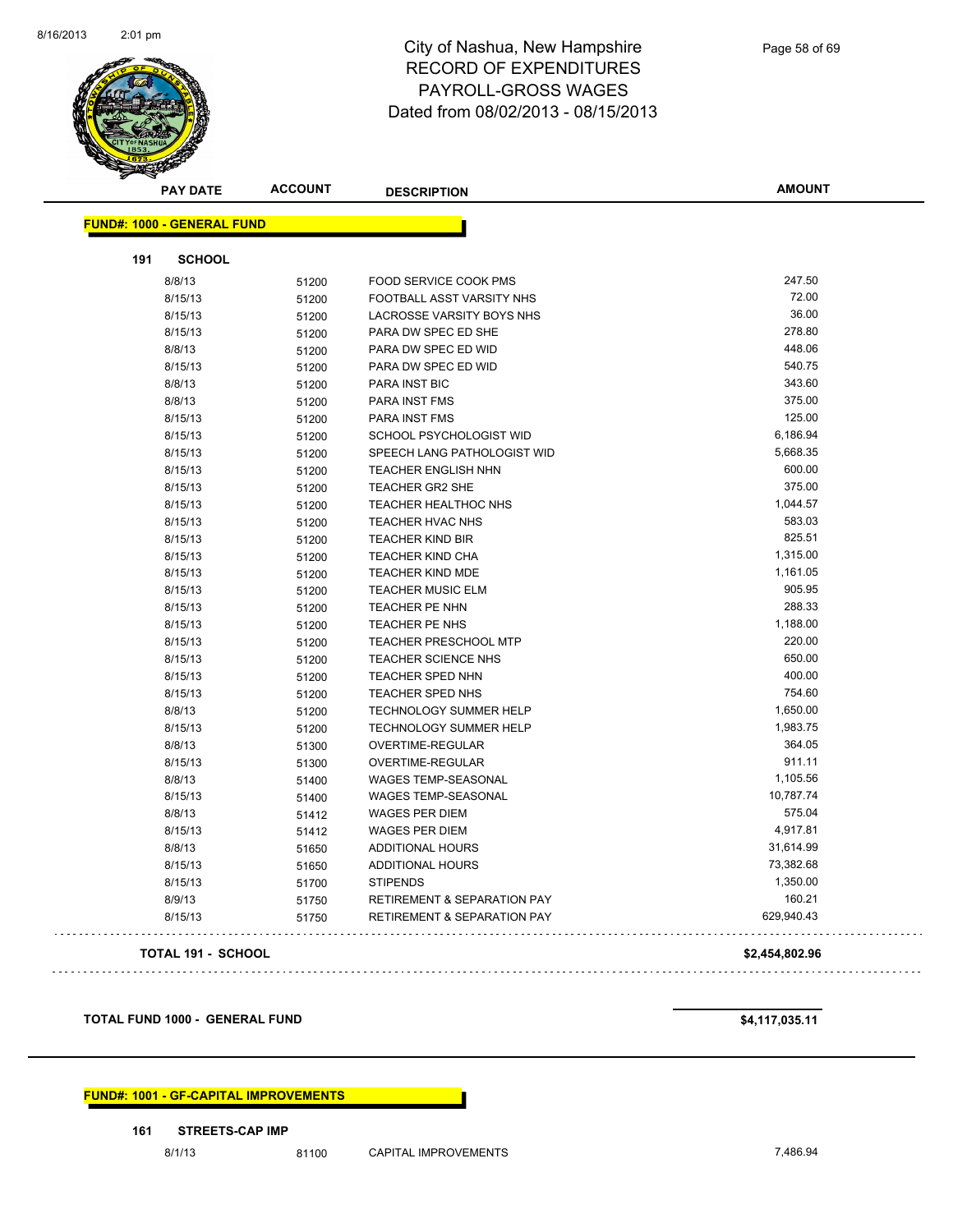| 8/16/2013 | $2:01$ pm                                        |                | City of Nashua, New Hampshire<br><b>RECORD OF EXPENDITURES</b><br><b>PAYROLL-GROSS WAGES</b><br>Dated from 08/02/2013 - 08/15/2013 | Page 59 of 69 |
|-----------|--------------------------------------------------|----------------|------------------------------------------------------------------------------------------------------------------------------------|---------------|
|           | <b>PAY DATE</b>                                  | <b>ACCOUNT</b> | <b>DESCRIPTION</b>                                                                                                                 | <b>AMOUNT</b> |
|           | <b>FUND#: 1001 - GF-CAPITAL IMPROVEMENTS</b>     |                |                                                                                                                                    |               |
|           | <b>TOTAL 161 - STREETS-CAP IMP</b>               |                |                                                                                                                                    | \$7,486.94    |
|           | <b>TOTAL FUND 1001 - GF-CAPITAL IMPROVEMENTS</b> |                |                                                                                                                                    | \$7,486.94    |

| <b>FUND#: 2100 - FOOD SERVICES</b>     |       |                               |            |
|----------------------------------------|-------|-------------------------------|------------|
| 8/8/13                                 | 51100 | CLERICAL FOOD SERVICE NHS     | 679.13     |
| 8/15/13                                | 51100 | CLERICAL FOOD SERVICE NHS     | 679.13     |
| 8/15/13                                | 51100 | DELIVERY DRIVER FOOD SERVICE  | 508.04     |
| 8/8/13                                 | 51100 | DIRECTOR FOOD SERVICE         | 911.76     |
| 8/15/13                                | 51100 | DIRECTOR FOOD SERVICE         | 2.061.11   |
| 8/15/13                                | 51100 | FOOD SERVICE BUSINESS MANAGER | 1,994.59   |
| 8/15/13                                | 51100 | FOOD SERVICE COOK ELM         | 41.46      |
| 8/15/13                                | 51100 | FOOD SERVICE COOK NHN         | 41.46      |
| 8/15/13                                | 51100 | FOOD SERVICE COOK SHE         | 39.09      |
| 8/15/13                                | 51100 | FOOD SERVICE SITE CORD        | 455.49     |
| 8/15/13                                | 51412 | <b>WAGES PER DIEM</b>         | 805.88     |
| <b>TOTAL FUND 2100 - FOOD SERVICES</b> |       |                               | \$8,217.14 |

| <b>FUND#: 2120 - SUMMER FEEDING PROGRAM</b> |       |                                      |          |
|---------------------------------------------|-------|--------------------------------------|----------|
| 8/15/13                                     | 51100 | DELIVERY DRIVER FOOD SERVICE         | 402.38   |
| 8/8/13                                      | 51100 | FOOD SERVICE ASST PT BIC             | 139.56   |
| 8/8/13                                      | 51100 | FOOD SERVICE ASST PT ELM             | 468.45   |
| 8/15/13                                     | 51100 | FOOD SERVICE ASST PT ELM             | 338.25   |
| 8/8/13                                      | 51100 | FOOD SERVICE ASST PT FMS             | 583.38   |
| 8/8/13                                      | 51100 | FOOD SERVICE ASST PT LDG             | 250.36   |
| 8/15/13                                     | 51100 | FOOD SERVICE ASST PT LDG             | 79.66    |
| 8/8/13                                      | 51100 | FOOD SERVICE ASST PT NHN             | 204.84   |
| 8/15/13                                     | 51100 | FOOD SERVICE ASST PT NHN             | 153.63   |
| 8/8/13                                      | 51100 | <b>FOOD SERVICE ASST PT PMS</b>      | 152.88   |
| 8/15/13                                     | 51100 | <b>FOOD SERVICE BUSINESS MANAGER</b> | 960.00   |
| 8/8/13                                      | 51100 | FOOD SERVICE COOK AMH                | 223.25   |
| 8/15/13                                     | 51100 | <b>FOOD SERVICE COOK AMH</b>         | 233.39   |
| 8/8/13                                      | 51100 | FOOD SERVICE COOK BIC                | 263.84   |
| 8/15/13                                     | 51100 | <b>FOOD SERVICE COOK BIC</b>         | 202.95   |
| 8/8/13                                      | 51100 | <b>FOOD SERVICE COOK ELM</b>         | 331.68   |
| 8/8/13                                      | 51100 | FOOD SERVICE COOK FMS                | 76.01    |
| 8/15/13                                     | 51100 | <b>FOOD SERVICE COOK FMS</b>         | 207.30   |
| 8/8/13                                      | 51100 | FOOD SERVICE COOK LDG                | 286.67   |
| 8/15/13                                     | 51100 | <b>FOOD SERVICE COOK LDG</b>         | 208.48   |
| 8/8/13                                      | 51100 | <b>FOOD SERVICE COOK NHS</b>         | 298.13   |
| 8/15/13                                     | 51100 | <b>FOOD SERVICE COOK NHS</b>         | 218.63   |
| 8/8/13                                      | 51100 | FOOD SERVICE COOK PMS                | 317.86   |
| 8/15/13                                     | 51100 | <b>FOOD SERVICE SITE CORD</b>        | 4,458.27 |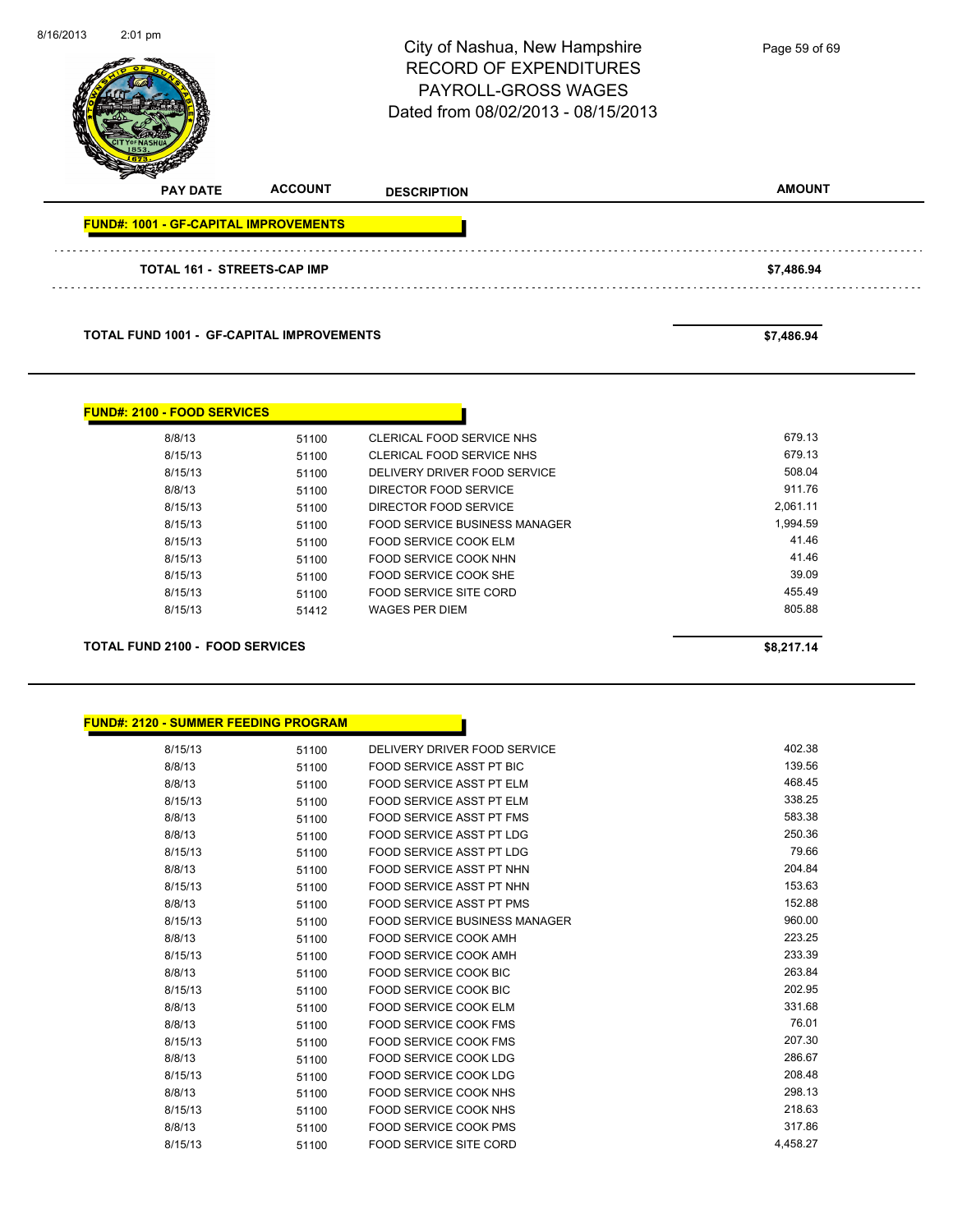| 2:01 pm                                               |                | City of Nashua, New Hampshire<br><b>RECORD OF EXPENDITURES</b><br>PAYROLL-GROSS WAGES<br>Dated from 08/02/2013 - 08/15/2013 | Page 60 of 69      |
|-------------------------------------------------------|----------------|-----------------------------------------------------------------------------------------------------------------------------|--------------------|
| <b>PAY DATE</b>                                       | <b>ACCOUNT</b> | <b>DESCRIPTION</b>                                                                                                          | <b>AMOUNT</b>      |
| TOTAL FUND 2120 - SUMMER FEEDING PROGRAM              |                |                                                                                                                             | \$11,059.85        |
| <b>FUND#: 2201 - DRIVERS EDUCATION</b>                |                |                                                                                                                             |                    |
| 8/8/13                                                | 51200          | <b>DRIVER INSTRUCTOR</b>                                                                                                    | 250.00             |
| 8/15/13                                               | 51200          | TEACHER TECHED ELM                                                                                                          | 100.00             |
| 8/15/13                                               | 51200          | <b>TEACHER TECHED PMS</b>                                                                                                   | 625.00             |
| 8/8/13                                                | 51300          | OVERTIME-REGULAR                                                                                                            | 142.58             |
| <b>TOTAL FUND 2201 - DRIVERS EDUCATION</b>            |                |                                                                                                                             | \$1,117.58         |
| <b>FUND#: 2207 - ADULT ED/CONTINUING ED</b><br>7/1/13 | 51200          | GUIDANCE COUNSELOR NHN                                                                                                      | 461.18             |
| 8/15/13                                               | 51200          | STUDENT INFO COORDINATOR                                                                                                    | 75.00              |
| 7/1/13                                                | 51200          | <b>TEACHER MATH NHN</b>                                                                                                     | 821.00             |
| 7/1/13                                                | 51200          | <b>TEACHER MATH NHS</b>                                                                                                     | 700.00             |
| 7/1/13                                                | 51200          | TEACHER PE ELM                                                                                                              | 200.00             |
| 7/1/13                                                | 51200          | TEACHER PRESCHOOL NHS                                                                                                       | 200.00             |
| 7/1/13                                                | 51200          | TEACHER SCIENCE NHN                                                                                                         | 500.00             |
| 7/1/13                                                | 51200          | TEACHER SCIENCE NHS                                                                                                         | 800.00             |
| 7/1/13                                                | 51200          | TEACHER SOCIAL STUDIES NHN                                                                                                  | 1,300.00<br>400.00 |
| 7/1/13<br>7/1/13                                      | 51200<br>51200 | TEACHER SOCIAL STUDIES NHS<br>TEACHER SPED NHN                                                                              | 400.00             |
| 7/1/13                                                | 51200          | TEACHER SPED NHS                                                                                                            | 425.00             |
| 7/1/13                                                | 51200          | TEACHER TECHED NHS                                                                                                          | 200.00             |
| TOTAL FUND 2207 - ADULT ED/CONTINUING ED              |                |                                                                                                                             | \$6,482.18         |
|                                                       |                |                                                                                                                             |                    |
| <b>FUND#: 2222 - AFTER SCHOOL PROGRAM</b>             |                |                                                                                                                             |                    |
| 8/15/13                                               | 51100          | DIRECTOR 21 CENTURY                                                                                                         | 2,157.90           |
| 8/8/13                                                | 51200          | 21ST CENTURY INSTRUCTOR                                                                                                     | 1,034.64           |
| 8/8/13<br>8/8/13                                      | 51200          | LUNCH MONITOR DRC<br>PARA DW SPEC ED AMH                                                                                    | 120.15<br>367.13   |
| 8/8/13                                                | 51200<br>51200 | PARA KIND AMH                                                                                                               | 300.38             |
| 8/15/13                                               | 51200          | TEACHER GR3 DRC                                                                                                             | 290.36             |
|                                                       |                |                                                                                                                             |                    |
| <b>TOTAL FUND 2222 - AFTER SCHOOL PROGRAM</b>         |                |                                                                                                                             | \$4,270.56         |
| <b>FUND#: 2252 - DAY CARE</b>                         |                |                                                                                                                             |                    |
|                                                       |                |                                                                                                                             |                    |
| 8/2/13                                                | 51100          | PANTHER PRESCHOOL TEACHER                                                                                                   | (863.78)           |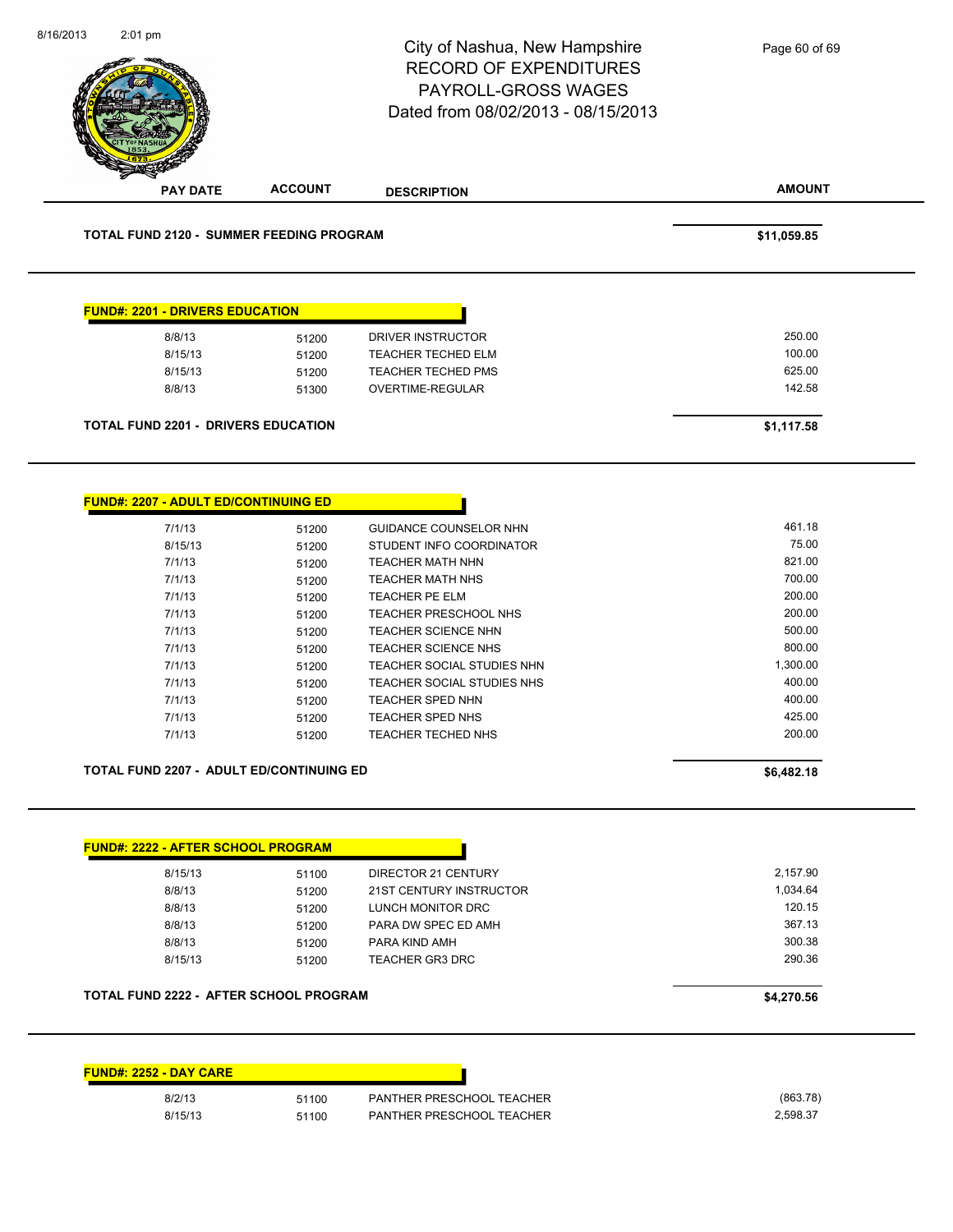|                                                                   |                | City of Nashua, New Hampshire<br><b>RECORD OF EXPENDITURES</b><br><b>PAYROLL-GROSS WAGES</b><br>Dated from 08/02/2013 - 08/15/2013 | Page 61 of 69        |
|-------------------------------------------------------------------|----------------|------------------------------------------------------------------------------------------------------------------------------------|----------------------|
| <b>PAY DATE</b>                                                   | <b>ACCOUNT</b> | <b>DESCRIPTION</b>                                                                                                                 | <b>AMOUNT</b>        |
| <b>TOTAL FUND 2252 - DAY CARE</b>                                 |                |                                                                                                                                    | \$1,734.59           |
| <b>FUND#: 2503 - PARKS &amp; REC PROGRAMS FUND</b>                |                |                                                                                                                                    |                      |
| 8/8/13                                                            | 51100          | PROGRAM COORDINATOR                                                                                                                | 347.90               |
| 8/15/13                                                           | 51100          | PROGRAM COORDINATOR                                                                                                                | 347.90               |
| <b>TOTAL FUND 2503 - PARKS &amp; REC PROGRAMS FUND</b>            |                |                                                                                                                                    | \$695.80             |
| <b>FUND#: 2505 - GOVT &amp; EDUCATION CHANNELS FUND</b><br>8/8/13 | 51100<br>51100 | ECHANNEL ACCESS ADMINISTRATOR<br>ECHANNEL ACCESS ADMINISTRATOR                                                                     | 1,014.70<br>1,014.70 |
| 8/15/13<br>8/8/13<br>8/15/13                                      | 51100<br>51100 | PEG PROGRAM MANAGER<br>PEG PROGRAM MANAGER                                                                                         | 1,139.75<br>1,139.75 |
| <b>TOTAL FUND 2505 - GOVT &amp; EDUCATION CHANNELS FUND</b>       |                |                                                                                                                                    | \$4,308.90           |
| <b>FUND#: 3050 - POLICE GRANTS FUND</b>                           |                |                                                                                                                                    |                      |
| 8/8/13                                                            | 51100          | DOMESTIC VIOLENCE ADVOCATE                                                                                                         | 717.44               |
| 8/15/13                                                           | 51100          | DOMESTIC VIOLENCE ADVOCATE                                                                                                         | 717.44               |
| 8/8/13                                                            | 51100          | PATROLMAN ALL RANKS                                                                                                                | 1,173.90             |
| 8/15/13                                                           | 51100          | PATROLMAN ALL RANKS                                                                                                                | 1,173.90             |
| 8/8/13<br>8/15/13                                                 | 51300<br>51300 | OVERTIME-REGULAR<br><b>OVERTIME-REGULAR</b>                                                                                        | 898.92<br>2,369.56   |
| <b>TOTAL FUND 3050 - POLICE GRANTS FUND</b>                       |                |                                                                                                                                    | \$7,051.16           |
|                                                                   |                |                                                                                                                                    |                      |
|                                                                   |                |                                                                                                                                    |                      |
| 8/8/13<br>8/15/13                                                 | 51100          | <b>EPIDEMIOLOGIST</b><br><b>EPIDEMIOLOGIST</b>                                                                                     | 1,302.65<br>1,302.66 |
| 7/1/13                                                            | 51100          | <b>HEALTH PROGRAM SPEC</b>                                                                                                         | 451.38               |
| 8/8/13                                                            | 51100<br>51100 | INTAKE SPECIALIST PROGRAM ASST                                                                                                     | 366.50               |
| 8/15/13                                                           | 51100          | INTAKE SPECIALIST PROGRAM ASST                                                                                                     | 366.50               |
| 8/8/13                                                            | 51100          | PROGRAM ASSISTANT                                                                                                                  | 839.65               |
| 8/15/13                                                           | 51100          | PROGRAM ASSISTANT                                                                                                                  | 839.65               |
| 8/8/13                                                            | 51100          | PUB HEALTH NURSE                                                                                                                   | 132.25               |
| 8/15/13                                                           | 51100          | PUB HEALTH NURSE                                                                                                                   | 132.25               |
| <b>FUND#: 3068 - COMMUNITY SERVICES GRANTS</b><br>8/8/13          | 51100          | PUB HEALTH PREPAREDNESS COORD                                                                                                      | 1,337.00             |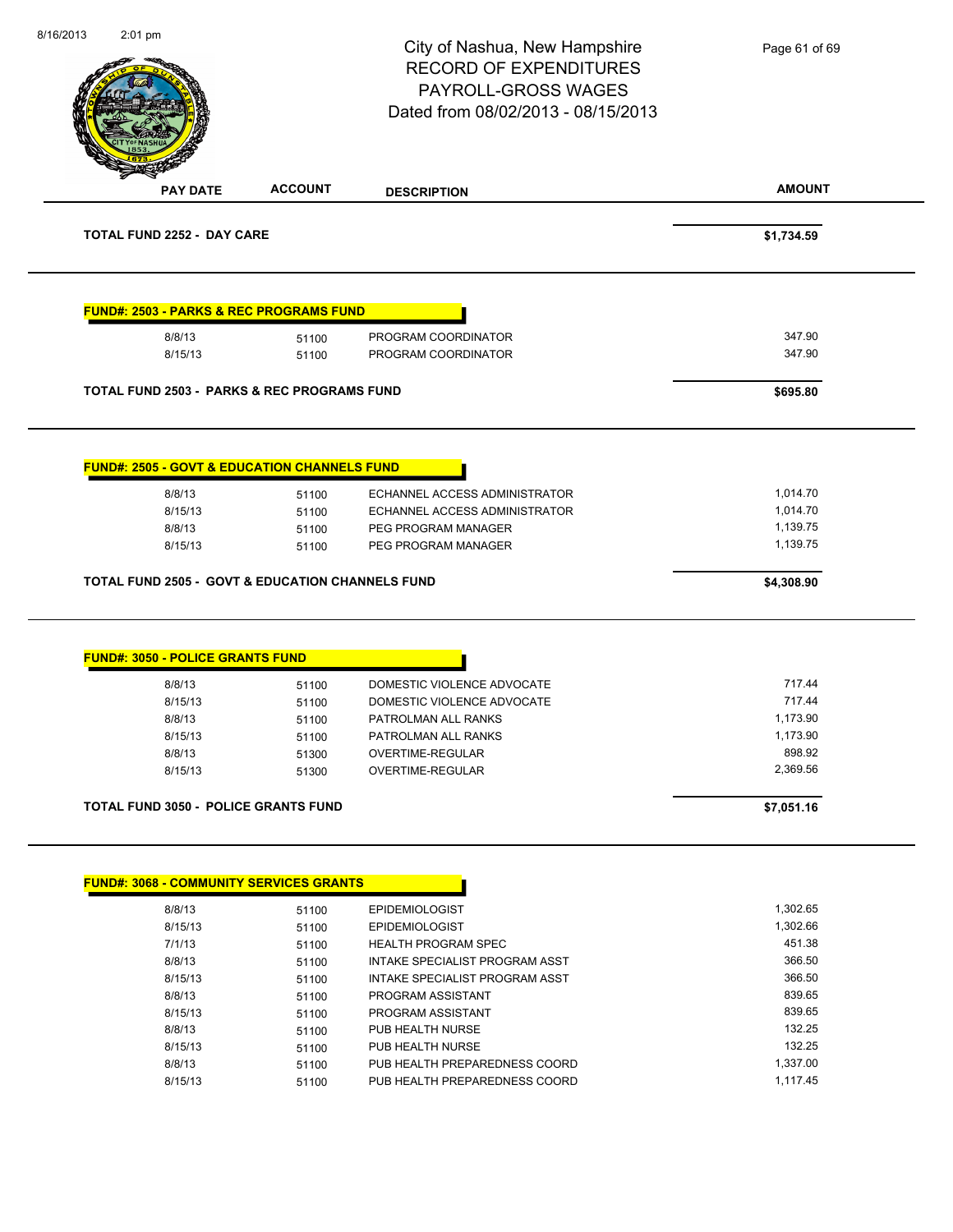| 8/16/2013<br>$2:01$ pm                             |                | City of Nashua, New Hampshire<br><b>RECORD OF EXPENDITURES</b><br><b>PAYROLL-GROSS WAGES</b><br>Dated from 08/02/2013 - 08/15/2013 | Page 62 of 69      |
|----------------------------------------------------|----------------|------------------------------------------------------------------------------------------------------------------------------------|--------------------|
| <b>PAY DATE</b>                                    | <b>ACCOUNT</b> | <b>DESCRIPTION</b>                                                                                                                 | <b>AMOUNT</b>      |
| <b>TOTAL FUND 3068 - COMMUNITY SERVICES GRANTS</b> |                |                                                                                                                                    | \$8,187.94         |
| <u> FUND#: 3070 - COMMUNITY HEALTH GRANTS FUND</u> |                |                                                                                                                                    |                    |
| 7/1/13                                             | 51100          | <b>HEALTH PROGRAM SPEC</b>                                                                                                         | (451.38)           |
| 8/8/13                                             | 51100          | PUB HEALTH NURSE                                                                                                                   | 885.15             |
| 8/15/13                                            | 51100          | PUB HEALTH NURSE                                                                                                                   | 885.15             |
| TOTAL FUND 3070 - COMMUNITY HEALTH GRANTS FUND     |                |                                                                                                                                    | \$1,318.92         |
| <b>FUND#: 3090 - URBAN PROGRAM GRANTS</b>          |                |                                                                                                                                    |                    |
| 8/8/13                                             | 51100          | <b>GRANT MGMT SPECIALIST</b>                                                                                                       | 961.60             |
| 8/15/13                                            | 51100          | <b>GRANT MGMT SPECIALIST</b>                                                                                                       | 961.60             |
| 8/8/13                                             | 51100          | INTAKE SPECIALIST PROGRAM ASST                                                                                                     | 549.70             |
| 8/15/13<br>8/8/13                                  | 51100          | INTAKE SPECIALIST PROGRAM ASST<br>MANAGER URBAN PROGRAMS                                                                           | 549.70<br>1,408.20 |
| 8/15/13                                            | 51100<br>51100 | <b>MANAGER URBAN PROGRAMS</b>                                                                                                      | 1,408.20           |
| 8/8/13                                             |                | PROGRAM COORDINATOR LP&HH                                                                                                          | 1,073.90           |
|                                                    | 51100          |                                                                                                                                    |                    |
| 8/15/13                                            | 51100          | PROGRAM COORDINATOR LP&HH                                                                                                          | 1,073.90           |
| 8/8/13                                             | 51100          | PROJECT ADMINISTRATOR                                                                                                              | 1,162.45           |
| 8/15/13                                            | 51100          | PROJECT ADMINISTRATOR                                                                                                              | 1,162.45           |
| 8/8/13                                             | 51100          | PROJECT ADMINISTRATOR LP&HH                                                                                                        | 1,000.40           |
| 8/15/13                                            | 51100          | PROJECT ADMINISTRATOR LP&HH                                                                                                        | 1,000.40           |
| 8/8/13<br>8/15/13                                  | 51200<br>51200 | CODE ENFORCEMENT OFFICER II<br>CODE ENFORCEMENT OFFICER II                                                                         | 559.68<br>559.14   |
| TOTAL FUND 3090 - URBAN PROGRAM GRANTS             |                |                                                                                                                                    | \$13,431.32        |
|                                                    |                |                                                                                                                                    |                    |
| <b>FUND#: 3120 - TRANSIT GRANTS</b><br>8/8/13      | 51100          | OED PROGRAM COORDINATOR                                                                                                            | 154.00             |

| 8/15/13 | 51100 | OED PROGRAM COORDINATOR              | 154.00   |
|---------|-------|--------------------------------------|----------|
| 8/8/13  | 51100 | <b>TRANSIT FINANCE COORDINATOR</b>   | 1.139.65 |
| 8/15/13 | 51100 | <b>TRANSIT FINANCE COORDINATOR</b>   | 3.418.99 |
| 8/8/13  | 51100 | <b>TRANSIT FLEET FACILITIES SUPV</b> | 961.60   |
| 8/15/13 | 51100 | <b>TRANSIT FLEET FACILITIES SUPV</b> | 961.60   |
| 8/8/13  | 51100 | <b>TRANSIT MECHANICS</b>             | 1.744.00 |
| 8/15/13 | 51100 | <b>TRANSIT MECHANICS</b>             | 1.744.00 |
|         |       |                                      |          |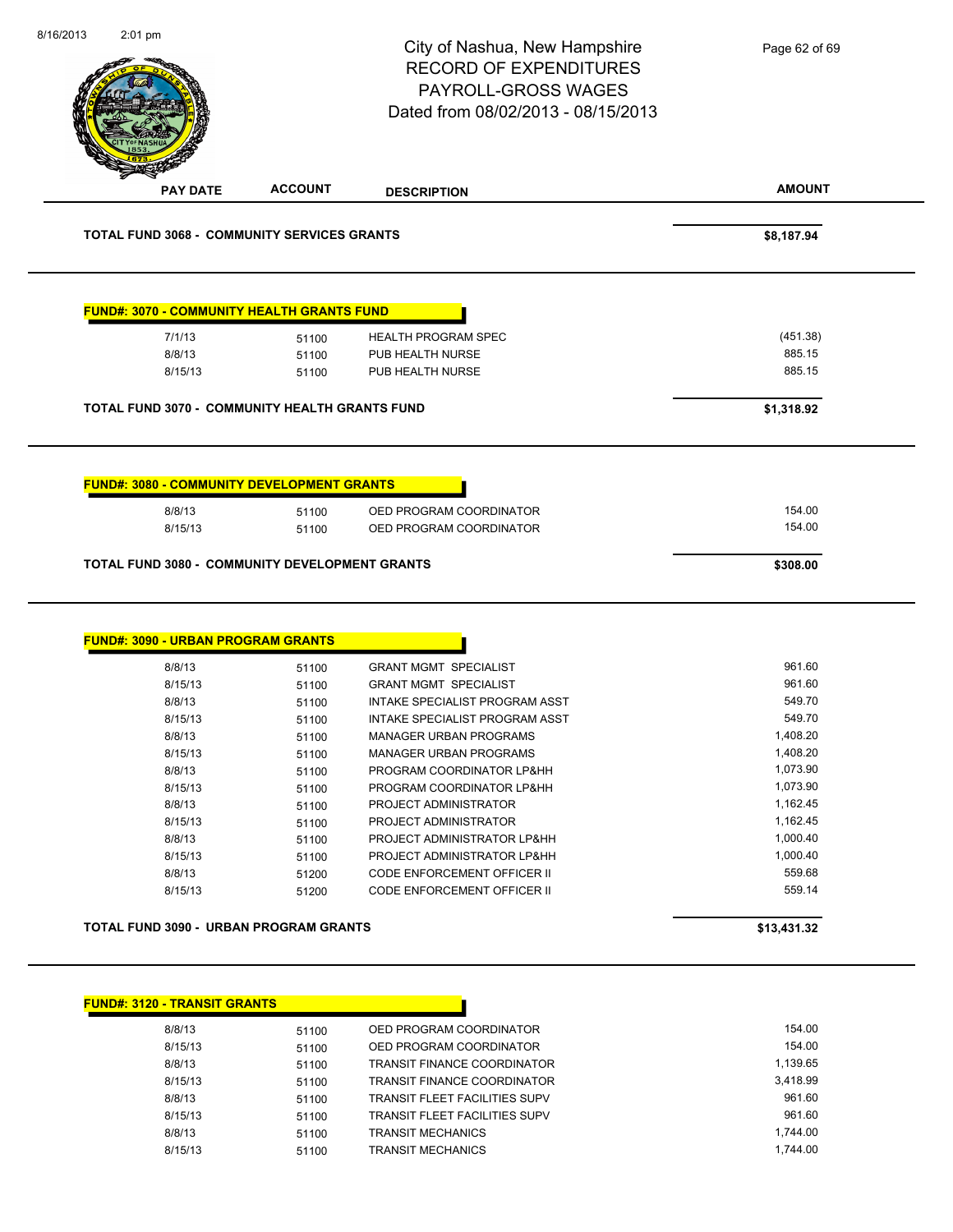

| <b>PAY DATE</b>                         | <b>ACCOUNT</b> | <b>DESCRIPTION</b>                    | <b>AMOUNT</b> |
|-----------------------------------------|----------------|---------------------------------------|---------------|
| <b>FUND#: 3120 - TRANSIT GRANTS</b>     |                |                                       |               |
| 8/8/13                                  | 51100          | <b>TRANSIT OPER MKTG SUPV</b>         | 985.15        |
| 8/15/13                                 | 51100          | <b>TRANSIT OPER MKTG SUPV</b>         | 985.15        |
| 8/8/13                                  | 51100          | <b>TRANSIT OPERATIONS COORDINATOR</b> | 863.35        |
| 8/15/13                                 | 51100          | <b>TRANSIT OPERATIONS COORDINATOR</b> | 863.35        |
| 8/8/13                                  | 51100          | TRANSIT UTILITY SERVICE WORKER        | 643.65        |
| 8/15/13                                 | 51100          | <b>TRANSIT UTILITY SERVICE WORKER</b> | 643.65        |
| 8/8/13                                  | 51100          | <b>TRANSPORTATION DEPT MANAGER</b>    | 1,460.55      |
| 8/15/13                                 | 51100          | <b>TRANSPORTATION DEPT MANAGER</b>    | 1,460.55      |
| 7/1/13                                  | 51300          | OVERTIME-REGULAR                      | 97.13         |
| 8/8/13                                  | 51300          | OVERTIME-REGULAR                      | 100.05        |
| 8/15/13                                 | 51300          | <b>OVERTIME-REGULAR</b>               | 141.63        |
| <b>TOTAL FUND 3120 - TRANSIT GRANTS</b> |                |                                       | \$18,522.05   |

Π

#### **FUND#: 3800 - SCHOOL GRANTS FUND**

| 8/15/13 | 51100 | 21 CENTURY ELEM MFAM RES COORD    | 6,091.04   |
|---------|-------|-----------------------------------|------------|
| 8/15/13 | 51100 | 21 CENTURY MIDL FAM RES COORD     | 2,047.34   |
| 8/15/13 | 51100 | ASSISTANT PRINCIPAL BRO           | 1,403.85   |
| 8/15/13 | 51100 | ASSISTANT PRINCIPAL MDE           | 1,381.31   |
| 8/15/13 | 51100 | AYP FACILITATOR FES               | 2,629.99   |
| 8/8/13  | 51100 | CLERICAL 21 CENTURY               | 617.83     |
| 8/15/13 | 51100 | CLERICAL 21 CENTURY               | 617.83     |
| 8/15/13 | 51100 | DEPT OF ED POSITION               | 2,467.00   |
| 7/31/13 | 51100 | ELL OUTREACH WORKER               | (900.00)   |
| 7/31/13 | 51100 | <b>INTERPRETER</b>                | (400.00)   |
| 8/15/13 | 51100 | <b>OFFICE MANAGER TITLE 1</b>     | 1,494.63   |
| 8/15/13 | 51100 | SYSTEMS ADMIN SCH YEAR            | 2,105.58   |
| 8/15/13 | 51100 | <b>TEACHER DWSE ELM</b>           | 5,346.56   |
| 8/15/13 | 51100 | <b>TEACHER ELL BIR</b>            | 400.00     |
| 8/15/13 | 51100 | <b>TEACHER ELL LDG</b>            | 125.00     |
| 8/15/13 | 51100 | <b>TEACHER GR2 BRO</b>            | 858.63     |
| 8/15/13 | 51100 | <b>TEACHER GR2 FES</b>            | 1,529.84   |
| 7/1/13  | 51100 | <b>TEACHER MATH NHN</b>           | (821.00)   |
| 7/1/13  | 51100 | <b>TEACHER MATH NHS</b>           | (700.00)   |
| 7/1/13  | 51100 | <b>TEACHER PE ELM</b>             | (200.00)   |
| 7/1/13  | 51100 | TEACHER PRESCHOOL NHS             | (200.00)   |
| 8/15/13 | 51100 | <b>TEACHER PRESCHOOL WID</b>      | 1,842.47   |
| 7/1/13  | 51100 | <b>TEACHER SCIENCE NHN</b>        | (500.00)   |
| 7/1/13  | 51100 | TEACHER SCIENCE NHS               | (800.00)   |
| 7/1/13  | 51100 | <b>TEACHER SOCIAL STUDIES NHN</b> | (1,300.00) |
| 7/1/13  | 51100 | TEACHER SOCIAL STUDIES NHS        | (400.00)   |
| 8/15/13 | 51100 | <b>TEACHER SPED ELM</b>           | 8,904.66   |
| 8/15/13 | 51100 | <b>TEACHER SPED FMS</b>           | 4,111.44   |
| 7/1/13  | 51100 | TEACHER SPED NHN                  | (400.00)   |
| 8/15/13 | 51100 | <b>TEACHER SPED NHN</b>           | 5,469.06   |
| 7/1/13  | 51100 | TEACHER SPED NHS                  | (425.00)   |
| 8/15/13 | 51100 | <b>TEACHER SPED NHS</b>           | 9,608.27   |
| 8/15/13 | 51100 | TEACHER TEAM FACILITATOR NHS      | 2,456.99   |
| 7/1/13  | 51100 | <b>TEACHER TECHED NHS</b>         | (200.00)   |
| 8/15/13 | 51100 | <b>TEACHER TTI NURSERY</b>        | 2,526.22   |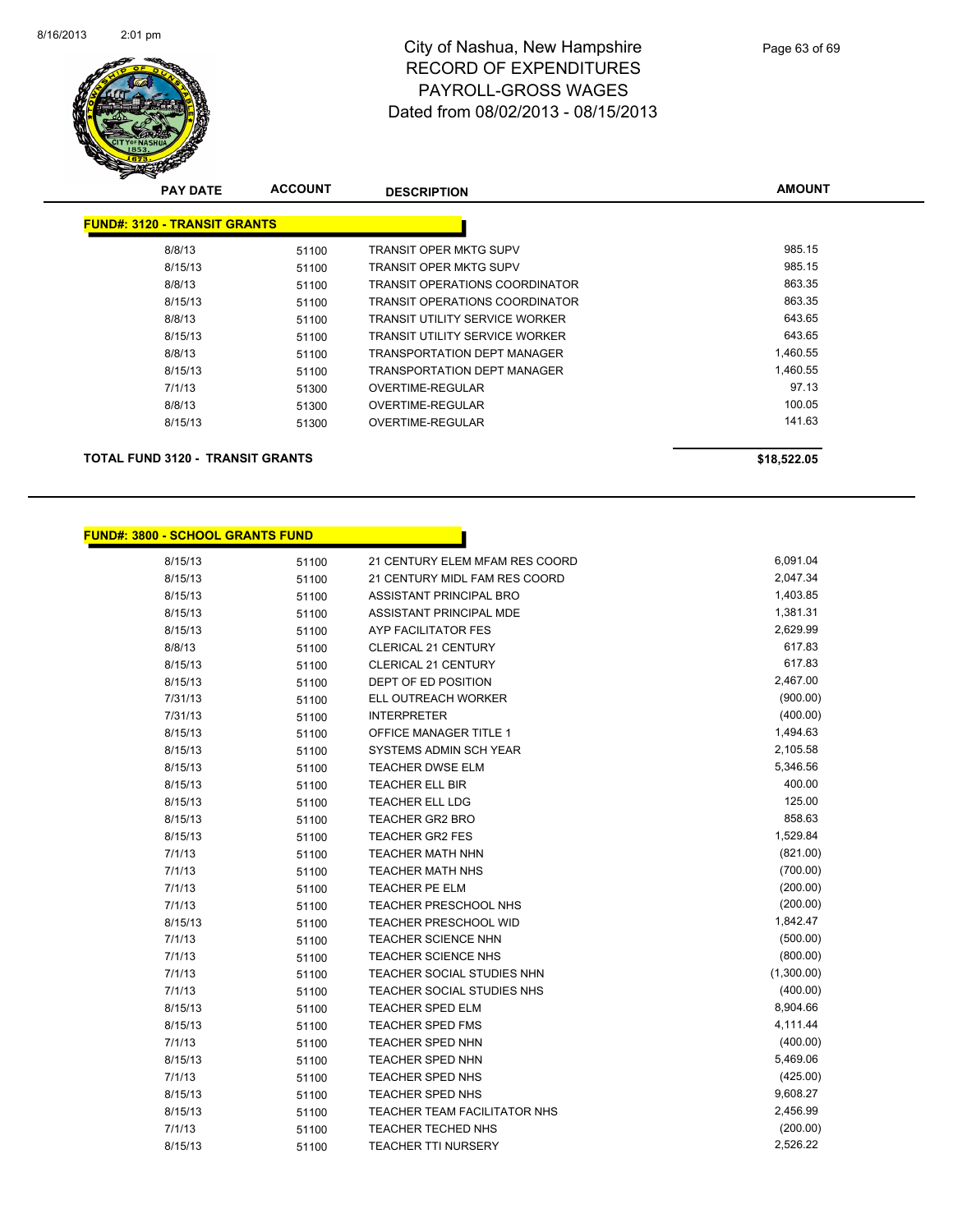

**AMOUNT**

| <b>FUND#: 3800 - SCHOOL GRANTS FUND</b> |       |                                        |            |
|-----------------------------------------|-------|----------------------------------------|------------|
| 8/15/13                                 | 51100 | TITLE 1 COORDINATOR TTI                | 3,153.85   |
| 7/31/13                                 | 51200 | ELL OUTREACH WORKER                    | 900.00     |
| 8/15/13                                 | 51200 | FOCUS MONITORING DATA ANALYST          | 1,127.25   |
| 7/1/13                                  | 51200 | <b>GUIDANCE COUNSELOR NHN</b>          | (1,286.18) |
| 7/31/13                                 | 51200 | <b>INTERPRETER</b>                     | 400.00     |
| 8/8/13                                  | 51200 | <b>INTERPRETER</b>                     | 112.50     |
| 8/15/13                                 | 51200 | PARA ALT LDG                           | 550.00     |
| 8/15/13                                 | 51200 | SOCIAL WORKER FMS                      | 1,450.00   |
| 8/15/13                                 | 51200 | <b>SUB TEACHER</b>                     | 325.00     |
| 8/15/13                                 | 51200 | <b>SUB TEACHER LONG TERM</b>           | 650.00     |
| 8/15/13                                 | 51200 | <b>TEACHER ELL BIR</b>                 | 250.00     |
| 8/15/13                                 | 51200 | <b>TEACHER ELL FES</b>                 | 650.00     |
| 8/15/13                                 | 51200 | <b>TEACHER ELL FMS</b>                 | 600.00     |
| 8/15/13                                 | 51200 | <b>TEACHER GR1 CHA</b>                 | 650.00     |
| 8/15/13                                 | 51200 | <b>TEACHER GR3 SHE</b>                 | 650.00     |
| 8/15/13                                 | 51200 | <b>TEACHER KIND BIR</b>                | 650.00     |
| 8/15/13                                 | 51200 | <b>TEACHER KIND FES</b>                | 650.00     |
| 8/15/13                                 | 51200 | <b>TEACHER KIND LDG</b>                | 1,550.00   |
| 8/15/13                                 | 51200 | <b>TEACHER READ BIR</b>                | 650.00     |
| 8/15/13                                 | 51200 | <b>TEACHER TTI AMH</b>                 | 6,485.52   |
| 8/15/13                                 | 51200 | <b>TEACHER TTI FES</b>                 | 2,051.66   |
| 8/15/13                                 | 51200 | <b>TEACHER TTI MTP</b>                 | 1,657.07   |
| 8/15/13                                 | 51200 | <b>TEACHER TTI NURSERY</b>             | 2,515.42   |
| 8/15/13                                 | 51200 | <b>TEACHER TTIDRC</b>                  | 2,235.49   |
| 8/8/13                                  | 51650 | <b>ADDITIONAL HOURS</b>                | 6,880.45   |
| 8/15/13                                 | 51650 | <b>ADDITIONAL HOURS</b>                | 37,556.46  |
| 8/15/13                                 | 51750 | <b>RETIREMENT &amp; SEPARATION PAY</b> | 34,874.98  |

**TOTAL FUND 3800 - SCHOOL GRANTS FUND \$164,729.01** 

| 8/8/13  | 51100 | PARKING ENFORCEMENT SPEC          | 2.902.82 |
|---------|-------|-----------------------------------|----------|
| 8/15/13 | 51100 | PARKING ENFORCEMENT SPEC          | 2.902.82 |
| 8/8/13  | 51100 | <b>PV/MV COORDINATOR</b>          | 844.05   |
| 8/15/13 | 51100 | <b>PV/MV COORDINATOR</b>          | 844.04   |
| 8/8/13  | 51100 | RESOURCE COORDINATOR              | 113.10   |
| 8/15/13 | 51100 | RESOURCE COORDINATOR              | 113.10   |
| 8/8/13  | 51100 | <b>VEHICLE REGISTRATION CLERK</b> | 843.50   |
| 8/15/13 | 51100 | <b>VEHICLE REGISTRATION CLERK</b> | 843.50   |
| 8/8/13  | 51300 | OVERTIME-REGULAR                  | 432.39   |
| 8/15/13 | 51300 | OVERTIME-REGULAR                  | 37.65    |

#### **TOTAL FUND 4005 - TRAFFIC VIOLATIONS FUND \$9,876.97**

| <b>FUND#: 4010 - MOTOR VEHICLE ADMIN FUND</b> |       |                                   |
|-----------------------------------------------|-------|-----------------------------------|
| 8/8/13                                        | 51100 | <b>VEHICLE REGISTRATION CLERK</b> |
| 8/15/13                                       | 51100 | <b>VEHICLE REGISTRATION CLERK</b> |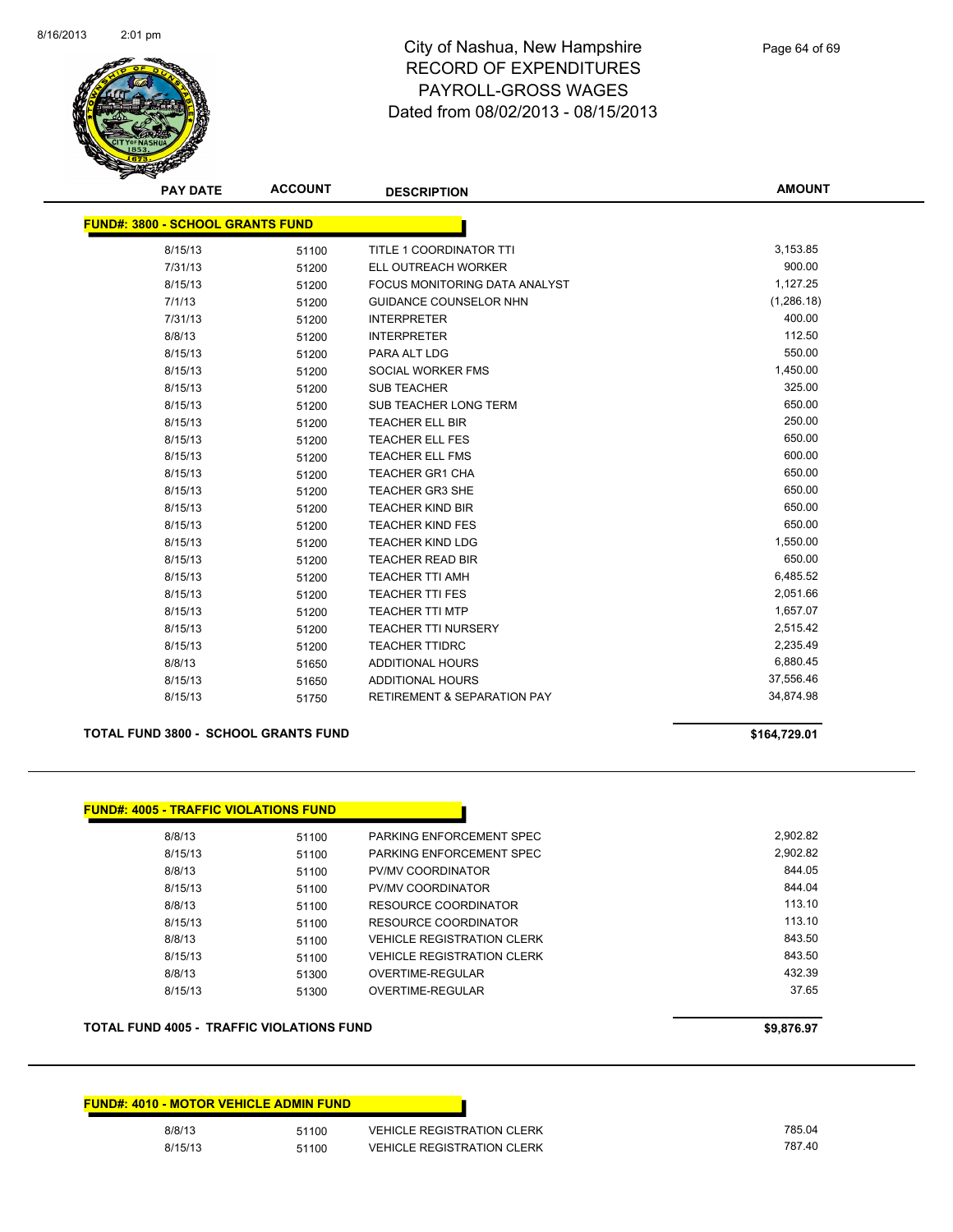| 8/16/2013<br>2:01 pm |                                             |                                                       | City of Nashua, New Hampshire<br><b>RECORD OF EXPENDITURES</b><br>PAYROLL-GROSS WAGES<br>Dated from 08/02/2013 - 08/15/2013 | Page 65 of 69  |
|----------------------|---------------------------------------------|-------------------------------------------------------|-----------------------------------------------------------------------------------------------------------------------------|----------------|
|                      |                                             |                                                       |                                                                                                                             |                |
|                      | <b>PAY DATE</b>                             | <b>ACCOUNT</b>                                        | <b>DESCRIPTION</b>                                                                                                          | <b>AMOUNT</b>  |
|                      |                                             | <b>FUND#: 4010 - MOTOR VEHICLE ADMIN FUND</b>         |                                                                                                                             |                |
|                      | 8/8/13                                      | 51200                                                 | <b>VEHICLE REGISTRATION CLERK</b>                                                                                           | 295.34         |
|                      | 8/15/13                                     | 51200                                                 | <b>VEHICLE REGISTRATION CLERK</b>                                                                                           | 282.90         |
|                      | 8/8/13                                      | 51300                                                 | OVERTIME-REGULAR                                                                                                            | 15.65          |
|                      | 8/15/13                                     | 51300                                                 | OVERTIME-REGULAR                                                                                                            | 34.29          |
|                      |                                             | TOTAL FUND 4010 - MOTOR VEHICLE ADMIN FUND            |                                                                                                                             | \$2,200.62     |
|                      |                                             | FUND#: 4020 - POLICE DRUG ENFORCEMENT FUND            |                                                                                                                             |                |
|                      | 8/15/13                                     | 51322                                                 | OVERTIME-INVESTIGATIVE                                                                                                      | 1,023.50       |
|                      |                                             | <b>TOTAL FUND 4020 - POLICE DRUG ENFORCEMENT FUND</b> |                                                                                                                             | \$1,023.50     |
|                      |                                             |                                                       |                                                                                                                             |                |
|                      | <b>FUND#: 4030 - POLICE SPECIAL DETAILS</b> |                                                       |                                                                                                                             |                |
|                      | 8/8/13                                      | 51200                                                 | <b>OUTSIDE DETAIL SPEC PT</b>                                                                                               | 588.26         |
|                      | 8/15/13                                     | 51200                                                 | OUTSIDE DETAIL SPEC PT                                                                                                      | 588.26         |
|                      | 8/8/13                                      | 51712                                                 | SPECIAL DETAIL                                                                                                              | 10,636.52      |
|                      | 8/15/13                                     | 51712                                                 | <b>SPECIAL DETAIL</b>                                                                                                       | 6,069.03       |
|                      |                                             | TOTAL FUND 4030 - POLICE SPECIAL DETAILS              |                                                                                                                             | \$17,882.07    |
|                      | <b>FUND#: 4035 - POLICE OT BILLING</b>      |                                                       |                                                                                                                             |                |
|                      | 8/8/13                                      | 51300                                                 | <b>OVERTIME-REGULAR</b>                                                                                                     | 250.17         |
|                      | 8/15/13                                     | 51300                                                 | OVERTIME-REGULAR                                                                                                            | 698.45         |
|                      | <b>TOTAL FUND 4035 - POLICE OT BILLING</b>  |                                                       |                                                                                                                             | \$948.62       |
|                      |                                             |                                                       |                                                                                                                             |                |
|                      | <b>FUND#: 4065 - FIRE WATCHGUARDS FUND</b>  |                                                       |                                                                                                                             |                |
|                      | 8/8/13                                      | 51712                                                 | <b>SPECIAL DETAIL</b>                                                                                                       | 285.95         |
|                      |                                             | <b>TOTAL FUND 4065 - FIRE WATCHGUARDS FUND</b>        |                                                                                                                             | \$285.95       |
|                      |                                             | <b>FUND#: 4600 - ECONOMIC DEVELOPMENT RLF</b>         |                                                                                                                             |                |
|                      |                                             |                                                       |                                                                                                                             |                |
|                      | 8/8/13<br>8/15/13                           | 51100                                                 | OED PROGRAM COORDINATOR                                                                                                     | 76.95<br>76.95 |
|                      | 8/8/13                                      | 51100<br>51400                                        | OED PROGRAM COORDINATOR<br>WAGES TEMP-SEASONAL                                                                              | 170.00         |
|                      |                                             |                                                       |                                                                                                                             |                |

8/15/13 51400 WAGES TEMP-SEASONAL 120.00

8/16/2013

2:01 pm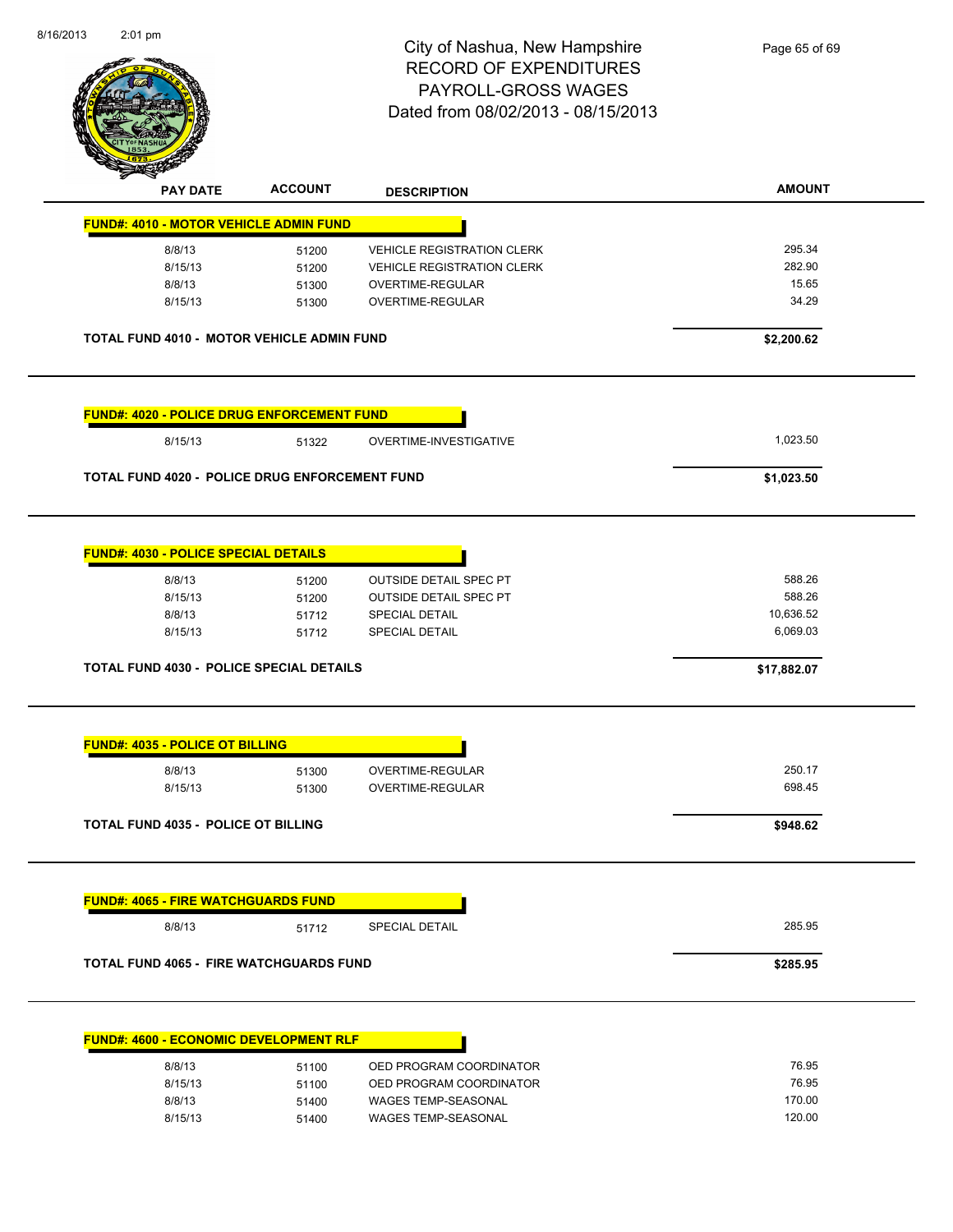| <u> FUND#: 6000 - SOLID WASTE FUND</u> |       |                                    |          |
|----------------------------------------|-------|------------------------------------|----------|
| 8/8/13                                 | 51100 | ACCOUNTING COMPLIANCE MGR          | 153.40   |
| 8/15/13                                | 51100 | ACCOUNTING COMPLIANCE MGR          | 153.40   |
| 8/8/13                                 | 51100 | ADMINISTRATIVE ASSISTANT I         | 632.00   |
| 8/15/13                                | 51100 | ADMINISTRATIVE ASSISTANT I         | 632.00   |
| 8/8/13                                 | 51100 | ADMINISTRATIVE ASSISTANT II        | 665.60   |
| 8/15/13                                | 51100 | ADMINISTRATIVE ASSISTANT II        | 665.60   |
| 8/8/13                                 | 51100 | AUTOMATIC COLLECTION EQUIP OPR     | 3,636.80 |
| 8/15/13                                | 51100 | AUTOMATIC COLLECTION EQUIP OPR     | 3,636.80 |
| 8/8/13                                 | 51100 | <b>CITY ENGINEER</b>               | 298.00   |
| 8/15/13                                | 51100 | <b>CITY ENGINEER</b>               | 298.00   |
| 8/8/13                                 | 51100 | <b>COLLECTION EQUIP OPR</b>        | 8,639.36 |
| 8/15/13                                | 51100 | <b>COLLECTION EQUIP OPR</b>        | 8,639.36 |
| 8/8/13                                 | 51100 | COLLECTION EQUIP OPR LANDFILL      | 900.80   |
| 8/15/13                                | 51100 | COLLECTION EQUIP OPR LANDFILL      | 900.80   |
| 8/8/13                                 | 51100 | DEP TREASURER TAX COLLECTOR        | 230.60   |
| 8/15/13                                | 51100 | DEP TREASURER TAX COLLECTOR        | 230.60   |
| 8/8/13                                 | 51100 | DEPUTY MANAGER OF ENGINEERING      | 74.50    |
| 8/15/13                                | 51100 | DEPUTY MANAGER OF ENGINEERING      | 74.50    |
| 8/8/13                                 | 51100 | <b>DIRECTOR PUBLIC WORKS</b>       | 205.85   |
| 8/15/13                                | 51100 | DIRECTOR PUBLIC WORKS              | 205.85   |
| 8/8/13                                 | 51100 | DIVISION OPERATIONS MANAGER        | 171.55   |
| 8/15/13                                | 51100 | <b>DIVISION OPERATIONS MANAGER</b> | 171.55   |
| 8/8/13                                 | 51100 | DPW BILLING ACCOUNTANT             | 438.30   |
| 8/15/13                                | 51100 | DPW BILLING ACCOUNTANT             | 438.30   |
| 8/8/13                                 | 51100 | DPW COLLECTIONS SPEC III           | 364.60   |
| 8/15/13                                | 51100 | DPW COLLECTIONS SPEC III           | 364.60   |
| 8/8/13                                 | 51100 | DPW CONTRACT ADMINISTRATOR         | 108.29   |
| 8/15/13                                | 51100 | DPW CONTRACT ADMINISTRATOR         | 108.35   |
| 8/8/13                                 | 51100 | <b>ENVIRONMENTAL ENGINEER</b>      | 1,255.85 |
| 8/15/13                                | 51100 | <b>ENVIRONMENTAL ENGINEER</b>      | 1,255.85 |
| 8/8/13                                 | 51100 | EQUIPMENT OPR LANDFILL             | 5,479.20 |
| 8/15/13                                | 51100 | <b>EQUIPMENT OPR LANDFILL</b>      | 5,479.21 |
| 8/8/13                                 | 51100 | <b>EXECUTIVE ADMINISTRATOR</b>     | 144.25   |
| 8/15/13                                | 51100 | <b>EXECUTIVE ADMINISTRATOR</b>     | 144.25   |
| 8/8/13                                 | 51100 | FINANCE AND ADMIN MANAGER          | 372.35   |
| 8/15/13                                | 51100 | FINANCE AND ADMIN MANAGER          | 372.35   |
| 8/8/13                                 | 51100 | LICENSED SCALE OPERATOR            | 680.10   |
| 8/15/13                                | 51100 | LICENSED SCALE OPERATOR            | 820.38   |
| 8/8/13                                 | 51100 | RECYCLING COORDINATOR              | 1,061.70 |
| 8/15/13                                | 51100 | RECYCLING COORDINATOR              | 1,061.70 |
| 8/8/13                                 | 51100 | SOLID WASTE FOREMAN                | 2,308.30 |
| 8/15/13                                | 51100 | SOLID WASTE FOREMAN                | 2,308.30 |
| 8/8/13                                 | 51100 | <b>STAFF ENGINEER</b>              | 114.35   |
| 8/15/13                                | 51100 | <b>STAFF ENGINEER</b>              | 114.35   |
| 8/8/13                                 | 51100 | SUPERINTENDENT OF SOLID WASTE      | 1,529.80 |
| 8/15/13                                | 51100 | SUPERINTENDENT OF SOLID WASTE      | 1,529.80 |
| 8/8/13                                 | 51300 | OVERTIME-REGULAR                   | 2,044.32 |
| 8/15/13                                | 51300 | OVERTIME-REGULAR                   | 1,506.99 |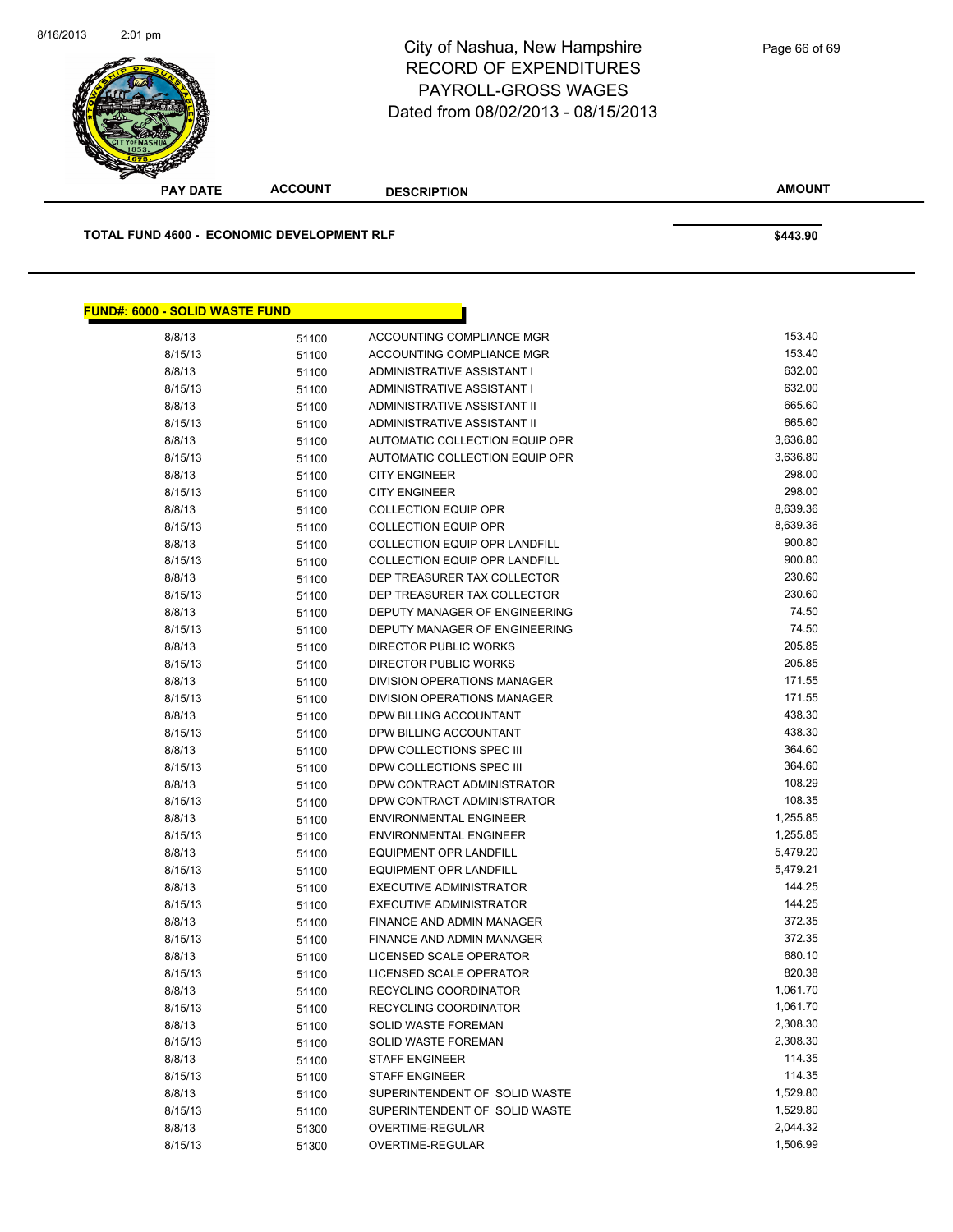

| <b>PAY DATE</b>                           | <b>ACCOUNT</b> | <b>DESCRIPTION</b>         | <b>AMOUNT</b> |
|-------------------------------------------|----------------|----------------------------|---------------|
| <b>FUND#: 6000 - SOLID WASTE FUND</b>     |                |                            |               |
| 8/8/13                                    | 51400          | <b>WAGES TEMP-SEASONAL</b> | 3,715.75      |
| 8/15/13                                   | 51400          | <b>WAGES TEMP-SEASONAL</b> | 5,084.00      |
| 8/8/13                                    | 51600          | <b>LONGEVITY</b>           | 600.00        |
| <b>TOTAL FUND 6000 - SOLID WASTE FUND</b> |                |                            | \$72,022.51   |

#### **FUND#: 6200 - WASTEWATER FUND**

| 8/8/13  | 51100 | ACCOUNTING COMPLIANCE MGR            | 306.70   |
|---------|-------|--------------------------------------|----------|
| 8/15/13 | 51100 | <b>ACCOUNTING COMPLIANCE MGR</b>     | 306.70   |
| 8/8/13  | 51100 | ADMINISTRATIVE ASSISTANT II          | 811.25   |
| 8/15/13 | 51100 | ADMINISTRATIVE ASSISTANT II          | 811.25   |
| 8/8/13  | 51100 | ANALYTICAL CHEMIST                   | 853.70   |
| 8/15/13 | 51100 | ANALYTICAL CHEMIST                   | 853.70   |
| 8/8/13  | 51100 | <b>CITY ENGINEER</b>                 | 695.35   |
| 8/15/13 | 51100 | <b>CITY ENGINEER</b>                 | 695.35   |
| 8/8/13  | 51100 | COLLECTION SYSTEM FOREMAN            | 1,087.55 |
| 8/15/13 | 51100 | <b>COLLECTION SYSTEM FOREMAN</b>     | 1,087.01 |
| 8/8/13  | 51100 | <b>COLLECTION SYSTEMS OPERATOR</b>   | 2,727.60 |
| 8/15/13 | 51100 | <b>COLLECTION SYSTEMS OPERATOR</b>   | 2,795.44 |
| 8/8/13  | 51100 | COLLECTION SYSTEMS TECHNICIAN        | 1,950.78 |
| 8/15/13 | 51100 | <b>COLLECTION SYSTEMS TECHNICIAN</b> | 1,952.00 |
| 8/8/13  | 51100 | <b>COLLECTIONS SPEC II</b>           | 791.45   |
| 8/15/13 | 51100 | <b>COLLECTIONS SPEC II</b>           | 791.45   |
| 8/8/13  | 51100 | CSO STORM WATER ENGINEER             | 1,200.51 |
| 8/15/13 | 51100 | <b>CSO STORM WATER ENGINEER</b>      | 1,200.50 |
| 8/8/13  | 51100 | <b>CSO TECHNICIAN INSPECTOR</b>      | 993.75   |
| 8/15/13 | 51100 | CSO TECHNICIAN INSPECTOR             | 993.75   |
| 8/8/13  | 51100 | DEP TREASURER TAX COLLECTOR          | 230.60   |
| 8/15/13 | 51100 | DEP TREASURER TAX COLLECTOR          | 230.60   |
| 8/8/13  | 51100 | DEPUTY MANAGER OF ENGINEERING        | 744.65   |
| 8/15/13 | 51100 | DEPUTY MANAGER OF ENGINEERING        | 744.65   |
| 8/8/13  | 51100 | <b>DIRECTOR PUBLIC WORKS</b>         | 411.90   |
| 8/15/13 | 51100 | <b>DIRECTOR PUBLIC WORKS</b>         | 411.90   |
| 8/8/13  | 51100 | <b>DIVISION OPERATIONS MANAGER</b>   | 171.60   |
| 8/15/13 | 51100 | DIVISION OPERATIONS MANAGER          | 171.60   |
| 8/8/13  | 51100 | DPW BILLING ACCOUNTANT               | 438.25   |
| 8/15/13 | 51100 | DPW BILLING ACCOUNTANT               | 438.25   |
| 8/8/13  | 51100 | DPW COLLECTIONS SPEC III             | 364.62   |
| 8/15/13 | 51100 | DPW COLLECTIONS SPEC III             | 364.60   |
| 8/8/13  | 51100 | DPW CONTRACT ADMINISTRATOR           | 649.74   |
| 8/15/13 | 51100 | DPW CONTRACT ADMINISTRATOR           | 649.70   |
| 8/8/13  | 51100 | ELECTRICAL DIAGNOSTIC TECH I         | 2,079.20 |
| 8/15/13 | 51100 | ELECTRICAL DIAGNOSTIC TECH I         | 2,079.20 |
| 8/8/13  | 51100 | ENGINEERING DESIGNER INSP            | 228.20   |
| 8/15/13 | 51100 | <b>ENGINEERING DESIGNER INSP</b>     | 228.19   |
| 8/8/13  | 51100 | <b>EXECUTIVE ADMINISTRATOR</b>       | 144.25   |
| 8/15/13 | 51100 | <b>EXECUTIVE ADMINISTRATOR</b>       | 144.25   |
| 8/8/13  | 51100 | FINANCE AND ADMIN MANAGER            | 372.35   |
| 8/15/13 | 51100 | FINANCE AND ADMIN MANAGER            | 372.35   |
| 8/8/13  | 51100 | FLEET MANAGER STREET DEPT            | 352.04   |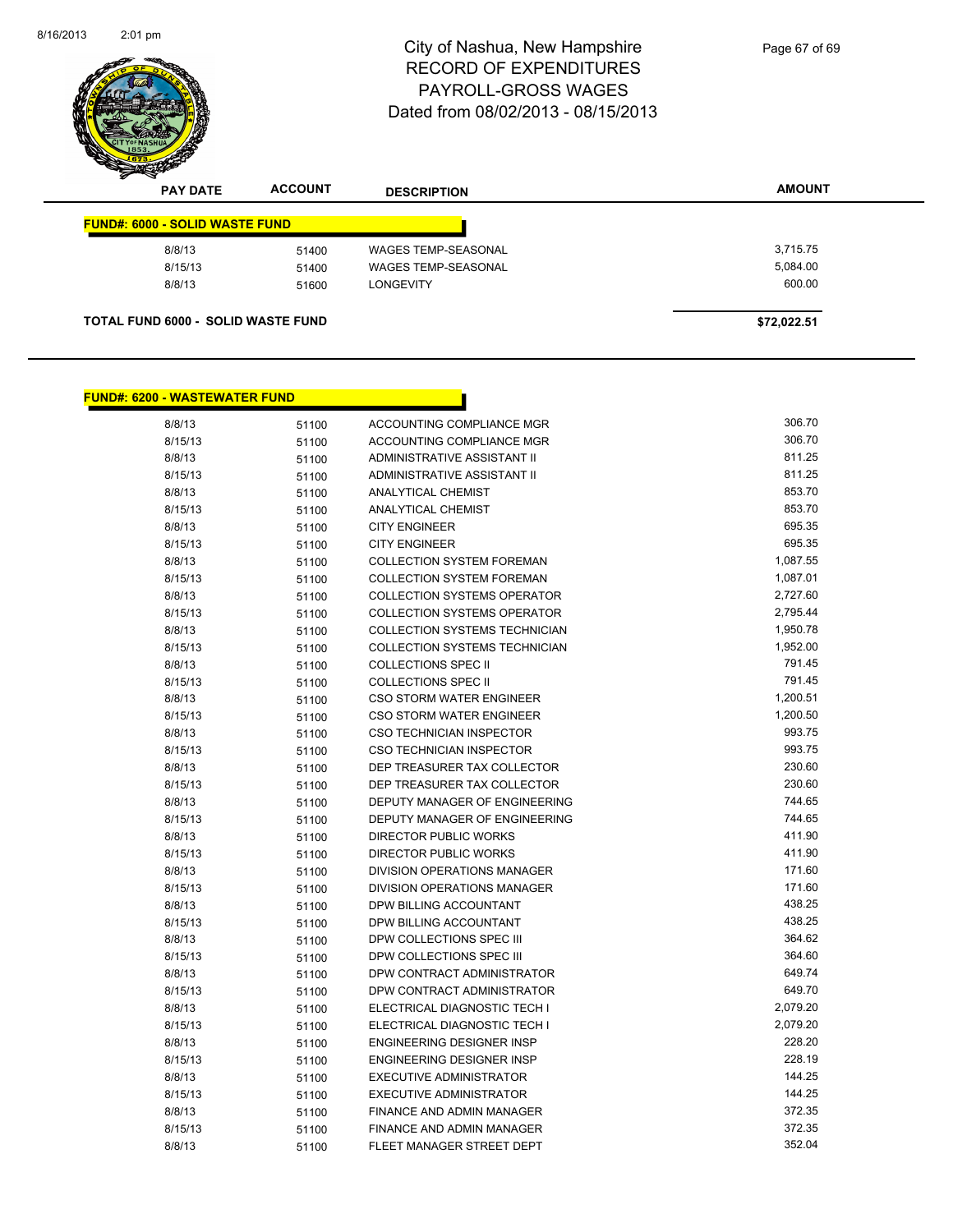

| <b>PAY DATE</b>                      | <b>ACCOUNT</b> | <b>DESCRIPTION</b>                     | <b>AMOUNT</b> |
|--------------------------------------|----------------|----------------------------------------|---------------|
| <b>FUND#: 6200 - WASTEWATER FUND</b> |                |                                        |               |
| 8/15/13                              | 51100          | FLEET MANAGER STREET DEPT              | 352.05        |
| 8/8/13                               | 51100          | INDUSTRIAL PRETREATMENT COORD          | 1,154.10      |
| 8/15/13                              | 51100          | INDUSTRIAL PRETREATMENT COORD          | 1,154.10      |
| 8/8/13                               | 51100          | <b>MECHANIC WWTP 1ST CLASS</b>         | 4,004.80      |
| 8/15/13                              | 51100          | MECHANIC WWTP 1ST CLASS                | 4,004.80      |
| 8/8/13                               | 51100          | <b>OPERATOR II WWTP</b>                | 7,006.82      |
| 8/15/13                              | 51100          | OPERATOR II WWTP                       | 7,002.03      |
| 8/8/13                               | 51100          | <b>OPERATOR III WWTP</b>               | 2,764.03      |
| 8/15/13                              | 51100          | <b>OPERATOR III WWTP</b>               | 2,817.25      |
| 8/8/13                               | 51100          | PLANT OPERATIONS SUPERVISOR            | 1,404.70      |
| 8/15/13                              | 51100          | <b>PLANT OPERATIONS SUPERVISOR</b>     | 1,404.70      |
| 8/8/13                               | 51100          | PROCESS CHEMIST                        | 1,073.90      |
| 8/15/13                              | 51100          | <b>PROCESS CHEMIST</b>                 | 1,321.10      |
| 8/8/13                               | 51100          | <b>RETIREE DPW</b>                     | 1,004.41      |
| 8/8/13                               | 51100          | <b>STAFF ENGINEER</b>                  | 628.80        |
| 8/15/13                              | 51100          | <b>STAFF ENGINEER</b>                  | 628.80        |
| 8/8/13                               | 51100          | SUPERINTENDENT OF WASTEWATER           | 1,720.00      |
| 8/15/13                              | 51100          | SUPERINTENDENT OF WASTEWATER           | 1,720.00      |
| 8/8/13                               | 51100          | <b>SUPV LABORATORY</b>                 | 1,154.10      |
| 8/15/13                              | 51100          | SUPV LABORATORY                        | 1,401.30      |
| 8/8/13                               | 51100          | <b>TRUCK DRIVER STREET REPAIR</b>      | 854.05        |
| 8/15/13                              | 51100          | TRUCK DRIVER STREET REPAIR             | 854.00        |
| 8/8/13                               | 51100          | <b>WASTEWATER PROJECT ENGINEER</b>     | 1,293.10      |
| 8/15/13                              | 51100          | <b>WASTEWATER PROJECT ENGINEER</b>     | 1,293.10      |
| 8/8/13                               | 51300          | <b>OVERTIME-REGULAR</b>                | 2,322.58      |
| 8/15/13                              | 51300          | <b>OVERTIME-REGULAR</b>                | 4,013.93      |
| 8/8/13                               | 51400          | <b>WAGES TEMP-SEASONAL</b>             | 2,395.04      |
| 8/15/13                              | 51400          | <b>WAGES TEMP-SEASONAL</b>             | 1,960.00      |
| 8/8/13                               | 51600          | <b>LONGEVITY</b>                       | 1,200.00      |
| 8/8/13                               | 51750          | <b>RETIREMENT &amp; SEPARATION PAY</b> | 25,464.00     |

#### **TOTAL FUND 6200 - WASTEWATER FUND \$120,300.07**

| 8/8/13  | 51100 | <b>PROGRAM SUPV</b>            | 1.143.30 |
|---------|-------|--------------------------------|----------|
| 8/15/13 | 51100 | <b>PROGRAM SUPV</b>            | 1,143.30 |
| 8/8/13  | 51100 | PROPERTY AND CASUALTY ADJUSTER | 2.031.00 |
| 8/15/13 | 51100 | PROPERTY AND CASUALTY ADJUSTER | 2.031.00 |
| 8/8/13  | 51100 | <b>RISK MANAGER</b>            | 1,533.60 |
| 8/15/13 | 51100 | <b>RISK MANAGER</b>            | 1,533.60 |
| 8/8/13  | 51100 | SAFETY LOSS PREVENTION SPEC    | 1.011.35 |
| 8/15/13 | 51100 | SAFETY LOSS PREVENTION SPEC    | 1.011.35 |
| 8/8/13  | 59207 | WORKERS COMPENSATION CLAIMS    | 4.672.79 |
| 8/15/13 | 59207 | WORKERS COMPENSATION CLAIMS    | 4,350.34 |

**TOTAL FUND 6500 - PROPERTY & CASUALTY FUND \$20,461.63**